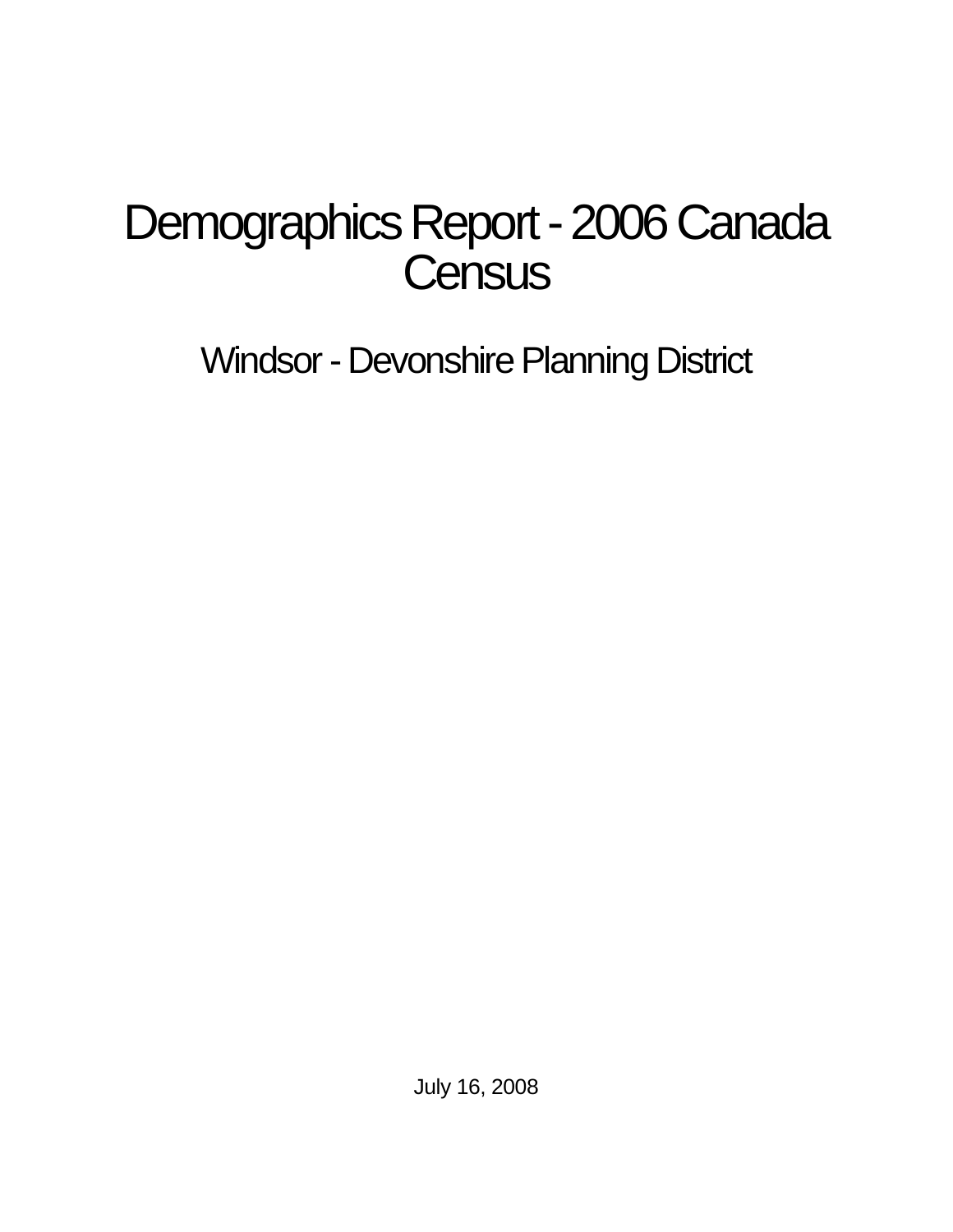## Table of Contents

| 2006 Census Population by Age and Sex Comparison 16 |  |
|-----------------------------------------------------|--|
|                                                     |  |
|                                                     |  |
|                                                     |  |
|                                                     |  |
|                                                     |  |
|                                                     |  |
|                                                     |  |
|                                                     |  |
| 2006 Census Knowledge of Non-official Language  28  |  |
|                                                     |  |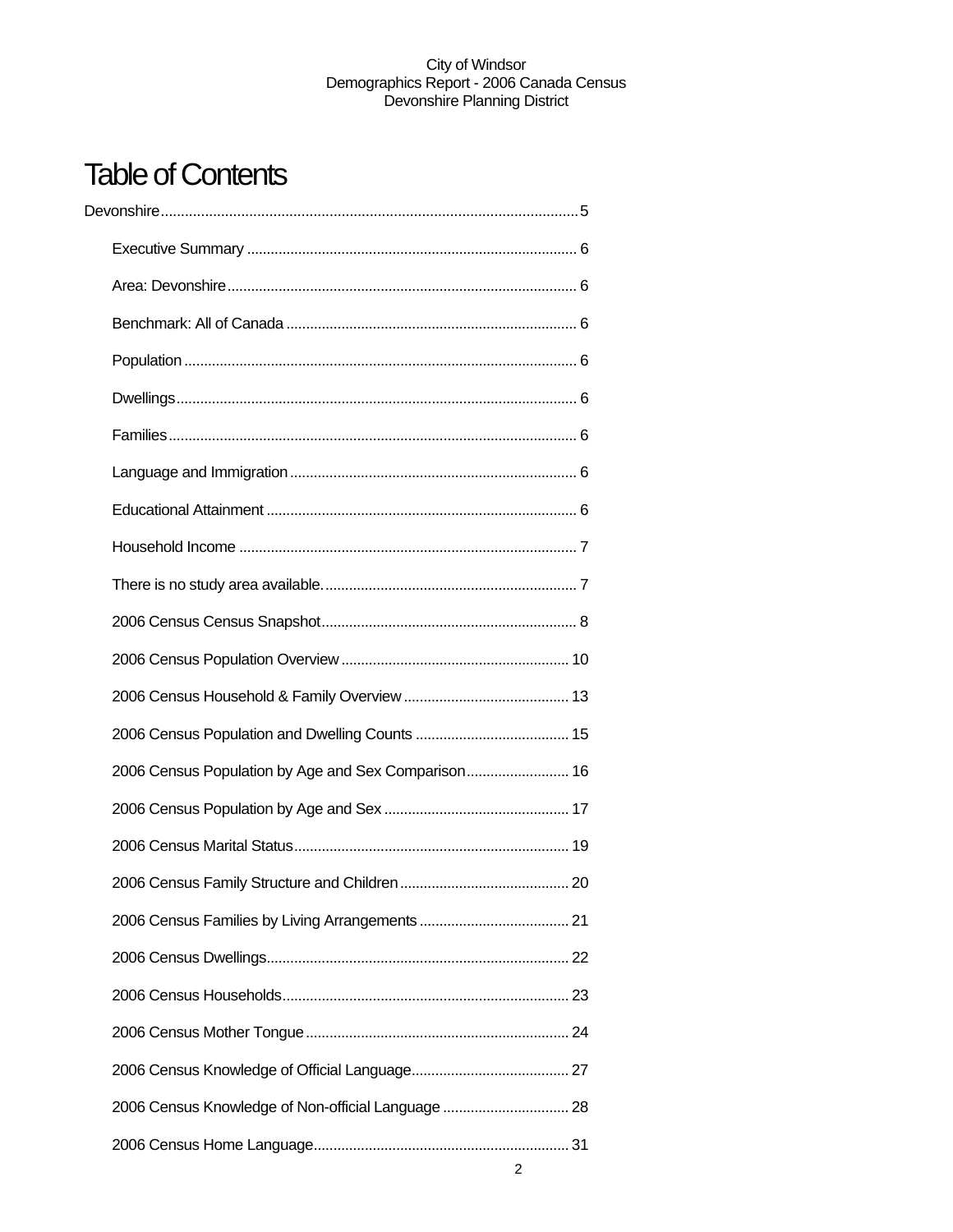| DEVUIDINET KINNING DISUICI                                          |    |
|---------------------------------------------------------------------|----|
|                                                                     |    |
| 2006 Census Recent Immigration and Place of Birth (2001-2006)  37   |    |
|                                                                     |    |
|                                                                     |    |
|                                                                     |    |
|                                                                     |    |
| 2006 Census Presence of Children and Labour Force by Sex Comparison | 43 |
| 2006 Census Presence of Children and Labour Force by Sex  45        |    |
| 2006 Census Labour Force by Industry and Sex Comparison 49          |    |
|                                                                     |    |
| 2006 Census Labour Force by Occupation and Sex Comparison 54        |    |
|                                                                     |    |
|                                                                     |    |
| 2006 Census Labour Force by Occupation - Female  60                 |    |
| 2006 Census Labour Force by Class of Worker and Sex Comparison. 62  |    |
| 2006 Census Labour Force by Class of Worker and Sex 63              |    |
|                                                                     |    |
|                                                                     |    |
|                                                                     |    |
|                                                                     |    |
|                                                                     |    |
|                                                                     |    |
|                                                                     |    |
|                                                                     |    |
|                                                                     |    |
|                                                                     |    |
| 2006 Census Post Secondary Education by Sex Comparison  75          |    |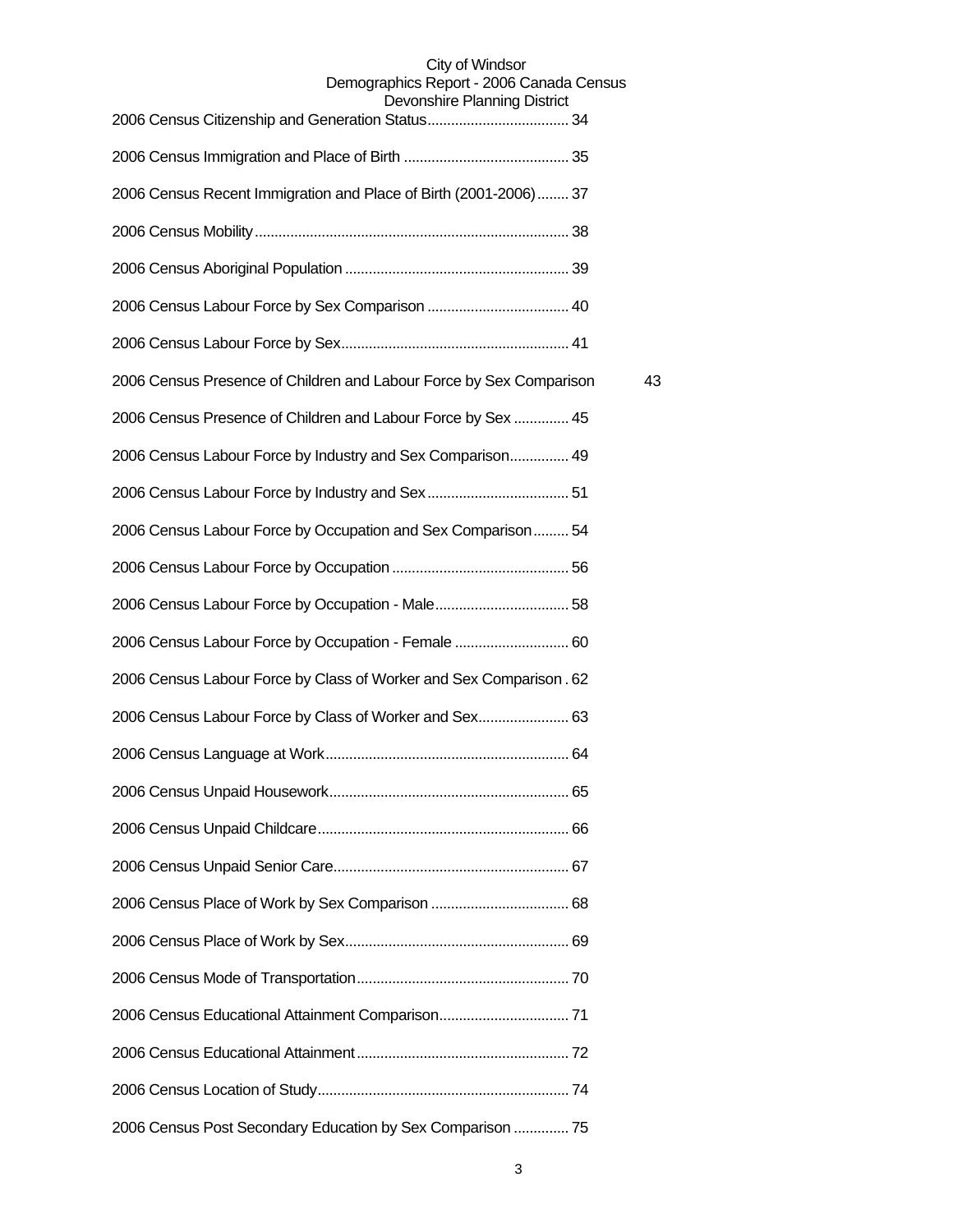| 2006 Census 2005 Employment Income by Sex and Work Activity  91    |
|--------------------------------------------------------------------|
| 2006 Census 2005 Individual Income by Sex Comparison  92           |
|                                                                    |
| 2006 Census 2005 Individual After-Tax Income by Sex  95            |
|                                                                    |
| 2006 Census 2005 Income of Non-family Persons by Sex  99           |
| 2006 Census 2005 After-Tax Income of Non-family Persons by Sex 101 |
|                                                                    |
|                                                                    |
|                                                                    |
|                                                                    |
| 2006 Census 2005 After-Tax Household Income  107                   |
|                                                                    |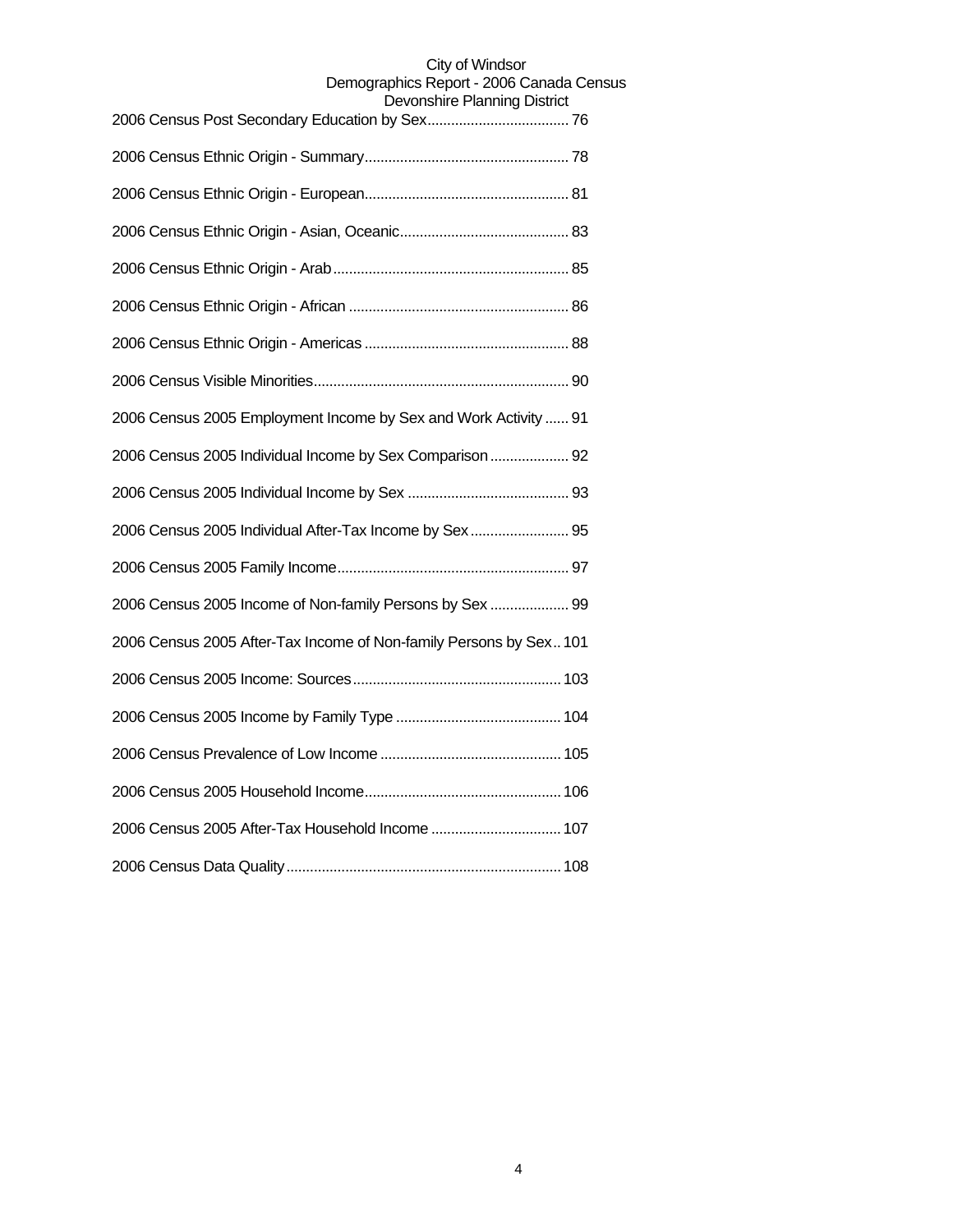**Devonshire**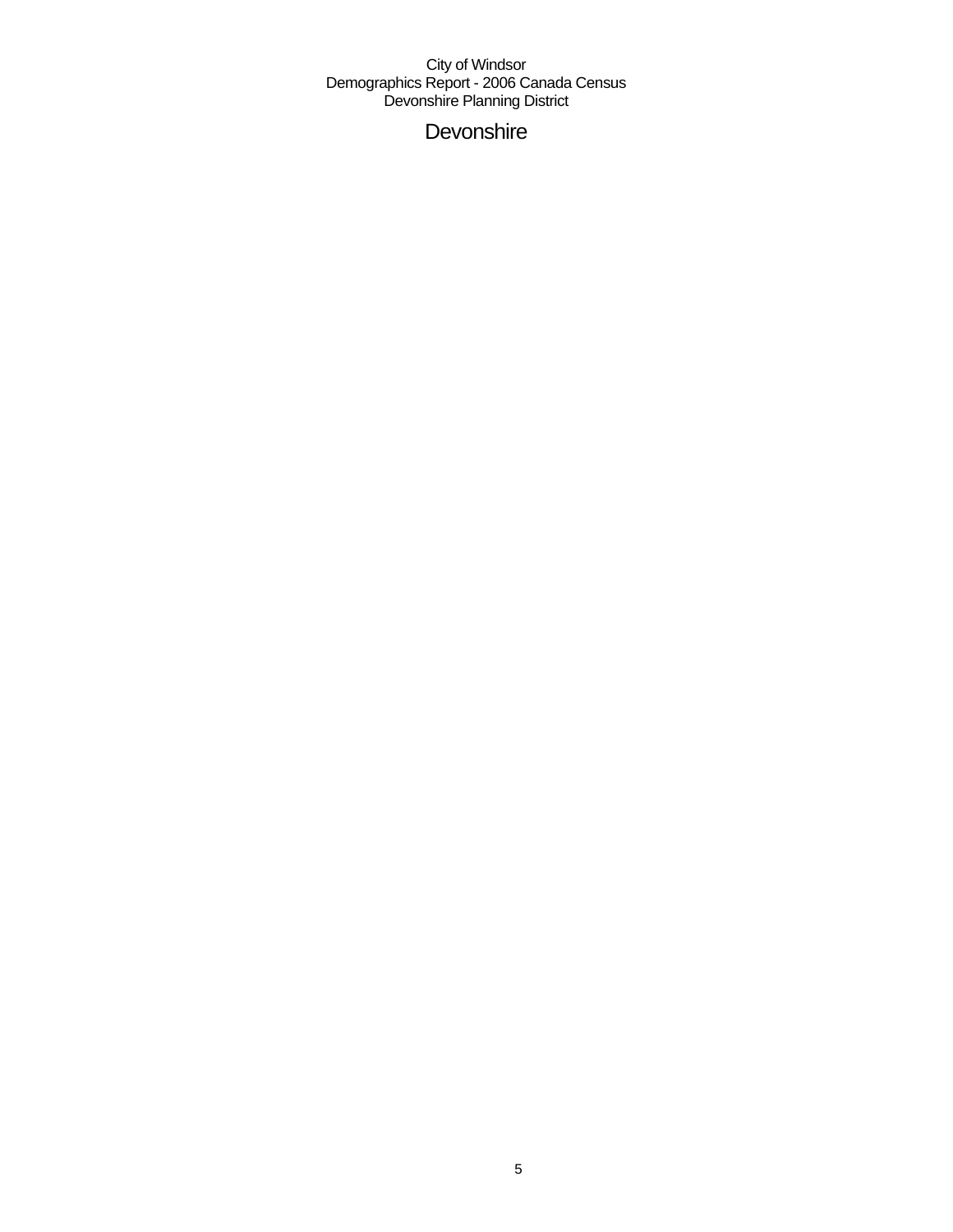### Executive Summary

#### EXECUTIVE SUMMARY

#### Area: Devonshire Benchmark: All of Canada

 $\overline{\mathbf{z}}$ 

 $\overline{\phantom{a}}$ 

#### Population

Dwellings

The 2006 population in Devonshire was **8,684**.

> The average density of population was **1,336.2** per square km.

The 2006 median age for this population was The 2006 median age for this population is **33.7**. The average age is **33.3**.

The 2006 population in All of Canada for 2006 was **31,612,900**.

> The average density of population was **3.5** per square km.

**39.5**. The average age is **39.1**.

In 2006, there were **2,934** occupied dwellings, of which **90.7%** are owneroccupied and **8.3%** are rented.

> Most of the dwellings are **singledetached houses** (89.7%). Dwellings in this area were mostly built **between 1996 to 2000** (26.5%).

#### Families

Of the **2,464** families in the area, **2,078**  are married or common law couples; **1,362** of the couples have one or more children at home. There are **372**  single-parent families.

In 2006, there were **12,435,520** occupied dwellings, of which **68.4%** are owneroccupied and **31.2%** are rented.

> Most of the dwellings are **singledetached houses** (55.3%). Dwellings in this area were mostly built **between 1971 to 1980** (19.5%).

Of the **8,896,840** families in the area, **7,482,775** are married or common law couples; **4,061,930** of the couples have one or more children at home. There are **1,414,060** single-parent families.

Z.

 $\overline{\phantom{a}}$ 

Language and Immigration

For 2006, the dominant non-official home followed by **Panjabi (Punjabi)**, spoken by **160** people.

The top 3 places of birth for recent immigrants were **Southern Asia**, **West Central Asia and the Middle East** and **Eastern Asia**.

language, **Arabic**, was spoken by **257** people, All of Canada is **Chinese**, spoken by **790,030** The dominant non-official home language for people, followed by **Panjabi (Punjabi)**, spoken by **278,495** people.

> The top 3 places of birth for recent immigrants were **Southern Asia**, **Eastern Asia** and **West Central Asia and the Middle East**.

Educational Attainment

Z.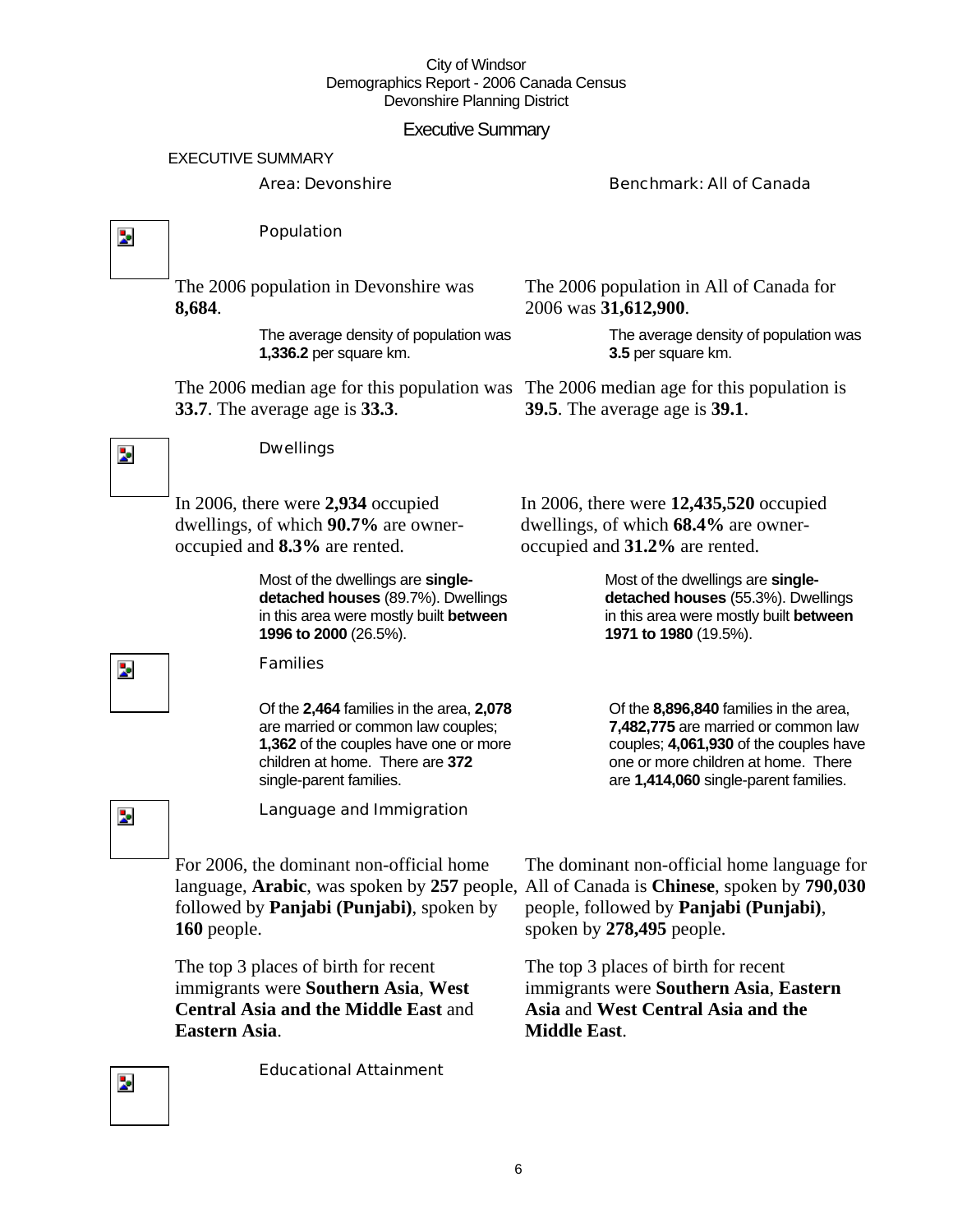In 2006, **14.3%** of the population over 15 in Devonshire had earned a Bachelor's Degree or higher and **32.4%** have a technical or academic certificate or diploma.

In comparison, for All of Canada, **22.6%** of the population over 15 had earned a Bachelor's Degree or higher and **28.1%** have a technical or academic certificate or diploma.

## $\overline{\mathbf{z}}$

#### Household Income

In 2006, the average household income was **\$74,210** and the per-capita income for this area was **\$25,221**.

In comparison, for All of Canada, the average household income was **\$69,548** and the percapita income for this area was **\$28,241**.

#### There is no study area available.

Source: 2006 Census - Statistics Canada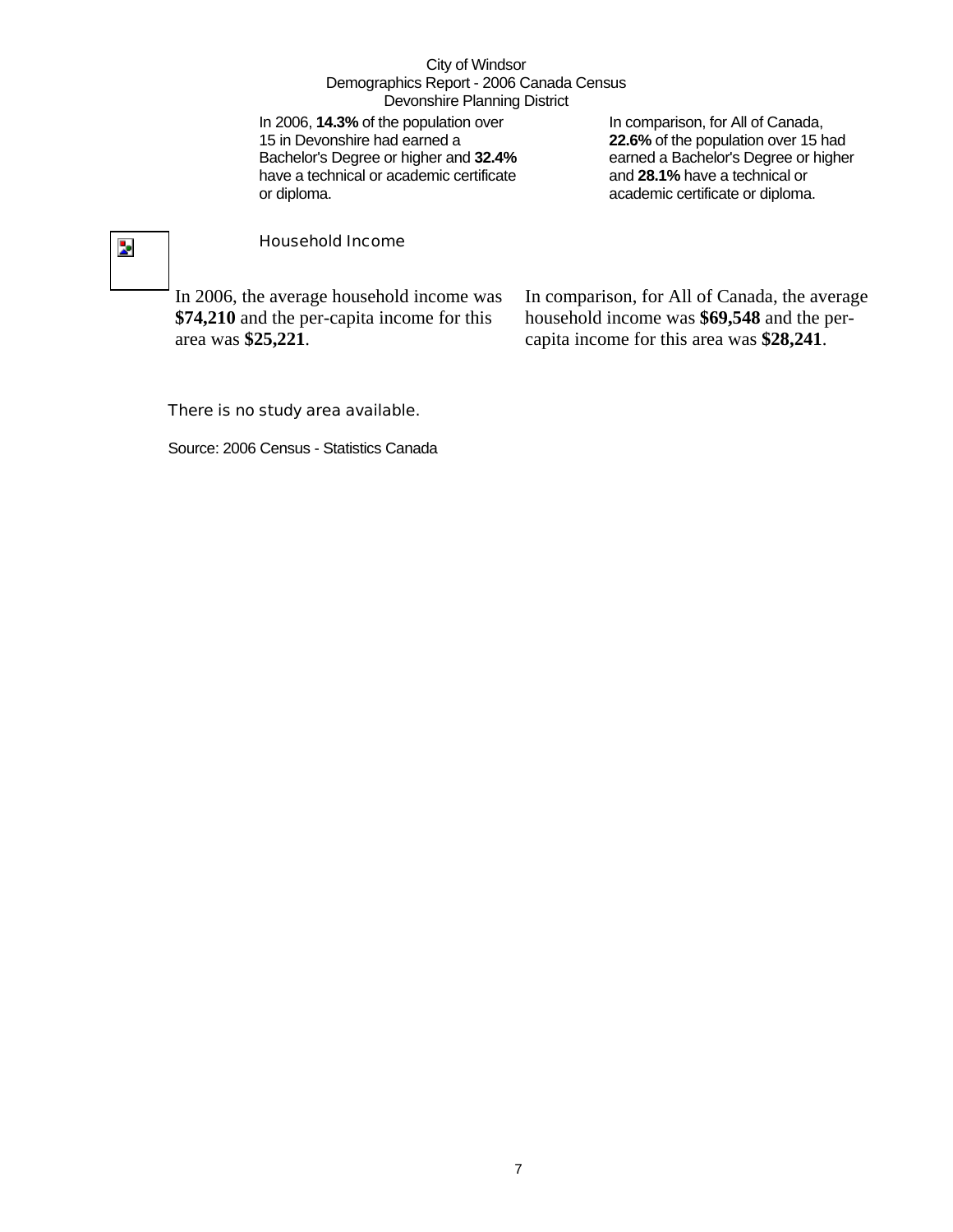## 2006 Census Census Snapshot

| 2006 Census<br><b>Census Snapshot</b>               | <b>Devonshire</b>      |    |
|-----------------------------------------------------|------------------------|----|
|                                                     |                        | %  |
| <b>Total Population</b>                             | 8,684                  |    |
| <b>Males</b>                                        | 4,26749%               |    |
| <b>Females</b>                                      | 4,41751%               |    |
| <b>2006 Population by Age</b>                       | 8,684                  |    |
| 0 to 4 years                                        | 687                    | 8% |
| 5 to 19 years                                       | 1,997 23%              |    |
| 20 to 24 years                                      | 470 5%                 |    |
| 25 to 34 years                                      | 1,340 15%              |    |
| 35 to 44 years                                      | 1,584 18%              |    |
| 45 to 54 years                                      | 1,167 13%              |    |
| 55 to 64 years                                      | 688 8%                 |    |
| 65 to 74 years                                      | 391                    | 5% |
| 75 to 84 years                                      | 239                    | 3% |
| 85 years and over                                   | 41                     | 0% |
| <b>Average age of population</b>                    | 33.3                   |    |
| <b>Median age</b>                                   | 33.7                   |    |
| <b>Families</b>                                     |                        |    |
|                                                     | 2,464<br>3.2           |    |
| Persons per family                                  |                        |    |
| <b>Two-parent families</b>                          | 2,078 84%              |    |
| With no children at home                            | 706 29%                |    |
| With children at home                               | 1,362 55%              |    |
| Lone-parent families                                | 372 15%                |    |
| Children per family                                 | 1.3                    |    |
| Households                                          | 2,944                  |    |
| Persons in private households                       | 8,660                  |    |
| Persons per household                               | 2.9                    |    |
| Average household income                            | \$74,210               |    |
|                                                     |                        |    |
| <b>Occupied Dwellings</b><br><b>Owned Dwellings</b> | 2,934<br>2,66091%      |    |
| <b>Rented Dwellings</b>                             | 244                    | 8% |
|                                                     |                        |    |
| Dominant building type                              | Single detached houses |    |
| Dominant period of construction                     | 1996 - 2000            |    |
|                                                     |                        |    |
| Average value of dwelling                           | \$165,750              |    |
| Average gross monthly rent                          | \$603                  |    |
| <b>Top 5 visible minorities</b>                     | South Asian 25%        |    |
|                                                     | Arab <sub>16%</sub>    |    |
|                                                     | Chinese <sup>13%</sup> |    |
|                                                     | Black 11%              |    |
|                                                     | SE Asian 10%           |    |
| <b>Dominant Demographics</b>                        |                        |    |
| <b>Official Home Language</b>                       | English                |    |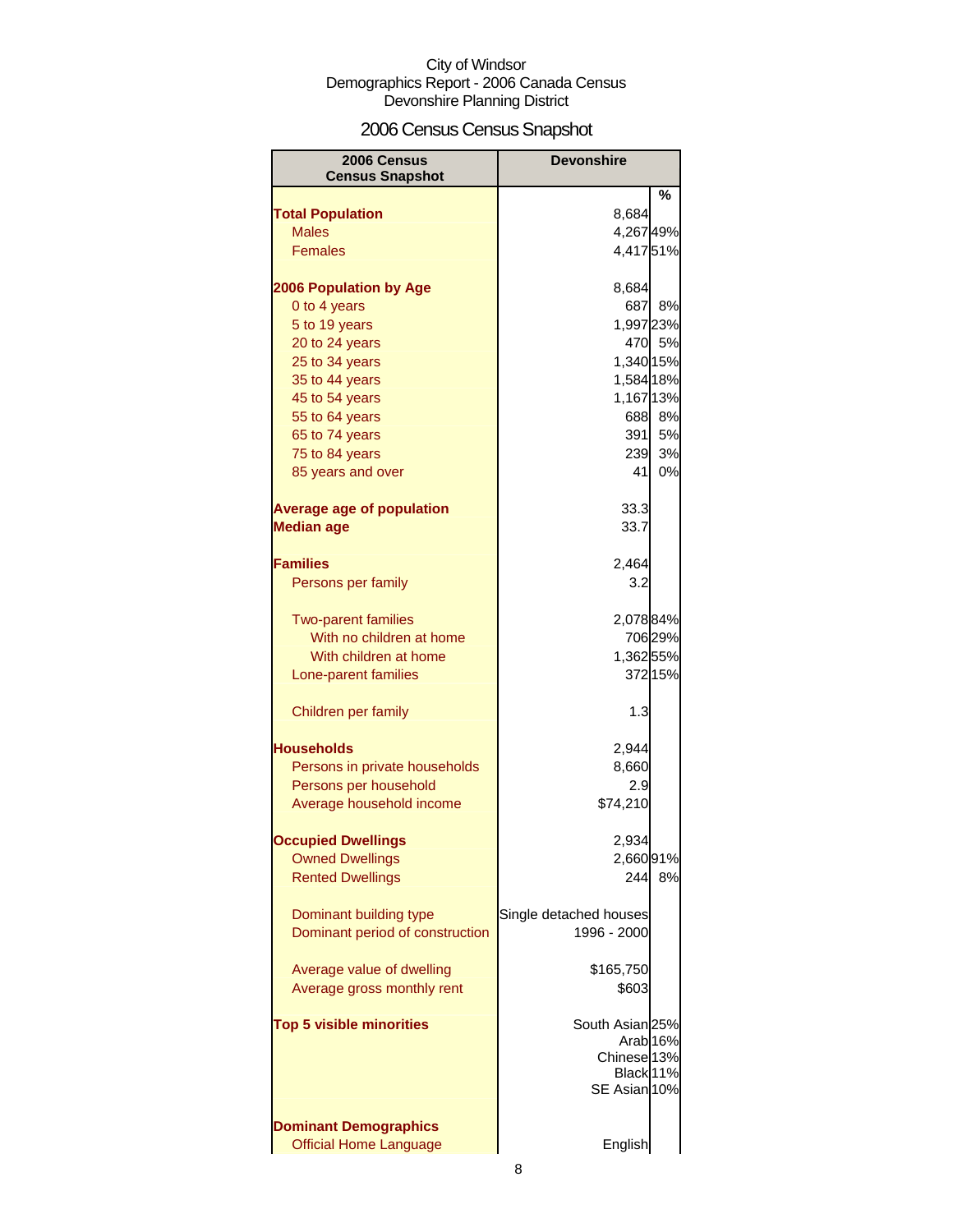| 2006 Census<br><b>Census Snapshot</b>   | <b>Devonshire</b> |   |
|-----------------------------------------|-------------------|---|
|                                         |                   | % |
| Non-official Home Language              | Arabic            |   |
| <b>Recent Immigrant Places of Birth</b> | Southern Asia     |   |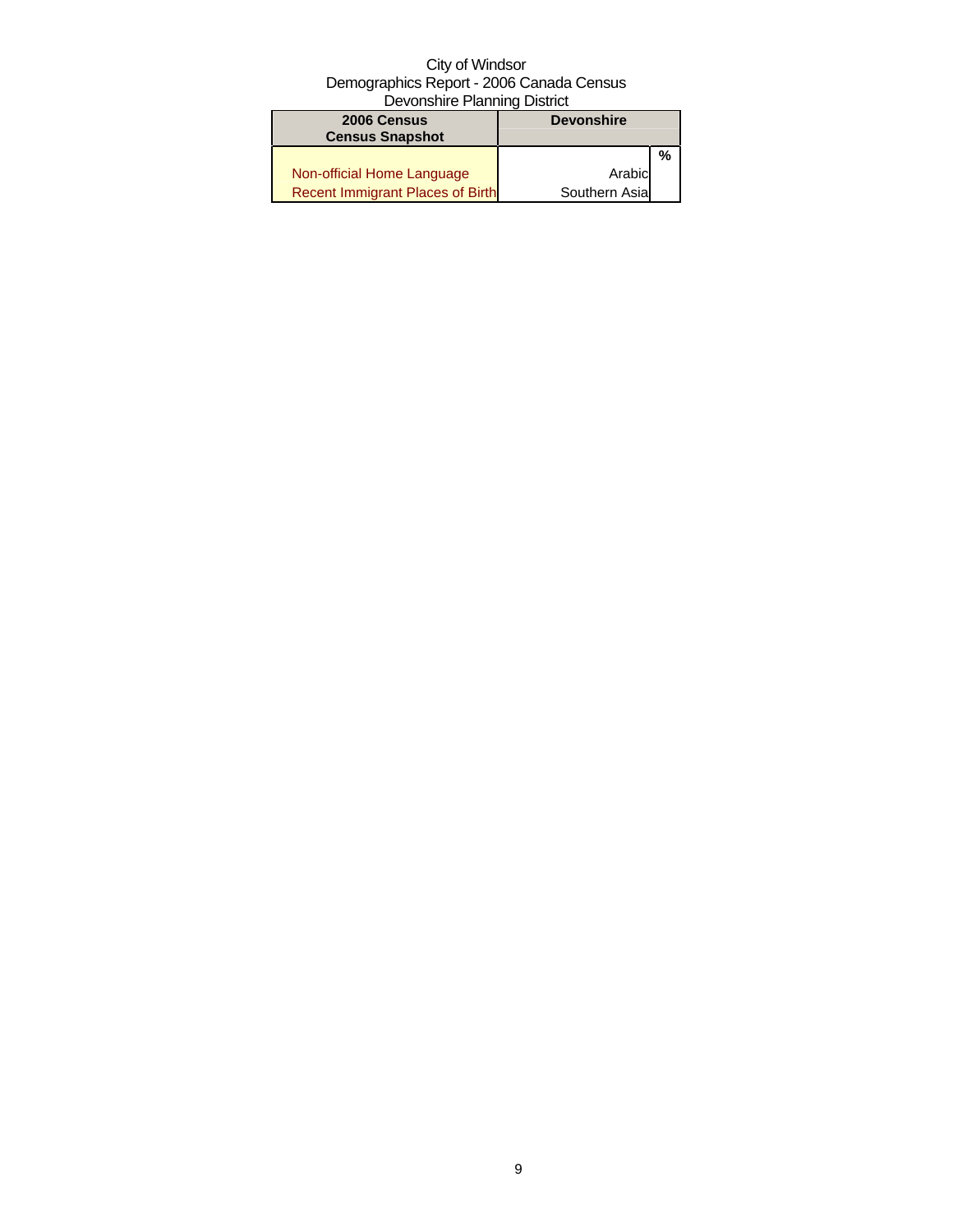## 2006 Census Population Overview

| 2006 Census<br><b>Population Overview</b>                   | <b>Devonshire</b> |     |
|-------------------------------------------------------------|-------------------|-----|
| 2006 Population by Age                                      | 8,684             | %   |
|                                                             |                   |     |
| 0 to 4 years                                                | 687               | 8%  |
| 5 to 9 years                                                | 706               | 8%  |
| 10 to 14 years                                              | 721               | 8%  |
| 15 to 19 years                                              | 570               | 7%  |
| 20 to 24 years                                              | 470               | 5%  |
| 25 to 29 years                                              | 578               | 7%  |
| 30 to 34 years                                              | 762               | 9%  |
| 35 to 39 years                                              | 843               | 10% |
| 40 to 44 years                                              | 741               | 9%  |
| 45 to 49 years                                              | 661               | 8%  |
| 50 to 54 years                                              | 506               | 6%  |
| 55 to 59 years                                              | 375               | 4%  |
| 60 to 64 years                                              | 313               | 4%  |
| 65 to 69 years                                              | 233               | 3%  |
| 70 to 74 years                                              | 158               | 2%  |
| 75 to 79 years                                              | 160               | 2%  |
| 80 to 84 years                                              | 79                | 1%  |
| 85 years and over                                           | 41                | 0%  |
| <b>Dominant age group</b>                                   | 35 to 39 years    |     |
| <b>Average age</b>                                          | 33.3              |     |
| <b>Median age</b>                                           | 33.7              |     |
| 2006 Population 15 years and over by Individual Income      | 6,282             |     |
| <b>Under \$10,000</b>                                       | 1,338             | 21% |
| \$10,000 - \$19,999                                         | 979               | 16% |
| \$20,000 - \$24,999                                         | 407               | 6%  |
| \$25,000 - \$29,999                                         | 341               | 5%  |
| \$30,000 - \$34,999                                         | 437               | 7%  |
| \$35,000 - \$39,999                                         | 358               | 6%  |
| \$40,000 - \$44,999                                         | 402               | 6%  |
| \$45,000 - \$49,999                                         | 326               | 5%  |
| \$50,000 - \$59,999                                         | 519               | 8%  |
| \$60,000 and over                                           | 1,120             | 18% |
| <b>Median income</b>                                        | \$30,552          |     |
| <b>Average income</b>                                       | \$34,969          |     |
| 2006 Population 15 years and over by Educational Attainment | 6,561             |     |
| No certificate, diploma or degree                           | 1,261             | 19% |
| Certificate, diploma or degree                              | 5,283             | 81% |
| High school certificate                                     | 2,200             | 34% |
| Apprenticeship or trades certificate or diploma             | 604               | 9%  |
| College, CEGEP or other non-university certificate/diploma  | 1,519             | 23% |
| University certificate, diploma or degree                   | 941               | 14% |
| <b>Total Population by Home Language</b>                    | \$8,638           |     |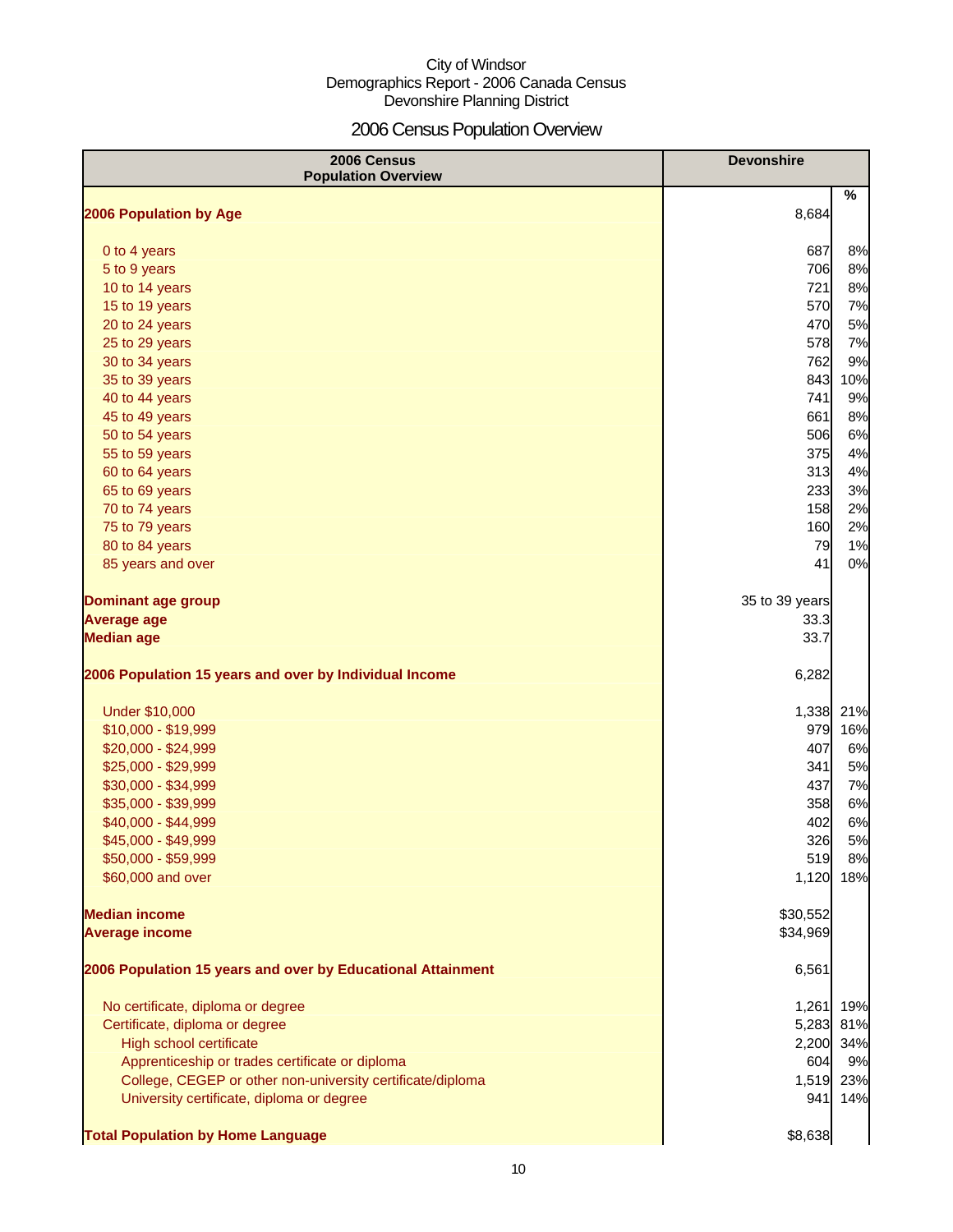| 2006 Census<br><b>Population Overview</b>                  | <b>Devonshire</b>                                              |                              |
|------------------------------------------------------------|----------------------------------------------------------------|------------------------------|
|                                                            |                                                                | %                            |
| <b>Dominant Official Language</b>                          | English                                                        |                              |
| Top 5 Non-official Languages                               | Arabic<br>Panjabi (Punjabi)<br>Chinese<br>Polish<br>Vietnamese | 17%<br>10%<br>8%<br>7%<br>6% |
| 2006 Population by Ethnic Origin                           | 8,665                                                          |                              |
| European                                                   |                                                                | 8,712 101%                   |
| Asian, Oceanic                                             | 1,058                                                          | 12%                          |
| Arab                                                       | 551                                                            | 6%                           |
| African                                                    | 170                                                            | 2%                           |
| Latin, Central and South American                          | 155                                                            | 2%                           |
| Caribbean                                                  | 30                                                             | 0%                           |
| <b>North American</b>                                      | 2,244                                                          | 26%                          |
| 2006 Population by Visible Minority                        | 8,670                                                          |                              |
| Visible minorities                                         | 1,702                                                          | 20%                          |
| <b>Chinese</b>                                             | 210                                                            | 2%                           |
| <b>South Asian</b>                                         | 410                                                            | 5%                           |
| <b>Black</b>                                               | 184                                                            | 2%                           |
| Filipino                                                   | 101                                                            | 1%                           |
| <b>Latin American</b>                                      | 137                                                            | 2%                           |
| <b>Southeast Asian</b>                                     | 171                                                            | 2%                           |
| Arab                                                       | 264                                                            | 3%                           |
| <b>West Asian</b>                                          | 128                                                            | 1%                           |
| Korean                                                     | 29                                                             | 0%                           |
| Japanese                                                   | $\overline{0}$                                                 | 0%                           |
| Visible minority, n.i.e.                                   | 27                                                             | 0%                           |
| Multiple visible minority                                  | 59                                                             | 1%                           |
| Not a visible minority                                     | 6,960                                                          | 80%                          |
| <b>Total Population by Citizenship</b>                     | 8,638                                                          |                              |
| Canadian citizens                                          |                                                                | 8,098 94%                    |
| Under age 18                                               |                                                                | 2,337 27%                    |
| Age 18 and over                                            | 5,764                                                          | 67%                          |
| Not Canadian citizens                                      | 532                                                            | 6%                           |
| <b>Total Recent Immigrants by Selected Places of Birth</b> | 545                                                            |                              |
| <b>United States of America</b>                            | 35                                                             | 6%                           |
| <b>Central America</b>                                     | 10                                                             | 2%                           |
| <b>Caribbean and Bermuda</b>                               | $\overline{0}$                                                 | 0%                           |
| <b>South America</b>                                       | $\overline{a}$                                                 | 0%                           |
| Europe                                                     | 37                                                             | 7%                           |
| Africa                                                     | 45                                                             | 8%                           |
| Asia and the Middle East                                   | 425                                                            | 78%                          |
| Oceania and other                                          | 0                                                              | 0%                           |
|                                                            |                                                                |                              |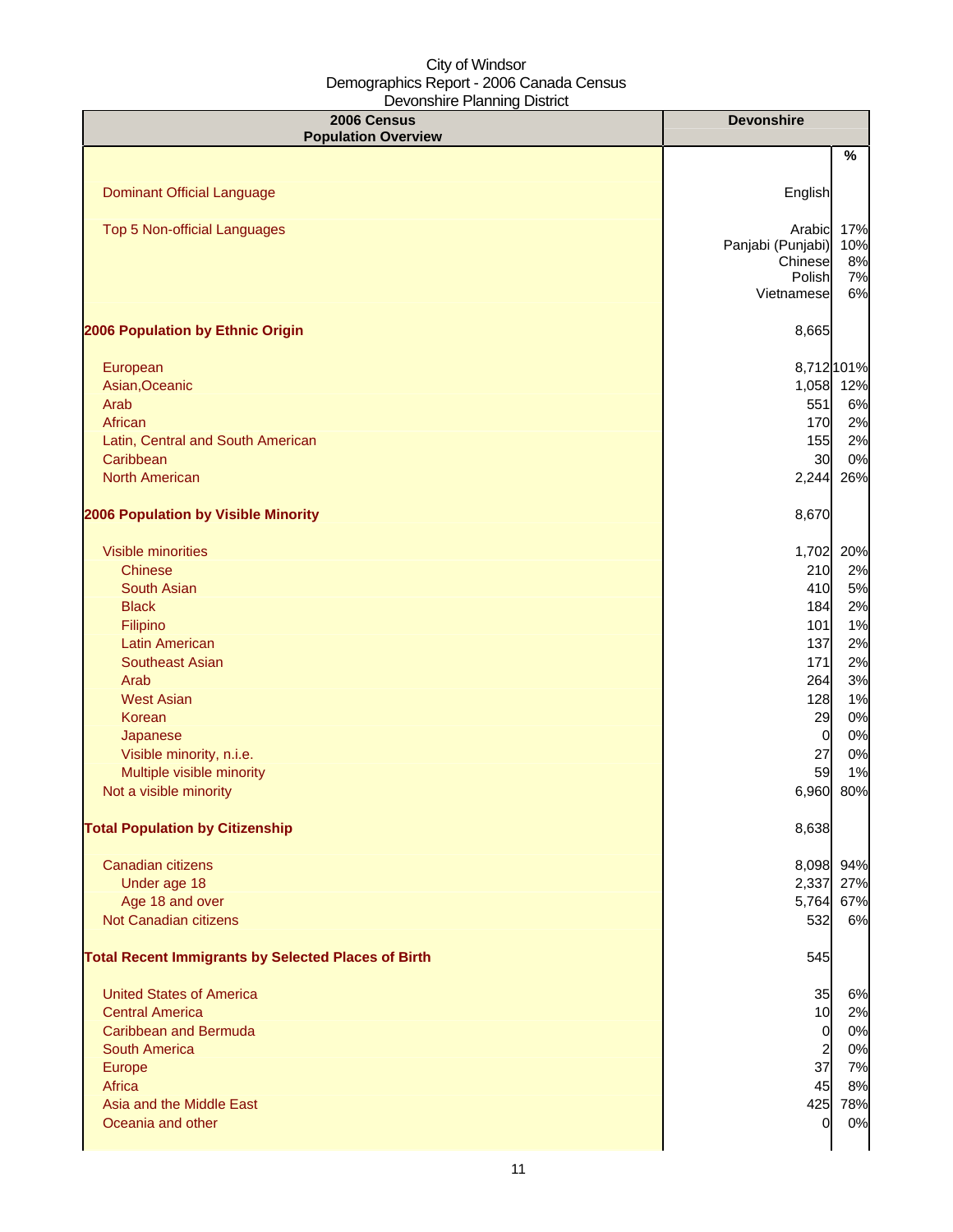| 2006 Census<br><b>Population Overview</b>                                                                          | <b>Devonshire</b>                                                                               |                   |
|--------------------------------------------------------------------------------------------------------------------|-------------------------------------------------------------------------------------------------|-------------------|
|                                                                                                                    |                                                                                                 | %                 |
| 2006 Population 15 years and over by Labour Force Activity                                                         | 6,572                                                                                           |                   |
| In the labour force                                                                                                | 4.705                                                                                           | 72%               |
| Employed                                                                                                           | 4,318                                                                                           | 66%               |
| Unemployed                                                                                                         | 397                                                                                             | 6%                |
| Not in the labour force                                                                                            | 1,860                                                                                           | 28%               |
| Participation rate                                                                                                 | 71.6%                                                                                           |                   |
| Unemployment rate                                                                                                  | 8.4%                                                                                            |                   |
| <b>Labour Force 15 years and over by Occupation</b>                                                                | 4,709                                                                                           |                   |
| Top 3 major group                                                                                                  | Sales and service<br>occupations<br>Trades, transport and<br>equipment<br>Business, finance and | 31%<br>21%<br>18% |
| All occupations                                                                                                    |                                                                                                 | 4,649 99%         |
| Management                                                                                                         | 242                                                                                             | 5%                |
| Business, finance and administrative                                                                               | 666                                                                                             | 14%               |
| Natural and applied sciences                                                                                       | 260                                                                                             | 6%                |
| <b>Health occupations</b>                                                                                          | 295                                                                                             | 6%                |
| Social science, education, government and religion                                                                 | 242                                                                                             | 5%                |
| Art, culture, recreation and sport                                                                                 | 27                                                                                              | 1%                |
| Sales and service                                                                                                  | 1,131                                                                                           | 24%               |
| Trades, transport and equipment operators and related                                                              | 794                                                                                             | 17%               |
| Primary industry-specific                                                                                          | 39                                                                                              | 1%                |
| Processing, manufacturing and utilities                                                                            | 909                                                                                             | 19%               |
| Occupation - Not applicable                                                                                        | 60                                                                                              | 1%                |
| Labour Force 15 years and over with usual place of work or no fixed workplace<br>address by Mode of Transportation | 4,085                                                                                           |                   |
| Car, truck, van as driver                                                                                          | 3,484                                                                                           | 85%               |
| Car, truck, van as passenger                                                                                       | 363                                                                                             | 9%                |
| <b>Public transit</b>                                                                                              | 51                                                                                              | 1%                |
| Walked to work                                                                                                     | 103                                                                                             | 3%                |
| <b>Bicycle</b>                                                                                                     | 46                                                                                              | 1%                |
| Motorcycle                                                                                                         | $\overline{0}$                                                                                  | 0%                |
| <b>Taxicab</b>                                                                                                     | $\overline{0}$                                                                                  | 0%                |
| Other method                                                                                                       | 20                                                                                              | 0%                |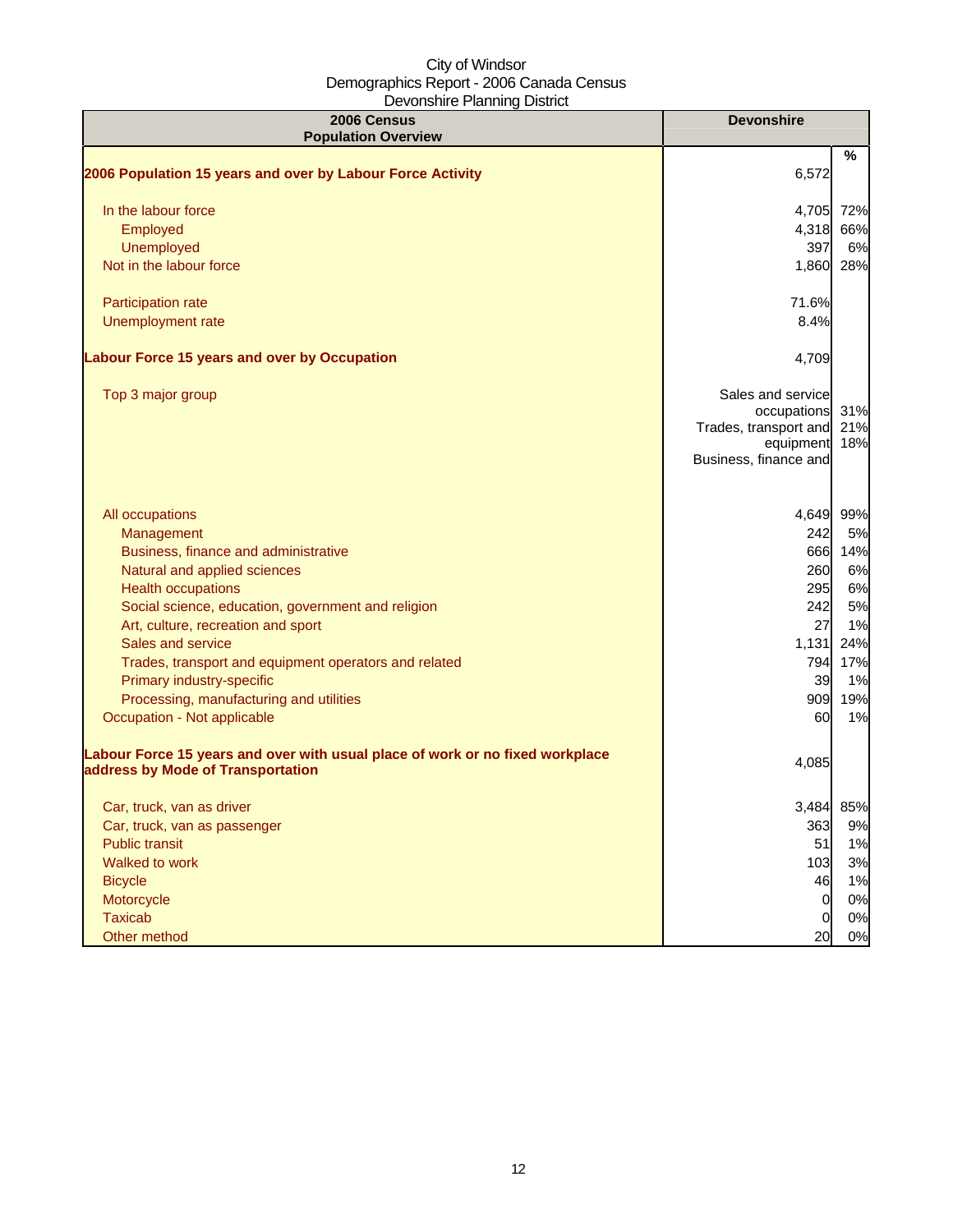## 2006 Census Household & Family Overview

| 2006 Census<br><b>Household &amp; Family Overview</b> | <b>Devonshire</b>      |          |
|-------------------------------------------------------|------------------------|----------|
|                                                       |                        | %        |
| <b>Households</b>                                     | 2,944                  |          |
| Persons in private households                         | 8,660                  |          |
| Persons per household                                 | 2.9                    |          |
|                                                       |                        |          |
| <b>Private households by Income</b>                   | 2,944                  |          |
| <b>Under \$10,000</b>                                 | 71                     | 2%       |
| \$10,000 - \$19,999                                   | 108                    | 4%       |
| \$20,000 - \$29,999                                   | 174                    | 6%       |
| \$30,000 - \$39,999                                   | 279                    | 9%       |
| \$40,000 - \$49,999                                   |                        | 297 10%  |
| \$50,000 - \$59,999                                   | 258                    | 9%       |
| \$60,000 - \$69,999<br>\$70,000 - \$79,999            | 228<br>261             | 8%<br>9% |
| \$80,000 - \$89,999                                   | 267                    | 9%       |
| \$90,000 - \$99,999                                   | 249                    | 8%       |
| \$100,000 and over                                    |                        | 71724%   |
| <b>Median Household Income</b>                        | \$71,523               |          |
| <b>Average household income</b>                       | \$74,210               |          |
| Per capita income                                     | \$25,224               |          |
| Private households by size of household               | 2,944                  |          |
| 1 person                                              |                        | 499 17%  |
| 2 persons                                             |                        | 839 28%  |
| 3 persons                                             |                        | 574 20%  |
| 4 - 5 persons                                         |                        | 91531%   |
| 6 or more persons                                     | 117                    | 4%       |
| <b>Occupied Dwellings</b>                             | 2,934                  |          |
| <b>Owned Dwellings</b>                                | 2,66091%               |          |
| <b>Rented Dwellings</b>                               | 2441                   | 8%       |
| Single detached houses                                | 2,630 90%              |          |
| Semi-detached/row/duplex                              | 275                    | 9%       |
| <b>Apartments</b>                                     | 28                     | 1%       |
| Movable dwelling                                      | $\Omega$               | 0%       |
| Dominant building type                                | Single detached houses |          |
| Dominant period of construction                       | 1996 - 2000            |          |
| Average value of dwelling                             | \$165,750              |          |
| Average gross monthly rent                            | \$603                  |          |
| <b>Families</b>                                       | 2,464                  |          |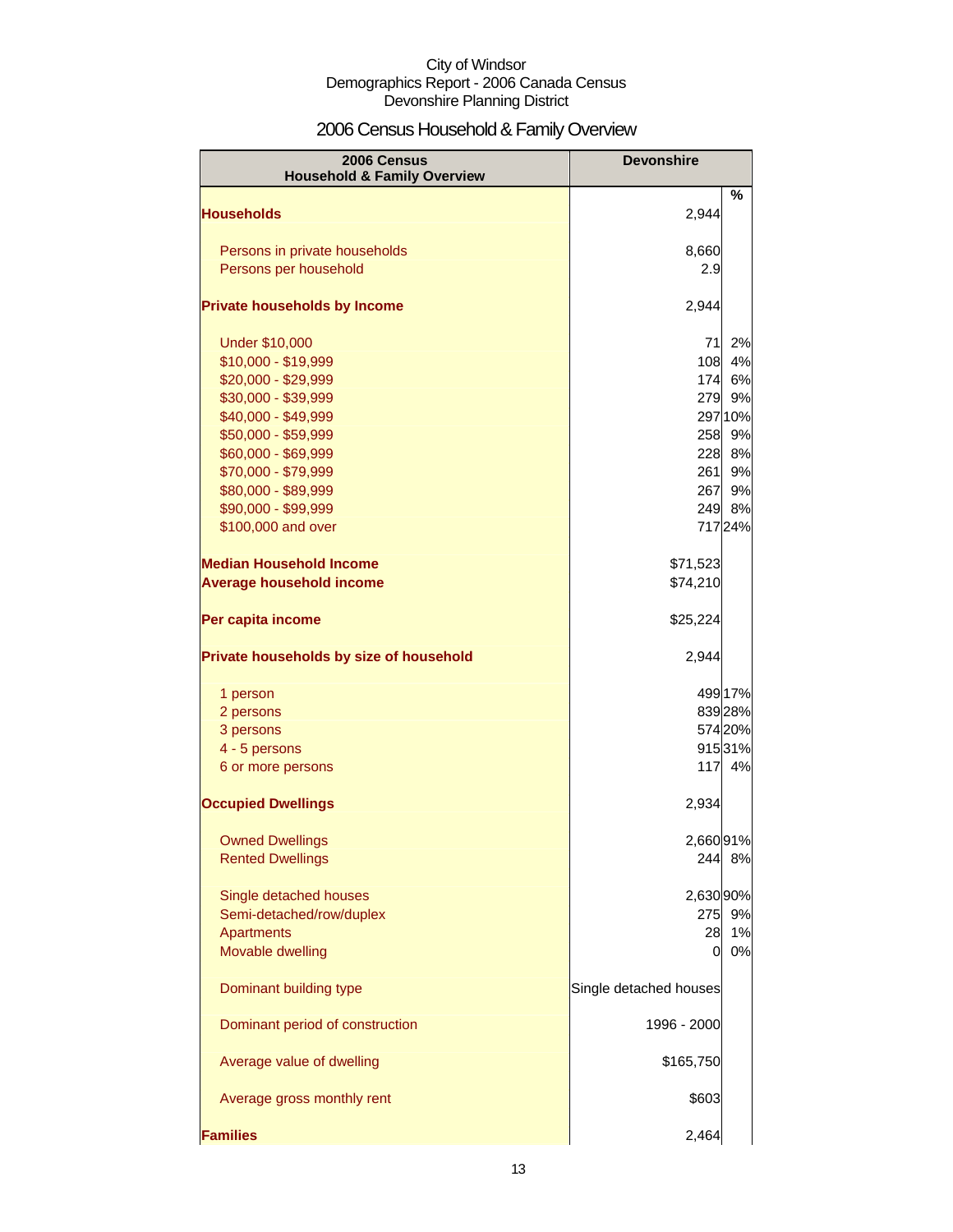| 2006 Census<br><b>Household &amp; Family Overview</b>   | <b>Devonshire</b> |         |
|---------------------------------------------------------|-------------------|---------|
|                                                         |                   | ℅       |
| Persons per family                                      | 3.2               |         |
| <b>Two-parent families</b>                              | 2,078 84%         |         |
| With no children at home                                |                   | 706 29% |
| With children at home                                   | 1,362 55%         |         |
| Lone-parent families                                    |                   | 372 15% |
| <b>Total Census Families by Income</b>                  | 2,417             |         |
| <b>Under \$10,000</b>                                   | 61                | 3%      |
| \$10,000 - \$19,999                                     | 44                | 2%      |
| \$20,000 - \$29,999                                     | 79                | 3%      |
| \$30,000 - \$39,999                                     |                   | 243 10% |
| \$40,000 - \$49,999                                     | 206               | 9%      |
| \$50,000 - \$59,999                                     | 173               | 7%      |
| \$60,000 - \$69,999                                     | 186               | 8%      |
| \$70,000 - \$79,999                                     |                   | 243 10% |
| \$80,000 - \$89,999                                     | 227               | 9%      |
| \$90,000 - \$99,999                                     |                   | 23910%  |
| \$100,000 and over                                      |                   | 690 29% |
| <b>Median income</b>                                    | \$78,382          |         |
| <b>Average income</b>                                   | \$80,007          |         |
| Census families in private households by size of family | 2,464             |         |
| 2 persons                                               |                   | 896 36% |
| 3 persons                                               |                   | 639 26% |
| 4 persons                                               |                   | 59724%  |
| 5 or more persons                                       |                   | 325 13% |
| Total children at home by age                           | 3,296             |         |
| Under 6 years of age                                    |                   | 831 25% |
| 6 - 14 years                                            | 1,246 38%         |         |
| 15 - 17 years                                           | 290               | 9%      |
| 18 - 24 years                                           |                   | 672 20% |
| 25 years and over                                       | <b>230</b>        | 7%      |
| Children/family                                         | 1.3               |         |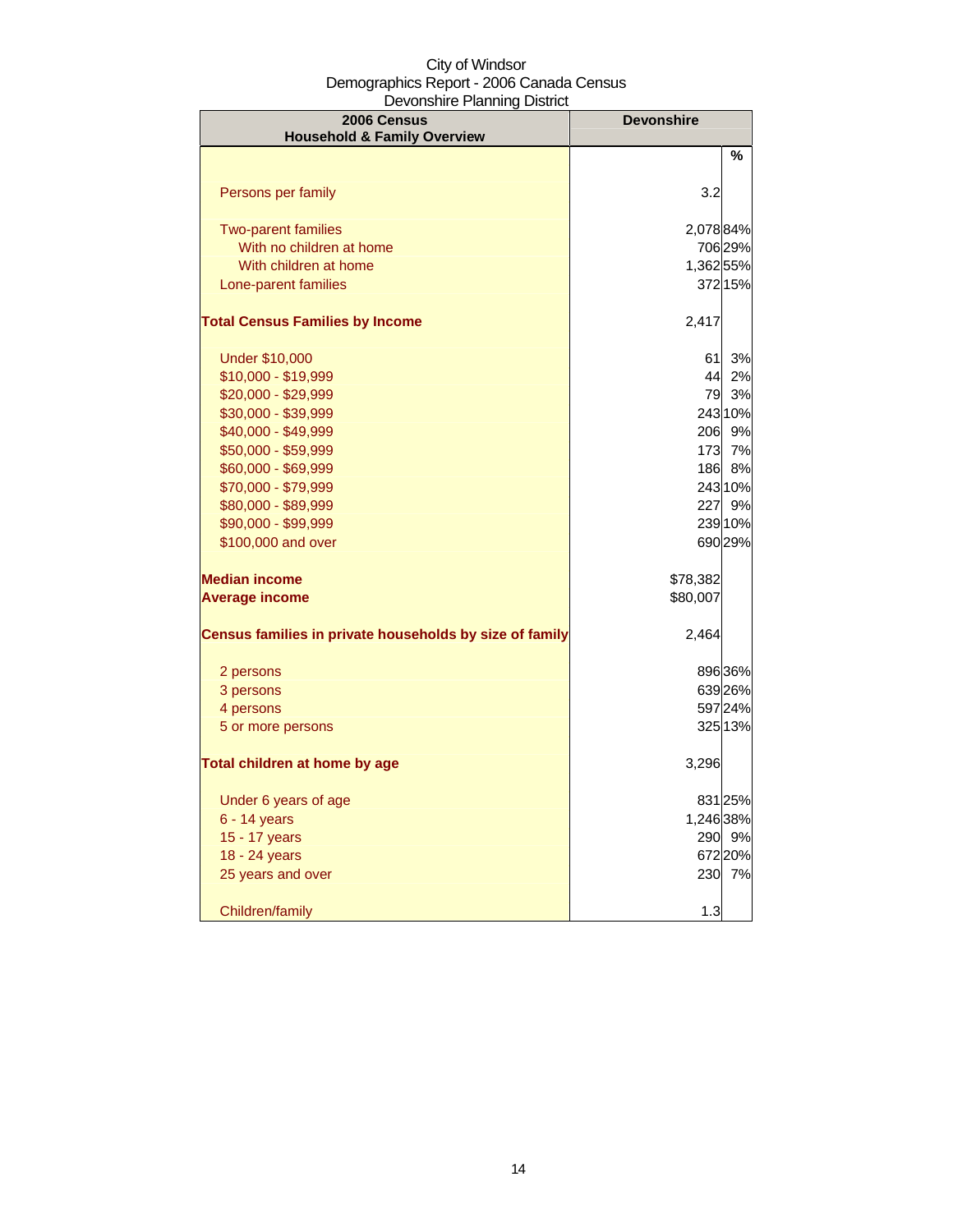## 2006 Census Population and Dwelling Counts

| 2006 Census<br><b>Population and Dwelling</b><br><b>Counts</b>                                                                                                                           | <b>Devonshire</b>  |
|------------------------------------------------------------------------------------------------------------------------------------------------------------------------------------------|--------------------|
| 2006 Population                                                                                                                                                                          | 8,688              |
| 2001 Population*                                                                                                                                                                         |                    |
| 2001-2006 Population Change*<br>Persons<br>Percent                                                                                                                                       |                    |
| <b>2006 Private Dwellings</b><br>Occupied by Usual Residents*                                                                                                                            | 3,006              |
| Land Area, sq km                                                                                                                                                                         | 6.5                |
| Persons per sq km<br>Dwellings per sq km                                                                                                                                                 | 1,336.2<br>462.3   |
| <b>Land Area, sq mile</b>                                                                                                                                                                | 2.5                |
| Persons per sq mile<br><b>Dwellings per sq mile</b>                                                                                                                                      | 3,460.7<br>1,197.4 |
| 2006 Population and dwelling counts in this category represent actual (unsuppressed) data. In all other<br>categories, data are subject to rounding or suppression by Statistics Canada. |                    |
| * Data is not available for dissemination areas, blocks and user-defined areas (circles, polygons and drive-times)                                                                       |                    |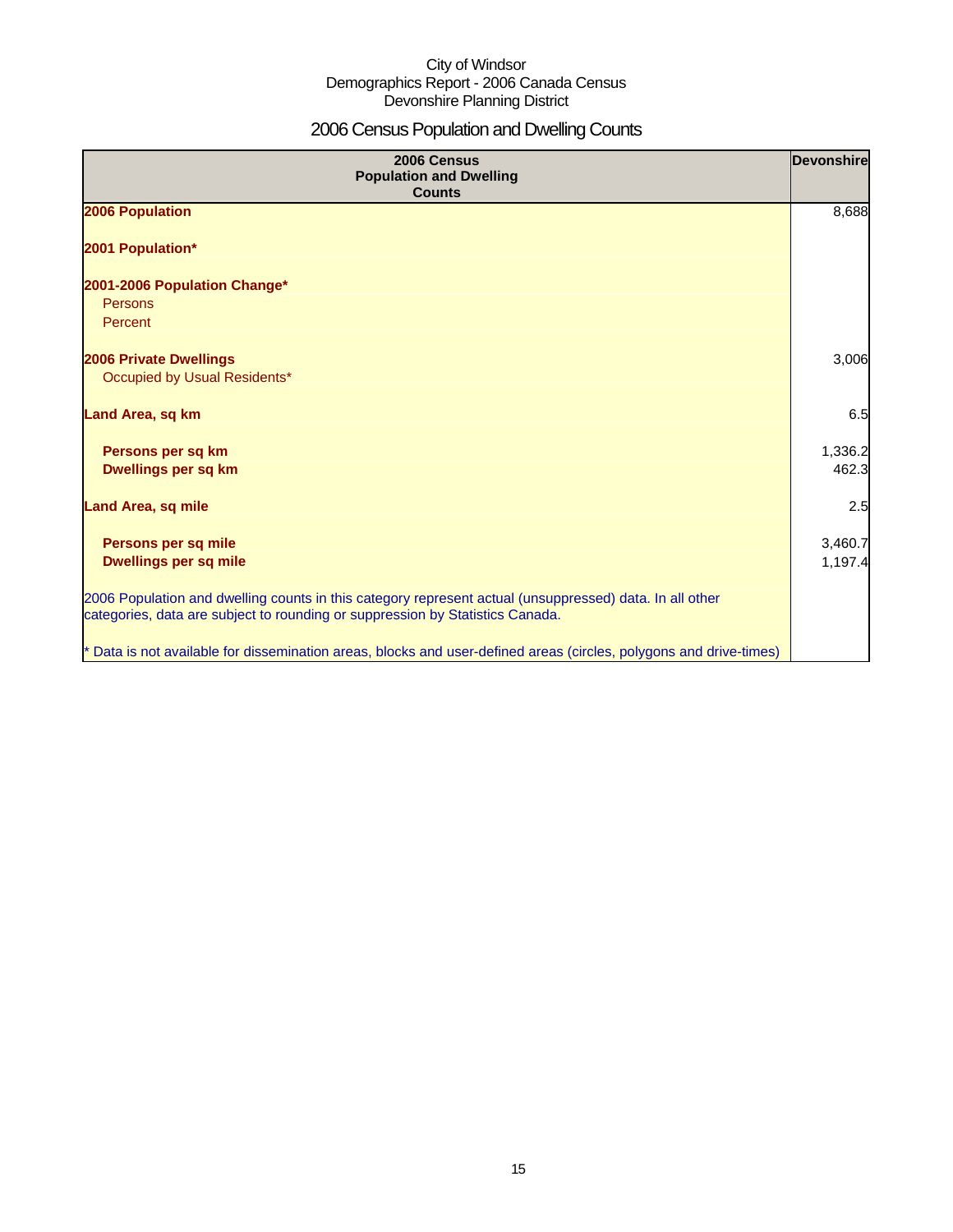| 2006 Census<br>Population by Age and Sex Comparison |                                   |         | <b>Devonshire</b> |    |                                                          |         |
|-----------------------------------------------------|-----------------------------------|---------|-------------------|----|----------------------------------------------------------|---------|
|                                                     | <b>Total</b><br><b>Population</b> |         | <b>Males</b>      |    | <b>Females</b>                                           |         |
| <b>Population by Age</b>                            | 8,684                             |         | 4,267             |    | 4,417                                                    |         |
| 0 to 4 years                                        | 687                               | 8%      | 328               | 8% | 359                                                      | 8%      |
| 5 to 9 years                                        | 706                               | 8%      | 360               | 8% | 346                                                      | 8%      |
| 10 to 14 years                                      | 721                               | 8%      | 374               | 9% | 347                                                      | 8%      |
| 15 to 19 years                                      | 570                               | 7%      | 287               | 7% | 283                                                      | 6%      |
| 20 to 24 years                                      | 470                               | 5%      | 223               | 5% | 247                                                      | 6%      |
| 25 to 29 years                                      | 578                               | 7%      | 262               | 6% | 315                                                      | 7%      |
| 30 to 34 years                                      | 762                               | 9%      | 374               | 9% | 388                                                      | 9%      |
| 35 to 39 years                                      |                                   | 843 10% | 400               | 9% |                                                          | 443 10% |
| 40 to 44 years                                      | 741                               | 9%      | 363               | 9% | 378                                                      | 9%      |
| 45 to 49 years                                      | 661                               | 8%      | 344               | 8% | 317                                                      | 7%      |
| 50 to 54 years                                      | 506                               | 6%      | 262               | 6% | 245                                                      | 6%      |
| 55 to 59 years                                      | 375                               | 4%      | 187               | 4% | 188                                                      | 4%      |
| 60 to 64 years                                      | 313                               | 4%      | 156               | 4% | 158                                                      | 4%      |
| 65 to 69 years                                      | 233                               | 3%      | 101               | 2% | 132                                                      | 3%      |
| 70 to 74 years                                      | 158                               | 2%      | 78                | 2% | 80                                                       | 2%      |
| 75 to 79 years                                      | 160                               | 2%      | 74                | 2% | 86                                                       | 2%      |
| 80 to 84 years                                      | 79                                | 1%      | 40                | 1% | 39                                                       | 1%      |
| 85 years and over                                   | 41                                | 0%      |                   | 0% | 40                                                       | 1%      |
| 65 years and over                                   | 671                               | 8%      | 294               | 7% | 377                                                      | 9%      |
| <b>Average age</b>                                  | 33.3                              |         | 32.8              |    | 33.7                                                     |         |
| <b>Median age</b>                                   | 33.7                              |         | 33.6              |    | 33.8                                                     |         |
| <b>Dominant age group</b>                           |                                   |         |                   |    | 35 to 39 years 10% 35 to 39 years 10% 35 to 39 years 10% |         |

## 2006 Census Population by Age and Sex Comparison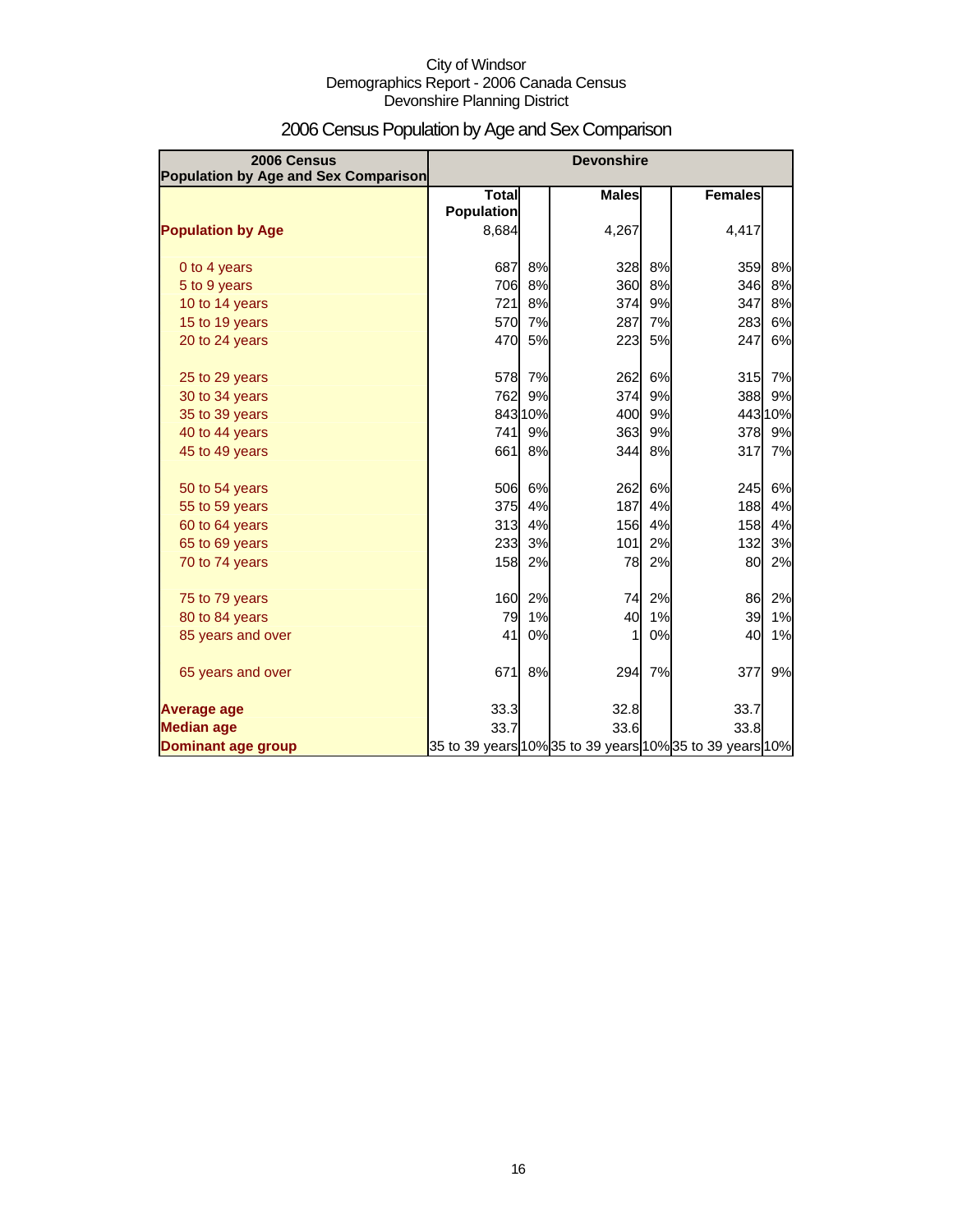## 2006 Census Population by Age and Sex

| 2006 Census<br><b>Population by Age and Sex</b> | <b>Devonshire</b> |         |
|-------------------------------------------------|-------------------|---------|
| <b>2006 Population by Sex</b>                   | 8,684             | %       |
|                                                 |                   |         |
| <b>Males</b>                                    | 4,26749%          |         |
| <b>Females</b>                                  | 4,41751%          |         |
| <b>2006 Population by Age</b>                   | 8,684             |         |
| 0 to 4 years                                    | 687               | 8%      |
| 5 to 9 years                                    | 706               | 8%      |
| 10 to 14 years                                  | 721               | 8%      |
| 15 to 19 years                                  | 570               | 7%      |
| 20 to 24 years                                  | 470               | 5%      |
| 25 to 29 years                                  |                   | 578 7%  |
| 30 to 34 years                                  | 762               | 9%      |
| 35 to 39 years                                  |                   | 843 10% |
| 40 to 44 years                                  | 741l              | 9%      |
| 45 to 49 years                                  | 661I              | 8%      |
| 50 to 54 years                                  | 506               | 6%      |
| 55 to 59 years                                  | 375               | 4%      |
| 60 to 64 years                                  | 313               | 4%      |
| 65 to 69 years                                  | 233               | 3%      |
| 70 to 74 years                                  | 158               | 2%      |
| 75 to 79 years                                  | 160               | 2%      |
| 80 to 84 years                                  | 79                | 1%      |
| 85 years and over                               | 41                | 0%      |
| 65 years and over                               | 671               | 8%      |
| Average age                                     | 33.3              |         |
| <b>Median age</b>                               | 33.7              |         |
| <b>Dominant age group</b>                       | 35 to 39 years    |         |
| <b>Males by Age</b>                             | 4,267             |         |
| 0 to 4 years                                    | 328               | 8%      |
| 5 to 9 years                                    | 360               | 8%      |
| 10 to 14 years                                  | 374               | 9%      |
| 15 to 19 years                                  | 287               | 7%      |
| 20 to 24 years                                  | 223               | 5%      |
| 25 to 29 years                                  | 262               | 6%      |
| 30 to 34 years                                  | 374               | 9%      |
| 35 to 39 years                                  | 400               | 9%      |
| 40 to 44 years                                  | 363               | 9%      |
| 45 to 49 years                                  | 344               | 8%      |
| 50 to 54 years                                  | 262               | 6%      |
| 55 to 59 years                                  | 187               | 4%      |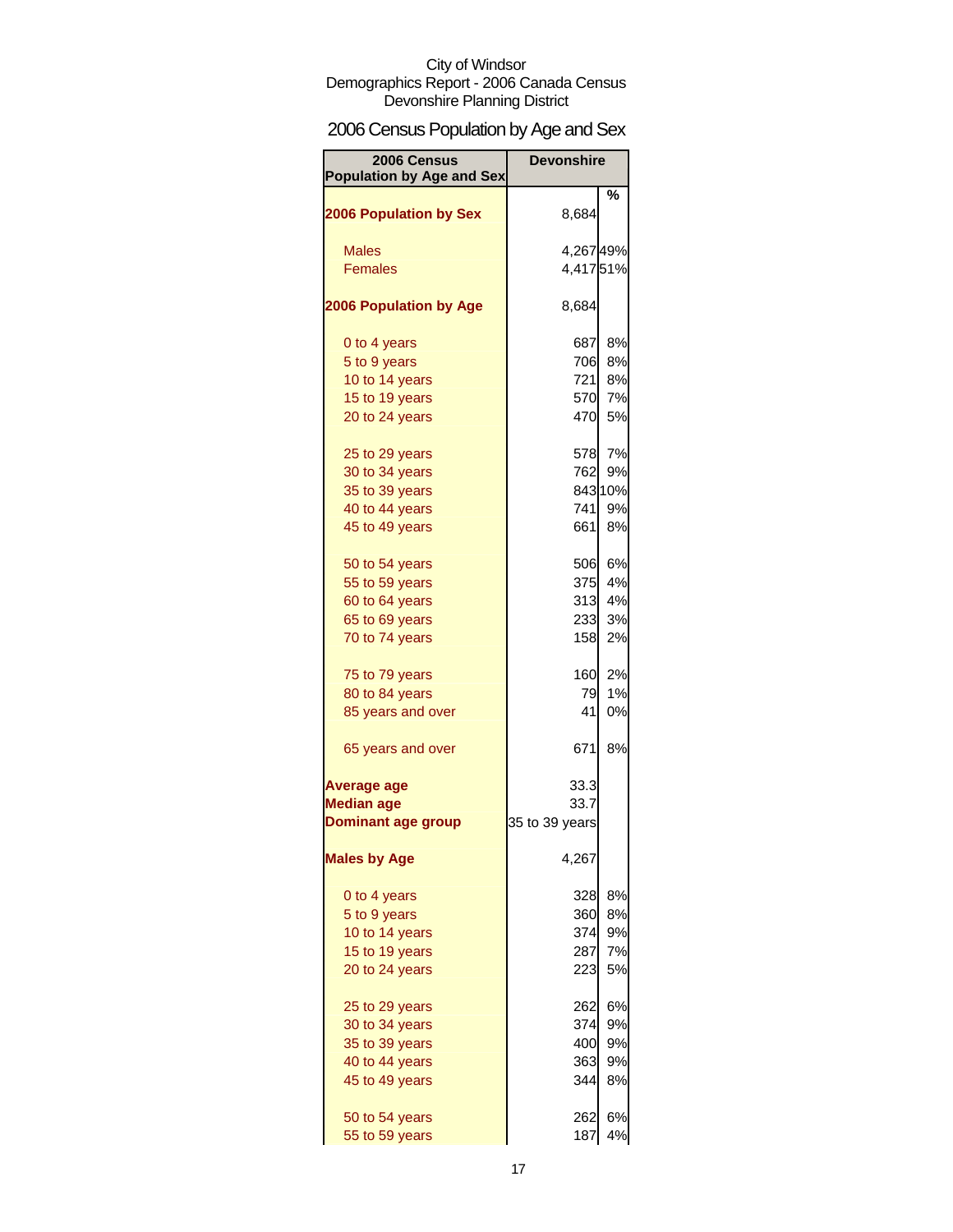| Devonshire Planning District     |                   |         |
|----------------------------------|-------------------|---------|
| 2006 Census                      | <b>Devonshire</b> |         |
| <b>Population by Age and Sex</b> |                   |         |
|                                  |                   | ℅       |
| 60 to 64 years                   | 156               | 4%      |
| 65 to 69 years                   | 101               | 2%      |
| 70 to 74 years                   | 78                | 2%      |
| 75 to 79 years                   | 74                | 2%      |
| 80 to 84 years                   | 40                | 1%      |
| 85 years and over                | 1                 | 0%      |
| 65 years and over                | 294               | 7%      |
| <b>Average age of males</b>      | 32.8              |         |
| <b>Median age of males</b>       | 33.6              |         |
| <b>Dominant age group</b>        | 35 to 39 years    |         |
| <b>Females by Age</b>            | 4,417             |         |
| 0 to 4 years                     | 359               | 8%      |
| 5 to 9 years                     | 346               | 8%      |
| 10 to 14 years                   | 347               | 8%      |
| 15 to 19 years                   | 283               | 6%      |
| 20 to 24 years                   | 247               | 6%      |
| 25 to 29 years                   | 315               | 7%      |
| 30 to 34 years                   | 388               | 9%      |
| 35 to 39 years                   |                   | 443 10% |
| 40 to 44 years                   | 378               | 9%      |
| 45 to 49 years                   | 317               | 7%      |
| 50 to 54 years                   | 245               | 6%      |
| 55 to 59 years                   | 188               | 4%      |
|                                  | 158               | 4%      |
| 60 to 64 years                   |                   | 3%      |
| 65 to 69 years<br>70 to 74 years | 132<br>80         | 2%      |
|                                  |                   |         |
| 75 to 79 years                   | 86                | 2%      |
| 80 to 84 years                   | 39                | 1%      |
| 85 years and over                | 40                | 1%      |
| 65 years and over                | 377               | 9%      |
| <b>Average age of females</b>    | 33.7              |         |
| <b>Median age of females</b>     | 33.8              |         |
| <b>Dominant age group</b>        | 35 to 39 years    |         |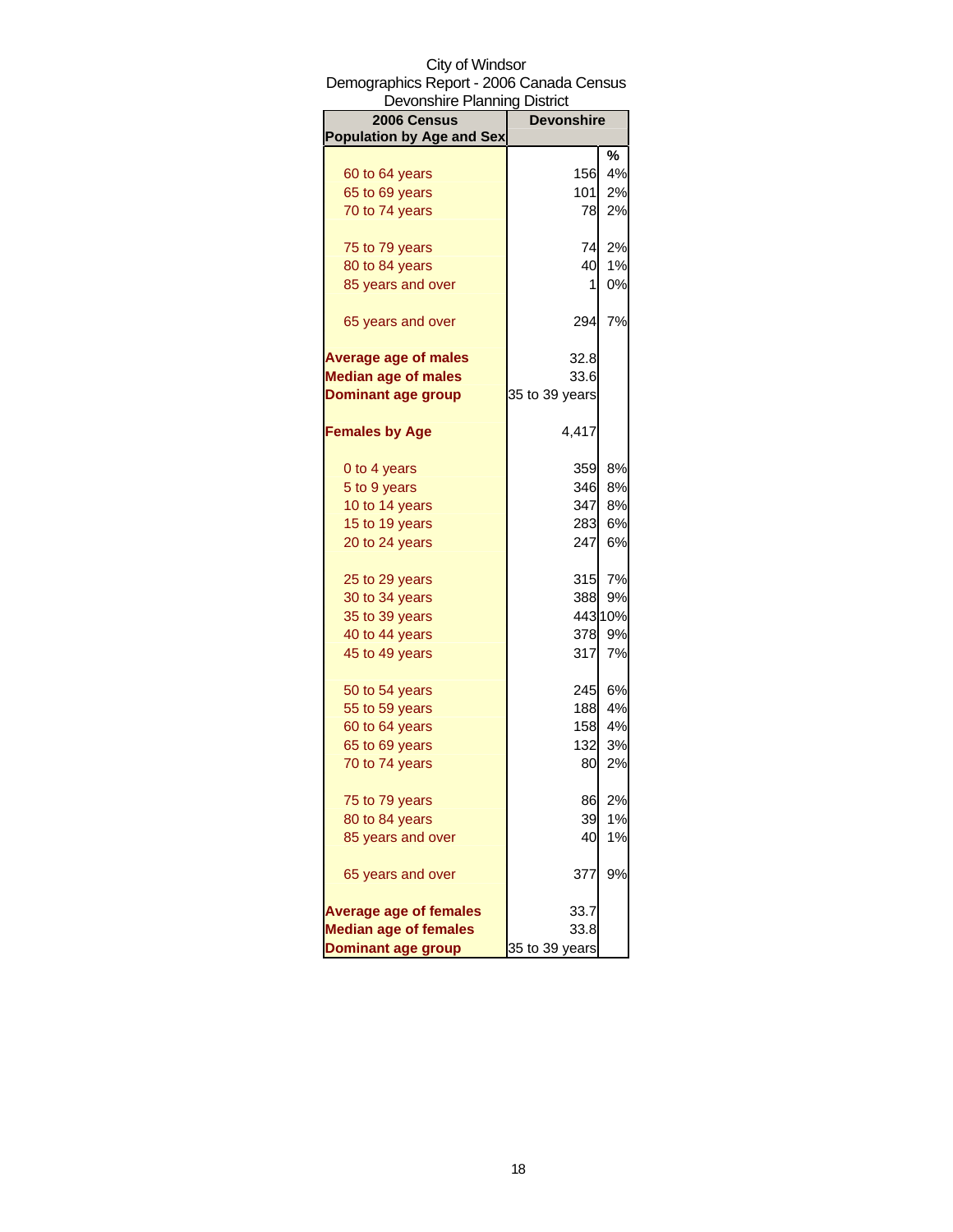## 2006 Census Marital Status

| 2006 Census<br><b>Marital Status</b>               | <b>Devonshire</b> |        |
|----------------------------------------------------|-------------------|--------|
| Persons 15 years of age and over by marital status | 6,565             | %      |
| Single (never married)                             | 1,880 29%         |        |
| Married (not separated)                            | 3,76357%          |        |
| Widowed                                            | 259               | 4%     |
| <b>Divorced</b>                                    |                   | 480 7% |
| Separated (legally married)                        | 190               | 3%     |
| Dominant marital status                            | Married 57%       |        |
| Persons 15 years and over by common-law status     | 6,571             |        |
|                                                    |                   |        |
| Not in a common-law relationship                   | 6,10793%          |        |
| In a common-law relationship                       | 448               | 7%l    |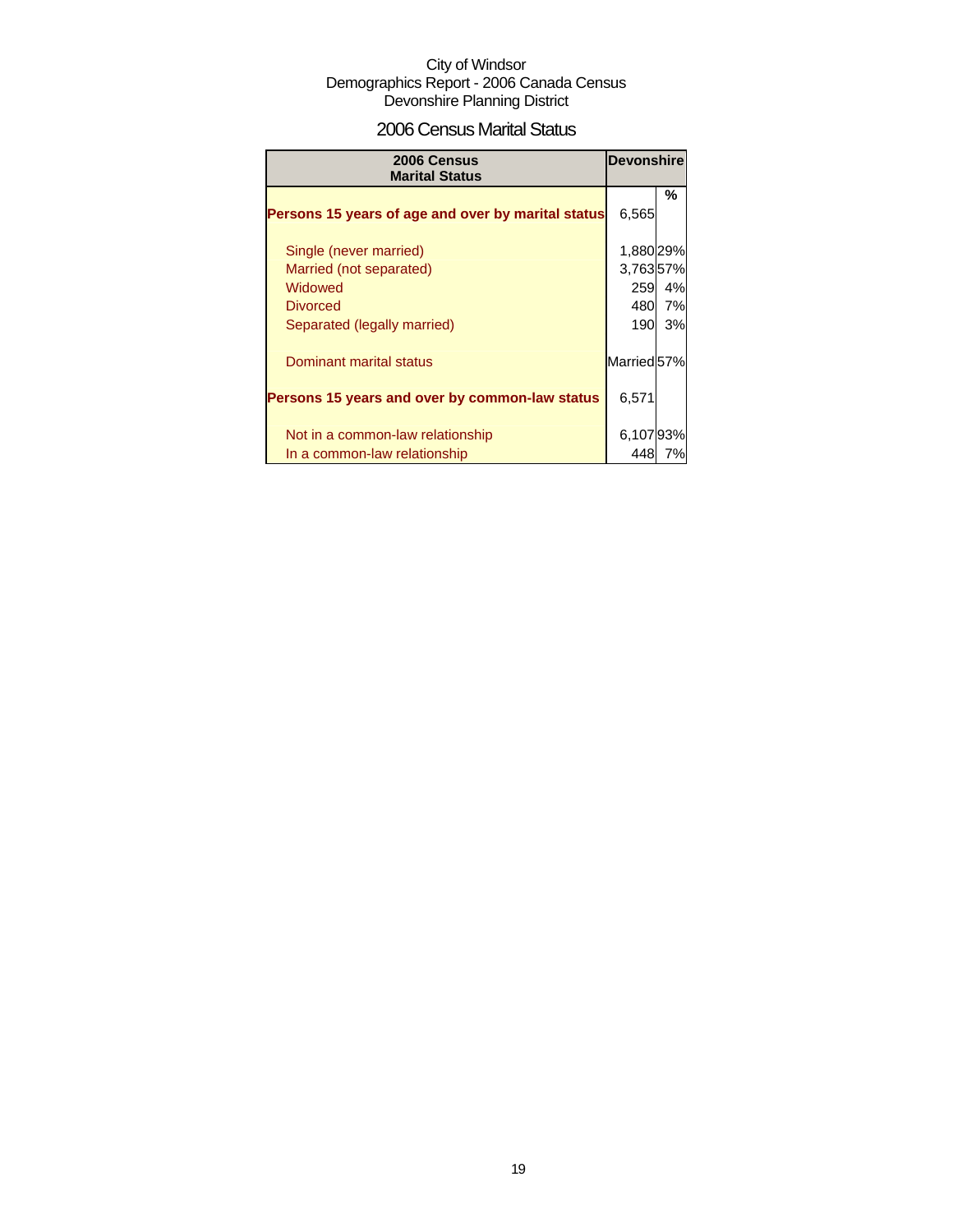## 2006 Census Family Structure and Children

| <b>2006 Census</b><br><b>Family Structure and Children</b> |           | <b>Devonshire</b>  |
|------------------------------------------------------------|-----------|--------------------|
|                                                            |           | ℅                  |
| Census families in private households by family structure  | 2,464     |                    |
|                                                            |           |                    |
| <b>Married couples</b>                                     | 1,823 74% |                    |
| With no children at home                                   |           | 582 24%            |
| With children at home                                      | 1,240 50% |                    |
| 1 child                                                    |           | 437 18%            |
| 2 children<br>3 or more children                           |           | 513 21%<br>274 11% |
|                                                            |           |                    |
| Common-law couples                                         |           | 254 10%            |
| With no children at home                                   | 124       | 5%                 |
| With children at home                                      | 122       | 5%                 |
| 1 child                                                    | 58        | 2%                 |
| 2 children                                                 | 46        | 2%                 |
| 3 or more children                                         | 30        | 1%                 |
| Lone-parent families                                       |           | 372 15%            |
| Male parent                                                | 36        | 1%                 |
| 1 child                                                    | 15        | 1%                 |
| 2 children                                                 | 10        | 0%                 |
| 3 or more children                                         | 12        | 0%                 |
| Lone Female parent                                         |           | 325 13%            |
| 1 child                                                    | 149       | 6%                 |
| 2 children                                                 | 125       | 5%                 |
| 3 or more children                                         | 47        | 2%                 |
| Total children at home by age                              | 3,296     |                    |
| Under 6 years of age                                       |           | 831 25%            |
| $6 - 14$ years                                             | 1,246 38% |                    |
| 15 - 17 years                                              | 290       | 9%                 |
| 18 - 24 years                                              |           | 672 20%            |
| 25 years and over                                          | 230       | 7%                 |
| Children/family                                            | 1.3       |                    |
| Census families in private households by size of family    | 2,464     |                    |
| 2 persons                                                  | 896       | 36%                |
| 3 persons                                                  | 639       | 26%                |
| 4 persons                                                  | 597       | 24%                |
| 5 or more persons                                          | 325       | 13%                |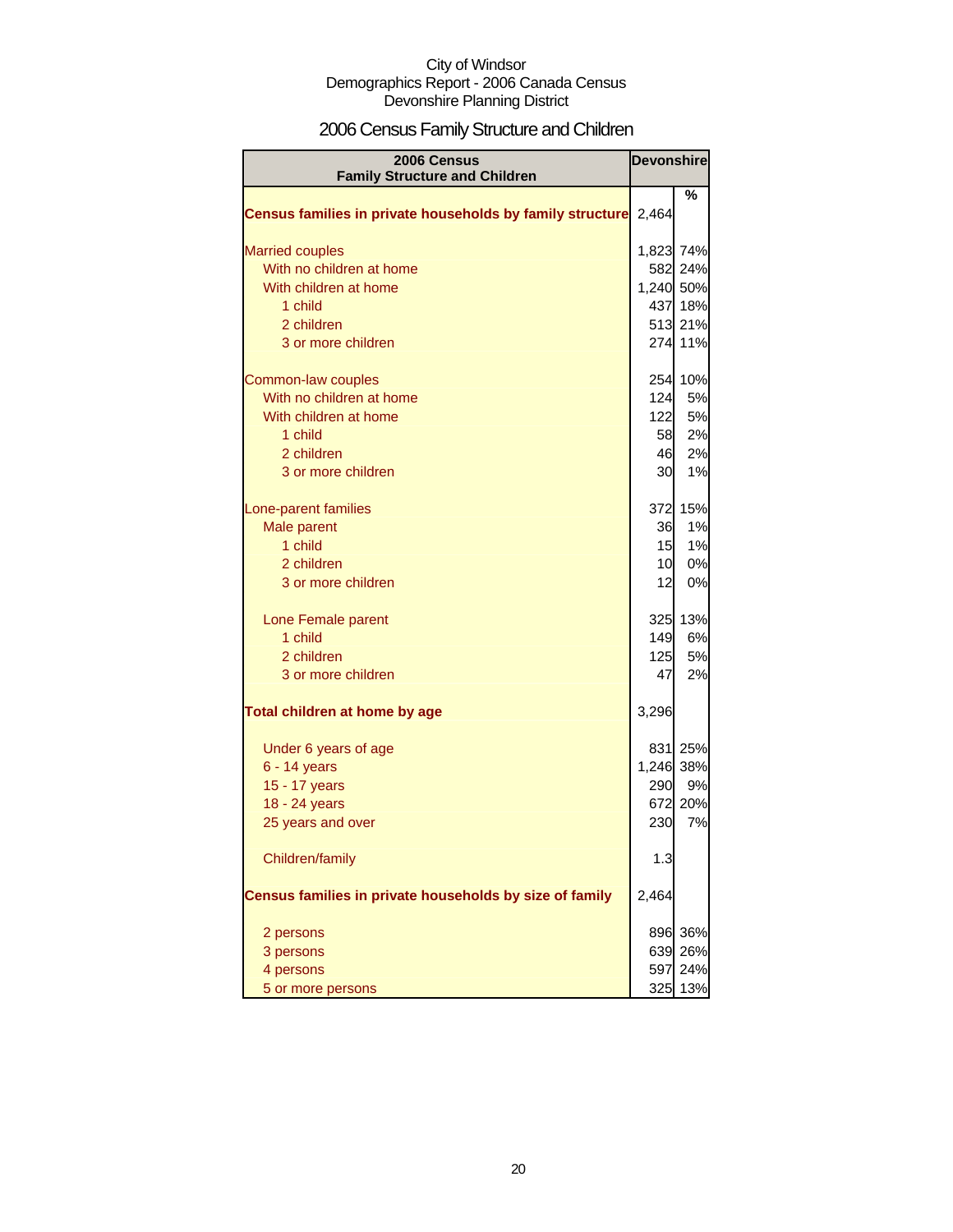## 2006 Census Families by Living Arrangements

| 2006 Census<br><b>Families by Living Arrangements</b> | <b>Devonshire</b> |         |
|-------------------------------------------------------|-------------------|---------|
| Persons in private households by living arrangements  | 8,660             | %       |
|                                                       |                   |         |
| Non-family persons                                    | 802               | 9%      |
| Living with relatives                                 | 173               | 2%      |
| Living with non-relatives only                        | 120               | 1%      |
| Living alone                                          | 501               | 6%      |
| <b>Family persons</b>                                 | 7,867             | 91%     |
| Persons per family                                    | 3.2               |         |
| Persons 65 years and over by living arrangements      | 642               |         |
|                                                       |                   |         |
| Non-family persons                                    |                   | 209 33% |
| Living with relatives                                 | 62I               | 10%     |
| Living with non-relatives only                        |                   | 0%      |
| Living alone                                          |                   | 133 21% |
| <b>Family persons</b>                                 |                   | 425 66% |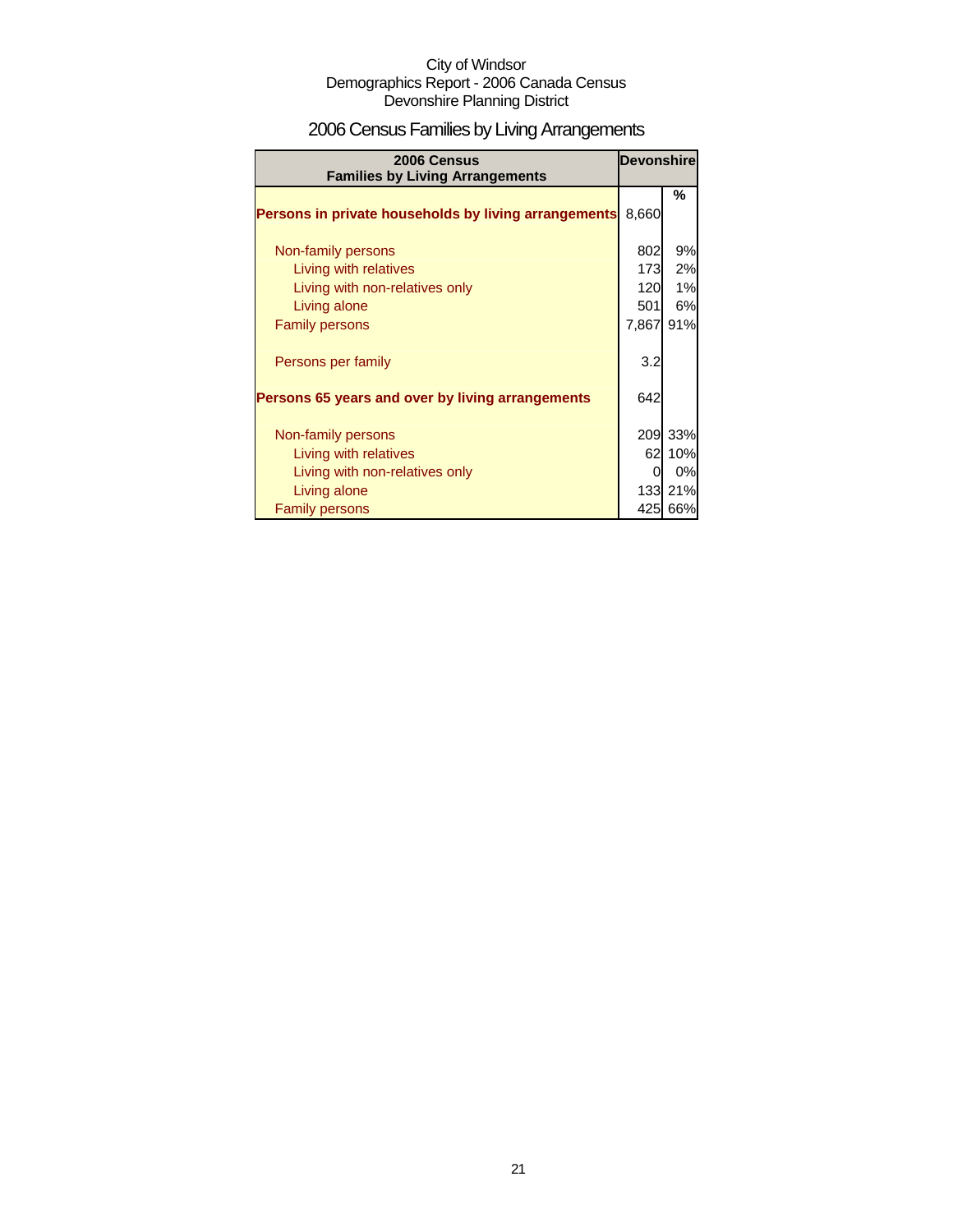## 2006 Census Dwellings

| 2006 Census<br><b>Dwellings</b>                      | <b>Devonshire</b>         |         |
|------------------------------------------------------|---------------------------|---------|
|                                                      |                           | %       |
| Occupied private dwellings by structure type         | 2,934                     |         |
| Single-detached house                                | 2,630 90%                 |         |
| Semi-detached house                                  | 237                       | 8%      |
| Row house                                            | $\mathbf{1}$              | 0%      |
| Apartment, duplex                                    | 27                        | 1%      |
| Apartment less than 5 storeys                        | 28                        | 1%      |
| Apartment 5 or more storeys                          | $\overline{0}$            | 0%      |
| Other single-attached house                          | 10                        | 0%      |
| Movable dwelling                                     | 0                         | 0%      |
| Dominant dwelling type                               | Single-detached house 90% |         |
| <b>Occupied private dwellings by tenure</b>          | 2,934                     |         |
| Owned                                                | 2,66091%                  |         |
| <b>Rented</b>                                        | 244                       | 8%      |
| <b>Band housing</b>                                  | 0                         | 0%      |
| Occupied private dwellings by maintenance required   | 2,934                     |         |
| Regular maintenance only                             | 2,278 78%                 |         |
| Minor repairs                                        |                           | 489 17% |
| <b>Major repairs</b>                                 | 172                       | 6%      |
| Occupied private dwellings by period of construction | 2,934                     |         |
| Before 1946                                          | 189                       | 6%      |
| 1946 - 1960                                          |                           | 412 14% |
| 1961 - 1970                                          |                           | 164 6%  |
| 1971 - 1980                                          | 257                       | 9%      |
| 1981 - 1985                                          | 151                       | 5%      |
| 1986 - 1990                                          |                           | 218 7%  |
| 1991 - 1995                                          |                           | 299 10% |
| 1996 - 2000                                          |                           | 765 26% |
| 2001 - 2006                                          |                           | 434 15% |
| Dominant period of construction                      | 1996 - 2000 26%           |         |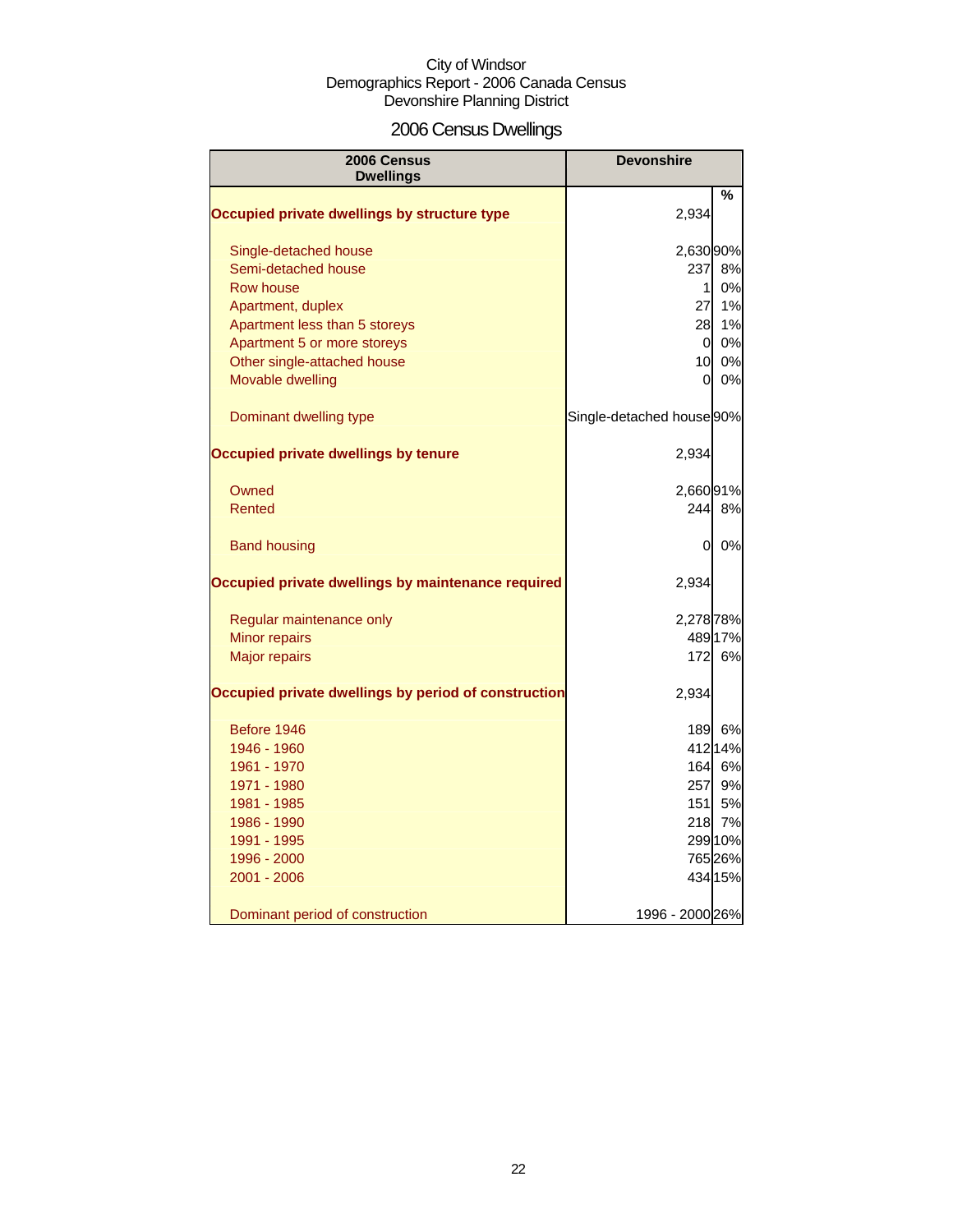## 2006 Census Households

| 2006 Census<br><b>Households</b>                                          | <b>Devonshire</b> |            |
|---------------------------------------------------------------------------|-------------------|------------|
| Private households by size of household                                   | 2,944             | %          |
| 1 person                                                                  | 499               | 17%        |
| 2 persons                                                                 | 839               | 28%        |
| 3 persons                                                                 | 574               | 20%        |
| 4 - 5 persons                                                             | 915               | 31%        |
| 6 or more persons                                                         | 117               | 4%         |
| Dominant household size                                                   | 4 - 5 persons     | 31%        |
| <b>Persons in households</b>                                              | 8,633             |            |
| Persons per household                                                     | 2.9               |            |
| Private households by household type                                      | 2,939             |            |
| One-family households                                                     | 2,311             | 79%        |
| Multiple-family households                                                | 75                | 3%         |
| Non-family households                                                     | 552               | 19%        |
| <b>Rented Dwellings</b>                                                   | 244               |            |
| Tenant households in non-farm, non-reserve private dwellings              |                   | 273 112%   |
| Average gross monthly rent                                                | \$603             |            |
| Households spending 30% or more of household income on gross rent         | 103               | 42%        |
| Households spending 30 to 99% of household income on gross rent           | 99                | 40%        |
| One-family tenant households without additional persons                   | 170               | 70%        |
| Average gross rent                                                        | \$533             |            |
| Households spending 30% or more of household income on gross rent         | 62                | 25%        |
| <b>Owned Dwellings</b>                                                    | 2,660             |            |
| Owner-occupied private non-farm, non-reserve dwellings                    |                   | 2,655 100% |
| Average value of dwelling                                                 | \$165,750         |            |
| Average owner's major payments                                            | \$1,119           |            |
| Households spending 30% or more of household income on major payments     | 502               | 19%        |
| Households spending 30% to 99% more of household income on major payments | 440               | 17%        |
| One-family owner-occupied households without additional persons           | 1,988             | 75%        |
| Average major payments                                                    | \$1,150           |            |
| Spending 30%+ of hh income on shelter                                     | 294               | 11%        |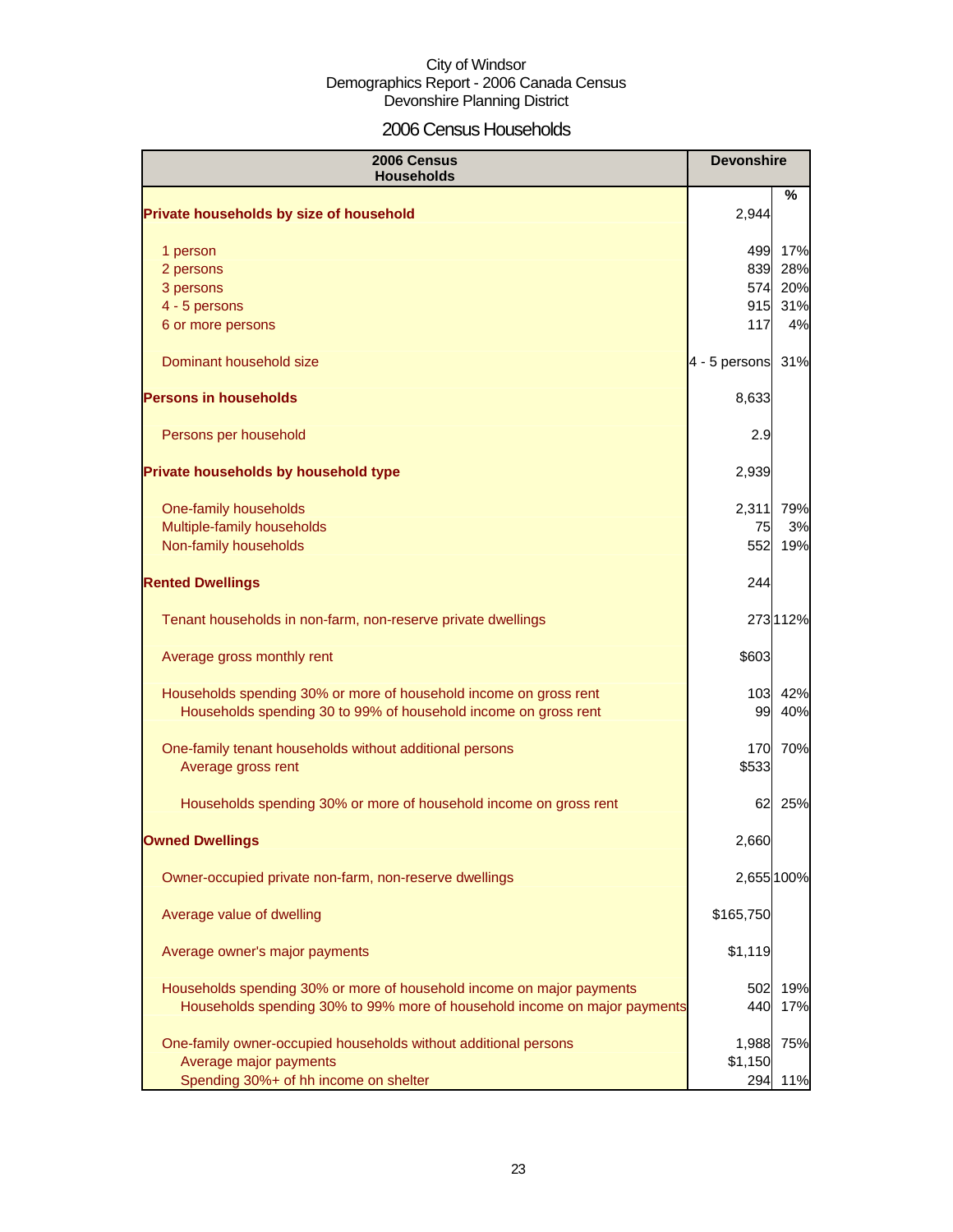## 2006 Census Mother Tongue

| 2006 Census<br><b>Mother Tongue</b>      | <b>Devonshire</b>                                               |                              |
|------------------------------------------|-----------------------------------------------------------------|------------------------------|
|                                          |                                                                 | %                            |
| <b>Total Population by Mother Tongue</b> | 8,633                                                           |                              |
| Dominant language                        | English                                                         | 67%                          |
| Dominant official language               | English                                                         | 96%                          |
| Top 5 non-official languages             | Arabic 14.9%<br>Other languages<br>Italian<br>Polish<br>Serbian | 7.4%<br>6.9%<br>6.5%<br>6.5% |
| <b>Single responses</b>                  | 8,498                                                           | 98%                          |
| <b>Official languages</b>                | 5,872                                                           | 68%                          |
| <b>English</b>                           | 5,627                                                           | 65%                          |
| French                                   | 245                                                             | 3%                           |
| Non-official languages                   | 2,605                                                           | 30%                          |
| <b>Italian</b>                           | 175                                                             | 2%                           |
| Portuguese                               | 31                                                              | 0%                           |
|                                          |                                                                 | 1%                           |
| Romanian                                 | 105                                                             |                              |
| Spanish                                  | 96                                                              | 1%                           |
| Danish                                   | 0                                                               | 0%                           |
| <b>Dutch</b>                             | 10                                                              | 0%                           |
| Flemish                                  | 0                                                               | 0%                           |
| <b>Frisian</b>                           | 0                                                               | 0%                           |
| German                                   | 38                                                              | 0%                           |
| Norwegian                                | 0                                                               | 0%                           |
| <b>Swedish</b>                           | 0                                                               | 0%                           |
| Yiddish                                  | 0                                                               | 0%                           |
| <b>Bosnian</b>                           | 25                                                              | 0%                           |
| <b>Bulgarian</b>                         | 0                                                               | 0%                           |
| Croatian                                 | 26                                                              | 0%                           |
|                                          |                                                                 |                              |
| <b>Czech</b>                             | 25                                                              | 0%                           |
| Macedonian                               | 1                                                               | 0%                           |
| Polish                                   | 164                                                             | 2%                           |
| <b>Russian</b>                           | 0                                                               | 0%                           |
| <b>Serbian</b>                           | 163                                                             | 2%                           |
| Serbo-Croatian                           | 35                                                              | 0%                           |
| <b>Slovak</b>                            | 92                                                              | 1%                           |
| Slovenian                                | 0                                                               | 0%                           |
| <b>Ukrainian</b>                         | 10                                                              | 0%                           |
| Latvian                                  | 0                                                               | 0%                           |
| Lithuanian                               | 0                                                               | 0%                           |
| Estonian                                 | 0                                                               | 0%                           |
| Finnish                                  | 0                                                               | 0%                           |
| Hungarian                                | 76                                                              | 1%                           |
| <b>Greek</b>                             | 10                                                              | 0%                           |
|                                          |                                                                 |                              |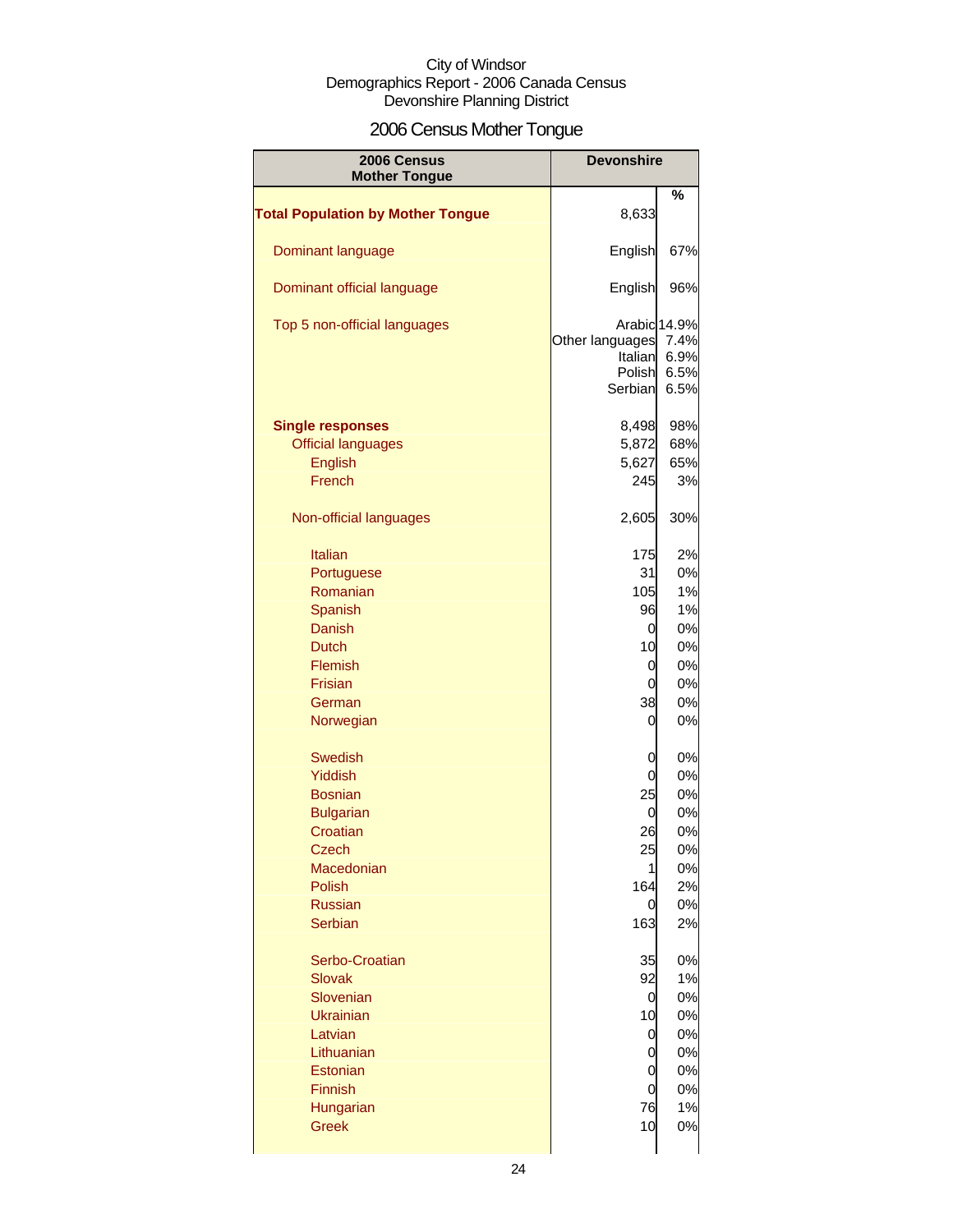| 2006 Census                     | <b>Devonshire</b> |          |
|---------------------------------|-------------------|----------|
| <b>Mother Tongue</b>            |                   |          |
| Armenian                        | 2                 | %<br>0%  |
| <b>Turkish</b>                  | 10                | 0%       |
| Amharic                         | 20                | 0%       |
| Arabic                          | 378               | 4%       |
| <b>Hebrew</b>                   | 0                 | 0%       |
| <b>Maltese</b>                  | 10                | 0%       |
| Somali                          | 0                 | 0%       |
| Tigrigna                        | 10                | 0%       |
| Bengali                         | 0                 | 0%       |
| Gujarati                        | 61                | 1%       |
| Hindi                           | 130               | 2%       |
| <b>Kurdish</b>                  | 0                 | 0%       |
| Panjabi (Punjabi)               | 161               | 2%       |
| Pashto                          | 0                 | 0%       |
| Persian (Farsi)                 | 25                | 0%       |
| Sindhi                          | 0                 | 0%       |
| Sinhala (Sinhalese)             | 0                 | 0%       |
| Urdu                            | 31                | 0%       |
| Malayalam                       | 15                | 0%       |
| Tamil                           | 0                 | 0%       |
| <b>Telugu</b>                   | 0                 | 0%       |
| Japanese                        | 0                 | 0%       |
| Korean                          | 29                | 0%       |
| Chinese                         | 159               | 2%       |
| Cantonese                       | 20                | 0%       |
| <b>Mandarin</b>                 | 22                | 0%<br>0% |
| <b>Taiwanese</b>                | 0<br>117          | $1\%$    |
| Chinese, n.o.s.<br>Lao          | 0                 | 0%       |
| Khmer (Cambodian)               | 30                | 0%       |
| Vietnamese                      | 137               | 2%       |
| <b>Bisayan languages</b>        | 0                 | 0%       |
| Ilocano                         | 0                 | 0%       |
| <b>Malay</b>                    | 0                 | 0%       |
| Tagalog (Pilipino, Filipino)    | 58                | $1\%$    |
| Akan (Twi)                      | 0                 | 0%       |
| Swahili                         | 0                 | 0%       |
| <b>Creoles</b>                  | 0                 | 0%       |
| <b>Aboriginal Languages</b>     | 0                 | 0%       |
| Algonquin                       | 0                 | 0%       |
| Atikamekw                       | 0                 | 0%       |
| <b>Blackfoot</b>                | 0                 | 0%       |
| Carrier                         | 0                 | 0%       |
| Chilcotin                       | 0                 | 0%       |
| Chipewyan                       | 0                 | 0%       |
| <b>Cree</b>                     | 0                 | 0%       |
| Siouan languages (Dakota/Sioux) | 0                 | 0%       |
| Dene                            | 0                 | 0%       |
| <b>Dogrib</b>                   | 0                 | 0%       |
| Gitksan                         | $\overline{0}$    | 0%       |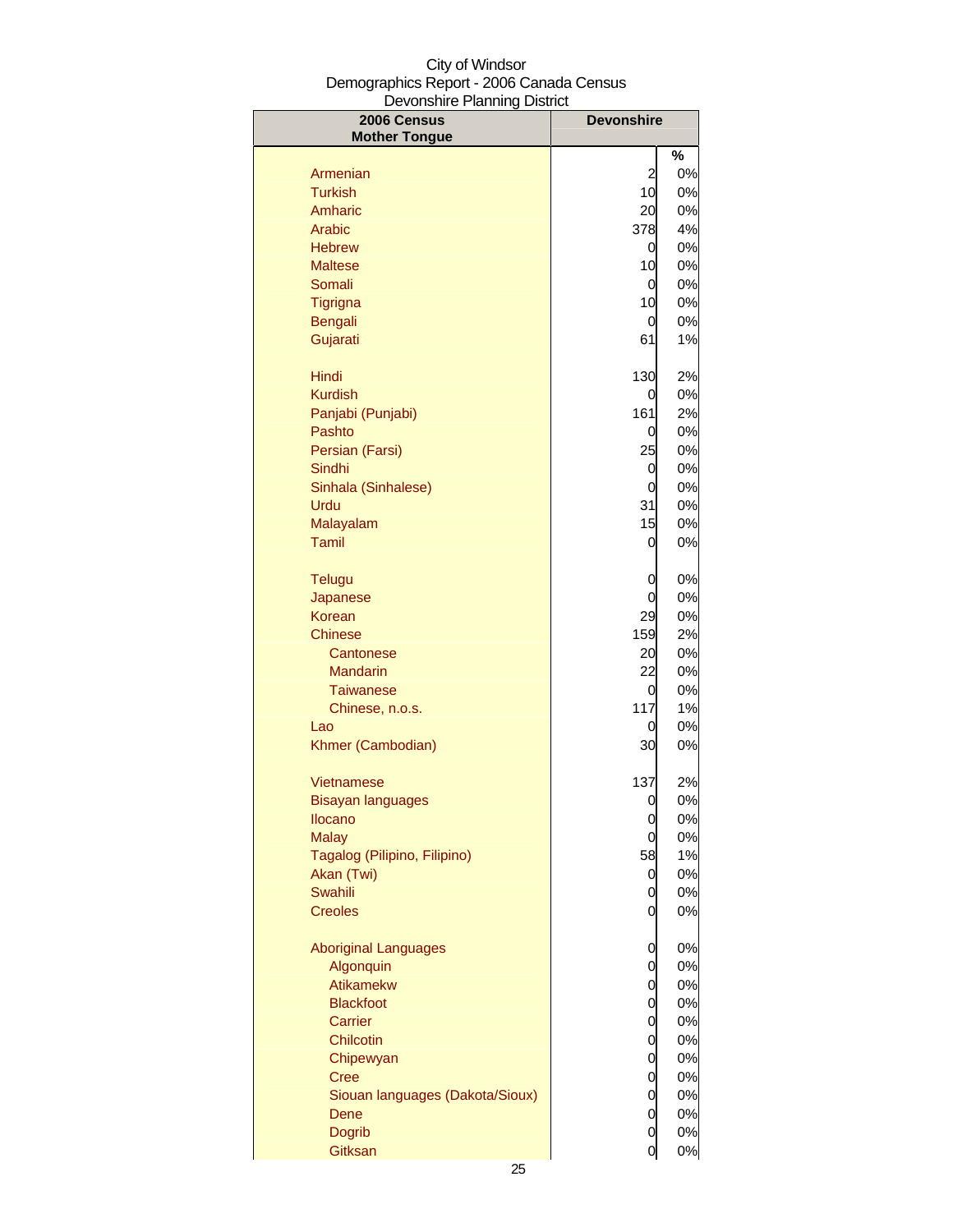| City of Windsor                          |
|------------------------------------------|
| Demographics Report - 2006 Canada Census |
| Devonshire Planning District             |

| 2006 Census<br><b>Mother Tongue</b>       | <b>Devonshire</b> |    |
|-------------------------------------------|-------------------|----|
|                                           |                   | %  |
| Inuinnagtun                               | 0                 | 0% |
| Inuktitut, n.i.e.                         | 0                 | 0% |
| Kutchin-Gwich'in (Loucheux)               | 0                 | 0% |
| <b>Malecite</b>                           | 0                 | 0% |
| Mi'kmag                                   | 0                 | 0% |
| <b>Mohawk</b>                             | 0                 | 0% |
| Montagnais-Naskapi                        | 0                 | 0% |
| Nisga'a                                   | 0                 | 0% |
| North Slave (Hare)                        | 0                 | 0% |
| Ojibway                                   | 0                 | 0% |
| Oji-Cree                                  | 0                 | 0% |
| Shuswap                                   | 0                 | 0% |
| <b>South Slave</b>                        | 0                 | 0% |
| <b>Tlingit</b>                            | 0                 | 0% |
| Other languages                           | 186               | 2% |
| <b>Multiple responses</b>                 | 129               | 1% |
| <b>English and French</b>                 | 2                 | 0% |
| English and non-official language         | 118               | 1% |
| French and non-official language          | 20                | 0% |
| English, French and non-official language | 0                 | 0% |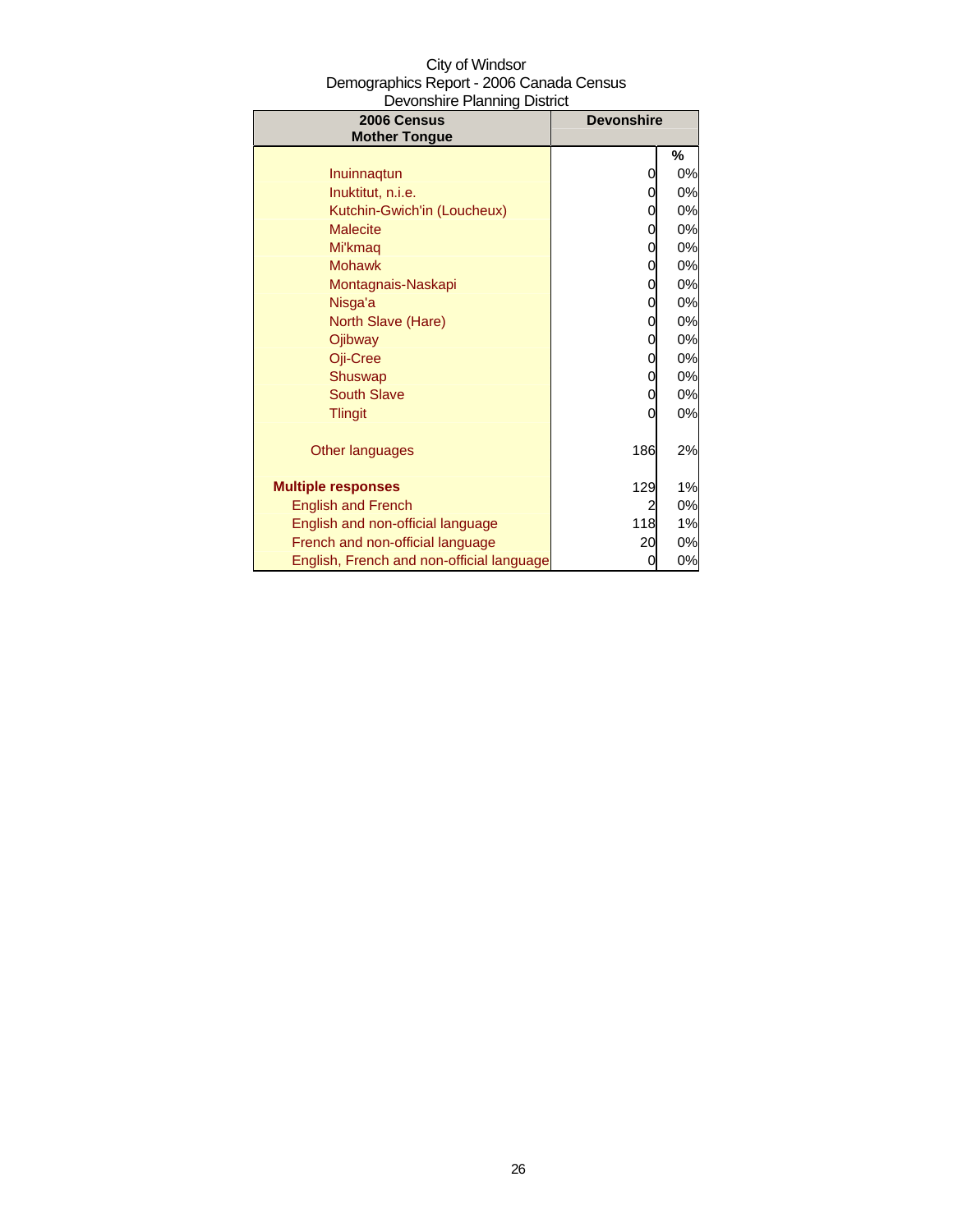## 2006 Census Knowledge of Official Language

| 2006 Census<br><b>Knowledge of Official Language</b>       | <b>Devonshire</b> |    |
|------------------------------------------------------------|-------------------|----|
|                                                            |                   | %  |
| <b>Total Population by knowledge of official languages</b> | 8,633             |    |
| English only                                               | 7,75390%          |    |
| French only                                                | 35                | 0% |
| <b>English and French</b>                                  | 670               | 8% |
| Neither English nor French                                 | <b>170</b>        | 2% |
| <b>Dominant Group</b>                                      | English only 90%  |    |
| Total population by first official language spoken         | 8,643             |    |
| <b>English</b>                                             | 8,13194%          |    |
| French                                                     | 261               | 3% |
| <b>English and French</b>                                  | 60                | 1% |
| Neither English nor French                                 | 170               | 2% |
| <b>Dominant Group</b>                                      | English 94%       |    |
| <b>Official language minority</b>                          |                   |    |
| (English in Quebec, French elsewhere)                      |                   |    |
| <b>Number</b>                                              | 284               |    |
| Percentage                                                 | 3.3%              |    |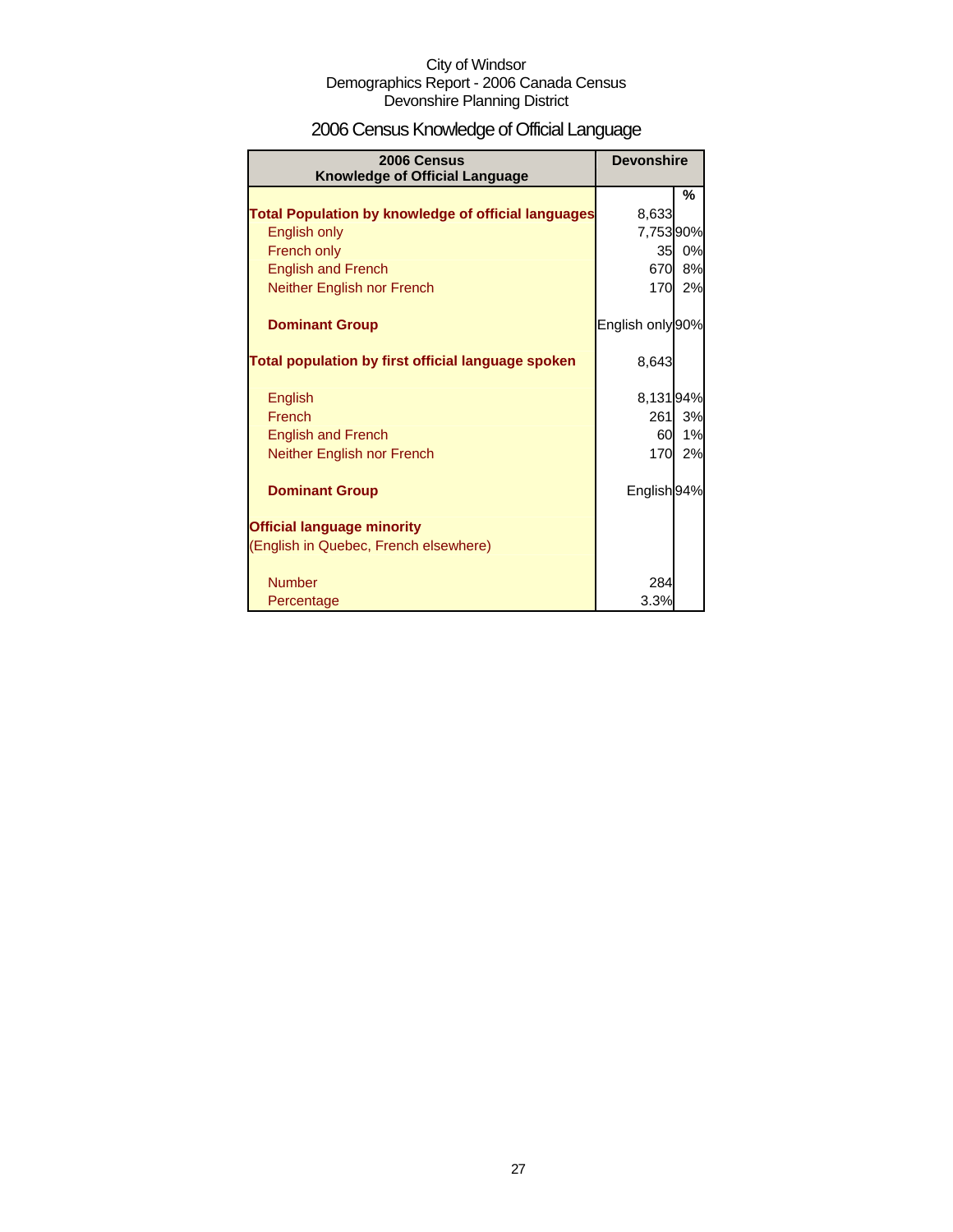## 2006 Census Knowledge of Non-official Language

| 2006 Census<br>Knowledge of Non-official Language              | <b>Devonshire</b>                |          |
|----------------------------------------------------------------|----------------------------------|----------|
| <b>Total Population by Knowledge of Non-official Languages</b> | 8,633                            | %        |
|                                                                |                                  |          |
| <b>Population Speaking Non-official Languages</b>              | 3,480 40%                        |          |
| Top 5 Non-official Languages                                   | Arabic <sub>13%</sub>            |          |
|                                                                | Italian<br>Other languages       | 9%<br>8% |
|                                                                | Hindi                            | 6%       |
|                                                                | Panjabi (Punjabi)                | 6%       |
| <b>Italian</b>                                                 | 330                              | 4%       |
| Portuguese                                                     | 62                               | 1%       |
| Romanian<br>Spanish                                            | 115<br>177                       | 1%<br>2% |
| <b>Danish</b>                                                  | $\overline{0}$                   | 0%       |
| <b>Dutch</b>                                                   | 20                               | 0%       |
| Flemish                                                        | 3                                | 0%       |
| <b>Frisian</b>                                                 | $\overline{0}$                   | 0%       |
| German<br>Norwegian                                            | 111<br>0                         | 1%<br>0% |
|                                                                |                                  |          |
| <b>Swedish</b>                                                 | 0                                | 0%       |
| Yiddish<br><b>Bosnian</b>                                      | $\mathbf 0$<br>25                | 0%<br>0% |
| <b>Bulgarian</b>                                               | $\overline{0}$                   | 0%       |
| Croatian                                                       | 55                               | 1%       |
| <b>Czech</b>                                                   | 35                               | 0%       |
| Macedonian<br><b>Polish</b>                                    | 11<br>195                        | 0%<br>2% |
| <b>Russian</b>                                                 | 10                               | 0%       |
| <b>Serbian</b>                                                 | 210                              | 2%       |
| Serbo-Croatian                                                 | 30                               | 0%       |
| <b>Slovak</b>                                                  | 67                               | 1%       |
| Slovenian                                                      | 0                                | 0%       |
| Ukrainian                                                      | 20                               | 0%       |
| Latvian<br>Lithuanian                                          | $\overline{O}$<br>$\overline{0}$ | 0%<br>0% |
| Estonian                                                       | $\mathbf 0$                      | 0%       |
| Finnish                                                        | $\mathbf 0$                      | 0%       |
| Hungarian                                                      | 94                               | 1%       |
| <b>Greek</b>                                                   | 30                               | 0%       |
| Armenian                                                       | $\overline{\mathbf{c}}$          | 0%       |
| <b>Turkish</b>                                                 | 10                               | 0%       |
| Amharic<br>Arabic                                              | 35<br>435                        | 0%<br>5% |
| <b>Hebrew</b>                                                  | $\overline{0}$                   | 0%       |
| <b>Maltese</b>                                                 | 10                               | 0%       |
| Somali                                                         | $\overline{0}$                   | 0%       |
| Tigrigna                                                       | 10                               | 0%       |
| <b>Bengali</b>                                                 | 0                                | 0%       |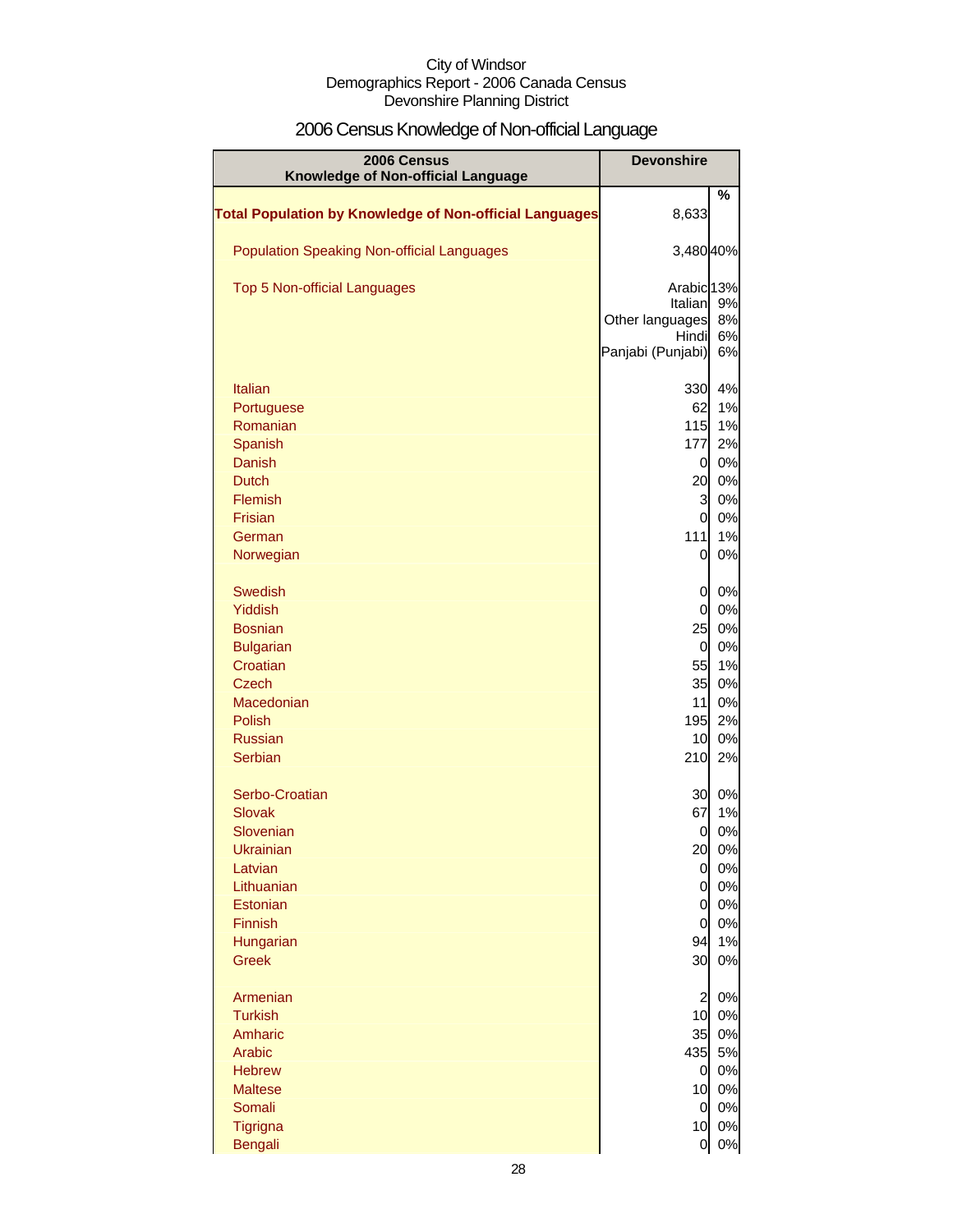| 2006 Census                             | <b>Devonshire</b>   |          |
|-----------------------------------------|---------------------|----------|
| Knowledge of Non-official Language      |                     |          |
|                                         |                     | %        |
| Gujarati                                | 61                  | 1%       |
| Hindi                                   | 226                 | 3%       |
| <b>Kurdish</b>                          | 0                   | 0%       |
| Panjabi (Punjabi)                       | 213                 | 2%       |
| Pashto                                  | 0                   | 0%       |
| Persian (Farsi)                         | 25                  | 0%       |
| Sindhi                                  | 0                   | 0%       |
| Sinhala (Sinhalese)                     | $\overline{0}$      | 0%       |
| Urdu                                    | 65                  | 1%       |
| Malayalam<br>Tamil                      | 15                  | 0%       |
|                                         | 12                  | 0%       |
| <b>Telugu</b>                           | 0                   | 0%       |
| Japanese                                | $\overline{0}$      | 0%       |
| <b>Korean</b>                           | 34                  | 0%       |
| <b>Chinese</b>                          | 199                 | 2%       |
| Cantonese                               | 45                  | 1%       |
| <b>Mandarin</b>                         | 42                  | 0%       |
| <b>Taiwanese</b>                        | 0                   | 0%       |
| Chinese, n.o.s.                         | 111                 | 1%       |
| Lao                                     | 0<br>30             | 0%<br>0% |
| Khmer (Cambodian)                       |                     |          |
| Vietnamese                              | 138                 | 2%       |
| <b>Bisayan languages</b>                | 15                  | 0%       |
| <b>Ilocano</b>                          | 0                   | 0%       |
| <b>Malay</b>                            | 0                   | 0%       |
| Tagalog (Pilipino, Filipino)            | 75                  | 1%       |
| Akan (Twi)                              | 0                   | 0%       |
| Swahili                                 | $\overline{0}$      | 0%       |
| <b>Creoles</b>                          | 0                   | 0%       |
| <b>Aboriginal Languages</b>             | 0                   | 0%       |
| Algonquin                               | 0                   | 0%       |
| <b>Atikamekw</b>                        | 0                   | 0%       |
| <b>Blackfoot</b>                        | $\overline{0}$      | 0%       |
| Carrier                                 | $\overline{0}$      | 0%       |
| Chilcotin                               | $\overline{0}$      | 0%       |
| Chipewyan                               | $\overline{0}$      | 0%       |
| <b>Cree</b>                             | $\overline{0}$      | 0%<br>0% |
| Siouan languages (Dakota/Sioux)<br>Dene | $\overline{0}$<br>0 | 0%       |
| <b>Dogrib</b>                           | $\overline{0}$      | 0%       |
| <b>Gitksan</b>                          | $\overline{0}$      | 0%       |
| Inuinnaqtun                             | $\overline{0}$      | 0%       |
| Inuktitut, n.i.e.                       | $\overline{0}$      | 0%       |
| Kutchin-Gwich'in (Loucheux)             | $\overline{0}$      | 0%       |
| <b>Malecite</b>                         | $\overline{0}$      | 0%       |
| Mi'kmaq                                 | $\overline{0}$      | 0%       |
| <b>Mohawk</b>                           | $\overline{0}$      | 0%       |
| Montagnais-Naskapi<br>Nisga'a           | $\overline{0}$<br>0 | 0%<br>0% |
| North Slave (Hare)                      | 0                   | 0%       |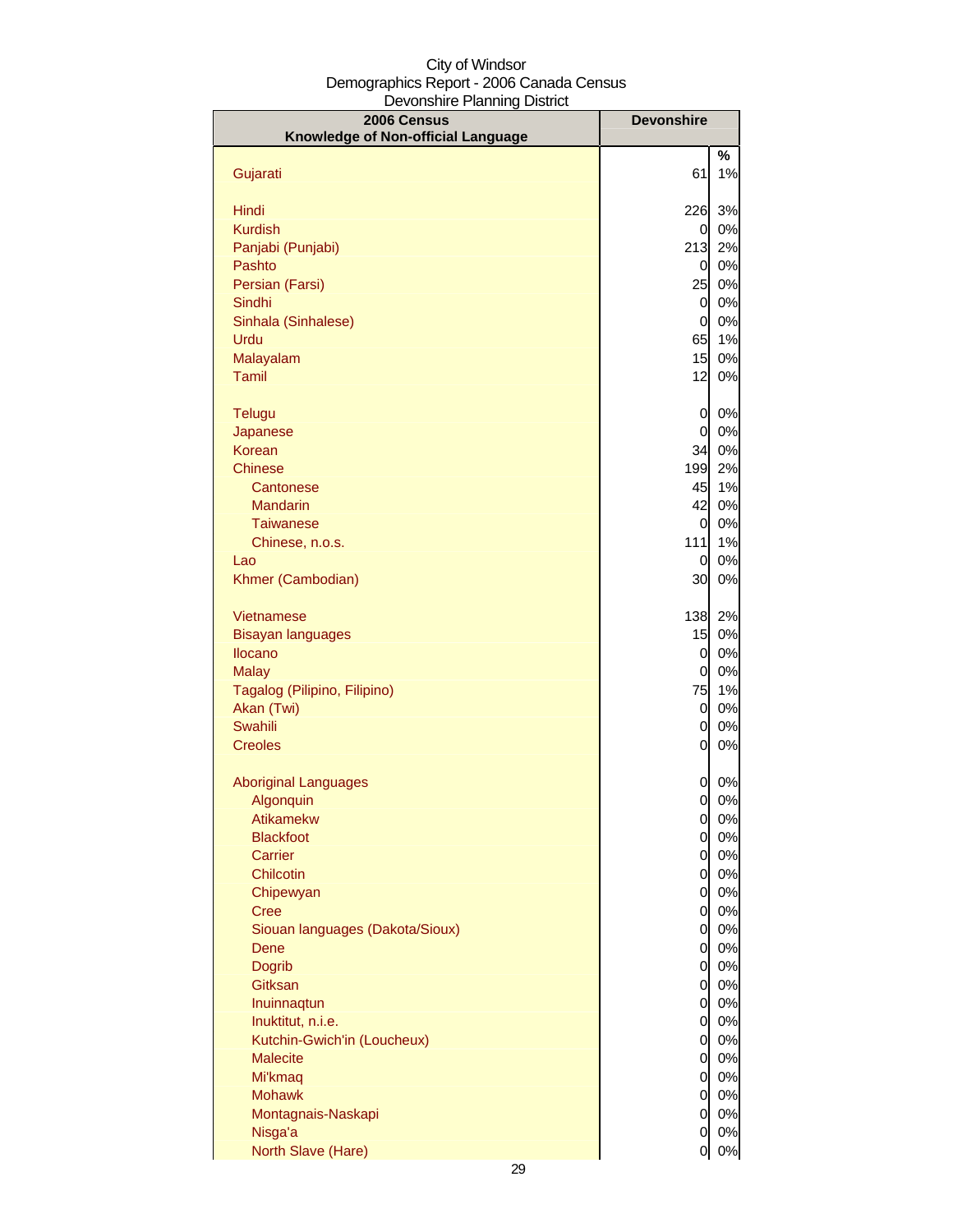| 2006 Census<br>Knowledge of Non-official Language | <b>Devonshire</b> |    |
|---------------------------------------------------|-------------------|----|
|                                                   |                   | %  |
| Ojibway                                           |                   | 0% |
| Oji-Cree                                          |                   | 0% |
| Shuswap                                           |                   | 0% |
| <b>South Slave</b>                                |                   | 0% |
| <b>Tlingit</b>                                    | 0                 | 0% |
|                                                   |                   |    |
| Other languages                                   | 269               | 3% |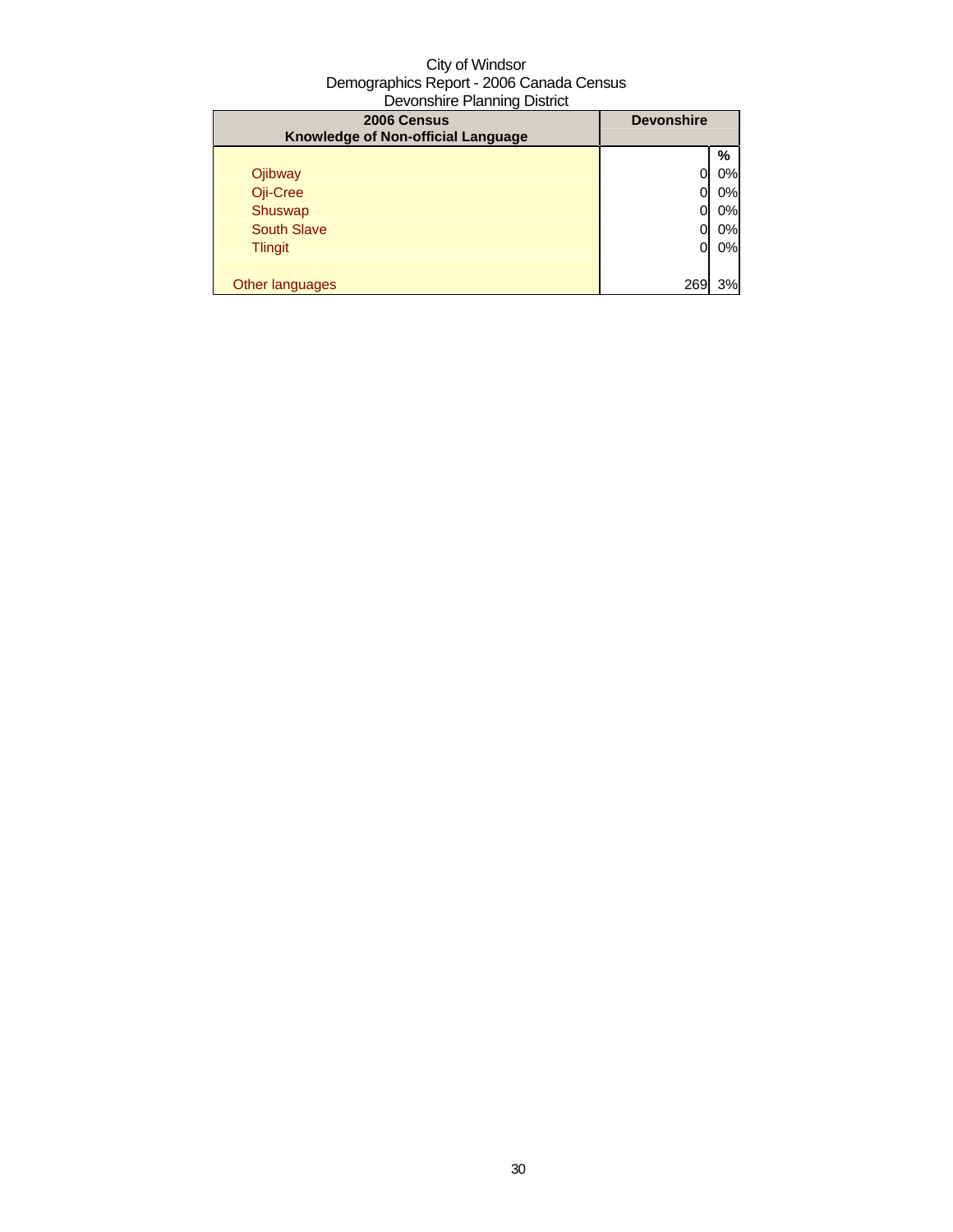## 2006 Census Home Language

| 2006 Census                              | <b>Devonshire</b>                                                                 |                |
|------------------------------------------|-----------------------------------------------------------------------------------|----------------|
| <b>Home Language</b>                     |                                                                                   |                |
| <b>Total Population by Home Language</b> | \$8,638                                                                           | %              |
| <b>Dominant Official Language</b>        | English                                                                           |                |
| Top 5 Non-official Languages             | Arabic <sub>17%</sub><br>Panjabi (Punjabi) 10%<br>Chinese<br>Polish<br>Vietnamese | 8%<br>7%<br>6% |
| Single responses                         | 8,464 98%                                                                         |                |
| <b>Official languages</b>                | 6,87180%                                                                          |                |
| English                                  | 6,805 79%                                                                         |                |
| French                                   | 67                                                                                | 1%             |
|                                          |                                                                                   |                |
| Non-official languages                   | 1,598 19%                                                                         |                |
| Italian                                  | 64                                                                                | 1%             |
| Portuguese                               | 27                                                                                | 0%             |
| Romanian                                 | 40                                                                                | 0%             |
| Spanish                                  | 30                                                                                | 0%             |
| Danish                                   | 0                                                                                 | 0%             |
| <b>Dutch</b>                             | 0                                                                                 | 0%             |
| Flemish                                  | $\overline{3}$                                                                    | 0%             |
| <b>Frisian</b>                           | $\overline{0}$                                                                    | 0%             |
| German                                   | 20                                                                                | 0%             |
| Norwegian                                | 0                                                                                 | 0%             |
| <b>Swedish</b>                           | 0                                                                                 | 0%             |
| <b>Yiddish</b>                           | $\overline{0}$                                                                    | 0%             |
| <b>Bosnian</b>                           | 5 <sup>1</sup>                                                                    | 0%             |
| <b>Bulgarian</b>                         | $\overline{0}$                                                                    | 0%             |
| Croatian                                 | 25                                                                                | 0%             |
| Czech                                    | 20                                                                                | 0%             |
| Macedonian                               | 1                                                                                 | 0%             |
| Polish                                   | 116                                                                               | 1%             |
| <b>Russian</b>                           | $\overline{0}$                                                                    | 0%             |
| Serbian                                  | 96                                                                                | 1%             |
| Serbo-Croatian                           | 20                                                                                | 0%             |
| <b>Slovak</b>                            | 10                                                                                | 0%             |
| Slovenian                                | $\overline{0}$                                                                    | 0%             |
| <b>Ukrainian</b>                         | $\mathbf 0$                                                                       | 0%             |
| Latvian                                  | $\mathbf 0$                                                                       | 0%             |
| Lithuanian                               | $\overline{0}$                                                                    | 0%             |
| Estonian                                 | $\overline{0}$                                                                    | 0%             |
| <b>Finnish</b>                           | $\overline{0}$                                                                    | 0%             |
| Hungarian                                | 30                                                                                | 0%             |
| <b>Greek</b>                             | 10                                                                                | 0%             |
| Armenian                                 | $\overline{c}$                                                                    | 0%             |
| <b>Turkish</b>                           | $\overline{0}$                                                                    | $0\%$          |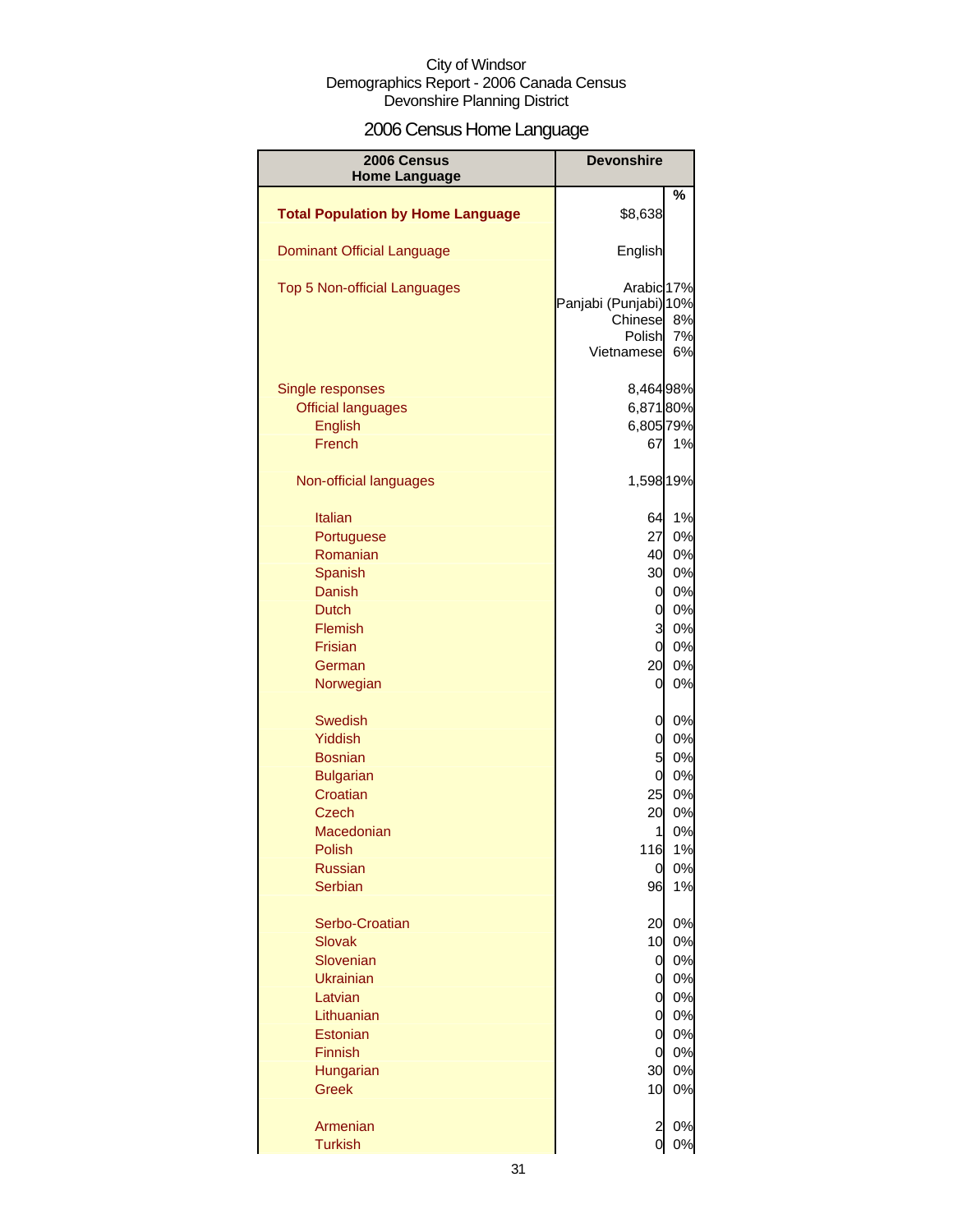| 2006 Census                     | <b>Devonshire</b> |       |
|---------------------------------|-------------------|-------|
| <b>Home Language</b>            |                   |       |
|                                 |                   | %     |
| Amharic                         | 0                 | 0%    |
| Arabic                          | 257               | 3%    |
| <b>Hebrew</b>                   | 0                 | 0%    |
| <b>Maltese</b>                  | 10                | 0%    |
| Somali                          | 0                 | 0%    |
| Tigrigna                        | 0                 | 0%    |
| <b>Bengali</b>                  | 0                 | 0%    |
| Gujarati                        | 35                | 0%    |
| Hindi                           | 95                | 1%    |
| <b>Kurdish</b>                  | 0                 | 0%    |
| Panjabi (Punjabi)               | 160               | 2%    |
| Pashto                          | 0                 | 0%    |
| Persian (Farsi)                 | 5                 | 0%    |
| Sindhi                          | 0                 | 0%    |
| Sinhala (Sinhalese)             | 0                 | 0%    |
| Urdu                            | 40                | 0%    |
| Malayalam                       | 0                 | 0%    |
| Tamil                           | 17                | 0%    |
| <b>Telugu</b>                   | 0                 | 0%    |
| Japanese                        | 0                 | 0%    |
| Korean                          | 27                | 0%    |
| Chinese                         | 130               | 2%    |
| Cantonese                       | 25                | 0%    |
| <b>Mandarin</b>                 | 12                | 0%    |
| <b>Taiwanese</b>                | 0                 | 0%    |
| Chinese, n.o.s.                 | 93                | $1\%$ |
| Lao                             | 0                 | 0%    |
| Khmer (Cambodian)               | 20                | 0%    |
| Vietnamese                      | 100               | 1%    |
| <b>Bisayan languages</b>        | 10                | 0%    |
| <b>Ilocano</b>                  | 0                 | 0%    |
| <b>Malay</b>                    | 0                 | 0%    |
| Tagalog (Pilipino, Filipino)    | 40                | 0%    |
| Akan (Twi)                      | 0                 | 0%    |
| Swahili                         | 0                 | $0\%$ |
| <b>Creoles</b>                  | 0                 | 0%    |
| <b>Aboriginal Languages</b>     | $\mathbf 0$       | 0%    |
| Algonquin                       | 0                 | 0%    |
| Atikamekw                       | $\mathbf 0$       | 0%    |
| <b>Blackfoot</b>                | 0                 | 0%    |
| Carrier                         | 0                 | 0%    |
| Chilcotin                       | 0                 | 0%    |
| Chipewyan                       | 0                 | 0%    |
| <b>Cree</b>                     | 0                 | 0%    |
| Siouan languages (Dakota/Sioux) | 0                 | 0%    |
| Dene                            | 0                 | 0%    |
| <b>Dogrib</b>                   | 0                 | $0\%$ |
| Gitksan                         | 0                 | 0%    |
| Inuinnaqtun                     | 0                 | 0%    |
| Inuktitut, n.i.e.               | 0                 | 0%    |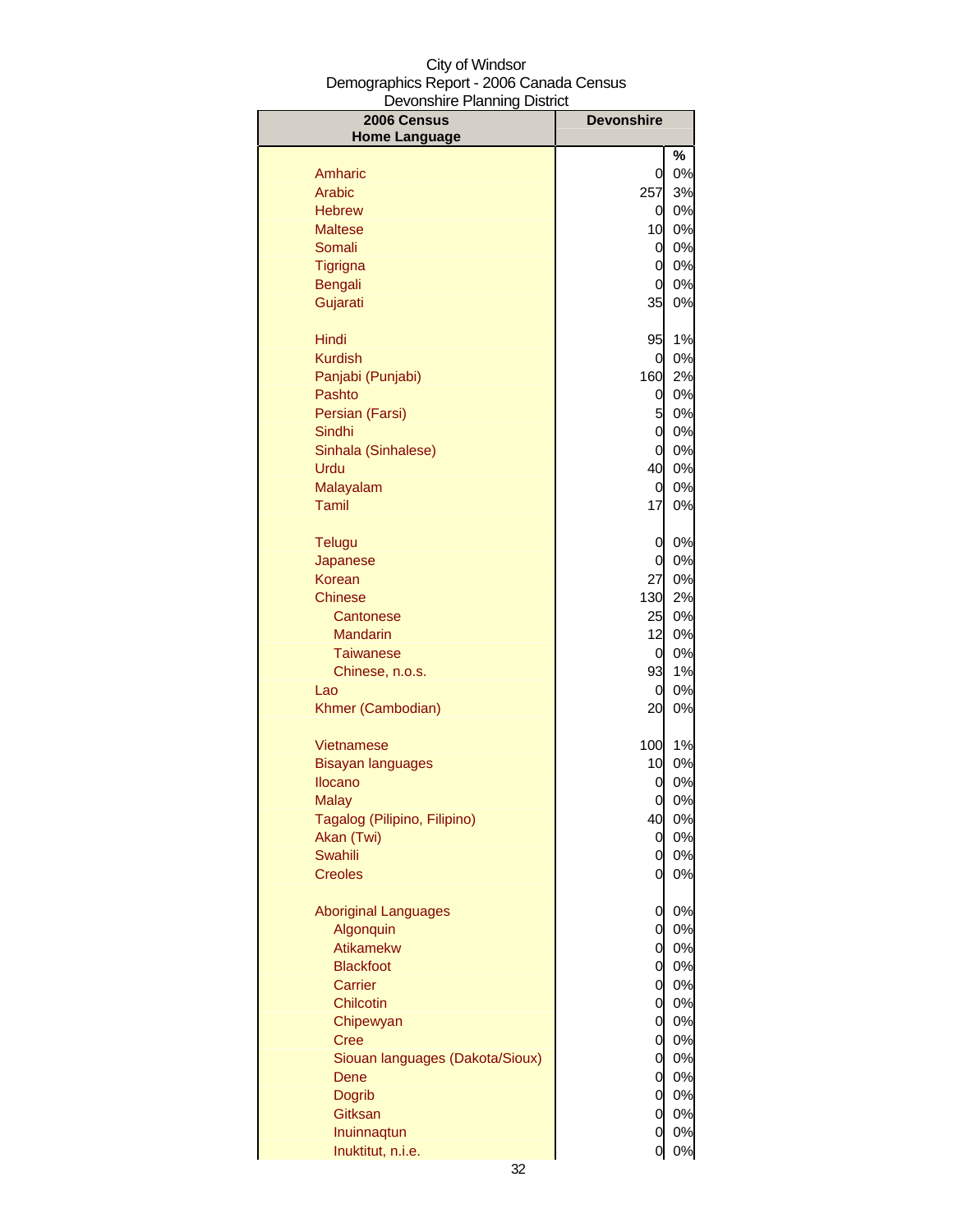| City of Windsor                          |
|------------------------------------------|
| Demographics Report - 2006 Canada Census |
| Devonshire Planning District             |

| $\sim$ . $\sim$ . $\sim$ . $\sim$ . $\sim$ . $\sim$ . $\sim$ . $\sim$ . $\sim$ . $\sim$ . $\sim$ . $\sim$ . $\sim$ . $\sim$ . $\sim$ . $\sim$ . $\sim$ . $\sim$ . $\sim$ . $\sim$ . $\sim$ . $\sim$ . $\sim$ . $\sim$ . $\sim$ . $\sim$ . $\sim$ . $\sim$ . $\sim$ . $\sim$ . $\sim$ . $\sim$<br>2006 Census | <b>Devonshire</b> |    |
|--------------------------------------------------------------------------------------------------------------------------------------------------------------------------------------------------------------------------------------------------------------------------------------------------------------|-------------------|----|
| <b>Home Language</b>                                                                                                                                                                                                                                                                                         |                   |    |
|                                                                                                                                                                                                                                                                                                              |                   | %  |
| Kutchin-Gwich'in (Loucheux)                                                                                                                                                                                                                                                                                  | 0                 | 0% |
| <b>Malecite</b>                                                                                                                                                                                                                                                                                              | 0                 | 0% |
| Mi'kmaq                                                                                                                                                                                                                                                                                                      | 0                 | 0% |
| <b>Mohawk</b>                                                                                                                                                                                                                                                                                                | 0                 | 0% |
| Montagnais-Naskapi                                                                                                                                                                                                                                                                                           | 0                 | 0% |
| Nisga'a                                                                                                                                                                                                                                                                                                      | 0                 | 0% |
| North Slave (Hare)                                                                                                                                                                                                                                                                                           | 0                 | 0% |
| Ojibway                                                                                                                                                                                                                                                                                                      | 0                 | 0% |
| Oji-Cree                                                                                                                                                                                                                                                                                                     | 0                 | 0% |
| Shuswap                                                                                                                                                                                                                                                                                                      | 0                 | 0% |
| <b>South Slave</b>                                                                                                                                                                                                                                                                                           | 0                 | 0% |
| <b>Tlingit</b>                                                                                                                                                                                                                                                                                               | 0                 | 0% |
|                                                                                                                                                                                                                                                                                                              |                   |    |
| Other languages                                                                                                                                                                                                                                                                                              | 89                | 1% |
|                                                                                                                                                                                                                                                                                                              |                   |    |
| <b>Multiple responses</b>                                                                                                                                                                                                                                                                                    | 169               | 2% |
| <b>English and French</b>                                                                                                                                                                                                                                                                                    | 21                | 0% |
| English and non-official language                                                                                                                                                                                                                                                                            | 166               | 2% |
| French and non-official language                                                                                                                                                                                                                                                                             | 0                 | 0% |
| English, French and non-official language                                                                                                                                                                                                                                                                    | 0                 | 0% |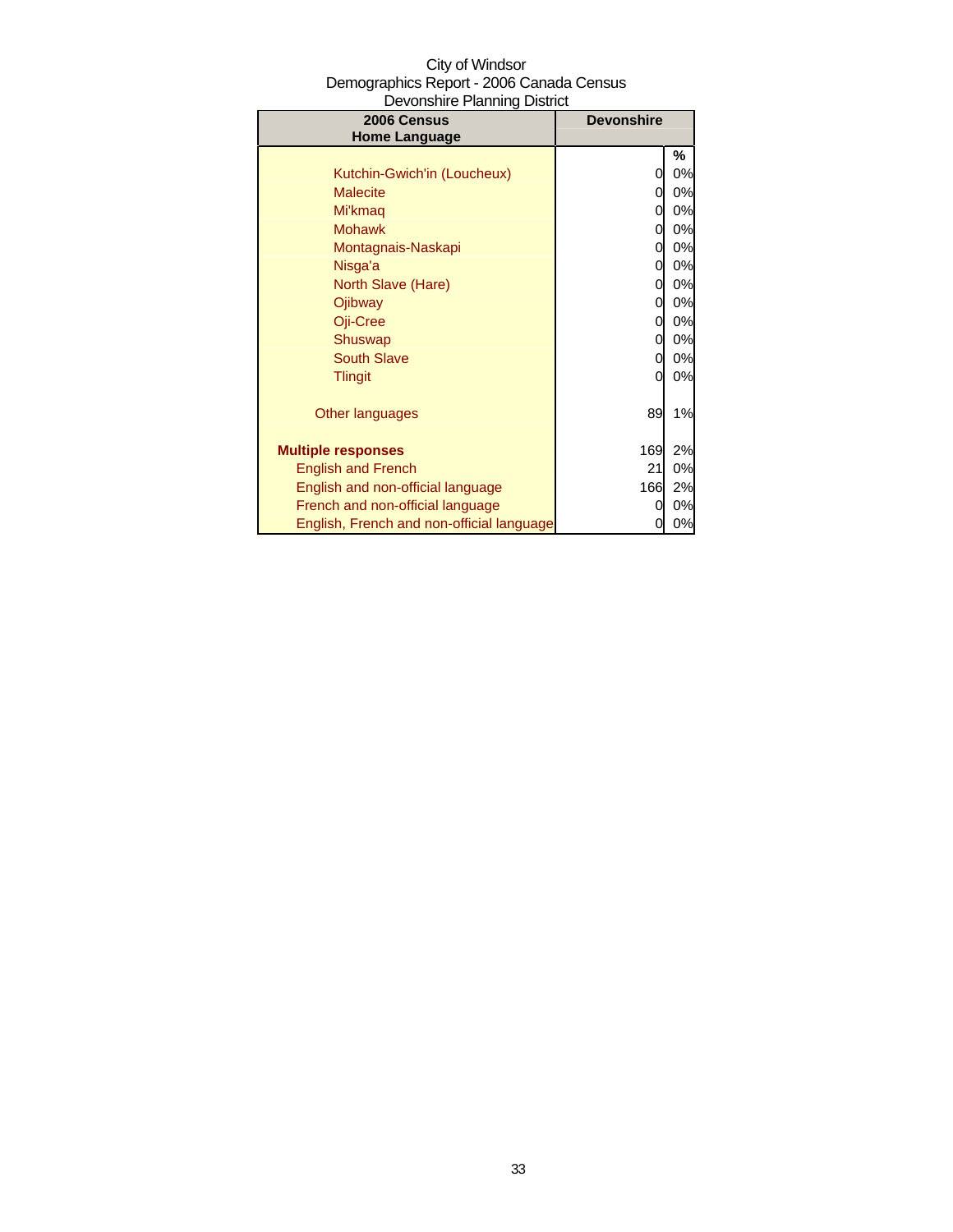## 2006 Census Citizenship and Generation Status

| 2006 Census<br><b>Citizenship and Generation Status</b>                                                                                                                       |                                              | <b>Devonshire</b> |  |
|-------------------------------------------------------------------------------------------------------------------------------------------------------------------------------|----------------------------------------------|-------------------|--|
| <b>Total Population by Citizenship</b>                                                                                                                                        | 8,638                                        | %                 |  |
| Canadian citizens<br>Under age 18<br>Age 18 and over<br>Not Canadian citizens                                                                                                 | 8,098 94%<br>2,337 27%<br>5,764 67%<br>532   | 6%                |  |
| Population 15 years and over by Generation Status*<br>1st generation<br>2nd generation<br>3rd generation or more                                                              | 6,547<br>2,360 36%<br>1,068 16%<br>3,112 48% |                   |  |
| *Generation status of the respondent, i.e. "1st", "2nd" or "3rd+" generation, refers to whether the respondent or<br>the respondent's parents were born in or outside Canada. |                                              |                   |  |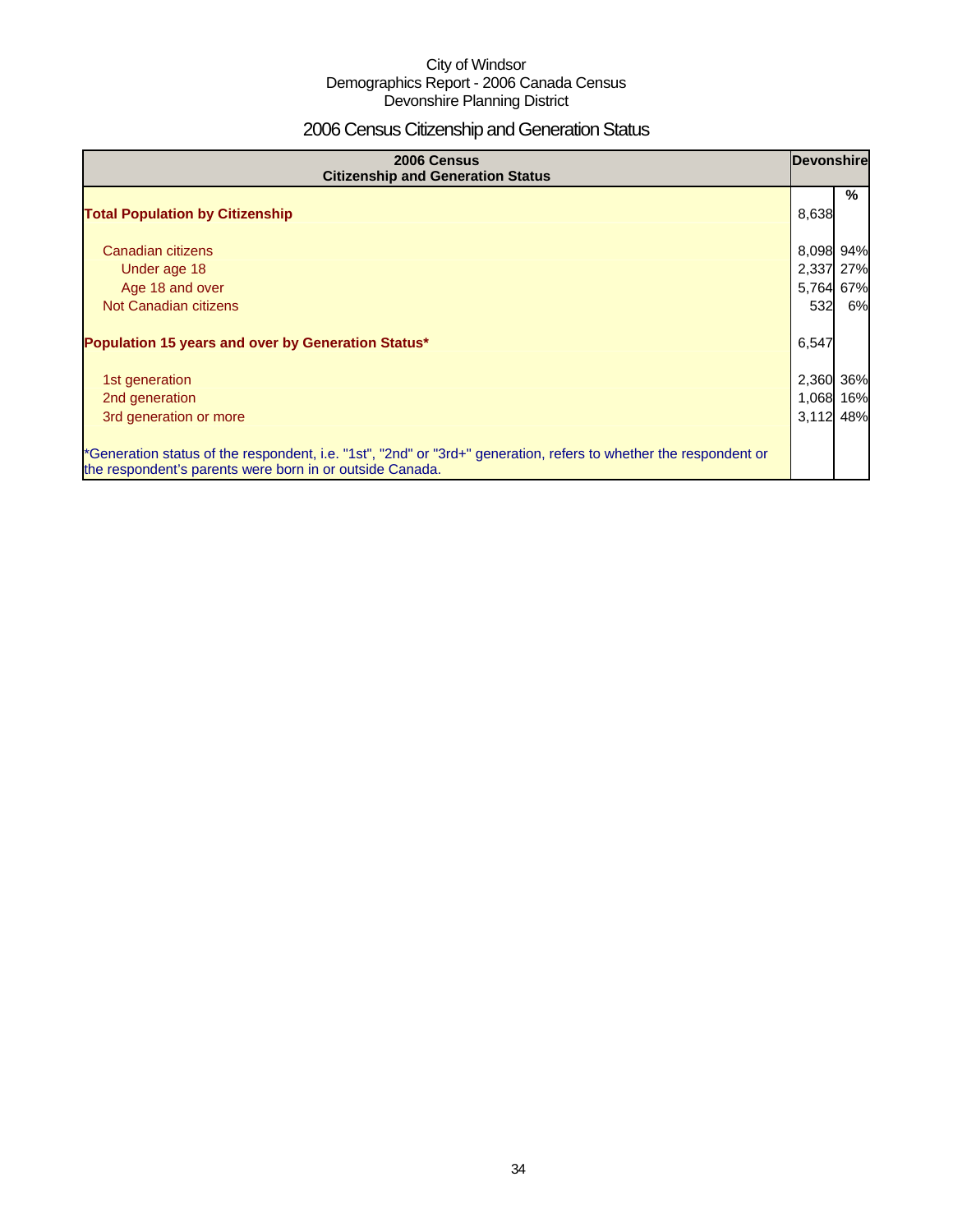## 2006 Census Immigration and Place of Birth

| 2006 Census<br><b>Immigration and Place of Birth</b>           | <b>Devonshire</b>                         |         |
|----------------------------------------------------------------|-------------------------------------------|---------|
|                                                                |                                           | %       |
| <b>Total Immigrant Population by Period of Immigration</b>     | 2,506                                     |         |
| Before 1961                                                    | 170                                       | 7%      |
| 1961 to 1970                                                   | 222                                       | 9%      |
| 1971 to 1980                                                   | 212                                       | 8%      |
| 1981 to 1990                                                   |                                           | 386 15% |
| 1991 to 2000                                                   |                                           | 955 38% |
| 1991 to 1995                                                   |                                           | 472 19% |
| 1996 to 2000                                                   |                                           | 468 19% |
| 2001 to 2006                                                   |                                           | 545 22% |
| <b>Total Immigrant Population by Age at Immigration</b>        | 2,505                                     |         |
| Under 5 years                                                  | 187                                       | 7%      |
| 5 to 14 years                                                  |                                           | 51721%  |
| 15 to 24 years                                                 |                                           | 503 20% |
| 25 to 44 years                                                 | 1,069 43%                                 |         |
| 45 years and over                                              |                                           | 200 8%  |
| <b>Total Population by Immigrant Status and Place of Birth</b> | 8,638                                     |         |
| Non-immigrants                                                 | 6,100 71%                                 |         |
| Born in province of residence                                  | 5,746 67%                                 |         |
| Born outside province of residence                             |                                           | 358 4%  |
| Immigrants                                                     | 2,506 29%                                 |         |
| Non-permanent residents                                        | 23                                        | 0%      |
| <b>Total Immigrants by Place of Birth</b>                      | 2,506                                     |         |
| Top 5 Immigrant Places of Birth                                | Southern Europe <sup>23%</sup>            |         |
|                                                                | Eastern Europe <sup>15%</sup>             |         |
|                                                                | West Central Asia and the Middle East 14% |         |
|                                                                | Southern Asia 13%<br>Southeast Asia 7%    |         |
|                                                                |                                           |         |
| <b>United States of America</b>                                | 97                                        | 4%      |
| <b>Central America</b>                                         | 70                                        | 3%      |
| Caribbean and Bermuda                                          | 37                                        | 1%      |
| <b>South America</b>                                           | 22                                        | 1%      |
| Europe                                                         | 1,112 44%                                 |         |
| <b>Western Europe</b>                                          |                                           | 88 4%   |
| <b>Eastern Europe</b>                                          |                                           | 377 15% |
| <b>Southern Europe</b>                                         |                                           | 56923%  |
| <b>Italy</b>                                                   | 182                                       | 7%      |
| <b>Other Southern Europe</b>                                   |                                           | 388 15% |
| <b>Northern Europe</b>                                         | 63                                        | 3%      |
| <b>United Kingdom</b>                                          | 47                                        | 2%      |
| <b>Other Northern Europe</b>                                   | 11                                        | 0%      |
| Africa                                                         | 115                                       | 5%      |
| <b>Western Africa</b>                                          | 10                                        | 0%      |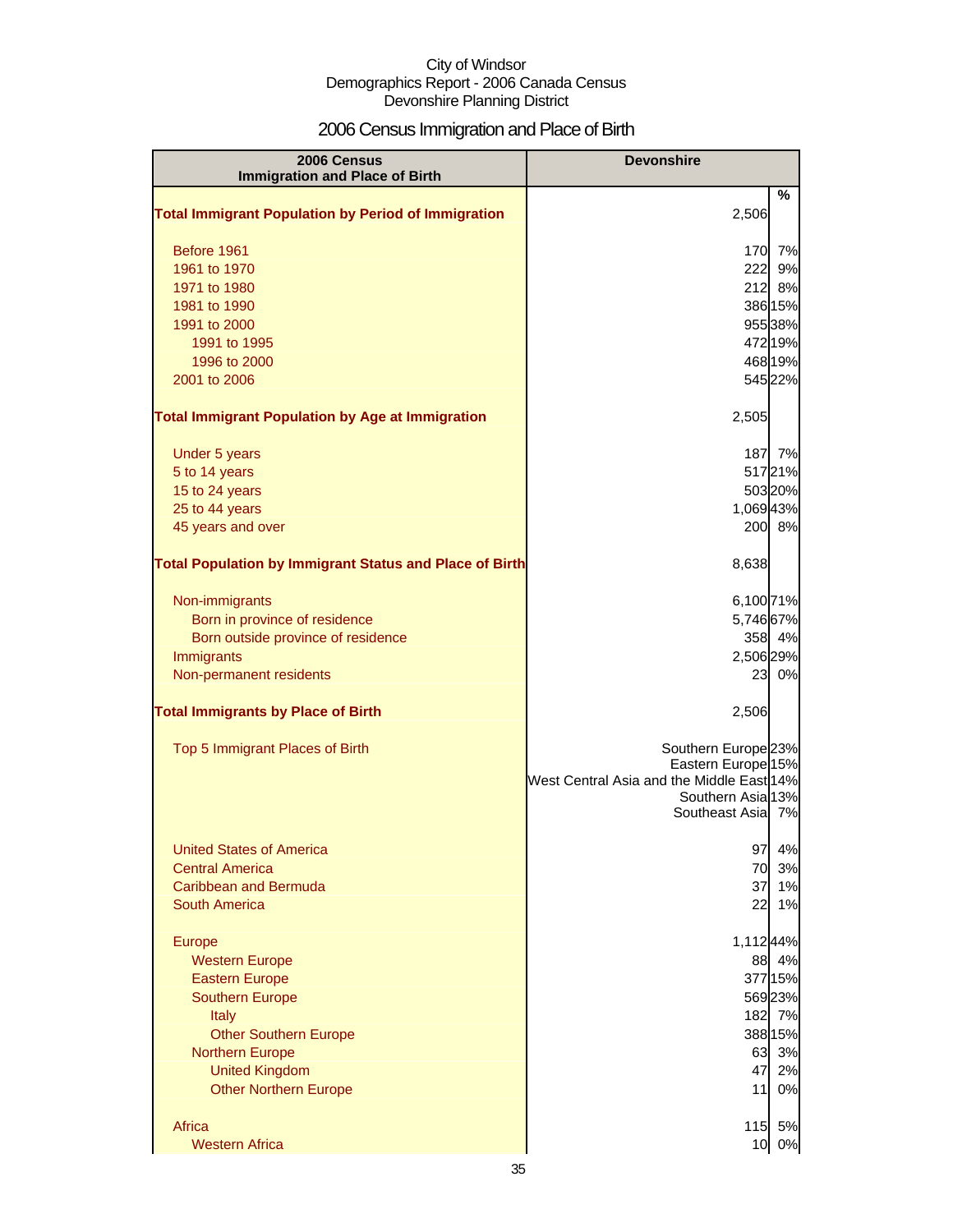| 2006 Census                           | <b>Devonshire</b> |         |
|---------------------------------------|-------------------|---------|
| <b>Immigration and Place of Birth</b> |                   |         |
|                                       |                   | %       |
| <b>Eastern Africa</b>                 | 45                | 2%      |
| <b>Northern Africa</b>                | 20                | 1%      |
| <b>Central Africa</b>                 | 0                 | 0%      |
| <b>Southern Africa</b>                | 55                | 2%      |
|                                       |                   |         |
| Asia and the Middle East              | 1,016 41%         |         |
| West Central Asia and the Middle East |                   | 337 13% |
| Eastern Asia                          | 157               | 6%      |
| China                                 | 98                | 4%      |
| Hong Kong                             | 26                | 1%      |
| <b>Other Eastern Asia</b>             | 33                | 1%      |
| <b>Southeast Asia</b>                 | 185               | 7%      |
| <b>Philippines</b>                    | 71                | 3%      |
| <b>Other Southeast Asia</b>           | 122               | 5%      |
| <b>Southern Asia</b>                  |                   | 330 13% |
| India                                 |                   | 302 12% |
| <b>Other Southern Asia</b>            | 22                | 1%      |
|                                       |                   |         |
| Oceania and other                     | 0                 | 0%      |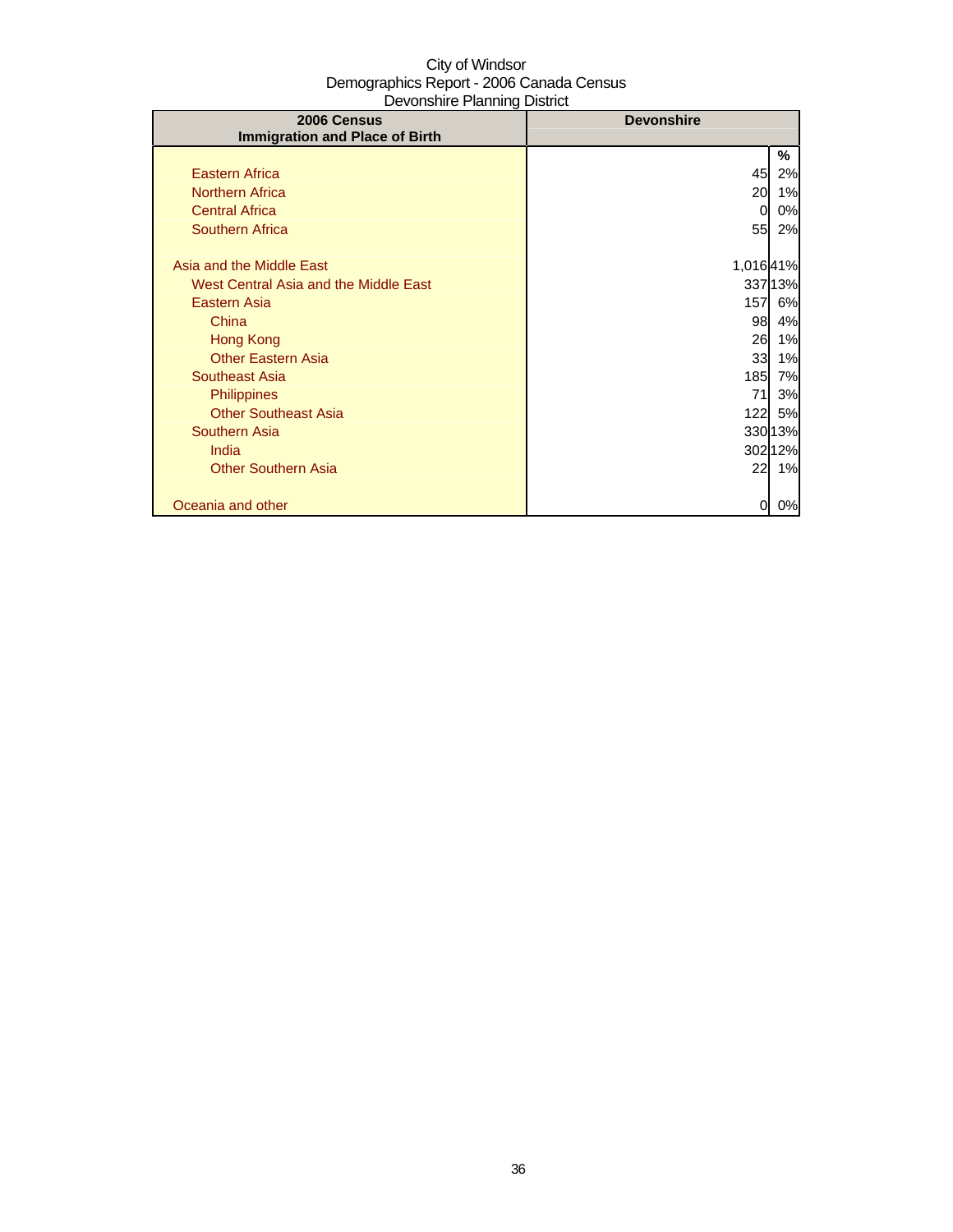| 2006 Census                                                                                                                                                                                                                                                                                                                                             | <b>Devonshire</b>                                                                                                                                                          |                                                                                              |
|---------------------------------------------------------------------------------------------------------------------------------------------------------------------------------------------------------------------------------------------------------------------------------------------------------------------------------------------------------|----------------------------------------------------------------------------------------------------------------------------------------------------------------------------|----------------------------------------------------------------------------------------------|
| Recent Immigration and Place of Birth (2001-2006)                                                                                                                                                                                                                                                                                                       |                                                                                                                                                                            |                                                                                              |
| <b>Total Recent Immigrants by Selected Places of Birth</b>                                                                                                                                                                                                                                                                                              | 545                                                                                                                                                                        | %                                                                                            |
| Top 5 Recent Immigrant Places of Birth                                                                                                                                                                                                                                                                                                                  | Southern Asia 37%<br>West Central Asia and the Middle East 26%<br>Eastern Asia 13%<br>United States of Americal<br>Southern Europe                                         | 6%<br>5%                                                                                     |
| <b>United States of America</b><br><b>Central America</b><br>Caribbean and Bermuda<br><b>South America</b>                                                                                                                                                                                                                                              | 35<br>10<br>$\overline{0}$<br>$\overline{2}$                                                                                                                               | 6%<br>2%<br>0%<br>0%                                                                         |
| Europe<br><b>Western Europe</b><br><b>Eastern Europe</b><br><b>Southern Europe</b><br>Italy<br><b>Other Southern Europe</b><br><b>Northern Europe</b><br><b>United Kingdom</b><br><b>Other Northern Europe</b><br>Africa<br><b>Western Africa</b><br><b>Eastern Africa</b><br><b>Northern Africa</b><br><b>Central Africa</b><br><b>Southern Africa</b> | 37<br>$\overline{0}$<br>10<br>28<br>12<br>16<br>$\overline{0}$<br>$\overline{0}$<br>$\overline{0}$<br>45<br>10<br>$\overline{0}$<br>$\overline{0}$<br>$\overline{0}$<br>25 | 7%<br>0%<br>2%<br>5%<br>2%<br>3%<br>0%<br>0%<br>0%<br>8%<br>2%<br>0%<br>0%<br>0%<br>5%       |
| Asia and the Middle East<br>West Central Asia and the Middle East<br><b>Eastern Asia</b><br>China<br><b>Hong Kong</b><br><b>Other Eastern Asia</b><br><b>Southeast Asia</b><br>Philippines<br><b>Other Southeast Asia</b><br><b>Southern Asia</b><br>India<br><b>Other Southern Asia</b>                                                                | 10<br>$\overline{0}$<br>13<br>10<br>$\mathbf{1}$<br>$\overline{2}$                                                                                                         | 42578%<br>140 26%<br>7213%<br>7113%<br>2%<br>0%<br>2%<br>2%<br>0%<br>202 37%<br>19436%<br>0% |
| Oceania and other                                                                                                                                                                                                                                                                                                                                       | 0                                                                                                                                                                          | 0%                                                                                           |

# 2006 Census Recent Immigration and Place of Birth (2001-2006)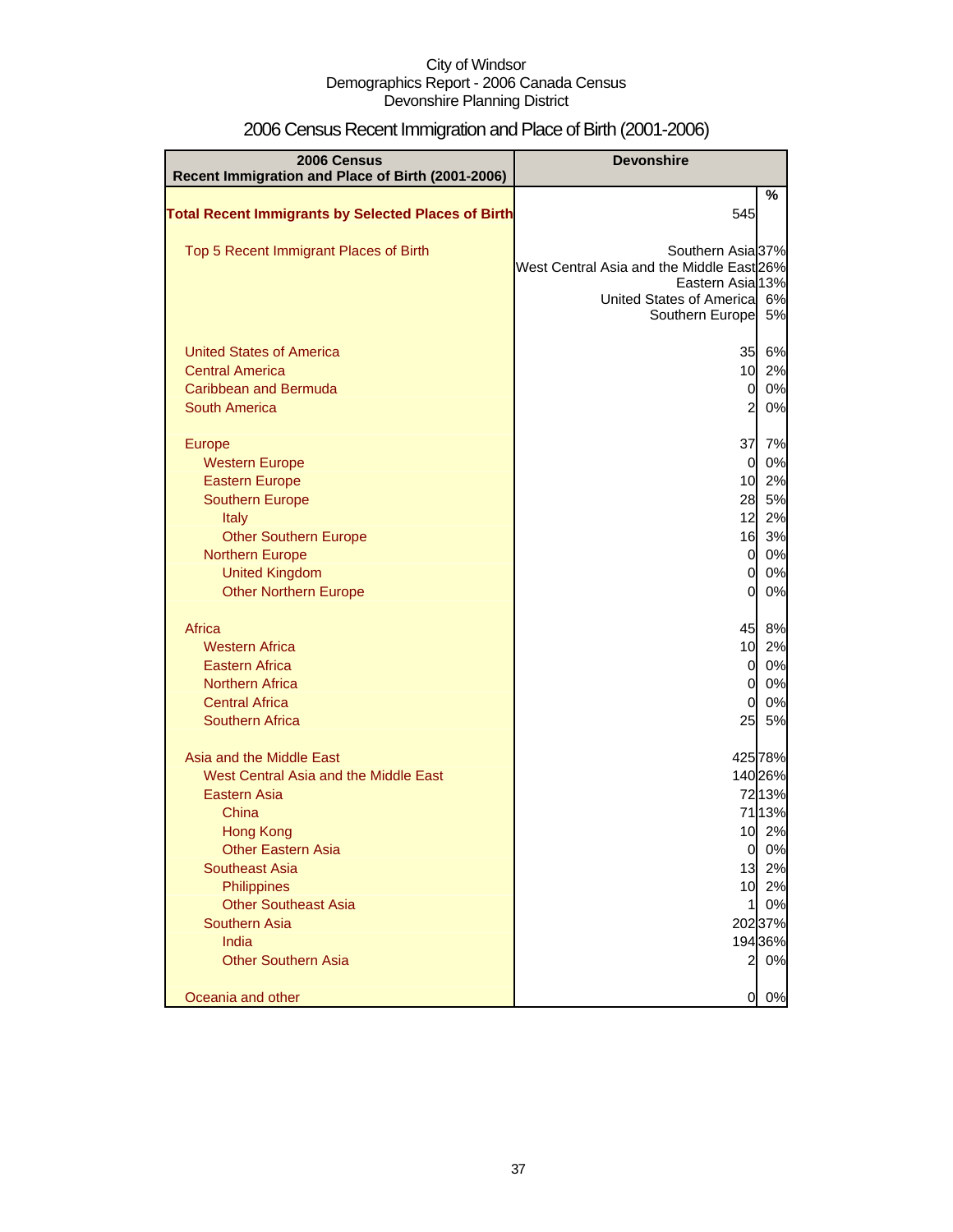# 2006 Census Mobility

| 2006 Census<br><b>Mobility</b>                          | <b>Devonshire</b> |          |
|---------------------------------------------------------|-------------------|----------|
| <b>Total Population by 1 year mobility status</b>       | 8,504             | %        |
| Non-movers (same address one year ago)<br><b>Movers</b> | 7,712 91%<br>787  | 9%       |
| Non-migrants                                            | 612               | 7%       |
| <b>Migrants</b><br>Internal migrants                    | 180<br>118        | 2%<br>1% |
| Intraprovincial migrants<br>Interprovincial migrants    | 107<br>0          | 1%<br>0% |
| <b>External migrants</b>                                | 67                | 1%       |
| <b>Total Population by 5 year mobility status</b>       | 7,962             |          |
| Non-movers (same address five years ago)                | 4,814 57%         |          |
| <b>Movers</b>                                           | 3,168 37%         |          |
| Non-migrants                                            | 2,334 27%         |          |
| <b>Migrants</b>                                         |                   | 826 10%  |
| Internal migrants                                       | 482               | 6%       |
| Intraprovincial migrants                                | 431I              | 5%       |
| Interprovincial migrants                                | 39                | 0%       |
| <b>External migrants</b>                                | 349               | 4%       |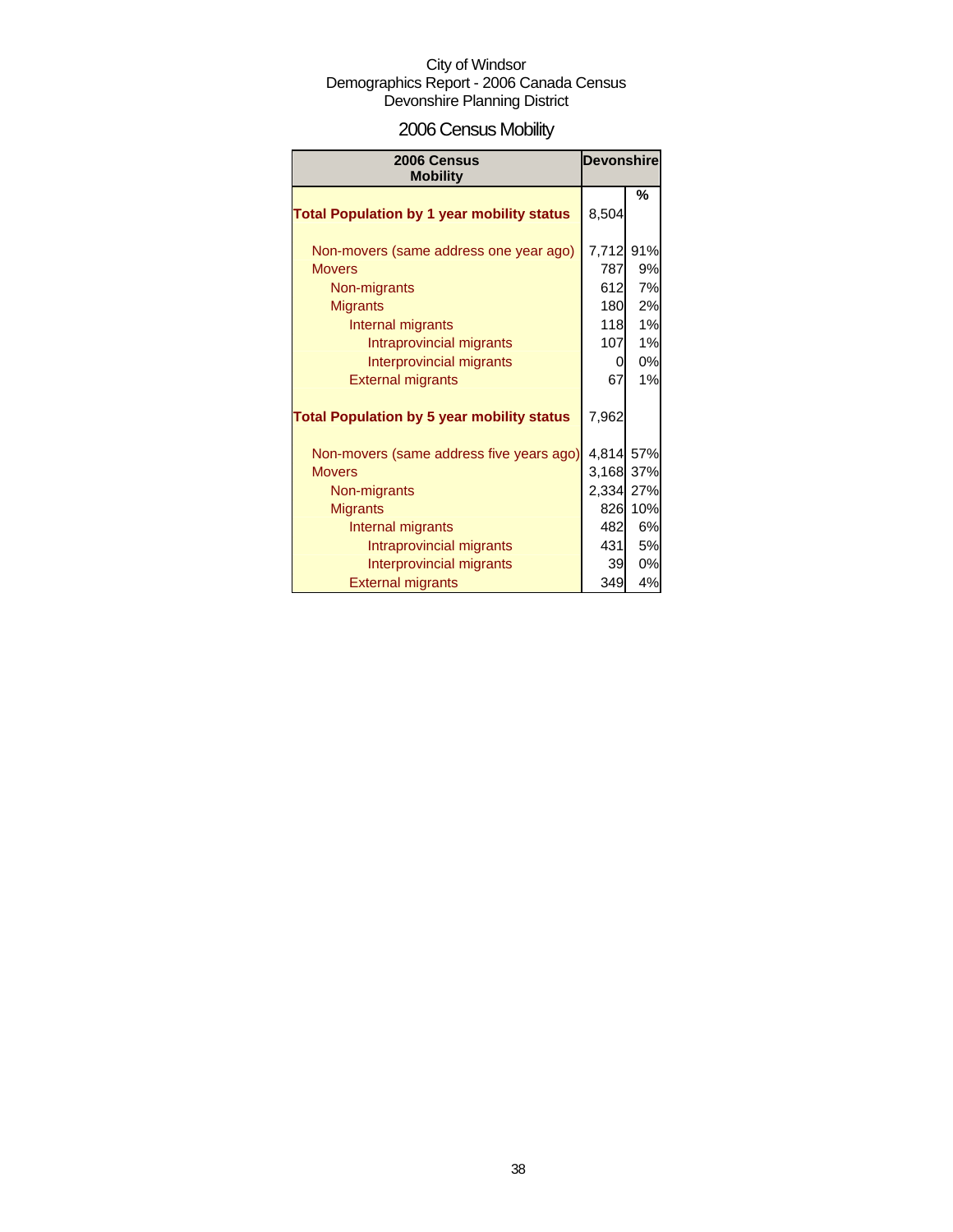# 2006 Census Aboriginal Population

| 2006 Census<br><b>Aboriginal Population</b>                                                                                                    | <b>Devonshire</b> |            |
|------------------------------------------------------------------------------------------------------------------------------------------------|-------------------|------------|
| Population by Aboriginal* and non-Aboriginal Identity                                                                                          | 8,633             |            |
|                                                                                                                                                |                   |            |
| Aboriginal population                                                                                                                          | 168               | 2%         |
| <b>Single Response</b>                                                                                                                         | 142               | 2%         |
| <b>Inuit</b>                                                                                                                                   | $\overline{0}$    | 0%         |
| <b>Metis</b>                                                                                                                                   | 72                | 1%         |
| North American Indian                                                                                                                          | 70                | 1%         |
| Multiple responses                                                                                                                             | 10                | 0%         |
| Aboriginal responses not included elsewhere                                                                                                    | $\Omega$          | 0%         |
| Non-Aboriginal population                                                                                                                      | 8,476             | 98%        |
| <b>Population by Registered Indian Status</b>                                                                                                  | 8,637             |            |
| <b>Registered Indian</b>                                                                                                                       | 10                | 0%         |
| Not a Registered Indian                                                                                                                        |                   | 8,621 100% |
|                                                                                                                                                |                   |            |
| <b>Population by Aboriginal and Non-Aboriginal Ancestry</b>                                                                                    | 8,659             |            |
| Aboriginal ancestry                                                                                                                            | 286               | 3%         |
| North American Indian single ancestry                                                                                                          | 10                | 0%         |
| North American Indian and non-Aboriginal ancestries                                                                                            | 171               | 2%         |
| Métis single ancestry                                                                                                                          | 10                | 0%         |
| Métis and non-Aboriginal ancestries                                                                                                            | 85                | 1%         |
| Inuit single ancestry                                                                                                                          | $\overline{0}$    | 0%         |
| Inuit and non-Aboriginal ancestries                                                                                                            | $\overline{0}$    | 0%         |
| Other Aboriginal multiple ancestries                                                                                                           | 10                | 0%         |
| Non-Aboriginal ancestry                                                                                                                        | 8,378             | 97%        |
| Indian Reservation DAs that refused enumeration                                                                                                | 0                 |            |
| * Refers to those persons who reported identifying with at least one Aboriginal group, i.e. North American Indian,<br>Métis or Inuit (Eskimo). |                   |            |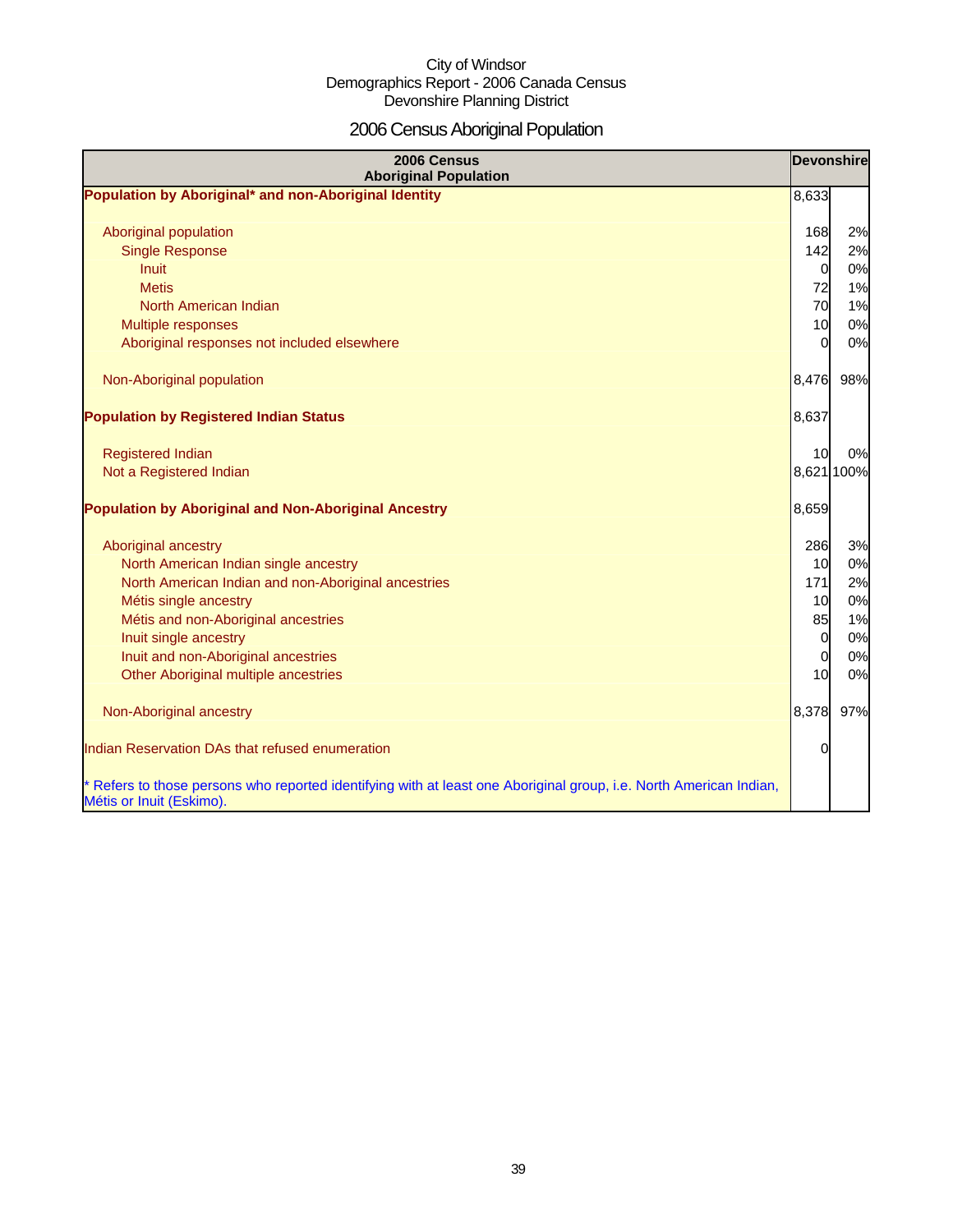# 2006 Census Labour Force by Sex Comparison

| 2006 Census<br><b>Labour Force by Sex</b>                          |              |         | <b>Devonshire</b>   |         |                |         |
|--------------------------------------------------------------------|--------------|---------|---------------------|---------|----------------|---------|
| <b>Comparison</b>                                                  |              |         |                     |         |                |         |
|                                                                    | <b>Total</b> |         | <b>Males</b>        |         | <b>Females</b> |         |
|                                                                    | Population   |         |                     |         |                |         |
| <b>Total Population 15 years and over by Labour Force Activity</b> | 6,572        |         | 3,204               |         | 3,359          |         |
| In the labour force                                                |              |         | 4,705 72% 2,439 76% |         | 2,264 67%      |         |
| Employed                                                           |              |         | 4,318 66% 2,264 71% |         | 2,06962%       |         |
| <b>Unemployed</b>                                                  | 397          | 6%      |                     | 182 6%  | 193            | 6%      |
| Not in the labour force                                            | 1,860 28%    |         |                     | 75524%  | 1,092 33%      |         |
| Participation rate                                                 | 71.6%        |         | 76.1%               |         | 67.4%          |         |
| Employment-population ratio                                        | 65.7%        |         | 70.7%               |         | 61.6%          |         |
| Unemployment rate                                                  | 8.4%         |         | 7.4%                |         | 8.5%           |         |
|                                                                    |              |         |                     |         |                |         |
| <b>Total Population 15-24 years by Labour Force Activity</b>       | 1,053        |         | 535                 |         | 521            |         |
| In the labour force                                                |              | 780 74% |                     | 38472%  |                | 391 75% |
| Employed                                                           |              | 632 60% |                     | 33763%  |                | 314 60% |
| <b>Unemployed</b>                                                  |              | 128 12% |                     | 51 10%  |                | 7114%   |
| Not in the labour force                                            |              | 278 26% |                     | 18034%  |                | 12825%  |
| Participation rate                                                 | 74.0%        |         | 71.8%               |         | 75.0%          |         |
| Employment-population ratio                                        | 60.0%        |         | 63.1%               |         | 60.3%          |         |
| Unemployment rate                                                  | 16.5%        |         | 13.3%               |         | 18.2%          |         |
|                                                                    |              |         |                     |         |                |         |
| <b>Total Population 25 years and over by Labour Force Activity</b> | 5,505        |         | 2,665               |         | 2,841          |         |
| In the labour force                                                |              |         | 3,935 71% 2,063 77% |         | 1,874 66%      |         |
| Employed                                                           |              |         | 3,67267% 1,92772%   |         | 1,74361%       |         |
| <b>Unemployed</b>                                                  |              | 255 5%  |                     | 124 5%  | 122            | 4%      |
| Not in the labour force                                            | 1,558 28%    |         |                     | 593 22% |                | 97934%  |
|                                                                    |              |         |                     |         |                |         |
| Participation rate                                                 | 71.5%        |         | 77.4%               |         | 66.0%          |         |
| <b>Employment-population ratio</b>                                 | 66.7%        |         | 72.3%               |         | 61.3%          |         |
| Unemployment rate                                                  | 6.5%         |         | 6.0%                |         | 6.5%           |         |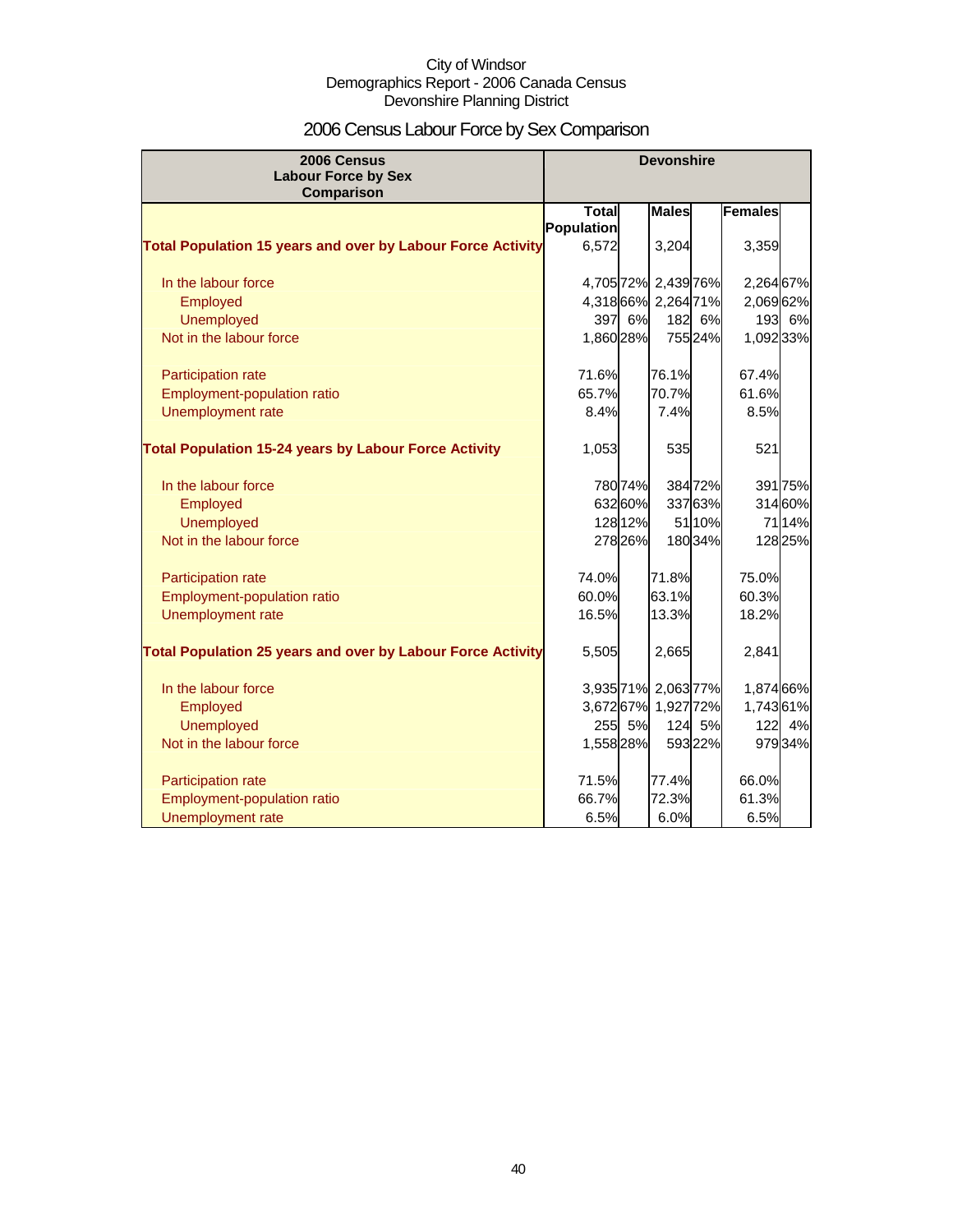# 2006 Census Labour Force by Sex

| 2006 Census<br><b>Labour Force by Sex</b>                          | <b>Devonshire</b> |         |
|--------------------------------------------------------------------|-------------------|---------|
|                                                                    |                   | %       |
| <b>Total Population 15 years and over by Labour Force Activity</b> | 6,572             |         |
| In the labour force                                                | 4,705 72%         |         |
| Employed                                                           | 4,318 66%         |         |
| <b>Unemployed</b>                                                  | 397               | 6%      |
| Not in the labour force                                            | 1,860 28%         |         |
| Participation rate                                                 | 71.6%             |         |
| Employment-population ratio                                        | 65.7%             |         |
| Unemployment rate                                                  | 8.4%              |         |
| <b>Total Population 15-24 years by Labour Force Activity</b>       | 1,053             |         |
| In the labour force                                                |                   | 780 74% |
| Employed                                                           |                   | 632 60% |
| <b>Unemployed</b>                                                  |                   | 128 12% |
| Not in the labour force                                            |                   | 278 26% |
| <b>Participation rate</b>                                          | 74.0%             |         |
| <b>Employment-population ratio</b>                                 | 60.0%             |         |
| Unemployment rate                                                  | 16.5%             |         |
| <b>Total Population 25 years and over by Labour Force Activity</b> | 5,505             |         |
| In the labour force                                                | 3,935 71%         |         |
| Employed                                                           | 3,672 67%         |         |
| <b>Unemployed</b>                                                  | 255               | 5%      |
| Not in the labour force                                            | 1,558 28%         |         |
| <b>Participation rate</b>                                          | 71.5%             |         |
| Employment-population ratio                                        | 66.7%             |         |
| <b>Unemployment rate</b>                                           | 6.5%              |         |
| Males 15 years and over by Labour Force Activity                   | 3,204             |         |
| In the labour force                                                | 2,439 76%         |         |
| Employed                                                           | 2,264 71%         |         |
| Unemployed                                                         | 182               | 6%      |
| Not in the labour force                                            |                   | 755 24% |
| Participation rate                                                 | 76.1%             |         |
| <b>Employment-population ratio</b>                                 | 70.7%             |         |
| Unemployment rate                                                  | 7.4%              |         |
| <b>Males 15-24 years by Labour Force Activity</b>                  | 535               |         |
| In the labour force                                                |                   | 384 72% |
| Employed                                                           |                   | 337 63% |
| Unemployed                                                         |                   | 51 10%  |
| Not in the labour force                                            |                   | 180 34% |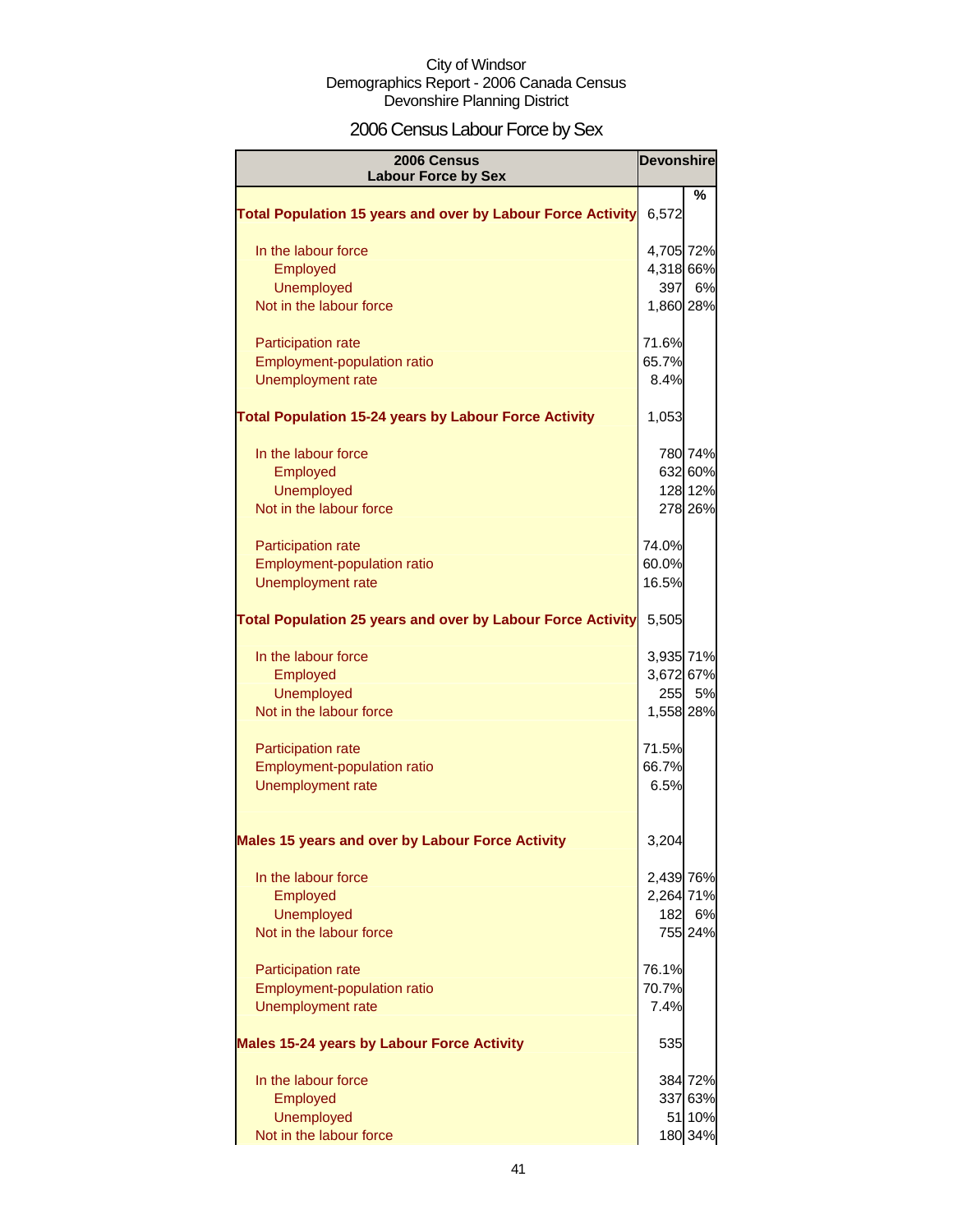| $-0.000$<br>2006 Census<br><b>Labour Force by Sex</b>     | <b>Devonshire</b> |         |
|-----------------------------------------------------------|-------------------|---------|
|                                                           |                   | %       |
|                                                           |                   |         |
| Participation rate<br><b>Employment-population ratio</b>  | 71.8%             |         |
| Unemployment rate                                         | 63.1%<br>13.3%    |         |
|                                                           |                   |         |
| Males 25 years and over by Labour Force Activity          | 2,665             |         |
| In the labour force                                       | 2,063 77%         |         |
| Employed                                                  | 1,927 72%         |         |
| Unemployed                                                | 124               | 5%      |
| Not in the labour force                                   |                   | 593 22% |
| Participation rate                                        | 77.4%             |         |
| Employment-population ratio                               | 72.3%             |         |
| Unemployment rate                                         | 6.0%              |         |
|                                                           |                   |         |
| <b>Females 15 years and over by Labour Force Activity</b> | 3,359             |         |
| In the labour force                                       | 2,264 67%         |         |
| Employed                                                  | 2,069 62%         |         |
| Unemployed                                                | 193               | 6%      |
| Not in the labour force                                   | 1,092 33%         |         |
|                                                           |                   |         |
| Participation rate                                        | 67.4%             |         |
| <b>Employment-population ratio</b>                        | 61.6%             |         |
| <b>Unemployment rate</b>                                  | 8.5%              |         |
| <b>Females 15-24 years by Labour Force Activity</b>       | 521               |         |
| In the labour force                                       |                   | 391 75% |
| Employed                                                  |                   | 314 60% |
| <b>Unemployed</b>                                         |                   | 71 14%  |
| Not in the labour force                                   |                   | 128 25% |
| <b>Participation rate</b>                                 | 75.0%             |         |
| <b>Employment-population ratio</b>                        | 60.3%             |         |
| Unemployment rate                                         | 18.2%             |         |
| Females 25 years and over by Labour Force Activity        | 2,841             |         |
|                                                           |                   |         |
| In the labour force                                       | 1,874 66%         |         |
| Employed                                                  | 1,743 61%         |         |
| Unemployed                                                | 122               | 4%      |
| Not in the labour force                                   |                   | 979 34% |
| <b>Participation rate</b>                                 | 66.0%             |         |
| <b>Employment-population ratio</b>                        | 61.3%             |         |
| <b>Unemployment rate</b>                                  | 6.5%              |         |
|                                                           |                   |         |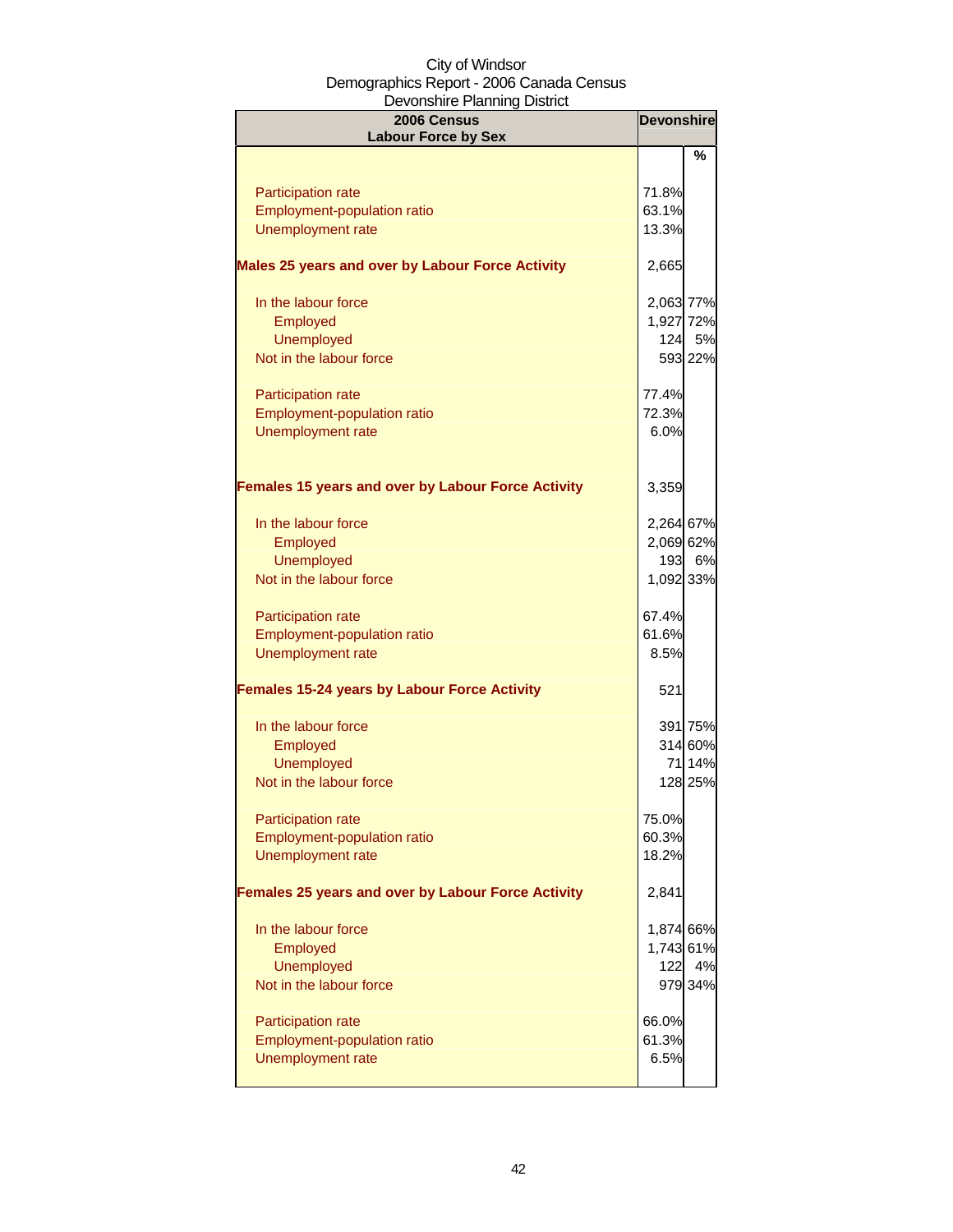# 2006 Census Presence of Children and Labour Force by Sex Comparison

| 2006 Census<br>Presence of Children and Labour Force by Sex Comparison                                          | <b>Devonshire</b> |         |              |          |                |
|-----------------------------------------------------------------------------------------------------------------|-------------------|---------|--------------|----------|----------------|
|                                                                                                                 | <b>Total</b>      |         | <b>Males</b> |          | <b>Females</b> |
|                                                                                                                 | Population        |         |              |          |                |
| <b>Population 15 years and over in Private Households</b>                                                       | 6,570             |         | 3,199        |          | 3,354          |
| In the labour force                                                                                             | 4,710 72%         |         | 2,434        | 76%      | 2,264 68%      |
| Employed                                                                                                        | 4,31366%          |         | 2,248        | 70%      | 2,05961%       |
| Unemployed                                                                                                      |                   | 392 6%  | 170          | 5%       | 202 6%         |
| Not in the labour force                                                                                         | 1,860 28%         |         | 759          | 24%      | 1,093 33%      |
| Participation rate                                                                                              | 71.7%             |         | 76.1%        |          | 67.5%          |
| Employment-population ratio                                                                                     | 65.6%             |         | 70.3%        |          | 61.4%          |
| Unemployment rate                                                                                               | 8.3%              |         | 7.0%         |          | 8.9%           |
| Population 15 years and over in Private Households with No Children at<br><b>Home</b>                           | 3,439             |         | 1,781        |          | 1,658          |
| In the labour force                                                                                             | 2,17863%          |         | 1,183        | 66%      | 1,006 61%      |
| Employed                                                                                                        | 1,98458%          |         | 1,060        | 60%      | 91955%         |
| <b>Unemployed</b>                                                                                               |                   | 200 6%  | 110          | 6%       | 76 5%          |
| Not in the labour force                                                                                         | 1,251 36%         |         | 596          | 33%      | 63939%         |
| Participation rate                                                                                              | 63.3%             |         | 66.4%        |          | 60.6%          |
| Employment-population ratio                                                                                     | 57.7%             |         | 59.5%        |          | 55.4%          |
| Unemployment rate                                                                                               | 9.2%              |         | 9.3%         |          | 7.5%           |
| Population 15 years and over in Private Households with Children at Home                                        | 3,131             |         | 1,415        |          | 1,696          |
| In the labour force                                                                                             | 2,51780%          |         | 1,276        | 90%      | 1,245 73%      |
| Employed                                                                                                        | 2,327 74%         |         | 1,188        | 84%      | 1,13667%       |
| <b>Unemployed</b>                                                                                               |                   | 189 6%  | 77           | 5%       | 117 7%         |
| Not in the labour force                                                                                         |                   | 599 19% | 138          | 10%      | 454 27%        |
| Participation rate                                                                                              | 80.4%             |         | 90.2%        |          | 73.4%          |
| <b>Employment-population ratio</b>                                                                              | 74.3%             |         | 84.0%        |          | 67.0%          |
| Unemployment rate                                                                                               | 7.5%              |         | 6.1%         |          | 9.4%           |
| Population 15 years and over in Private Households with Children under 6<br>years only                          | 649               |         | 322          |          | 332            |
| In the labour force                                                                                             |                   | 57388%  |              | 327 102% | 242 73%        |
| Employed                                                                                                        |                   | 54283%  | 295          | 92%      | 230 69%        |
| Unemployed                                                                                                      |                   | 35 5%   | 10           | 3%       | 3210%          |
| Not in the labour force                                                                                         |                   | 66 10%  | 10           | 3%       | 6018%          |
| Participation rate                                                                                              | 88.3%             |         | 101.7%       |          | 72.9%          |
| <b>Employment-population ratio</b>                                                                              | 83.5%             |         | 91.9%        |          | 69.3%          |
| Unemployment rate                                                                                               | 6.1%              |         | 3.1%         |          | 13.0%          |
| Population 15 years and over in Private Households with Children under 6<br>years and Children 6 years and over | 556               |         | 257          |          | 308            |
| In the labour force                                                                                             |                   | 398 72% | 242          | 94%      | 15651%         |
| Employed                                                                                                        |                   | 368 66% | 222          | 86%      | 15149%         |
|                                                                                                                 |                   |         |              |          |                |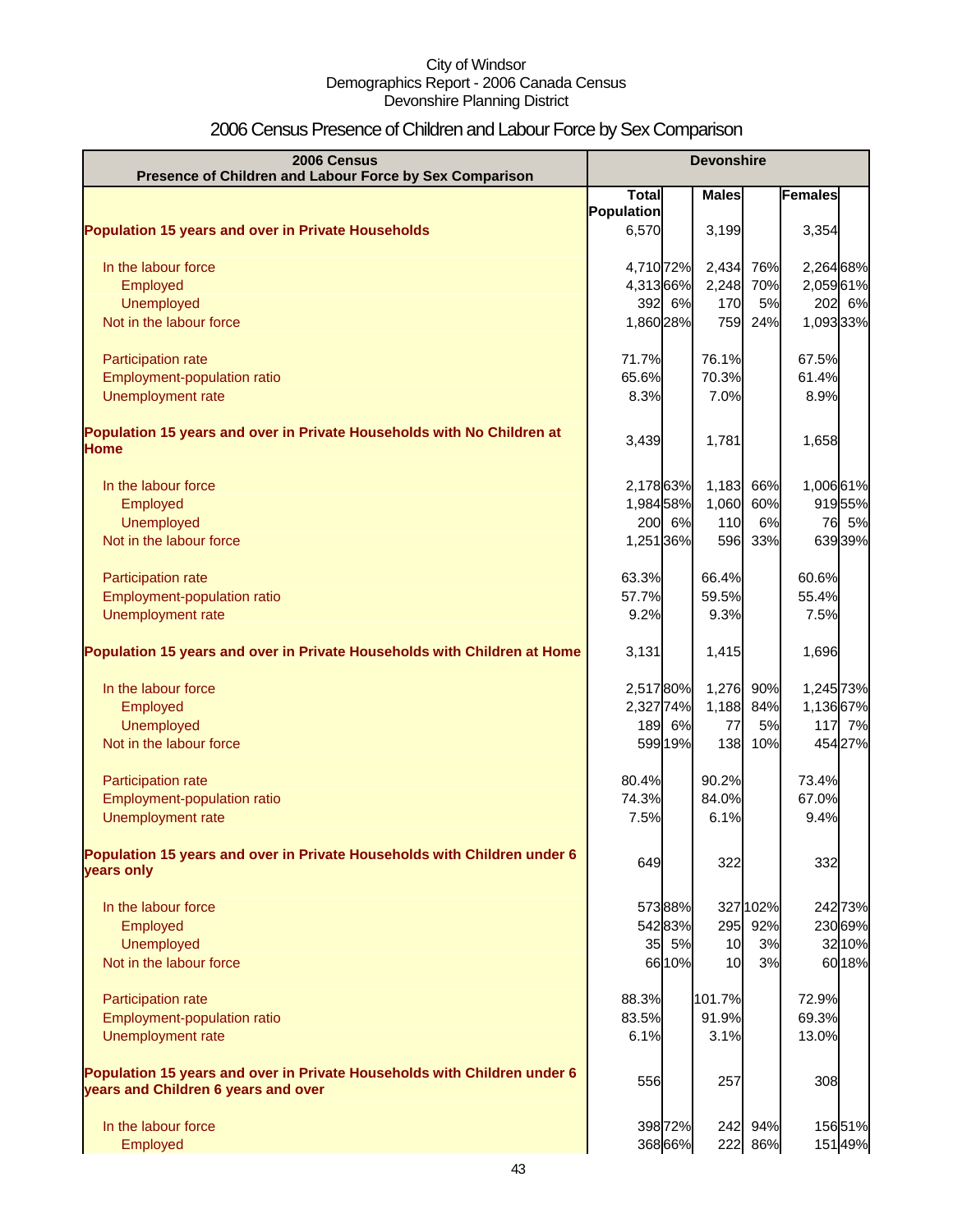| 2006 Census<br>Presence of Children and Labour Force by Sex Comparison                    | <b>Devonshire</b> |         |              |     |                |        |
|-------------------------------------------------------------------------------------------|-------------------|---------|--------------|-----|----------------|--------|
|                                                                                           | Total             |         | <b>Males</b> |     | <b>Females</b> |        |
|                                                                                           | Population        |         |              |     |                |        |
| <b>Unemployed</b>                                                                         | 40                | 7%      | 10           | 4%  | 20             | 6%     |
| Not in the labour force                                                                   |                   | 157 28% | 30           | 12% |                | 12541% |
|                                                                                           |                   |         |              |     |                |        |
| Participation rate                                                                        | 71.7%             |         | 93.9%        |     | 50.8%          |        |
| Employment-population ratio                                                               | 66.1%             |         | 86.2%        |     | 49.2%          |        |
| Unemployment rate                                                                         | 10.0%             |         | 4.1%         |     | 12.8%          |        |
| Population 15 years and over in Private Households with Children 6 years<br>and over only | 1,899             |         | 828          |     | 1,075          |        |
| In the labour force                                                                       | 1,518 80%         |         | 701          | 85% |                | 81276% |
| Employed                                                                                  | 1,412 74%         |         | 669          | 81% |                | 72968% |
| <b>Unemployed</b>                                                                         |                   | 112 6%  | 57           | 7%  | 70             | 7%     |
| Not in the labour force                                                                   |                   | 37220%  | 107l         | 13% |                | 26224% |
|                                                                                           |                   |         |              |     |                |        |
| <b>Participation rate</b>                                                                 | 79.9%             |         | 84.6%        |     | 75.6%          |        |
| Employment-population ratio                                                               | 74.3%             |         | 80.7%        |     | 67.8%          |        |
| Unemployment rate                                                                         | 7.4%              |         | 8.2%         |     | 8.6%           |        |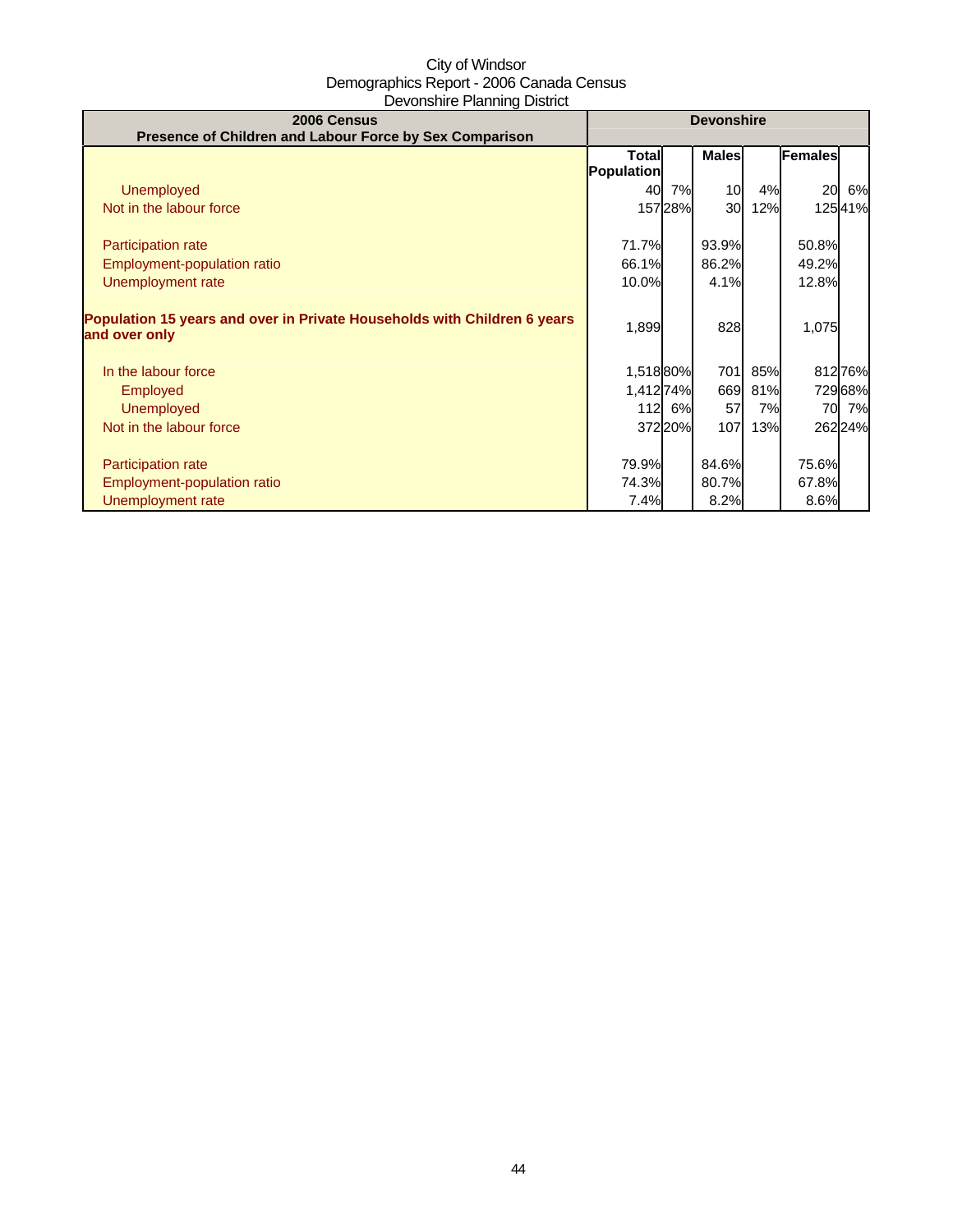# 2006 Census Presence of Children and Labour Force by Sex

| 2006 Census<br>Presence of Children and Labour Force by Sex                                                     | <b>Devonshire</b> |           |
|-----------------------------------------------------------------------------------------------------------------|-------------------|-----------|
| <b>Population 15 years and over in Private Households</b>                                                       | 6,570             | %         |
|                                                                                                                 |                   |           |
| In the labour force                                                                                             | 4,710             | 72%       |
| Employed                                                                                                        | 4,313             | 66%       |
| Unemployed                                                                                                      | 392               | 6%        |
| Not in the labour force                                                                                         | 1,860             | 28%       |
| Participation rate                                                                                              | 71.7%             |           |
| Employment-population ratio                                                                                     | 65.6%             |           |
| Unemployment rate                                                                                               | 8.3%              |           |
| Population 15 years and over in Private Households with No Children at Home                                     | 3,439             |           |
| In the labour force                                                                                             | 2,178             | 63%       |
| Employed                                                                                                        | 1,984             | 58%       |
| Unemployed                                                                                                      | 200               | 6%        |
| Not in the labour force                                                                                         | 1,251             | 36%       |
| Participation rate                                                                                              | 63.3%             |           |
| Employment-population ratio                                                                                     | 57.7%             |           |
| Unemployment rate                                                                                               | 9.2%              |           |
| Population 15 years and over in Private Households with Children at Home                                        | 3,131             |           |
| In the labour force                                                                                             | 2,517             | 80%       |
| Employed                                                                                                        | 2,327             | 74%       |
| Unemployed                                                                                                      | 189               | 6%        |
| Not in the labour force                                                                                         | 599               | 19%       |
| Participation rate                                                                                              | 80.4%             |           |
| Employment-population ratio                                                                                     | 74.3%             |           |
| Unemployment rate                                                                                               | 7.5%              |           |
| Population 15 years and over in Private Households with Children under 6 years only                             | 649               |           |
| In the labour force                                                                                             | 573               | 88%       |
| Employed                                                                                                        | 542               | 83%       |
| Unemployed                                                                                                      | 35                | 5%        |
| Not in the labour force                                                                                         | 66                | 10%       |
| Participation rate                                                                                              | 88.3%             |           |
| Employment-population ratio                                                                                     | 83.5%             |           |
| Unemployment rate                                                                                               | 6.1%              |           |
| Population 15 years and over in Private Households with Children under 6 years and Children 6 years<br>and over | 556               |           |
| In the labour force                                                                                             |                   |           |
|                                                                                                                 | 398               | 72%       |
| Employed                                                                                                        | 368<br>40         | 66%<br>7% |
| Unemployed<br>Not in the labour force                                                                           | 157               | 28%       |
|                                                                                                                 |                   |           |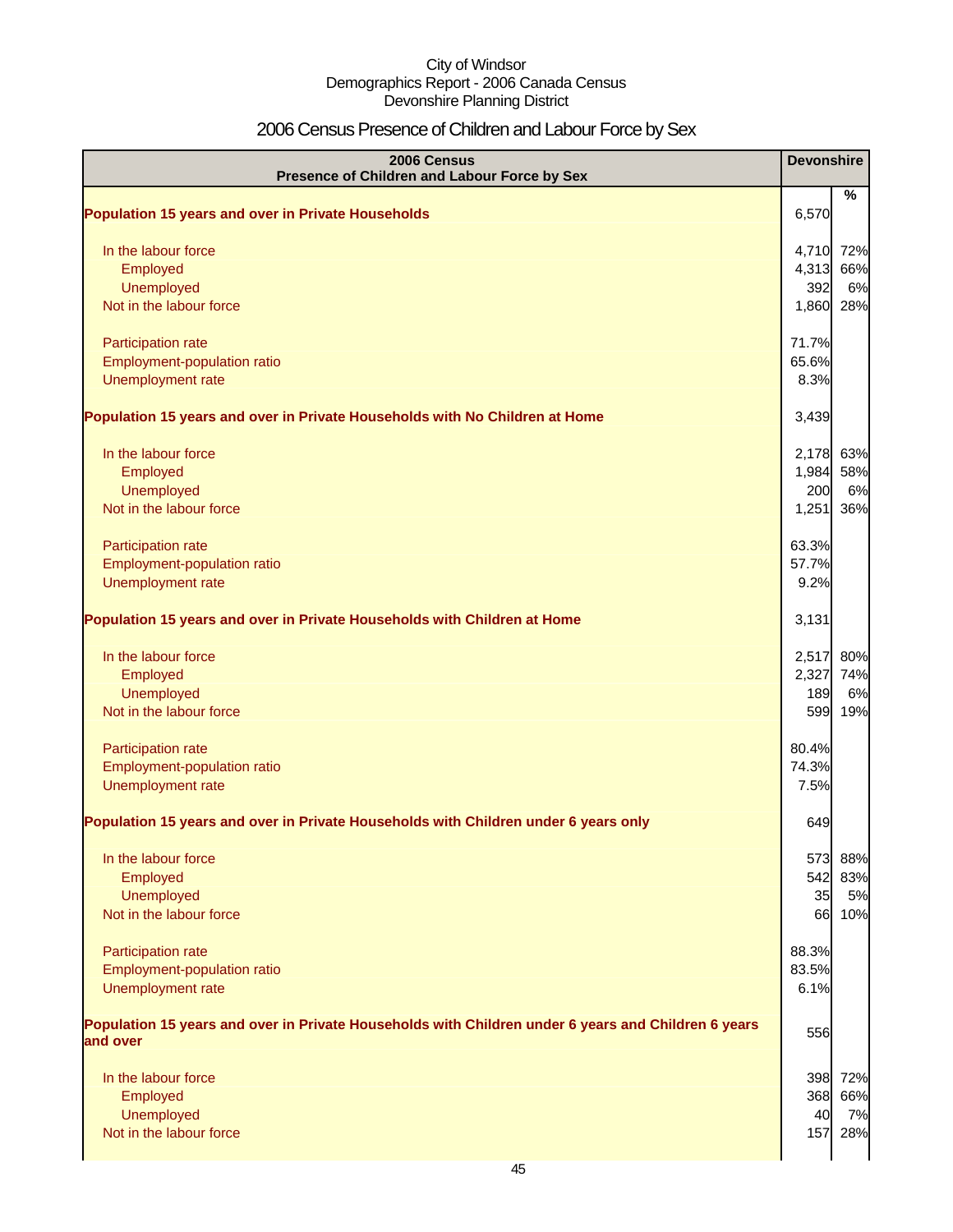| 2006 Census<br>Presence of Children and Labour Force by Sex                            | <b>Devonshire</b> |           |
|----------------------------------------------------------------------------------------|-------------------|-----------|
|                                                                                        |                   | %         |
| Participation rate                                                                     | 71.7%             |           |
| Employment-population ratio                                                            | 66.1%             |           |
| Unemployment rate                                                                      | 10.0%             |           |
| Population 15 years and over in Private Households with Children 6 years and over only | 1,899             |           |
| In the labour force                                                                    | 1,518             | 80%       |
| Employed                                                                               | 1,412 74%         |           |
| Unemployed                                                                             | 112               | 6%        |
| Not in the labour force                                                                | 372               | 20%       |
| Participation rate                                                                     | 79.9%             |           |
| Employment-population ratio                                                            | 74.3%             |           |
| Unemployment rate                                                                      | 7.4%              |           |
| <b>Males 15 years and over in Private Households</b>                                   | 3,199             |           |
| In the labour force                                                                    | 2,434 76%         |           |
| Employed                                                                               | 2,248 70%         |           |
| Unemployed                                                                             | 170               | 5%        |
| Not in the labour force                                                                | 759               | 24%       |
| Participation rate                                                                     | 76.1%             |           |
| Employment-population ratio                                                            | 70.3%             |           |
| Unemployment rate                                                                      | 7.0%              |           |
| Males 15 years and over in Private Households with no children at home                 | 1,781             |           |
| In the labour force                                                                    |                   | 1,183 66% |
| Employed                                                                               | 1,060             | 60%       |
| Unemployed                                                                             | 110               | 6%        |
| Not in the labour force                                                                |                   | 596 33%   |
| <b>Participation rate</b>                                                              | 66.4%             |           |
| Employment-population ratio                                                            | 59.5%             |           |
| Unemployment rate                                                                      | 9.3%              |           |
| Males 15 years and over in Private Households with children at home                    | 1,415             |           |
| In the labour force                                                                    | 1,276             | 90%       |
| Employed                                                                               | 1,188             | 84%       |
| Unemployed                                                                             | 77                | 5%        |
| Not in the labour force                                                                | 138               | 10%       |
| Participation rate                                                                     | 90.2%             |           |
| Employment-population ratio                                                            | 84.0%             |           |
| Unemployment rate                                                                      | 6.1%              |           |
| Males 15 years and over in Private Households with children under 6 years only         | 322               |           |
| In the labour force                                                                    |                   | 327 102%  |
| Employed                                                                               |                   | 295 92%   |
| Unemployed                                                                             | 10                | 3%        |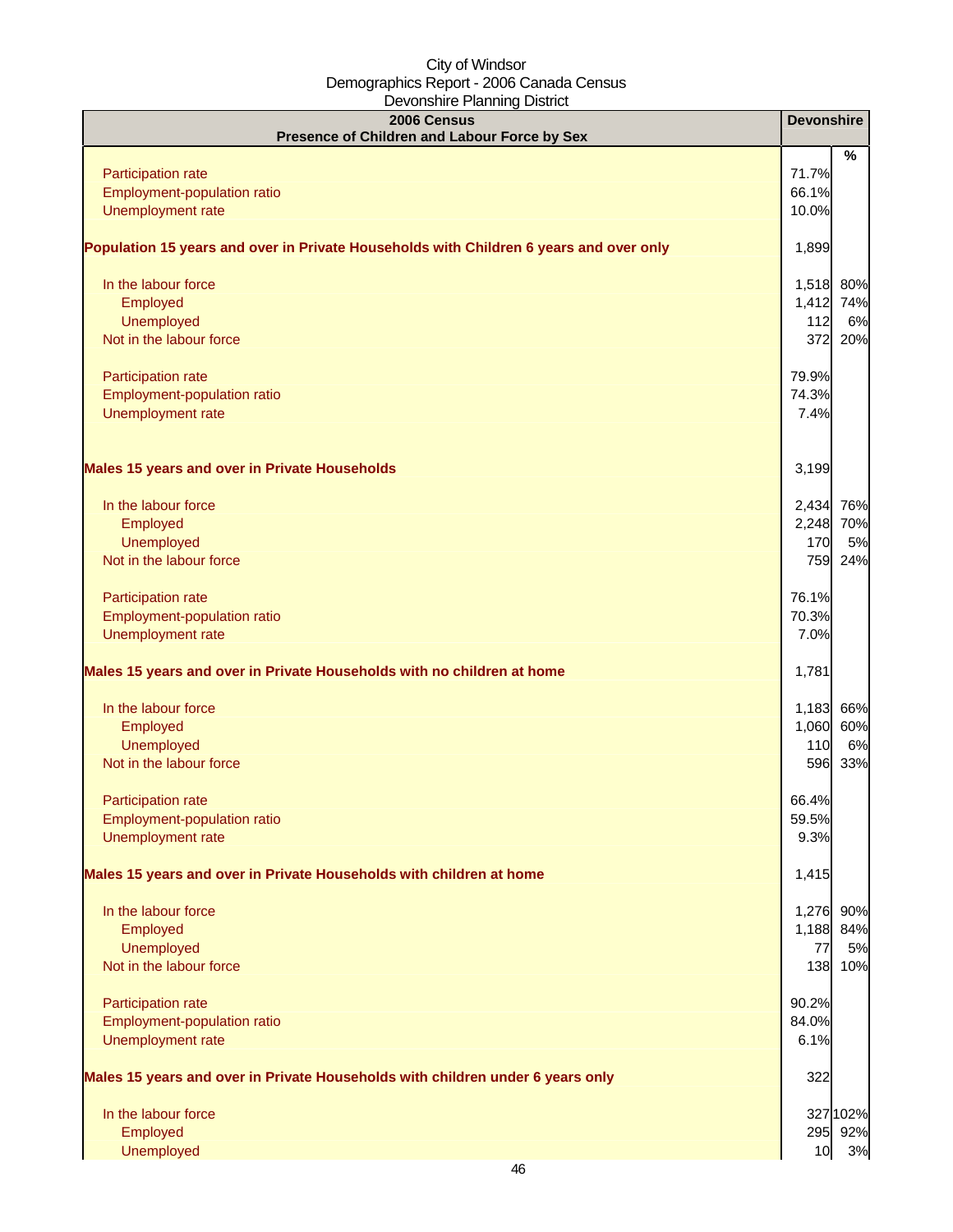| 2006 Census<br>Presence of Children and Labour Force by Sex                                                | <b>Devonshire</b> |         |
|------------------------------------------------------------------------------------------------------------|-------------------|---------|
| Not in the labour force                                                                                    | 10                | %<br>3% |
|                                                                                                            |                   |         |
| Participation rate                                                                                         | 101.7%            |         |
| Employment-population ratio                                                                                | 91.9%             |         |
| Unemployment rate                                                                                          | 3.1%              |         |
| Males 15 years and over in Private Households with children under 6 years and children 6 years and<br>over | 257               |         |
| In the labour force                                                                                        | 242               | 94%     |
| Employed                                                                                                   | 222               | 86%     |
| <b>Unemployed</b>                                                                                          | 10                | 4%      |
| Not in the labour force                                                                                    | 30                | 12%     |
| Participation rate                                                                                         | 93.9%             |         |
| Employment-population ratio                                                                                | 86.2%             |         |
| Unemployment rate                                                                                          | 4.1%              |         |
| Males 15 years and over in Private Households with children 6 years and over only                          | 828               |         |
|                                                                                                            |                   |         |
| In the labour force                                                                                        | <b>701</b>        | 85%     |
| Employed                                                                                                   | 669               | 81%     |
| <b>Unemployed</b>                                                                                          | 57                | 7%      |
| Not in the labour force                                                                                    | 107               | 13%     |
| Participation rate                                                                                         | 84.6%             |         |
| Employment-population ratio                                                                                | 80.7%             |         |
| Unemployment rate                                                                                          | 8.2%              |         |
| Females 15 years and over in Private Households                                                            | 3,354             |         |
|                                                                                                            |                   |         |
| In the labour force                                                                                        | 2,264             | 68%     |
| Employed                                                                                                   | 2,059             | 61%     |
| <b>Unemployed</b>                                                                                          | 202               | 6%      |
| Not in the labour force                                                                                    | 1,093 33%         |         |
| Participation rate                                                                                         | 67.5%             |         |
| Employment-population ratio                                                                                | 61.4%             |         |
| Unemployment rate                                                                                          | 8.9%              |         |
| Females 15 years and over in Private Households with No Children at Home                                   | 1,658             |         |
| In the labour force                                                                                        | 1,006 61%         |         |
| Employed                                                                                                   |                   | 919 55% |
| <b>Unemployed</b>                                                                                          | 76                | 5%      |
| Not in the labour force                                                                                    | 639               | 39%     |
| Participation rate                                                                                         | 60.6%             |         |
| Employment-population ratio                                                                                | 55.4%             |         |
| Unemployment rate                                                                                          | 7.5%              |         |
|                                                                                                            |                   |         |
| Females 15 years and over in Private Households with Children at Home                                      | 1,696             |         |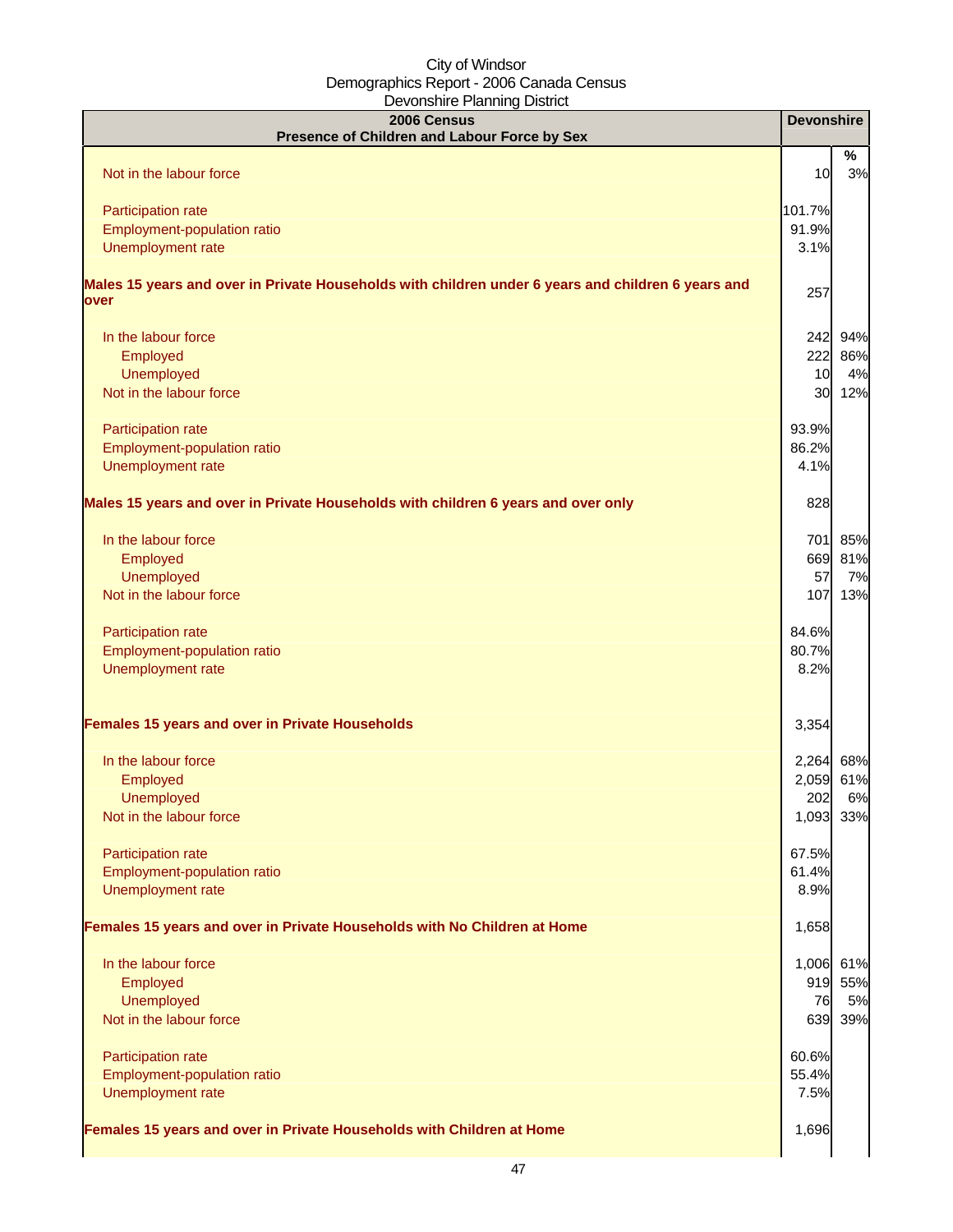| 2006 Census<br>Presence of Children and Labour Force by Sex                                                  | <b>Devonshire</b> |         |
|--------------------------------------------------------------------------------------------------------------|-------------------|---------|
|                                                                                                              |                   | %       |
| In the labour force                                                                                          | 1,245             | 73%     |
| Employed                                                                                                     | 1,136 67%         |         |
| Unemployed                                                                                                   | 117               | 7%      |
| Not in the labour force                                                                                      | 454               | 27%     |
|                                                                                                              |                   |         |
| Participation rate                                                                                           | 73.4%             |         |
| Employment-population ratio                                                                                  | 67.0%             |         |
| Unemployment rate                                                                                            | 9.4%              |         |
| Females 15 years and over in Private Households with Children under 6 years only                             | 332               |         |
| In the labour force                                                                                          |                   | 242 73% |
| Employed                                                                                                     | 230               | 69%     |
| <b>Unemployed</b>                                                                                            | 32                | 10%     |
| Not in the labour force                                                                                      | 60                | 18%     |
| Participation rate                                                                                           | 72.9%             |         |
| Employment-population ratio                                                                                  | 69.3%             |         |
| Unemployment rate                                                                                            | 13.0%             |         |
| Females 15 years and over in Private Households with Children under 6 years and Children 6 years and<br>over | 308               |         |
| In the labour force                                                                                          | 156               | 51%     |
| Employed                                                                                                     | 151               | 49%     |
| <b>Unemployed</b>                                                                                            | 20                | 6%      |
| Not in the labour force                                                                                      | 125               | 41%     |
| Participation rate                                                                                           | 50.8%             |         |
| Employment-population ratio                                                                                  | 49.2%             |         |
| Unemployment rate                                                                                            | 12.8%             |         |
| Females 15 years and over in Private Households with Children 6 years and over only                          | 1,075             |         |
| In the labour force                                                                                          |                   | 812 76% |
| Employed                                                                                                     | 729               | 68%     |
| <b>Unemployed</b>                                                                                            | 70                | 7%      |
| Not in the labour force                                                                                      | 262               | 24%     |
| Participation rate                                                                                           | 75.6%             |         |
| Employment-population ratio                                                                                  | 67.8%             |         |
| Unemployment rate                                                                                            | 8.6%              |         |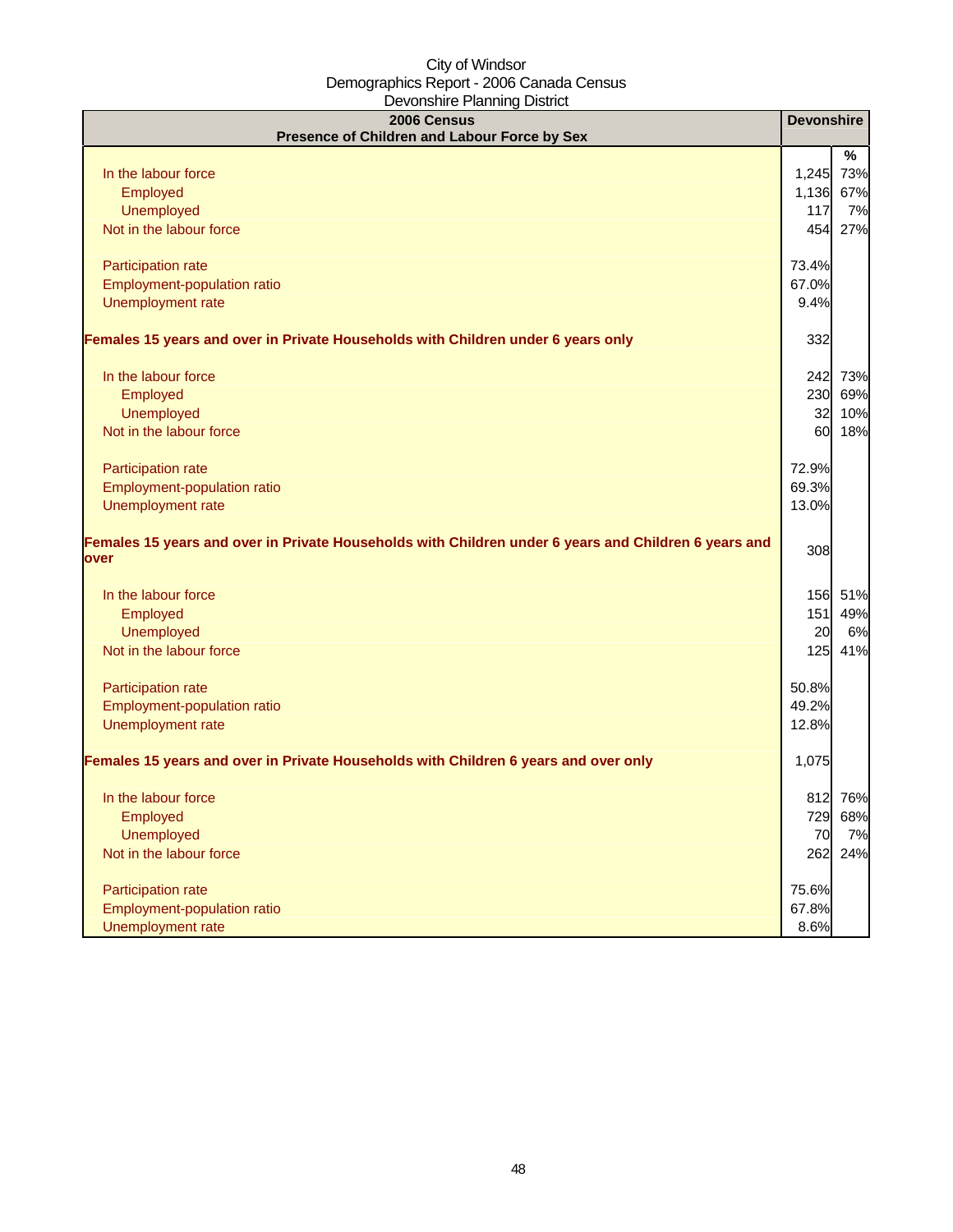# 2006 Census Labour Force by Industry and Sex Comparison

| 2006 Census<br><b>Labour Force by Industry and</b><br><b>Sex Comparison</b>    | <b>Devonshire</b>                                                                                                                                                            |                       |                                                                                                                                                                                           |                              |                                                                                                                                                             |                               |
|--------------------------------------------------------------------------------|------------------------------------------------------------------------------------------------------------------------------------------------------------------------------|-----------------------|-------------------------------------------------------------------------------------------------------------------------------------------------------------------------------------------|------------------------------|-------------------------------------------------------------------------------------------------------------------------------------------------------------|-------------------------------|
|                                                                                | Total $\overline{\%}$                                                                                                                                                        |                       | <b>Males</b>                                                                                                                                                                              | $\frac{0}{0}$                | <b>Females</b>                                                                                                                                              | %                             |
|                                                                                | Labour<br><b>Force</b>                                                                                                                                                       |                       |                                                                                                                                                                                           |                              |                                                                                                                                                             |                               |
| <b>Total Labour Force 15 years</b><br>and over by Industry*                    | 4,710                                                                                                                                                                        |                       | 2,445                                                                                                                                                                                     |                              | 2,254                                                                                                                                                       |                               |
| <b>Top 5 Industries</b>                                                        | 31-33 Manufacturing<br>44-45 Retail trade 34%<br>62 Health care and<br>social assistance<br>72 Accommodation<br>and food services<br>48-49 Transportation<br>and warehousing | 13%<br>9%<br>7%<br>4% | 31-33 Manufacturing<br>44-45 Retail trade<br>23 Construction<br>48-49 Transportation and<br>warehousing<br>56 Administrative and support,<br>waste management and<br>remediation services | 47%<br>10%<br>6%<br>6%<br>5% | 31-33 Manufacturing<br>62 Health care and<br>social assistance<br>44-45 Retail trade<br>72 Accommodation<br>and food services<br>61 Educational<br>services | 19%<br>18%<br>16%<br>7%<br>7% |
| <b>All industries</b>                                                          | 4,63998%                                                                                                                                                                     |                       | 2,438 100%                                                                                                                                                                                |                              | 2,20198%                                                                                                                                                    |                               |
| 11 Agriculture, forestry,<br>fishing and hunting                               | 22                                                                                                                                                                           | 0%                    | 2                                                                                                                                                                                         | 0%                           |                                                                                                                                                             | 20 1%                         |
| 21 Mining and oil and gas<br>extraction                                        | 10                                                                                                                                                                           | 0%                    | 10                                                                                                                                                                                        | 0%                           | 0                                                                                                                                                           | 0%                            |
| 22 Utilities                                                                   | <sub>O</sub>                                                                                                                                                                 | 0%                    | $\Omega$                                                                                                                                                                                  | 0%                           | $\Omega$                                                                                                                                                    | 0%                            |
| 23 Construction                                                                | 167                                                                                                                                                                          | 4%                    | 145                                                                                                                                                                                       | 6%                           | 13                                                                                                                                                          | 1%                            |
| 31-33 Manufacturing                                                            | 1,547 33%                                                                                                                                                                    |                       | 1,108                                                                                                                                                                                     | 45%                          |                                                                                                                                                             | 419 19%                       |
| 41 Wholesale trade<br>44-45 Retail trade                                       |                                                                                                                                                                              | 127 3%<br>587 12%     | 88<br>225                                                                                                                                                                                 | 4%<br>9%                     | 43                                                                                                                                                          | 2%<br>355 16%                 |
| 48-49 Transportation and<br>warehousing                                        | 202                                                                                                                                                                          | 4%                    | 143                                                                                                                                                                                       | 6%                           | 73                                                                                                                                                          | 3%                            |
| 51 Information and cultural<br><b>industries</b>                               | 57                                                                                                                                                                           | 1%                    | $\mathbf 0$                                                                                                                                                                               | 0%                           | 40                                                                                                                                                          | 2%                            |
| 52 Finance and insurance                                                       | 115                                                                                                                                                                          | 2%                    | 10                                                                                                                                                                                        | 0%                           | 100                                                                                                                                                         | 4%                            |
| 53 Real estate and rental and<br>leasing                                       | 23                                                                                                                                                                           | 0%                    | 2                                                                                                                                                                                         | 0%                           | 12                                                                                                                                                          | 1%                            |
| 54 Professional, scientific and<br>technical services                          |                                                                                                                                                                              | 140 3%                | 59                                                                                                                                                                                        | 2%                           | 65                                                                                                                                                          | 3%                            |
| 55 Management of companies<br>and enterprises                                  | $\overline{a}$                                                                                                                                                               | 0%                    | 0                                                                                                                                                                                         | 0%                           | 0I                                                                                                                                                          | 0%                            |
| 56 Administrative and<br>support, waste management<br>and remediation services | 179                                                                                                                                                                          | 4%                    | 123                                                                                                                                                                                       | 5%                           | 52                                                                                                                                                          | 2%                            |
| <b>61 Educational services</b>                                                 |                                                                                                                                                                              | 194 4%                | 51                                                                                                                                                                                        | 2%                           | 152                                                                                                                                                         | 7%                            |
| 62 Health care and social<br>assistance                                        | 422                                                                                                                                                                          | 9%                    | 33                                                                                                                                                                                        | 1%                           |                                                                                                                                                             | 400 18%                       |
| 71 Arts, entertainment and<br>recreation                                       | 185                                                                                                                                                                          | 4%                    | 58                                                                                                                                                                                        | 2%                           | 121                                                                                                                                                         | 5%                            |
| 72 Accommodation and food<br>services                                          | 307                                                                                                                                                                          | 7%                    | 118                                                                                                                                                                                       | 5%                           | 161                                                                                                                                                         | 7%                            |
| 81 Other services (except<br>public administration)                            | 179                                                                                                                                                                          | 4%                    | 86                                                                                                                                                                                        | 4%                           | 111                                                                                                                                                         | 5%                            |
| 91 Public administration                                                       | 125                                                                                                                                                                          | 3%                    | 103                                                                                                                                                                                       | 4%                           | 47                                                                                                                                                          | 2%                            |
| Industry - Not applicable                                                      |                                                                                                                                                                              | 50 1%                 | $\overline{0}$                                                                                                                                                                            | 0%                           |                                                                                                                                                             | 40 2%                         |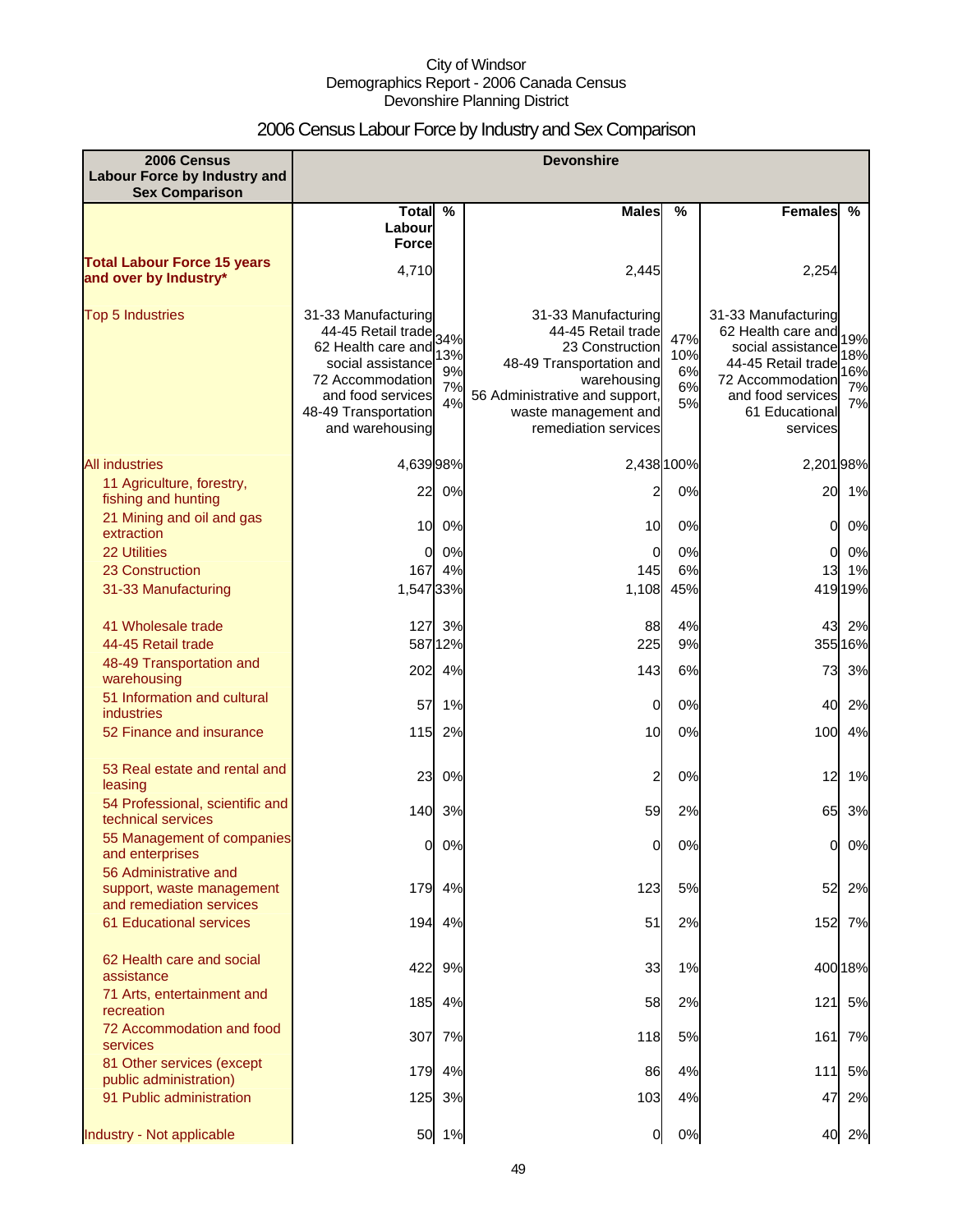| 2006 Census<br>Labour Force by Industry and<br><b>Sex Comparison</b> | <b>Devonshire</b>            |  |        |   |           |  |
|----------------------------------------------------------------------|------------------------------|--|--------|---|-----------|--|
| * 2002 North American Industry<br><b>Classification System</b>       | Total %<br>Labourl<br>Forcel |  | Malesl | % | Females % |  |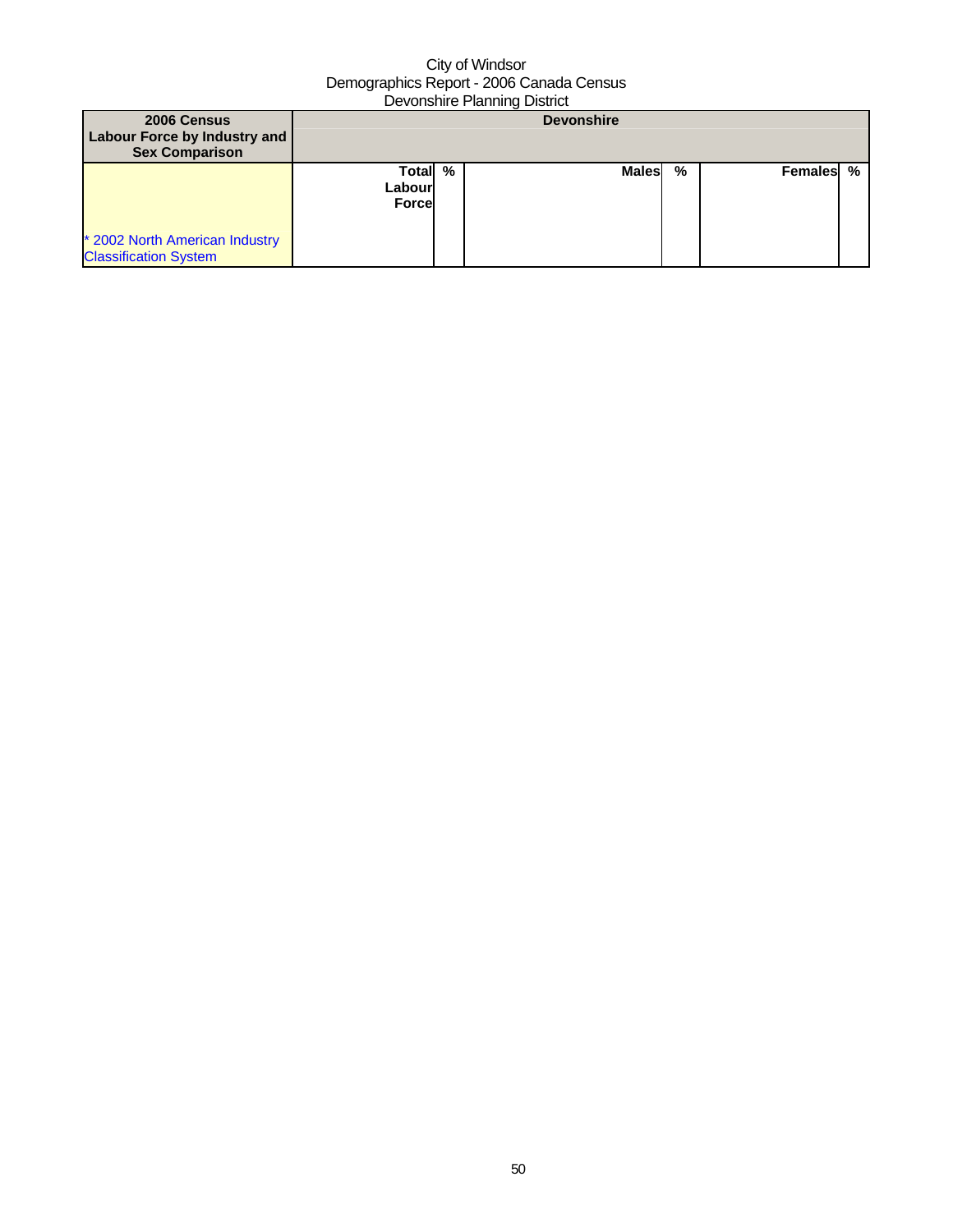# 2006 Census Labour Force by Industry and Sex

| 2006 Census<br><b>Labour Force by Industry and Sex</b>                                                                                                                                                                                                     | <b>Devonshire</b>                                                                                                                                                                   |                                    |
|------------------------------------------------------------------------------------------------------------------------------------------------------------------------------------------------------------------------------------------------------------|-------------------------------------------------------------------------------------------------------------------------------------------------------------------------------------|------------------------------------|
| Total Labour Force 15 years and over by Industry*                                                                                                                                                                                                          | 4,710                                                                                                                                                                               | %                                  |
| <b>Top 5 Industries</b>                                                                                                                                                                                                                                    | 31-33 Manufacturing<br>44-45 Retail trade<br>62 Health care and social assistance<br>72 Accommodation and food services<br>48-49 Transportation and warehousing                     | 34%<br>13%<br>9%<br>7%<br>4%       |
| <b>All industries</b><br>11 Agriculture, forestry, fishing and hunting<br>21 Mining and oil and gas extraction<br><b>22 Utilities</b><br>23 Construction<br>31-33 Manufacturing                                                                            | 4,639<br>22<br>10<br>0<br>167<br>1,547                                                                                                                                              | 98%<br>0%<br>0%<br>0%<br>4%<br>33% |
| 41 Wholesale trade<br>44-45 Retail trade<br>48-49 Transportation and warehousing<br>51 Information and cultural industries<br>52 Finance and insurance                                                                                                     | 127<br>587<br>202<br>57<br>115                                                                                                                                                      | 3%<br>12%<br>4%<br>1%<br>2%        |
| 53 Real estate and rental and leasing<br>54 Professional, scientific and technical services<br>55 Management of companies and enterprises<br>56 Administrative and support, waste management and<br>remediation services<br><b>61 Educational services</b> | 23<br>140<br>0<br>179<br>194                                                                                                                                                        | 0%<br>3%<br>0%<br>4%<br>4%         |
| 62 Health care and social assistance<br>71 Arts, entertainment and recreation<br>72 Accommodation and food services<br>81 Other services (except public administration)<br>91 Public administration                                                        | 422<br>185<br>307<br>179<br>125                                                                                                                                                     | 9%<br>4%<br>7%<br>4%<br>3%         |
| Industry - Not applicable                                                                                                                                                                                                                                  | 50                                                                                                                                                                                  | 1%                                 |
| Male Labour Force 15 years and over by Industry*                                                                                                                                                                                                           | 2,445                                                                                                                                                                               |                                    |
| <b>Top 5 Industries</b>                                                                                                                                                                                                                                    | 31-33 Manufacturing<br>44-45 Retail trade<br>23 Construction<br>48-49 Transportation and warehousing<br>56 Administrative and support, waste management and<br>remediation services | 47%<br>10%<br>6%<br>6%<br>5%       |
| <b>All industries</b><br>11 Agriculture, forestry, fishing and hunting<br>21 Mining and oil and gas extraction<br><b>22 Utilities</b><br>23 Construction<br>31-33 Manufacturing                                                                            | 2,438 100%<br>$\overline{2}$<br>10<br>0<br>145<br>1,108                                                                                                                             | 0%<br>0%<br>0%<br>6%<br>45%        |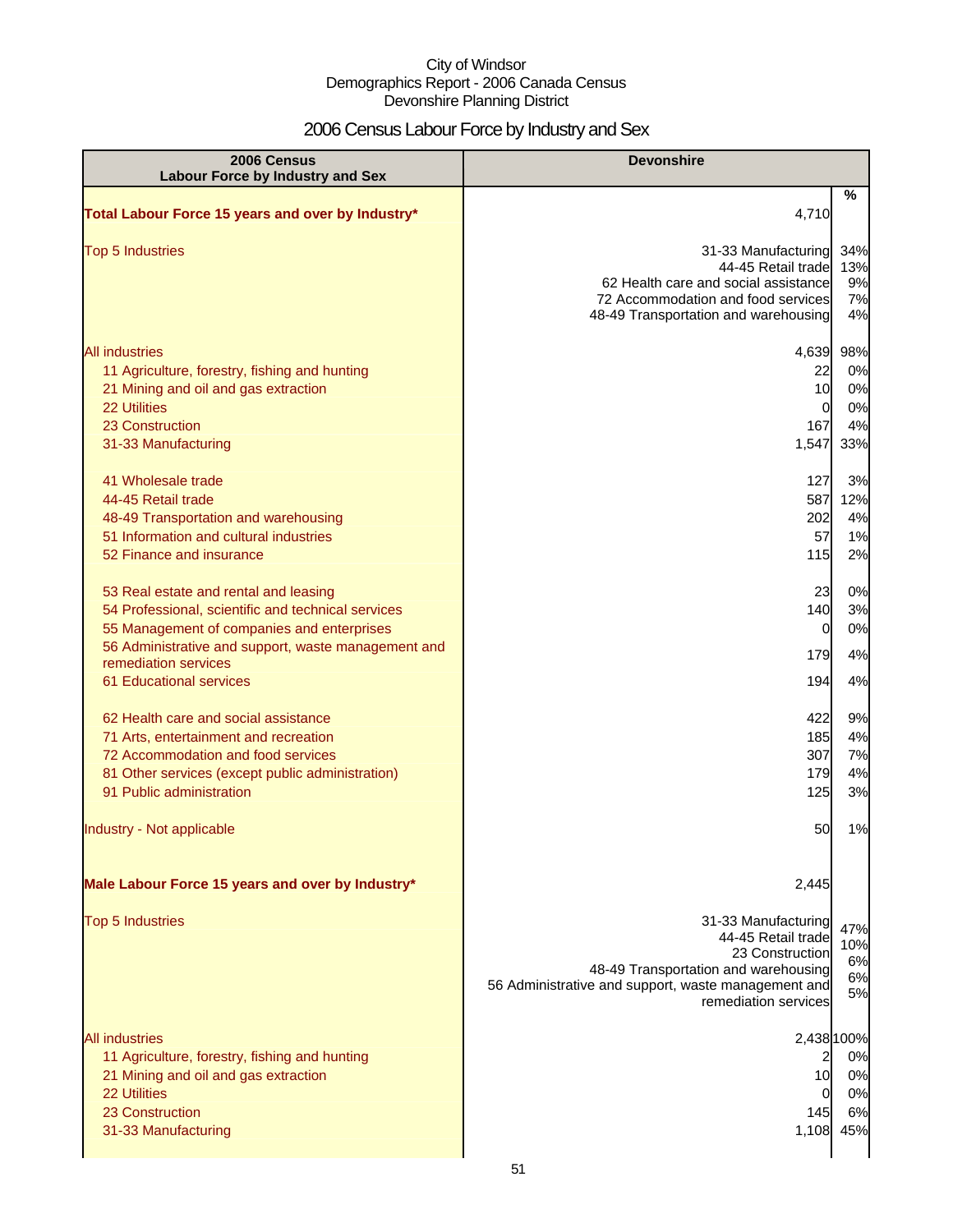| 2006 Census<br><b>Labour Force by Industry and Sex</b>                                                                                                                                                                                                     | <b>Devonshire</b>                                                                                                                                           |                                    |  |  |
|------------------------------------------------------------------------------------------------------------------------------------------------------------------------------------------------------------------------------------------------------------|-------------------------------------------------------------------------------------------------------------------------------------------------------------|------------------------------------|--|--|
| 41 Wholesale trade<br>44-45 Retail trade<br>48-49 Transportation and warehousing<br>51 Information and cultural industries<br>52 Finance and insurance                                                                                                     | 88<br>225<br>143<br>$\overline{0}$<br>10                                                                                                                    | %<br>4%<br>9%<br>6%<br>0%<br>0%    |  |  |
| 53 Real estate and rental and leasing<br>54 Professional, scientific and technical services<br>55 Management of companies and enterprises<br>56 Administrative and support, waste management and<br>remediation services<br>61 Educational services        | $\overline{\mathbf{c}}$<br>59<br>0<br>123<br>51                                                                                                             | 0%<br>2%<br>0%<br>5%<br>2%         |  |  |
| 62 Health care and social assistance<br>71 Arts, entertainment and recreation<br>72 Accommodation and food services<br>81 Other services (except public administration)<br>91 Public administration<br>Industry - Not applicable                           | 33<br>58<br>118<br>86<br>103<br>0                                                                                                                           | 1%<br>2%<br>5%<br>4%<br>4%<br>0%   |  |  |
| Female Labour Force 15 years and over by Industry*<br><b>Top 5 Industries</b>                                                                                                                                                                              | 2,254<br>31-33 Manufacturing<br>62 Health care and social assistance<br>44-45 Retail trade<br>72 Accommodation and food services<br>61 Educational services | 19%<br>18%<br>16%<br>7%<br>7%      |  |  |
| <b>All industries</b><br>11 Agriculture, forestry, fishing and hunting<br>21 Mining and oil and gas extraction<br>22 Utilities<br>23 Construction<br>31-33 Manufacturing                                                                                   | 2,201<br>20<br>0<br>0<br>13<br>419                                                                                                                          | 98%<br>1%<br>0%<br>0%<br>1%<br>19% |  |  |
| 41 Wholesale trade<br>44-45 Retail trade<br>48-49 Transportation and warehousing<br>51 Information and cultural industries<br>52 Finance and insurance                                                                                                     | 43<br>355<br>73<br>40<br>100                                                                                                                                | 2%<br>16%<br>3%<br>2%<br>4%        |  |  |
| 53 Real estate and rental and leasing<br>54 Professional, scientific and technical services<br>55 Management of companies and enterprises<br>56 Administrative and support, waste management and<br>remediation services<br><b>61 Educational services</b> | 12<br>65<br>$\overline{0}$<br>52<br>152                                                                                                                     | 1%<br>3%<br>0%<br>2%<br>7%         |  |  |
| 62 Health care and social assistance<br>71 Arts, entertainment and recreation<br>72 Accommodation and food services<br>81 Other services (except public administration)                                                                                    | 400<br>121<br>161<br>111                                                                                                                                    | 18%<br>5%<br>7%<br>5%              |  |  |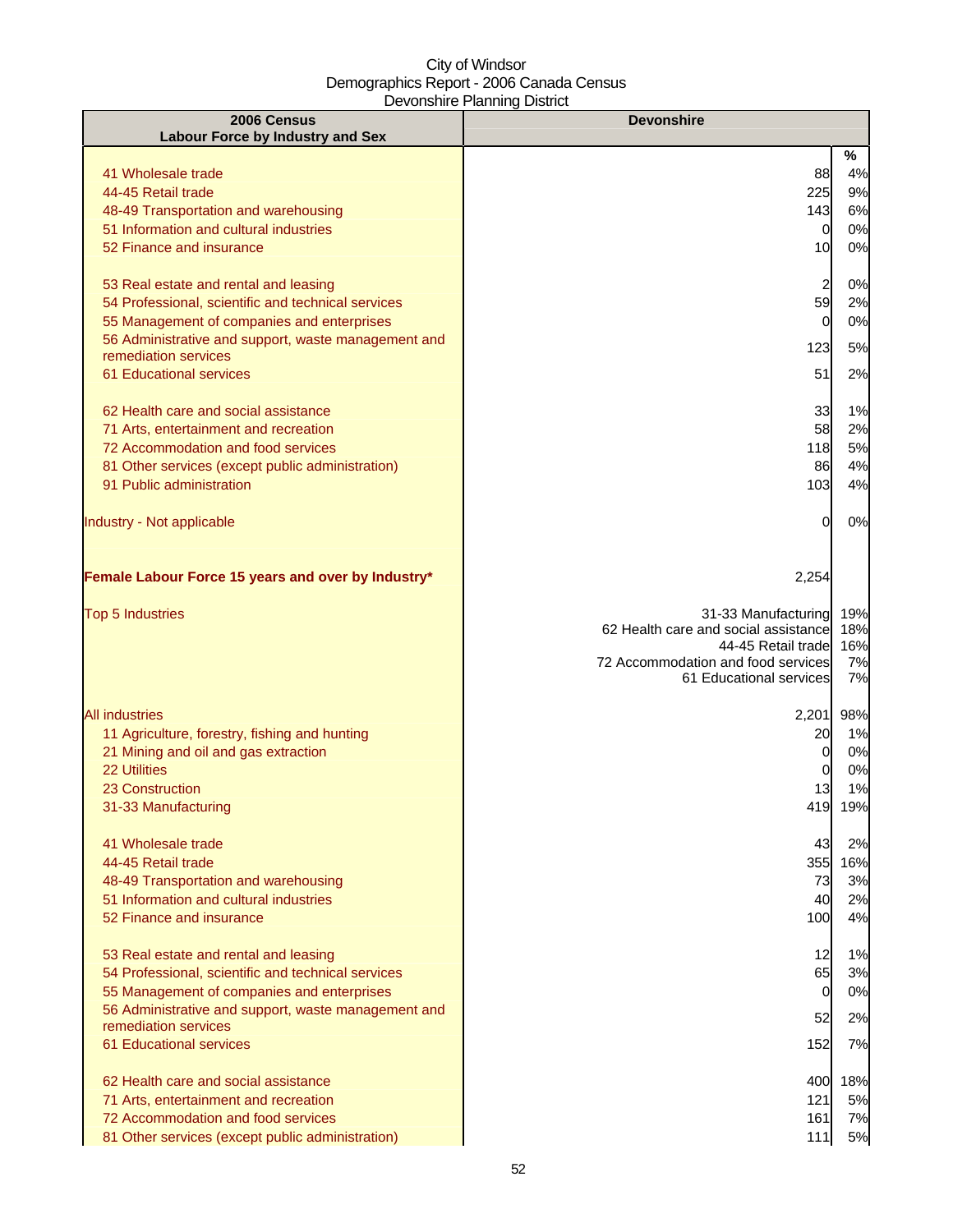| 2006 Census<br>Labour Force by Industry and Sex      | <b>Devonshire</b> |    |  |
|------------------------------------------------------|-------------------|----|--|
|                                                      |                   | %  |  |
| 91 Public administration                             | 47                | 2% |  |
| Industry - Not applicable                            | 40                | 2% |  |
| * 2002 North American Industry Classification System |                   |    |  |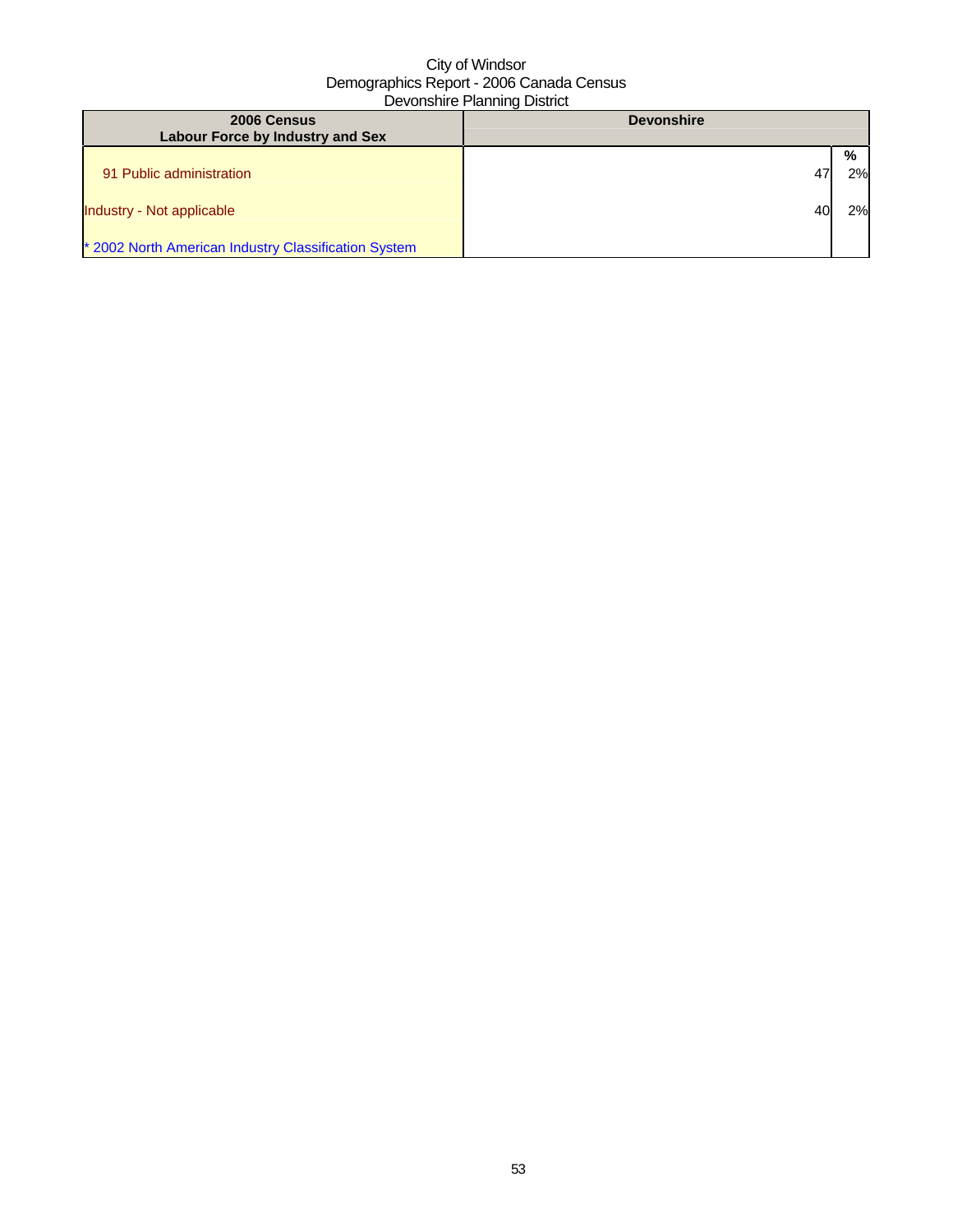# 2006 Census Labour Force by Occupation and Sex Comparison

| 2006 Census<br><b>Labour Force by Occupation and Sex</b><br><b>Comparison</b>                            | <b>Devonshire</b>                                                                                                                                                         |                      |                                                                                                                                                   |                      |                                                                                                                                                  |                |
|----------------------------------------------------------------------------------------------------------|---------------------------------------------------------------------------------------------------------------------------------------------------------------------------|----------------------|---------------------------------------------------------------------------------------------------------------------------------------------------|----------------------|--------------------------------------------------------------------------------------------------------------------------------------------------|----------------|
|                                                                                                          | <b>Total</b>                                                                                                                                                              | $\frac{0}{0}$        | <b>Males</b>                                                                                                                                      | %                    | <b>Females</b>                                                                                                                                   | %              |
|                                                                                                          | Labour                                                                                                                                                                    |                      |                                                                                                                                                   |                      |                                                                                                                                                  |                |
|                                                                                                          | <b>Force</b><br>4,709                                                                                                                                                     |                      | 2,441                                                                                                                                             |                      | 2,251                                                                                                                                            |                |
| <b>Labour Force 15 years and over</b>                                                                    |                                                                                                                                                                           |                      |                                                                                                                                                   |                      |                                                                                                                                                  |                |
| Dominant major group                                                                                     | Sales and service <sup>31%</sup><br>occupations                                                                                                                           |                      | Trades, transport 40%<br>and equipment                                                                                                            |                      | Sales and service 38%<br>occupations                                                                                                             |                |
| <b>Top 5 Occupations</b>                                                                                 | Assemblers in<br>manufacturing<br>Clerical <sub>12%</sub><br>occupations<br>Other sales and<br>service<br>Machine operators<br>in manuf.<br>Machinists, metal<br>forming, | 9%<br>7%<br>5%<br>4% | Assemblers in<br>manufacturing<br>Machinists, metal 15%<br>forming,<br>Machine operators<br>in manuf.<br>Transportation<br>equipment<br>Mechanics | 7%<br>7%<br>6%<br>6% | Clerical<br>occupations<br>Other sales and 14%<br>service 10%<br>Assemblers in<br>manufacturing<br>Cashiers<br>Retail salespersons<br>and clerks | 9%<br>7%<br>5% |
| All occupations                                                                                          | 4,649 99%                                                                                                                                                                 |                      | 2,428 99%                                                                                                                                         |                      | 2,19998%                                                                                                                                         |                |
| Management                                                                                               | 242                                                                                                                                                                       | 5%                   | 116                                                                                                                                               | 5%                   |                                                                                                                                                  | 126 6%         |
| Senior management                                                                                        | 10                                                                                                                                                                        | 0%                   | 10                                                                                                                                                | 0%                   | 0                                                                                                                                                | 0%             |
| <b>Specialist managers</b>                                                                               | 42                                                                                                                                                                        | 1%                   | 20                                                                                                                                                | 1%                   | 17                                                                                                                                               | 1%             |
| Managers in retail trade, food and                                                                       | 70                                                                                                                                                                        | 1%                   | 31                                                                                                                                                | 1%                   | 23                                                                                                                                               | 1%             |
| accommodation                                                                                            |                                                                                                                                                                           |                      |                                                                                                                                                   |                      |                                                                                                                                                  |                |
| Other managers                                                                                           | 111                                                                                                                                                                       | 2%                   | 56                                                                                                                                                | 2%                   | 75                                                                                                                                               | 3%             |
| Business, finance and administrative<br>Professional                                                     | 53<br>27                                                                                                                                                                  | 666 14%<br>1%<br>1%  | 164<br>20                                                                                                                                         | 7%<br>1%             | 23                                                                                                                                               | 49722%<br>1%   |
| Finance and insurance<br><b>Secretaries</b>                                                              | 85                                                                                                                                                                        | 2%                   | 15<br>0                                                                                                                                           | 1%<br>0%             | 10<br>100                                                                                                                                        | 0%<br>4%       |
| Administrative and regulatory                                                                            | 73                                                                                                                                                                        | 2%                   | 30                                                                                                                                                | 1%                   | 45                                                                                                                                               | 2%             |
| <b>Clerical supervisors</b>                                                                              | 13                                                                                                                                                                        | 0%                   | 0                                                                                                                                                 | 0%                   | 15                                                                                                                                               | 1%             |
| <b>Clerical occupations</b>                                                                              | 407                                                                                                                                                                       | 9%                   | 102                                                                                                                                               | 4%                   |                                                                                                                                                  | 30514%         |
|                                                                                                          |                                                                                                                                                                           |                      |                                                                                                                                                   |                      |                                                                                                                                                  |                |
| Natural and applied sciences<br>Professional                                                             | 260<br>1301                                                                                                                                                               | 6%<br>3%             | 203<br>105                                                                                                                                        | 8%<br>4%             | 10                                                                                                                                               | 22 1%<br>0%    |
| <b>Technical</b>                                                                                         | 137                                                                                                                                                                       | 3%                   | 139                                                                                                                                               | 6%                   |                                                                                                                                                  | 12 1%          |
|                                                                                                          |                                                                                                                                                                           |                      |                                                                                                                                                   |                      |                                                                                                                                                  |                |
| <b>Health occupations</b>                                                                                | 295                                                                                                                                                                       | 6%                   | 27                                                                                                                                                | 1%                   |                                                                                                                                                  | 25311%         |
| Professional                                                                                             | 12                                                                                                                                                                        | 0%                   | 10                                                                                                                                                | 0%                   | 2                                                                                                                                                | 0%             |
| Nurses and supervisors                                                                                   | 114                                                                                                                                                                       | 2%                   | 0                                                                                                                                                 | 0%                   |                                                                                                                                                  | 109 5%         |
| <b>Technical occupations</b>                                                                             | 60                                                                                                                                                                        | 1%                   | 0                                                                                                                                                 | 0%                   | 55                                                                                                                                               | 2%             |
| Assisting/support occupations                                                                            | 75                                                                                                                                                                        | 2%                   | 22                                                                                                                                                | 1%                   | 63                                                                                                                                               | 3%             |
| Social science, education, government and<br>religion                                                    | 242                                                                                                                                                                       | 5%                   | 78                                                                                                                                                | 3%                   | 175                                                                                                                                              | 8%             |
| Judges, lawyers, psychologists, social<br>workers, ministers of religion, policy and<br>program officers | 28                                                                                                                                                                        | 1%                   | 20                                                                                                                                                | 1%                   | 20                                                                                                                                               | 1%             |
| <b>Teachers and professors</b>                                                                           | 86                                                                                                                                                                        | 2%                   | 47                                                                                                                                                | 2%                   | 62                                                                                                                                               | 3%             |
| Paralegals, social service workers and                                                                   |                                                                                                                                                                           | 98 2%                | 10                                                                                                                                                | 0%                   | 87                                                                                                                                               | 4%             |
| occupations in education and religion                                                                    |                                                                                                                                                                           |                      |                                                                                                                                                   |                      |                                                                                                                                                  |                |
|                                                                                                          |                                                                                                                                                                           |                      |                                                                                                                                                   |                      |                                                                                                                                                  |                |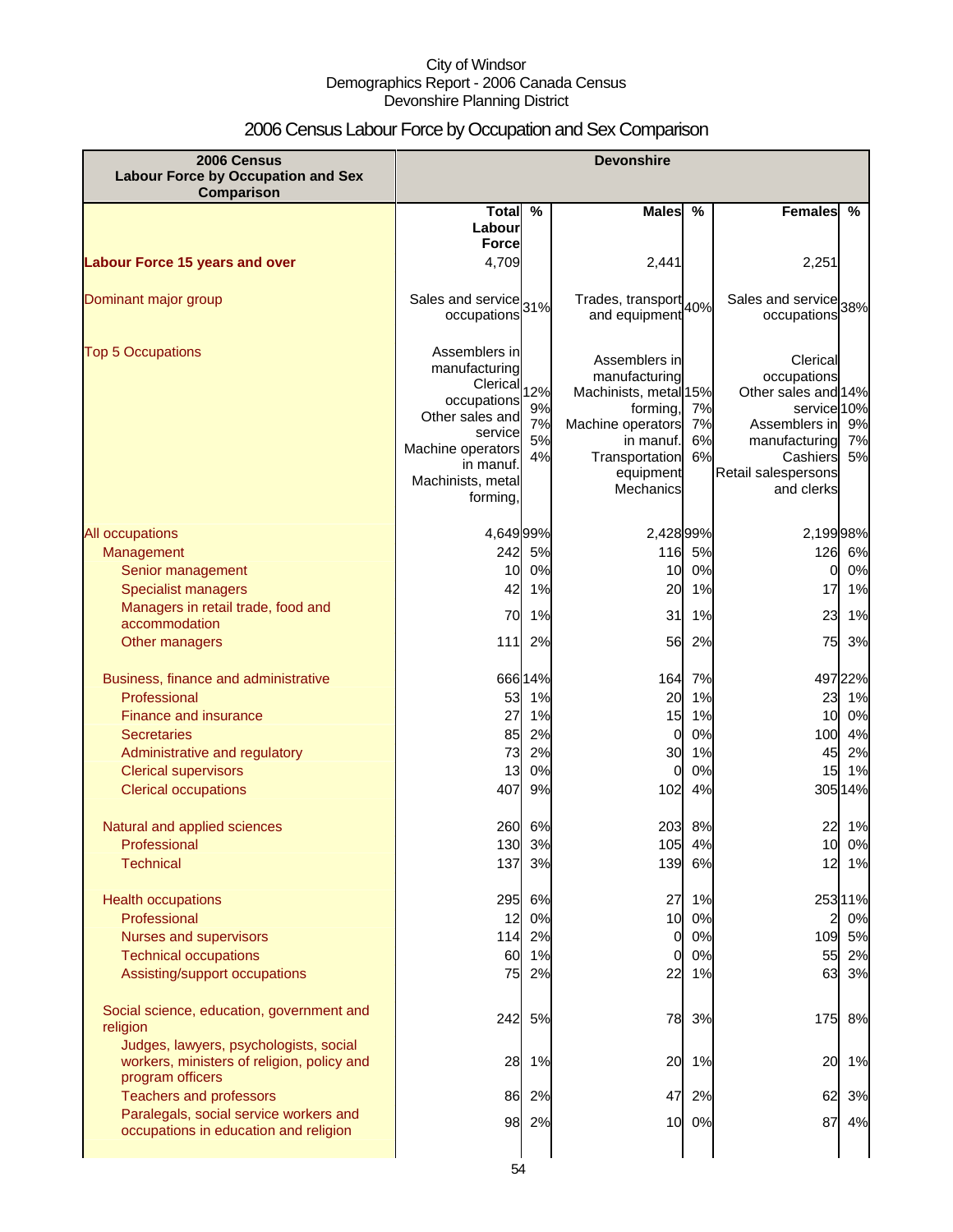| 2006 Census<br><b>Labour Force by Occupation and Sex</b><br>Comparison                         | <b>Devonshire</b>                   |                   |                |                |                            |                |
|------------------------------------------------------------------------------------------------|-------------------------------------|-------------------|----------------|----------------|----------------------------|----------------|
|                                                                                                | Total %<br>Labourl<br><b>Forcel</b> |                   | <b>Males</b>   | %              | <b>Females</b>             | %              |
| Art, culture, recreation and sport<br>Professional occupations<br><b>Technical occupations</b> | 27<br>10<br>32                      | 1%<br>0%<br>1%    | 40<br>10<br>10 | 2%<br>0%<br>0% | 15<br>15<br>$\overline{2}$ | 1%<br>1%<br>0% |
| Sales and service                                                                              | 1,131 24%                           |                   |                | 428 18%        |                            | 715 32%        |
| <b>Supervisors</b><br>Wholesale, technical, insurance, real estate                             | 28                                  | 1%                | 10             | 0%             | 0                          | 0%             |
| sales, retail, wholesale and grain buyers                                                      | 35                                  | 1%                | 32             | 1%             | 20                         | 1%             |
| Retail salespersons and clerks<br><b>Cashiers</b>                                              | 170<br>178                          | 4%<br>4%          | 37<br>26       | 2%<br>1%       | 113<br>158                 | 5%<br>7%       |
| <b>Chefs and cooks</b>                                                                         | 53                                  | 1%                | 33             | 1%             | 22                         | 1%             |
| Food and beverage service                                                                      | 70                                  | 1%                | 41             | 2%             | 44                         | 2%             |
| <b>Protective services</b>                                                                     | 95                                  | 2%                | 77             | 3%             | 15                         | 1%             |
| Travel and accommodation, recreation and<br>sport attendants                                   | 97                                  | 2%                | 27             | 1%             | 85                         | 4%             |
| Childcare and home support                                                                     | 56                                  | 1%                | 1              | 0%             | 46                         | 2%             |
| Other sales and service                                                                        | 335                                 | 7%                | 125            | 5%             | 215 10%                    |                |
| Trades, transport and equipment operators<br>and related                                       |                                     | 794 17%           |                | 745 31%        | 35                         | 2%             |
| <b>Contractors and supervisors</b>                                                             | 15                                  | 0%                | 2              | 0%             | $\overline{0}$             | 0%             |
| <b>Construction trades</b>                                                                     | 73                                  | 2%                | 55             | 2%             | $\Omega$                   | 0%             |
| Stationary engineers, power station<br>operators, electrical and<br>telecommunications         | 70                                  | 1%                | 68             | 3%             | $\mathbf{0}$               | 0%             |
| Machinists, metal forming, shaping and<br>erecting                                             | 181                                 | 4%                | 177            | 7%             | $\overline{0}$             | 0%             |
| <b>Mechanics</b>                                                                               | 142                                 | 3%                | 139            | 6%             | $\mathbf{0}$               | 0%             |
| <b>Other trades</b>                                                                            | 10 <sup>1</sup>                     | 0%                | 10             | 0%             | 10                         | 0%             |
| Heavy equipment, crane operators and<br>drillers                                               | 20                                  | 0%                | 20             | 1%             | $\Omega$                   | 0%             |
| Transportation equipment operators,<br>excluding labourers                                     |                                     | 152 3%            |                | 152 6%         |                            | 20 1%          |
| <b>Helpers and labourers</b>                                                                   | 147                                 | 3%                | 114            | 5%             | 0                          | 0%             |
| Primary industry-specific                                                                      | 39                                  | 1%                | 52             | 2%             | 22                         | 1%             |
| Agriculture excluding labourers                                                                | 12                                  | 0%                | $\overline{a}$ | 0%             | 12                         | 1%             |
| Forestry, mining, oil and gas extraction, and<br>fishing, excluding labourers                  | $\mathbf{0}$                        | 0%                | 0              | 0%             | $\overline{0}$             | 0%             |
| Primary production labourers                                                                   | 62                                  | 1%                |                | 32 1%          | 20                         | 1%             |
| Processing, manufacturing and utilities                                                        |                                     | 909 19%           |                | 591 24%        |                            | 308 14%        |
| Supervisors in manufacturing                                                                   |                                     | 45 1%             | 20             | 1%             | 20                         | 1%             |
| Machine operators in manuf.<br>Assemblers in manufacturing                                     |                                     | 243 5%<br>563 12% | 171            | 7%<br>357 15%  | 66<br>201                  | 3%<br>9%       |
| Labourers in processing, manufacturing<br>and utilities                                        | 65                                  | 1%                | 43             | 2%             | 27                         | 1%             |
| Occupation - Not applicable                                                                    | 60                                  | 1%                | 12             | 0%             | 60                         | 3%             |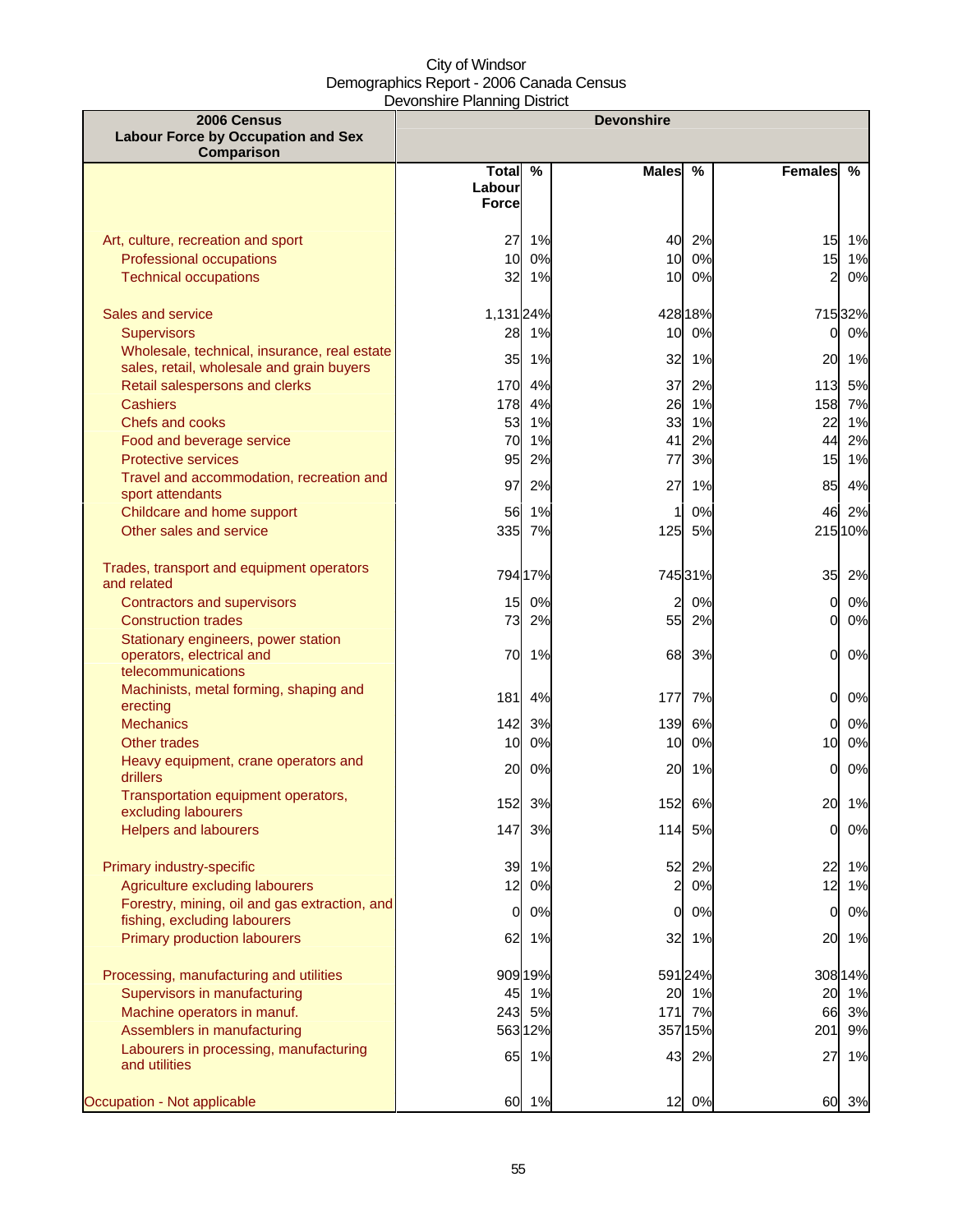# 2006 Census Labour Force by Occupation

| 2006 Census<br><b>Labour Force by Occupation</b>                                                      | <b>Devonshire</b>                                                                                                                                        |                |
|-------------------------------------------------------------------------------------------------------|----------------------------------------------------------------------------------------------------------------------------------------------------------|----------------|
| <b>Labour Force 15 years and over</b>                                                                 | 4,709                                                                                                                                                    | %              |
|                                                                                                       |                                                                                                                                                          |                |
| Dominant major group                                                                                  | Sales and service<br>occupations                                                                                                                         |                |
| <b>Top 5 Occupations</b>                                                                              | Assemblers in<br>manufacturing 12%<br>Clerical occupations 9%<br>Other sales and service<br>Machine operators in<br>manuf.<br>Machinists, metal forming, | 7%<br>5%<br>4% |
| All occupations                                                                                       | 4,649 99%                                                                                                                                                |                |
| Management                                                                                            | 242 5%                                                                                                                                                   |                |
| Senior management                                                                                     |                                                                                                                                                          | 10 0%          |
| <b>Specialist managers</b>                                                                            |                                                                                                                                                          | 42 1%          |
| Managers in retail trade, food and accommodation                                                      |                                                                                                                                                          | 70 1%          |
| Other managers                                                                                        | $111$                                                                                                                                                    | 2%             |
| Business, finance and administrative                                                                  | 66614%                                                                                                                                                   |                |
| Professional                                                                                          |                                                                                                                                                          | 53 1%          |
| <b>Finance and insurance</b>                                                                          |                                                                                                                                                          | 27 1%          |
| <b>Secretaries</b>                                                                                    | 85 2%                                                                                                                                                    |                |
| Administrative and regulatory                                                                         | 73                                                                                                                                                       | 2%             |
| <b>Clerical supervisors</b>                                                                           |                                                                                                                                                          | 13 0%          |
| <b>Clerical occupations</b>                                                                           | 407                                                                                                                                                      | 9%             |
| Natural and applied sciences                                                                          | 260 6%                                                                                                                                                   |                |
| Professional                                                                                          | 130 3%                                                                                                                                                   |                |
| <b>Technical</b>                                                                                      | 137                                                                                                                                                      | 3%             |
| <b>Health occupations</b>                                                                             | 295 6%                                                                                                                                                   |                |
| Professional                                                                                          |                                                                                                                                                          | 12 0%          |
| <b>Nurses and supervisors</b>                                                                         | 114 2%                                                                                                                                                   |                |
| <b>Technical occupations</b>                                                                          | 60                                                                                                                                                       | 1%             |
| Assisting/support occupations                                                                         | 75                                                                                                                                                       | 2%             |
| Social science, education, government and religion                                                    | 242                                                                                                                                                      | 5%             |
| Judges, lawyers, psychologists, social workers, ministers of religion, policy and<br>program officers | 28                                                                                                                                                       | 1%             |
| <b>Teachers and professors</b>                                                                        | 86                                                                                                                                                       | 2%             |
| Paralegals, social service workers and occupations in education and religion                          | 98 2%                                                                                                                                                    |                |
|                                                                                                       |                                                                                                                                                          |                |
| Art, culture, recreation and sport                                                                    | 27                                                                                                                                                       | 1%             |
| Professional occupations                                                                              | 10                                                                                                                                                       | 0%             |
| <b>Technical occupations</b>                                                                          |                                                                                                                                                          | 32 1%          |
| Sales and service                                                                                     | 1,131 24%                                                                                                                                                |                |
| <b>Supervisors</b>                                                                                    |                                                                                                                                                          | 28 1%          |
| Wholesale, technical, insurance, real estate sales, retail, wholesale and grain                       |                                                                                                                                                          |                |
| buyers                                                                                                |                                                                                                                                                          | 35 1%          |
| Retail salespersons and clerks                                                                        | 170 4%                                                                                                                                                   |                |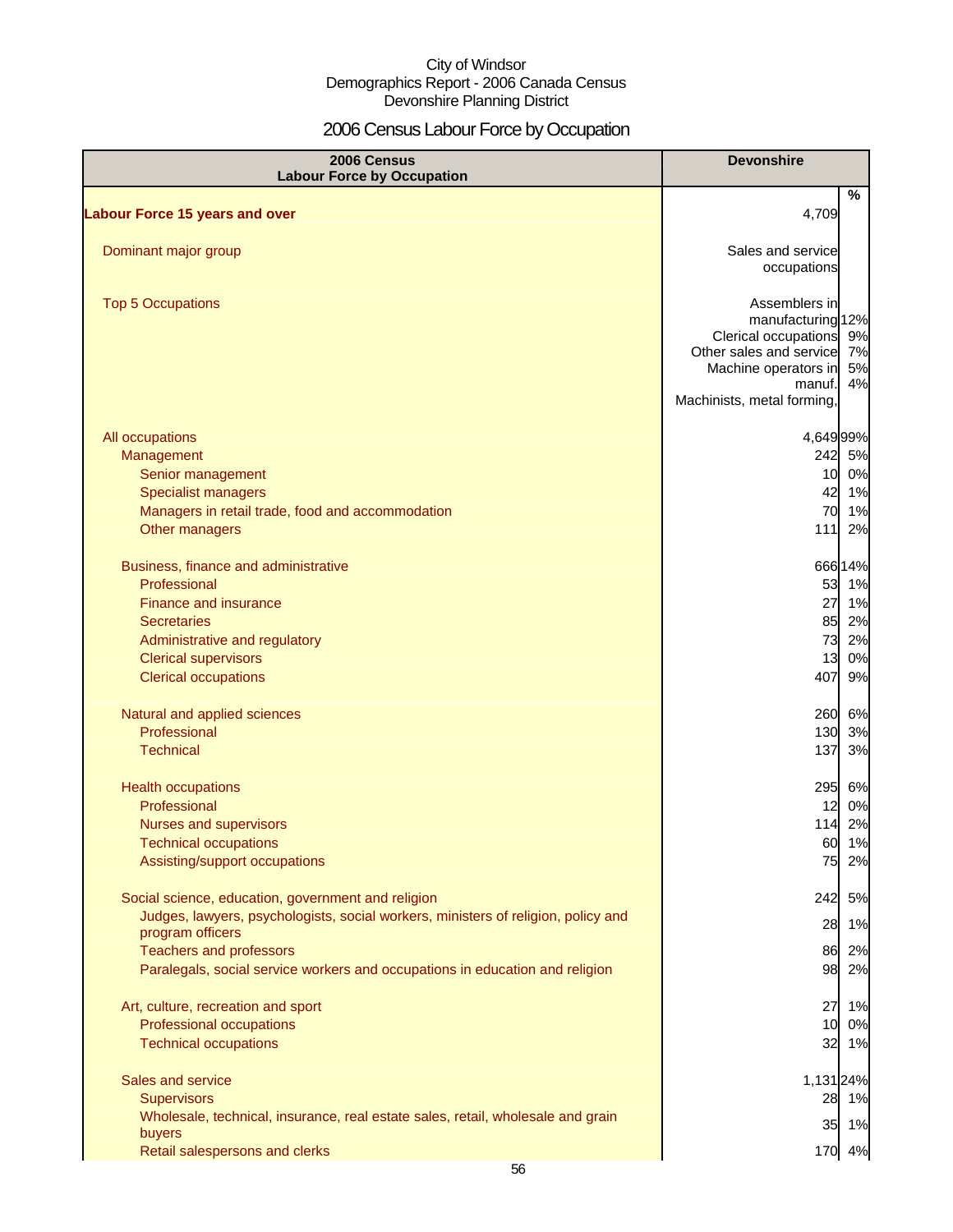| 2006 Census<br><b>Labour Force by Occupation</b>                                 | <b>Devonshire</b> |
|----------------------------------------------------------------------------------|-------------------|
|                                                                                  | %                 |
| <b>Cashiers</b>                                                                  | 178<br>4%         |
| Chefs and cooks                                                                  | 53 1%             |
| Food and beverage service                                                        | 70<br>1%          |
| <b>Protective services</b>                                                       | 95<br>2%          |
| Travel and accommodation, recreation and sport attendants                        | 2%<br>97          |
| Childcare and home support                                                       | 1%<br>56          |
| Other sales and service                                                          | 335 7%            |
| Trades, transport and equipment operators and related                            | 794 17%           |
| <b>Contractors and supervisors</b>                                               | 0%<br>15          |
| <b>Construction trades</b>                                                       | 73<br>2%          |
| Stationary engineers, power station operators, electrical and telecommunications | 70 1%             |
| Machinists, metal forming, shaping and erecting                                  | 4%<br>181         |
| <b>Mechanics</b>                                                                 | 142 3%            |
| Other trades                                                                     | 10<br>0%          |
| Heavy equipment, crane operators and drillers                                    | 20<br>0%          |
| Transportation equipment operators, excluding labourers                          | 152<br>3%         |
| <b>Helpers and labourers</b>                                                     | 3%<br>147         |
| Primary industry-specific                                                        | 39 1%             |
| Agriculture excluding labourers                                                  | 12<br>0%          |
| Forestry, mining, oil and gas extraction, and fishing, excluding labourers       | 0%<br>$\Omega$    |
| <b>Primary production labourers</b>                                              | 62<br>1%          |
| Processing, manufacturing and utilities                                          | 90919%            |
| Supervisors in manufacturing                                                     | 1%<br>45          |
| Machine operators in manuf.                                                      | 243<br>5%         |
| Assemblers in manufacturing                                                      | 56312%            |
| Labourers in processing, manufacturing and utilities                             | 65 1%             |
| Occupation - Not applicable                                                      | 60 1%             |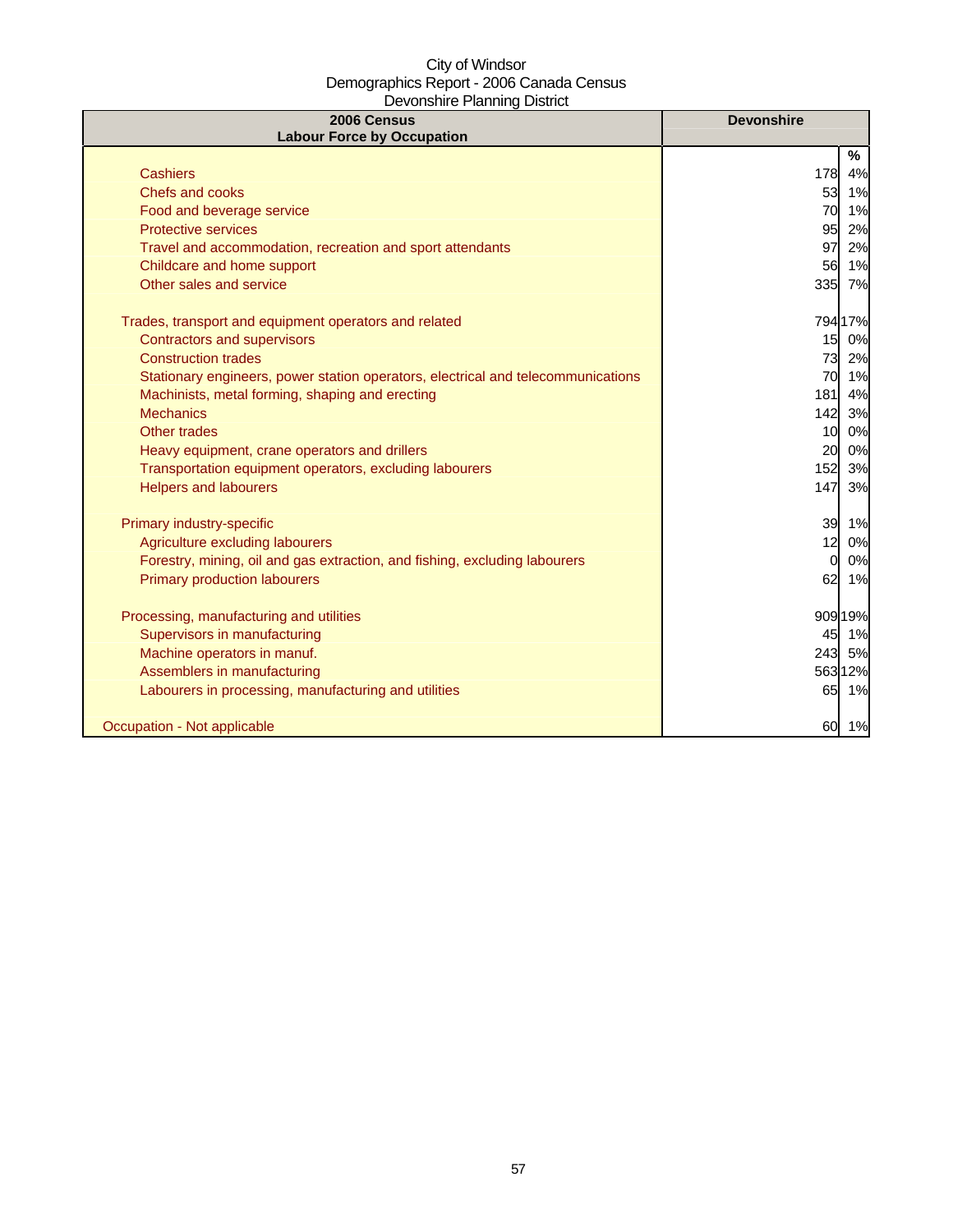# 2006 Census Labour Force by Occupation - Male

| 2006 Census<br><b>Labour Force by Occupation - Male</b>                                               | <b>Devonshire</b>                                                                                                                 |             |
|-------------------------------------------------------------------------------------------------------|-----------------------------------------------------------------------------------------------------------------------------------|-------------|
| <b>Male Labour Force 15 years and over</b>                                                            | 2,441                                                                                                                             | %           |
|                                                                                                       |                                                                                                                                   |             |
| Dominant major group                                                                                  | Trades, transport and<br>equipment                                                                                                |             |
| <b>Top 5 Occupations</b>                                                                              | Assemblers in manufacturing<br>Machinists, metal forming,<br>Machine operators in manuf.<br>Transportation equipment<br>Mechanics |             |
| All occupations                                                                                       | 2,428 99%                                                                                                                         |             |
| Management                                                                                            | 116 5%                                                                                                                            |             |
| Senior management                                                                                     |                                                                                                                                   | 10 0%       |
| <b>Specialist managers</b>                                                                            |                                                                                                                                   | 20 1%       |
| Managers in retail trade, food and accommodation                                                      | 31                                                                                                                                | 1%          |
| Other managers                                                                                        | 56                                                                                                                                | 2%          |
| Business, finance and administrative                                                                  | 164                                                                                                                               | 7%          |
| Professional                                                                                          | 20                                                                                                                                | 1%          |
| Finance and insurance                                                                                 | 15                                                                                                                                | 1%          |
| <b>Secretaries</b>                                                                                    | $\overline{0}$                                                                                                                    | 0%          |
| Administrative and regulatory                                                                         | 30                                                                                                                                | 1%          |
| <b>Clerical supervisors</b>                                                                           | $\Omega$                                                                                                                          | 0%          |
| <b>Clerical occupations</b>                                                                           | 102                                                                                                                               | 4%          |
| Natural and applied sciences                                                                          | 203 8%                                                                                                                            |             |
| Professional                                                                                          | 105                                                                                                                               | 4%          |
| <b>Technical</b>                                                                                      | 139                                                                                                                               | 6%          |
| <b>Health occupations</b>                                                                             | 27                                                                                                                                | 1%          |
| Professional                                                                                          | 10                                                                                                                                | 0%          |
| Nurses and supervisors                                                                                | 0                                                                                                                                 | 0%          |
| <b>Technical occupations</b>                                                                          | $\Omega$                                                                                                                          | 0%          |
| Assisting/support occupations                                                                         | 22                                                                                                                                | 1%          |
| Social science, education, government and religion                                                    | 78                                                                                                                                | 3%          |
| Judges, lawyers, psychologists, social workers, ministers of religion, policy and<br>program officers | 20                                                                                                                                | 1%          |
| <b>Teachers and professors</b>                                                                        | 47                                                                                                                                | 2%          |
| Paralegals, social service workers and occupations in education and religion                          |                                                                                                                                   | 10 0%       |
| Art, culture, recreation and sport                                                                    | 40                                                                                                                                | 2%          |
| Professional occupations                                                                              |                                                                                                                                   | 10 0%       |
| <b>Technical occupations</b>                                                                          |                                                                                                                                   | 10 0%       |
| Sales and service                                                                                     | 428 18%                                                                                                                           |             |
| <b>Supervisors</b>                                                                                    |                                                                                                                                   | 10 0%       |
| Wholesale, technical, insurance, real estate sales, retail, wholesale and grain                       | 32                                                                                                                                | 1%          |
| buyers                                                                                                |                                                                                                                                   |             |
| Retail salespersons and clerks<br><b>Cashiers</b>                                                     | 37                                                                                                                                | 2%<br>26 1% |
|                                                                                                       |                                                                                                                                   |             |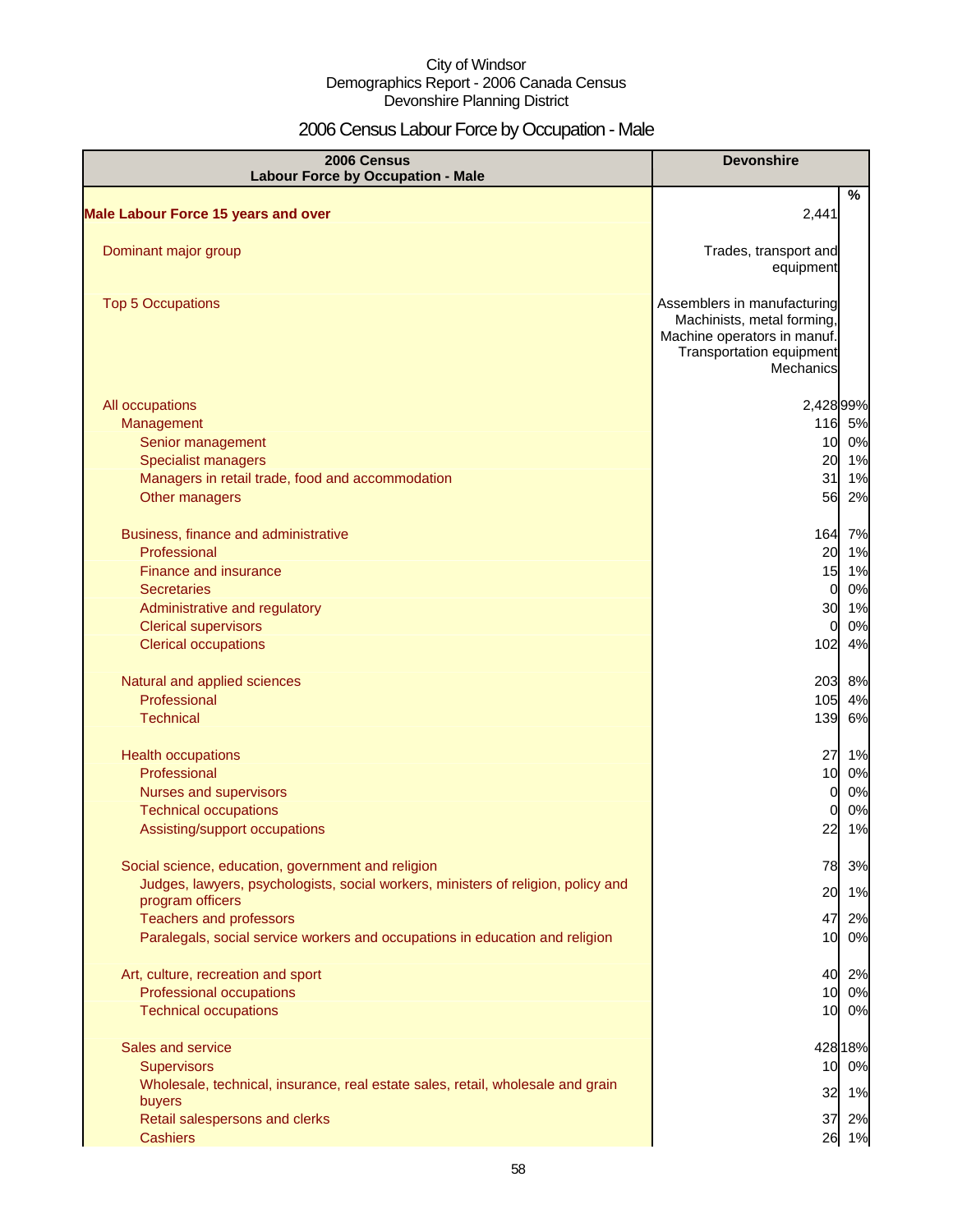| 2006 Census<br><b>Labour Force by Occupation - Male</b>                          | <b>Devonshire</b>     |
|----------------------------------------------------------------------------------|-----------------------|
|                                                                                  | %                     |
| Chefs and cooks                                                                  | 33<br>1%              |
| Food and beverage service                                                        | 2%<br>41              |
| <b>Protective services</b>                                                       | 77<br>3%              |
| Travel and accommodation, recreation and sport attendants                        | 27<br>1%              |
| Childcare and home support                                                       | 0%                    |
| Other sales and service                                                          | 125<br>5%             |
| Trades, transport and equipment operators and related                            | 745 31%               |
| <b>Contractors and supervisors</b>                                               | 0%<br>$\overline{2}$  |
| <b>Construction trades</b>                                                       | 55<br>2%              |
| Stationary engineers, power station operators, electrical and telecommunications | 68<br>3%              |
| Machinists, metal forming, shaping and erecting                                  | 7%<br>177             |
| <b>Mechanics</b>                                                                 | 139<br>6%             |
| <b>Other trades</b>                                                              | 10 <sup>1</sup><br>0% |
| Heavy equipment, crane operators and drillers                                    | 20<br>1%              |
| Transportation equipment operators, excluding labourers                          | 152<br>6%             |
| <b>Helpers and labourers</b>                                                     | 114<br>5%             |
| Primary industry-specific                                                        | 52<br>2%              |
| Agriculture excluding labourers                                                  | $\overline{a}$<br>0%  |
| Forestry, mining, oil and gas extraction, and fishing, excluding labourers       | $\overline{0}$<br>0%  |
| <b>Primary production labourers</b>                                              | 32<br>1%              |
| Processing, manufacturing and utilities                                          | 591 24%               |
| Supervisors in manufacturing                                                     | 20 1%                 |
| Machine operators in manuf.                                                      | 7%<br>$171$           |
| Assemblers in manufacturing                                                      | 357 15%               |
| Labourers in processing, manufacturing and utilities                             | 43<br>2%              |
| Occupation - Not applicable                                                      | 12<br>0%              |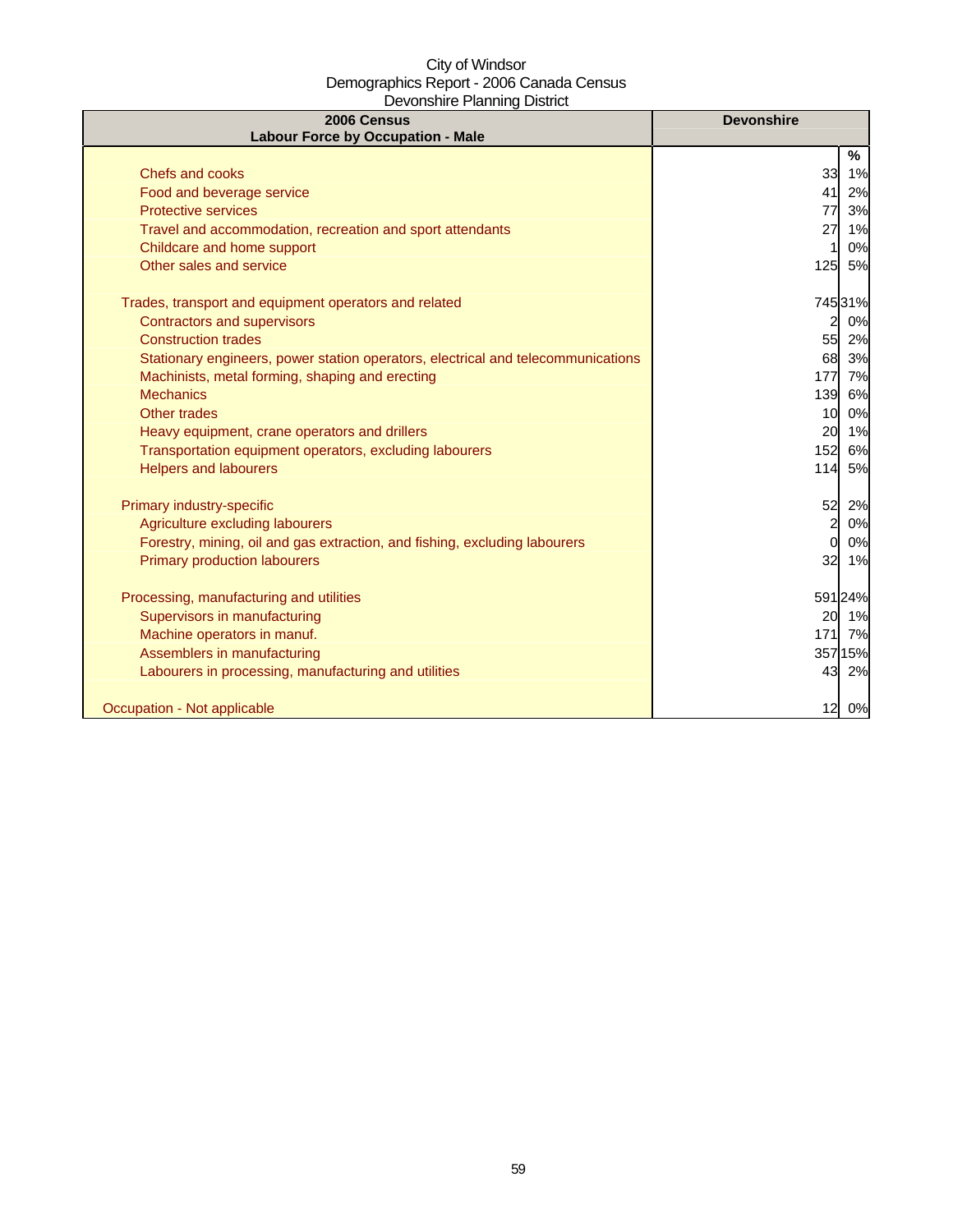# 2006 Census Labour Force by Occupation - Female

| 2006 Census<br><b>Labour Force by Occupation - Female</b>                         | <b>Devonshire</b>                                                                                                                  |
|-----------------------------------------------------------------------------------|------------------------------------------------------------------------------------------------------------------------------------|
| <b>Female Labour Force 15 years and over</b>                                      | $\%$<br>2,251                                                                                                                      |
|                                                                                   |                                                                                                                                    |
| Dominant major group                                                              | Sales and service<br>occupations                                                                                                   |
| <b>Top 5 Occupations</b>                                                          | Clerical occupations<br>Other sales and service<br>Assemblers in<br>manufacturing<br>Cashiers<br>Retail salespersons and<br>clerks |
| All occupations                                                                   | 2,19998%                                                                                                                           |
| Management                                                                        | 126 6%                                                                                                                             |
| Senior management                                                                 | $\overline{0}$<br>0%                                                                                                               |
| <b>Specialist managers</b>                                                        | 17<br>1%                                                                                                                           |
| Managers in retail trade, food and accommodation                                  | 23<br>1%                                                                                                                           |
| Other managers                                                                    | 75<br>3%                                                                                                                           |
| Business, finance and administrative                                              | 497 22%                                                                                                                            |
| Professional                                                                      | 23 1%                                                                                                                              |
| <b>Finance and insurance</b>                                                      | 10 0%                                                                                                                              |
| <b>Secretaries</b>                                                                | 100 4%                                                                                                                             |
| Administrative and regulatory                                                     | 45<br>2%                                                                                                                           |
| <b>Clerical supervisors</b>                                                       | 15<br>1%                                                                                                                           |
| <b>Clerical occupations</b>                                                       | 305 14%                                                                                                                            |
| Natural and applied sciences                                                      | 22 1%                                                                                                                              |
| Professional                                                                      | 10 0%                                                                                                                              |
| <b>Technical</b>                                                                  | 12<br>1%                                                                                                                           |
| <b>Health occupations</b>                                                         | 25311%                                                                                                                             |
| Professional                                                                      | $\overline{2}$<br>0%                                                                                                               |
| Nurses and supervisors                                                            | 109 5%                                                                                                                             |
| <b>Technical occupations</b>                                                      | 55<br>2%                                                                                                                           |
| Assisting/support occupations                                                     | 63<br>3%                                                                                                                           |
| Social science, education, government and religion                                | 175<br>8%                                                                                                                          |
| Judges, lawyers, psychologists, social workers, ministers of religion, policy and |                                                                                                                                    |
| program officers                                                                  | 20<br>1%                                                                                                                           |
| <b>Teachers and professors</b>                                                    | 62<br>3%                                                                                                                           |
| Paralegals, social service workers and occupations in education and religion      | 87<br>4%                                                                                                                           |
| Art, culture, recreation and sport                                                | 15 1%                                                                                                                              |
| Professional occupations                                                          | 15 1%                                                                                                                              |
| <b>Technical occupations</b>                                                      | $\overline{2}$<br>0%                                                                                                               |
| Sales and service                                                                 | 71532%                                                                                                                             |
| <b>Supervisors</b>                                                                | 0 0%                                                                                                                               |
| Wholesale, technical, insurance, real estate sales, retail, wholesale and grain   |                                                                                                                                    |
| buyers                                                                            | 20 1%                                                                                                                              |
| Retail salespersons and clerks                                                    | 113 5%                                                                                                                             |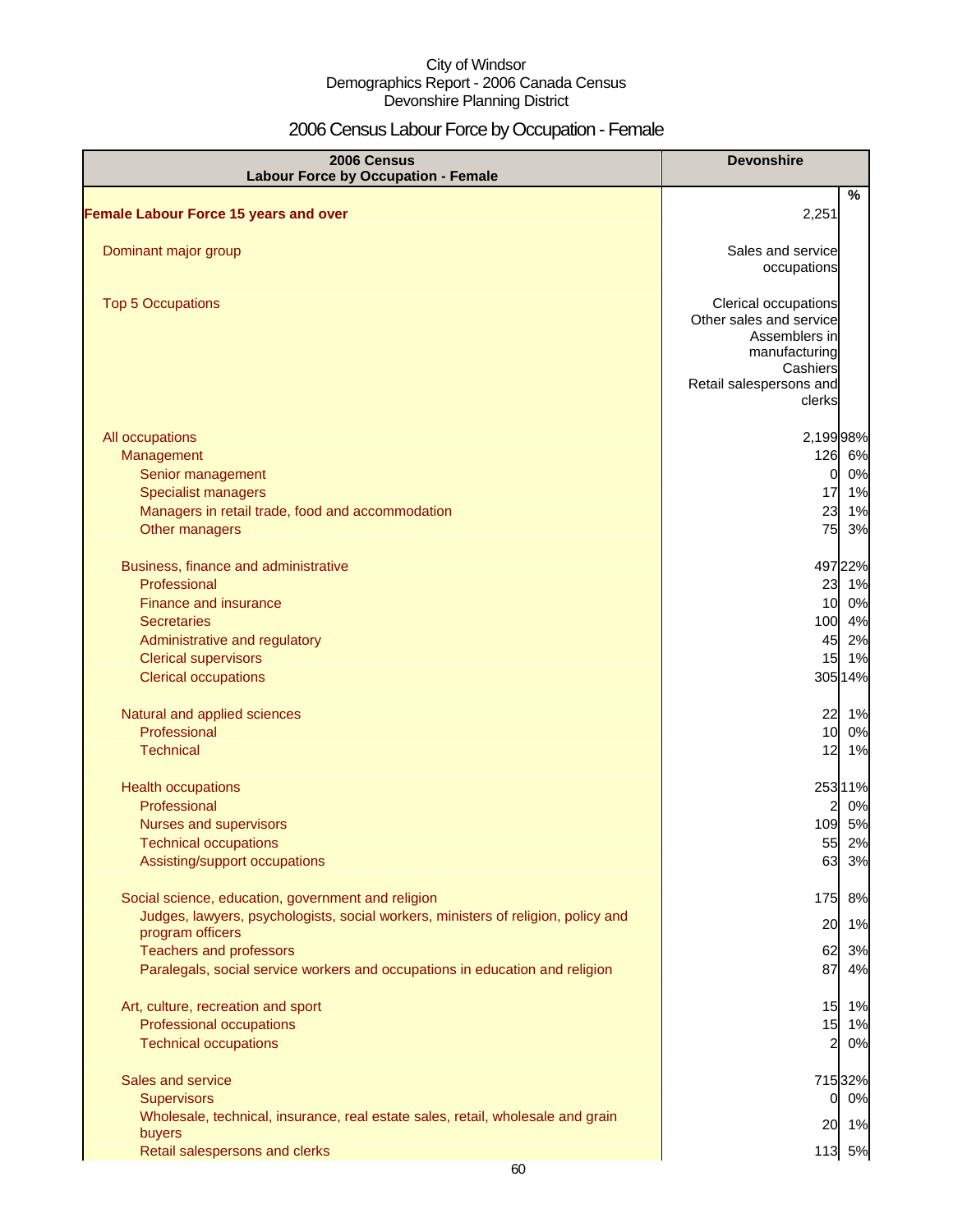| 2006 Census<br><b>Labour Force by Occupation - Female</b>                        | <b>Devonshire</b> |
|----------------------------------------------------------------------------------|-------------------|
|                                                                                  | %                 |
| <b>Cashiers</b>                                                                  | 158 7%            |
| Chefs and cooks                                                                  | 22 1%             |
| Food and beverage service                                                        | 2%<br>44          |
| <b>Protective services</b>                                                       | 1%<br>15          |
| Travel and accommodation, recreation and sport attendants                        | 85<br>4%          |
| Childcare and home support                                                       | 46<br>2%          |
| Other sales and service                                                          | 215 10%           |
| Trades, transport and equipment operators and related                            | 35<br>2%          |
| Contractors and supervisors                                                      | 0%<br>0           |
| <b>Construction trades</b>                                                       | 0%<br>$\Omega$    |
| Stationary engineers, power station operators, electrical and telecommunications | 0%<br>$\Omega$    |
| Machinists, metal forming, shaping and erecting                                  | 0%<br>$\Omega$    |
| <b>Mechanics</b>                                                                 | 0%<br>$\Omega$    |
| Other trades                                                                     | 10<br>0%          |
| Heavy equipment, crane operators and drillers                                    | 0%<br>$\Omega$    |
| Transportation equipment operators, excluding labourers                          | 20<br>1%          |
| <b>Helpers and labourers</b>                                                     | 0%<br>0           |
| Primary industry-specific                                                        | 22<br>1%          |
| Agriculture excluding labourers                                                  | 12<br>1%          |
| Forestry, mining, oil and gas extraction, and fishing, excluding labourers       | 0%<br>$\Omega$    |
| <b>Primary production labourers</b>                                              | 1%<br>20          |
| Processing, manufacturing and utilities                                          | 308 14%           |
| Supervisors in manufacturing                                                     | 20<br>1%          |
| Machine operators in manuf.                                                      | 3%<br>66          |
| Assemblers in manufacturing                                                      | 201<br>9%         |
| Labourers in processing, manufacturing and utilities                             | 1%<br>27          |
| Occupation - Not applicable                                                      | 60<br>3%          |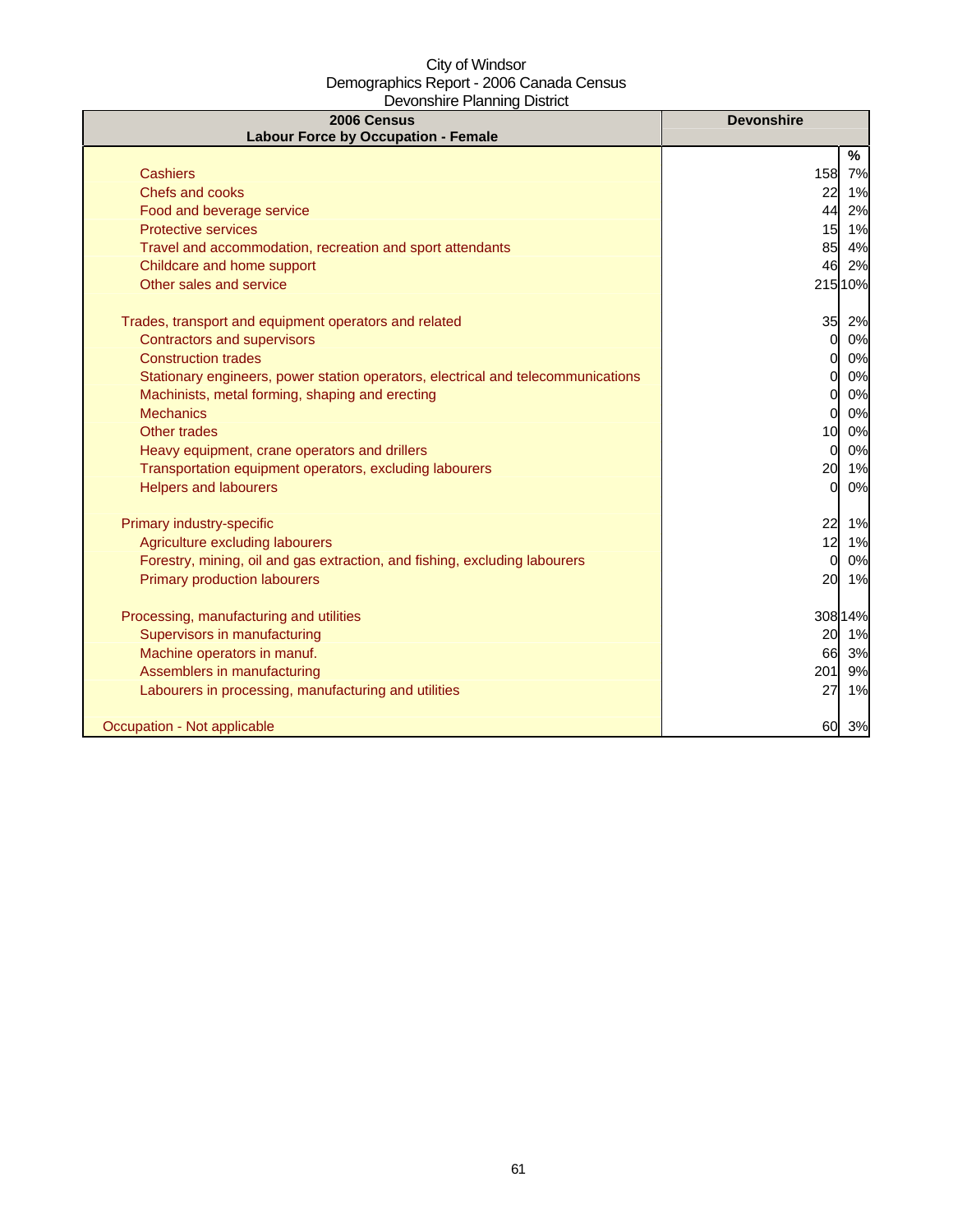| 2006 Census<br>Labour Force by Class of Worker and Sex Comparison | <b>Devonshire</b>                                       |    |                      |     |                |    |
|-------------------------------------------------------------------|---------------------------------------------------------|----|----------------------|-----|----------------|----|
|                                                                   | <b>Males</b><br><b>Total</b><br>.abourl<br><b>Force</b> |    |                      |     | Females        |    |
| Labour Force 15 years and over by Class of Worker                 | 4,705                                                   |    | 2,443                |     | 2,239          |    |
| All classes of worker                                             |                                                         |    | 4,644 99% 2,434 100% |     | 2,210 99%      |    |
| Paid workers                                                      |                                                         |    | 4,45995% 2,344       | 96% | 2,11294%       |    |
| <b>Employees</b>                                                  |                                                         |    | 4,416 94% 2,297      | 94% | 2,12495%       |    |
| Self-employed (incorporated)                                      | 44                                                      | 1% | 37                   | 2%  | 2              | 0% |
| Without paid help                                                 | 22                                                      | 0% | 22                   | 1%  | 0              | 0% |
| With paid help                                                    | 13I                                                     | 0% | 12                   | 0%  | $\overline{2}$ | 0% |
| Self-employed (unincorp.)                                         | 173I                                                    | 4% | 86                   | 4%  | 92             | 4% |
| Without paid help                                                 | 117                                                     | 2% | 59                   | 2%  | 52             | 2% |
| With paid help                                                    | 73                                                      | 2% | 37                   | 1%  | 35             | 2% |
| Unpaid family workers                                             | $\Omega$                                                | 0% | O                    | 0%  | $\Omega$       | 0% |
| Class of worker - Not applicable                                  | 70                                                      | 1% |                      | 0%  | 50             | 2% |

# 2006 Census Labour Force by Class of Worker and Sex Comparison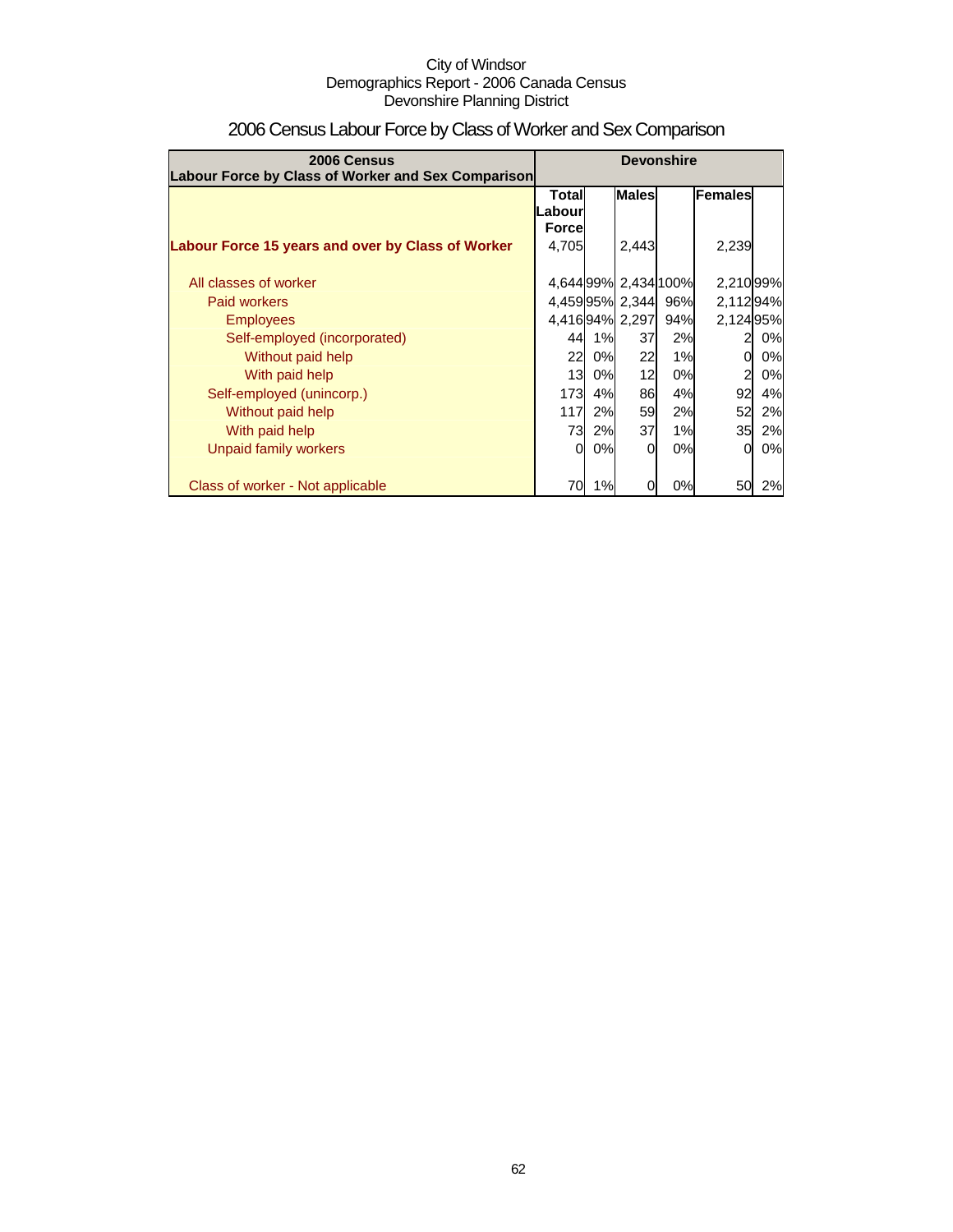# 2006 Census Labour Force by Class of Worker and Sex

| 2006 Census<br>Labour Force by Class of Worker and Sex   |                         | <b>Devonshire</b> |
|----------------------------------------------------------|-------------------------|-------------------|
|                                                          |                         | %                 |
| Labour Force 15 years and over by Class of Worker        | 4,705                   |                   |
| All classes of worker                                    | 4,644                   | 99%               |
| <b>Paid workers</b>                                      | 4,459                   | 95%               |
| <b>Employees</b>                                         | 4,416                   | 94%               |
| Self-employed (incorporated)                             | 44                      | 1%                |
| Without paid help                                        | 22                      | 0%                |
| With paid help                                           | 13                      | 0%                |
| Self-employed (unincorp.)                                | 173                     | 4%                |
| Without paid help                                        | 117                     | 2%                |
| With paid help                                           | 73                      | 2%                |
| <b>Unpaid family workers</b>                             | 0                       | 0%                |
| Class of worker - Not applicable                         | 70                      | 1%                |
| Male Labour Force 15 and over by Class of Worker         | 2,443                   |                   |
| All classes of worker                                    |                         | 2,434 100%        |
| <b>Paid workers</b>                                      | 2,344                   | 96%               |
| <b>Employees</b>                                         | 2,297                   | 94%               |
| Self-employed (incorporated)                             | 37                      | 2%                |
| Without paid help                                        | 22                      | 1%                |
| With paid help                                           | 12                      | 0%                |
| Self-employed (unincorp.)                                | 86                      | 4%                |
| Without paid help                                        | 59                      | 2%                |
| With paid help                                           | 37                      | 1%                |
| <b>Unpaid family workers</b>                             | 0                       | 0%                |
| Class of worker - Not applicable                         | 0                       | 0%                |
| Female Labour Force 15 and over by Class of Worker 2,239 |                         |                   |
| All classes of worker                                    | 2,210                   | 99%               |
| <b>Paid workers</b>                                      | 2,112                   | 94%               |
| <b>Employees</b>                                         | 2,124                   | 95%               |
| Self-employed (incorporated)                             | $\overline{\mathbf{c}}$ | 0%                |
| Without paid help                                        | 0                       | 0%                |
| With paid help                                           | $\overline{c}$          | 0%                |
| Self-employed (unincorp)                                 | 92                      | 4%                |
| Without paid help                                        | 52                      | 2%                |
| With paid help                                           | 35                      | 2%                |
| <b>Unpaid family workers</b>                             | 0                       | 0%                |
| Class of worker - Not applicable                         | 50                      | 2%                |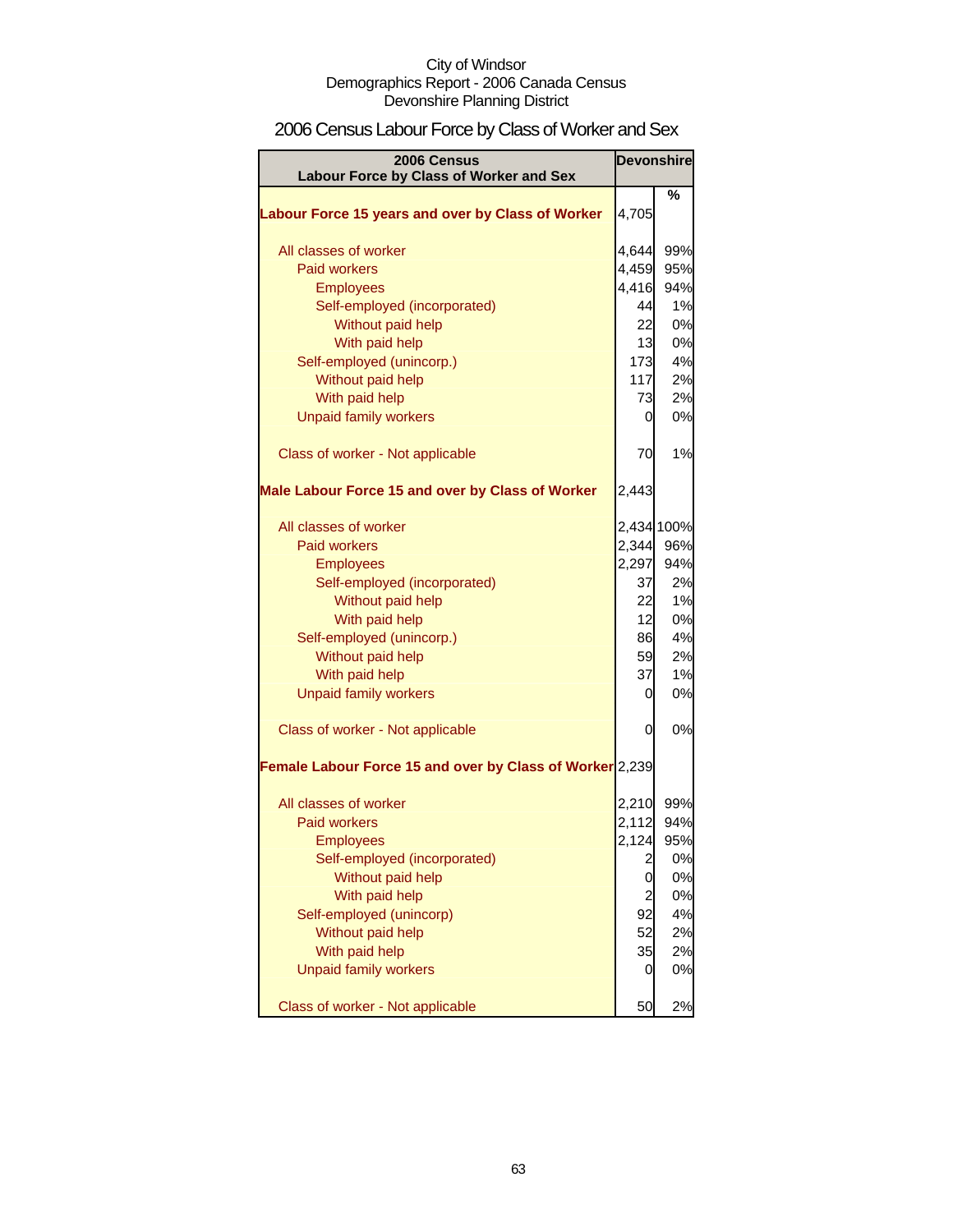# 2006 Census Language at Work

| 2006 Census<br><b>Language at Work</b>                                 | <b>Devonshire</b> |     |
|------------------------------------------------------------------------|-------------------|-----|
| Total Population 15 years and over who worked by Language Used at Work | 4,973             |     |
| Dominant official language used at work                                | English 100%      |     |
| Dominant non-official language used at work                            | Other languages   | 42% |
| <b>Single Responses</b>                                                | 4,933             | 99% |
| English                                                                | 4,840             | 97% |
| French                                                                 | 10                | 0%  |
| Non-official languages                                                 | 85                | 2%  |
| Chinese, n.o.s.                                                        | 12                | 0%  |
| Cantonese                                                              | $\overline{0}$    | 0%  |
| Panjabi (Punjabi)                                                      | 12                | 0%  |
| German                                                                 | $\overline{0}$    | 0%  |
| <b>Mandarin</b>                                                        | $\overline{O}$    | 0%  |
| Portuguese                                                             | 10                | 0%  |
| Spanish                                                                | 10                | 0%  |
| Vietnamese                                                             | 10                | 0%  |
| Korean                                                                 | $\mathbf 0$       | 0%  |
| <b>Italian</b>                                                         | 10                | 0%  |
| Other languages                                                        | 46                | 1%  |
|                                                                        |                   |     |
| <b>Multiple responses</b>                                              | 25                | 1%  |
| <b>English and French</b>                                              | $\overline{0}$    | 0%  |
| English and non-official                                               | 50                | 1%  |
| French and non-official                                                | $\overline{0}$    | 0%  |
| English, French and non-official language                              | 0                 | 0%  |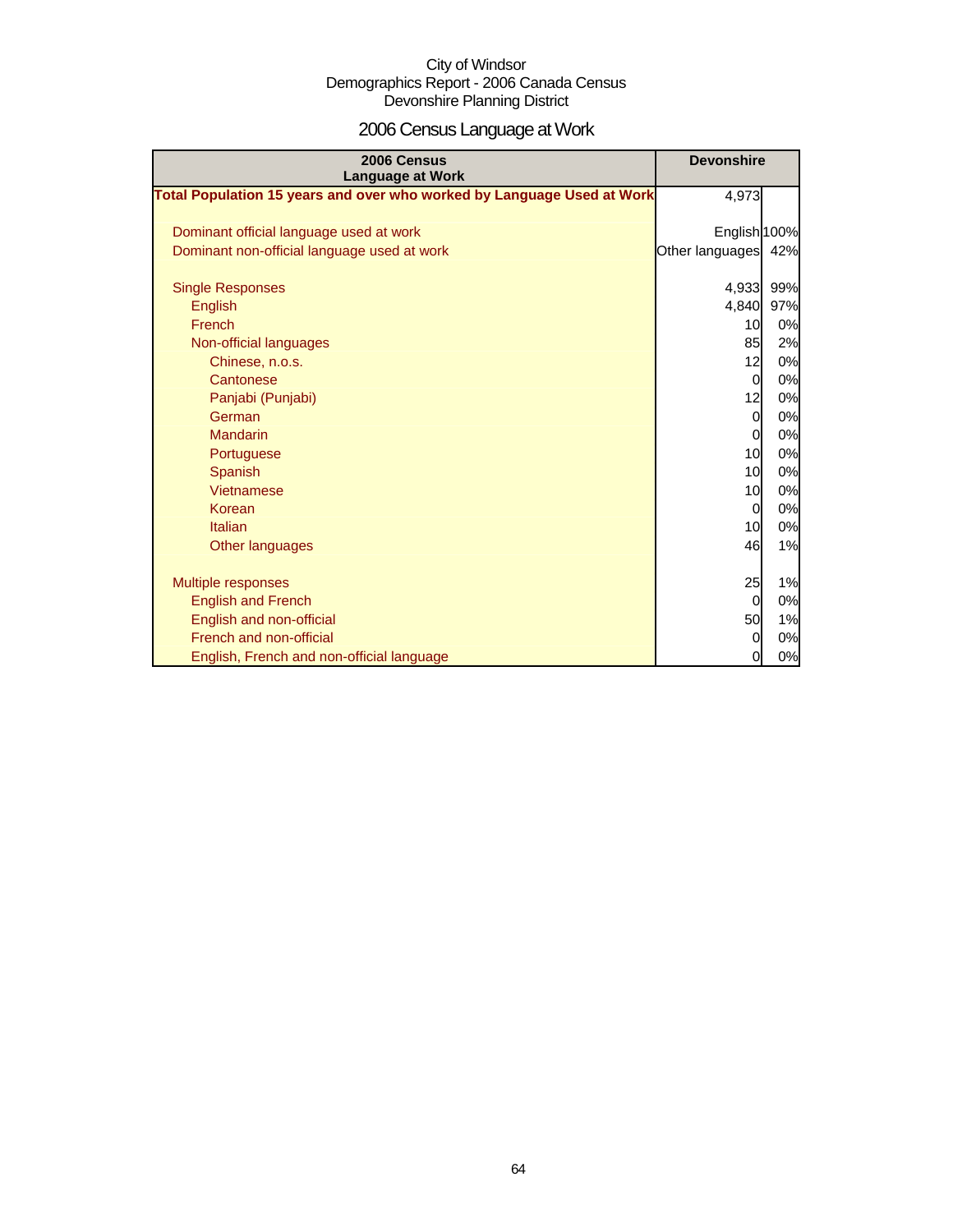# 2006 Census Unpaid Housework

| 2006 Census<br><b>Unpaid Housework</b>                                 | <b>Devonshire</b>      |
|------------------------------------------------------------------------|------------------------|
| <b>Total Population 15 years and over by Hours of Unpaid Housework</b> | 6,574                  |
| No hours                                                               | 574 9%                 |
| Less than 5 hours                                                      | 1,320 20%              |
| 5 to 14 hours                                                          | 2,215 34%              |
| 15 to 29 hours                                                         | 1,486 23%              |
| 30 to 59 hours                                                         | 628 10%                |
| 60 or more hours                                                       | 297<br>5%              |
| Dominant group                                                         | 5 to 14 hours 34%      |
| Males 15 years and over by Hours of Unpaid Housework                   | 3,205                  |
| No hours                                                               | 315 10%                |
| Less than 5 hours                                                      | 85627%                 |
| 5 to 14 hours                                                          | 1,243 39%              |
| 15 to 29 hours                                                         | 546 17%                |
| 30 to 59 hours                                                         | 173 5%                 |
| 60 or more hours                                                       | 2%<br>62               |
| Dominant group                                                         | 5 to 14 hours 39%      |
| Females 15 years and over by Hours of Unpaid Housework                 | 3,359                  |
| By hours of unpaid housework                                           |                        |
| No hours                                                               | 240 7%                 |
| Less than 5 hours                                                      | 444 13%                |
| 5 to 14 hours                                                          | 982 29%                |
| 15 to 29 hours                                                         | 946 28%                |
| 30 to 59 hours                                                         | 466 14%                |
| 60 or more hours                                                       | 245 7%                 |
| Dominant group                                                         | 5 to 14 hours 30%      |
| <b>Hours of Housework by Sex</b>                                       |                        |
| <b>No Hours</b>                                                        | Males 57%              |
| Less than 5 hours                                                      | Males <sup>66%</sup>   |
| 5 to 14 hours                                                          | Males <sub>56%</sub>   |
| 15 to 29 hours                                                         | Females <sup>63%</sup> |
| 30 to 59 hours                                                         | Females <sup>73%</sup> |
| 60 or more hours                                                       | Females <sup>80%</sup> |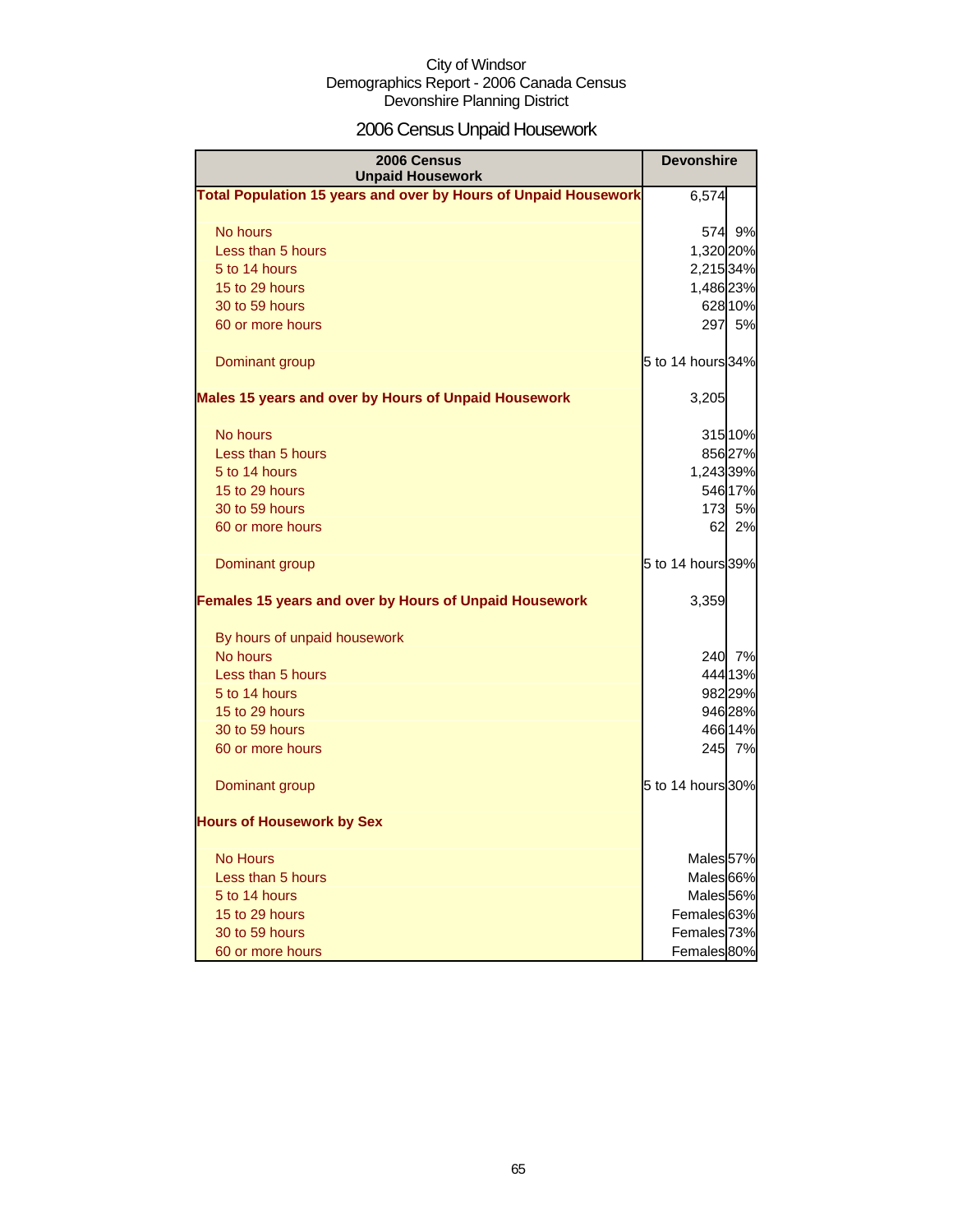# 2006 Census Unpaid Childcare

| 2006 Census<br><b>Unpaid Childcare</b>                    | <b>Devonshire</b>      |         |
|-----------------------------------------------------------|------------------------|---------|
| Population 15 years and over by hours of Unpaid Childcare | 6,584                  |         |
| No hours                                                  | 3,66256%               |         |
| Less than 5 hours                                         |                        | 433 7%  |
| 5 to 14 hours                                             |                        | 664 10% |
| 15 to 29 hours                                            |                        | 504 8%  |
| 30 to 59 hours                                            | 578I                   | 9%      |
| 60 or more hours                                          |                        | 700 11% |
| Dominant group                                            | No hours 56%           |         |
| Males 15 years and over by hours of Unpaid Childcare      | 3,200                  |         |
| No hours                                                  | 1,880 59%              |         |
| Less than 5 hours                                         |                        | 245 8%  |
| 5 to 14 hours                                             |                        | 324 10% |
| 15 to 29 hours                                            |                        | 282 9%  |
| 30 to 59 hours                                            | 233                    | 7%      |
| 60 or more hours                                          | 182I                   | 6%      |
| Dominant group                                            | No hours 60%           |         |
| Females 15 years and over by hours of Unpaid Childcare    | 3,369                  |         |
| No hours                                                  | 1,76152%               |         |
| Less than 5 hours                                         |                        | 174 5%  |
| 5 to 14 hours                                             |                        | 331 10% |
| 15 to 29 hours                                            |                        | 212 6%  |
| 30 to 59 hours                                            |                        | 325 10% |
| 60 or more hours                                          |                        | 493 15% |
| Dominant group                                            | No hours 53%           |         |
| <b>Hours of Child Care by Sex</b>                         |                        |         |
| <b>No Hours</b>                                           | Males <sub>52%</sub>   |         |
| Less than 5 hours                                         | Males <sub>58%</sub>   |         |
| 5 to 14 hours                                             | Females <sup>51%</sup> |         |
| 15 to 29 hours                                            | Males <sub>57%</sub>   |         |
| 30 to 59 hours                                            | Females <sub>58%</sub> |         |
| 60 or more hours                                          | Females <sub>73%</sub> |         |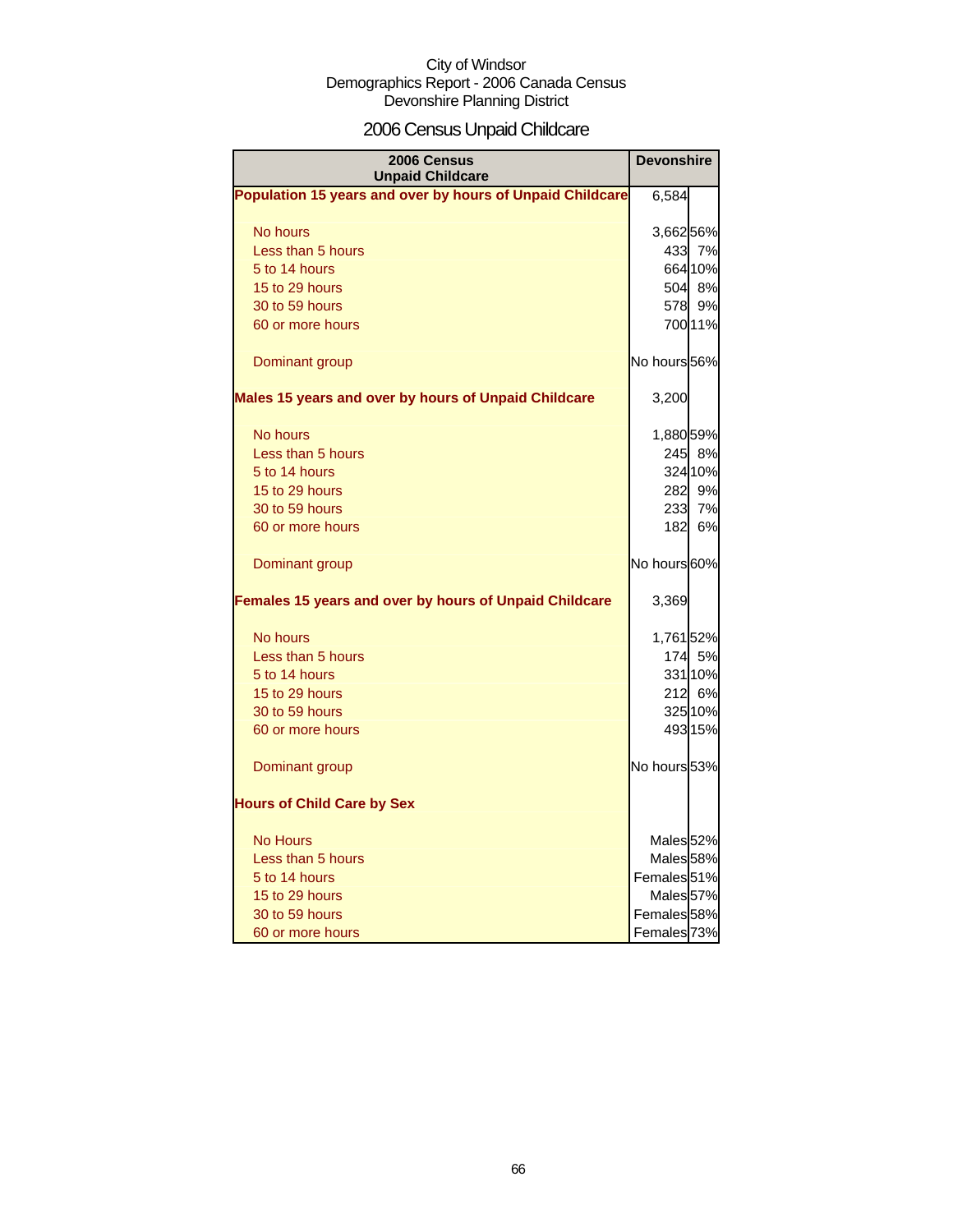# 2006 Census Unpaid Senior Care

| 2006 Census<br><b>Unpaid Senior Care</b>                       | <b>Devonshire</b>      |         |
|----------------------------------------------------------------|------------------------|---------|
| Total Population 15 years and over by Hours of Care to Seniors | 6,559                  |         |
| No hours                                                       | 5,49984%               |         |
| Less than 5 hours                                              |                        | 652 10% |
| 5 to 9 hours                                                   | 198                    | 3%      |
| 10 to 19 hours                                                 | 84                     | 1%      |
| 20 or more hours                                               | 143                    | 2%      |
| Dominant group                                                 |                        |         |
| Males 15 years and over by Hours of Care to Seniors            | 3,203                  |         |
| No hours                                                       | 2,75386%               |         |
| Less than 5 hours                                              | <b>294</b>             | 9%      |
| 5 to 9 hours                                                   | 73                     | 2%      |
| 10 to 19 hours                                                 | 21                     | 1%      |
| 20 or more hours                                               | 50l                    | 2%      |
| Dominant group                                                 | No hours 87%           |         |
| Females 15 years and over by Hours of Care to Seniors          | 3,369                  |         |
| No hours                                                       | 2,72581%               |         |
| Less than 5 hours                                              |                        | 352 10% |
| 5 to 9 hours                                                   | 92                     | 3%      |
| 10 to 19 hours                                                 | 64                     | 2%      |
| 20 or more hours                                               | 82                     | 2%      |
| Dominant group                                                 | No hours 84%           |         |
| <b>Senior Care by Sex</b>                                      |                        |         |
| No hours                                                       | Males <sub>50%</sub>   |         |
| Less than 5 hours                                              | Females <sub>54%</sub> |         |
| 5 to 9 hours                                                   | Females <sup>56%</sup> |         |
| 10 to 19 hours                                                 | Females 75%            |         |
| 20 or more hours                                               | Females <sup>62%</sup> |         |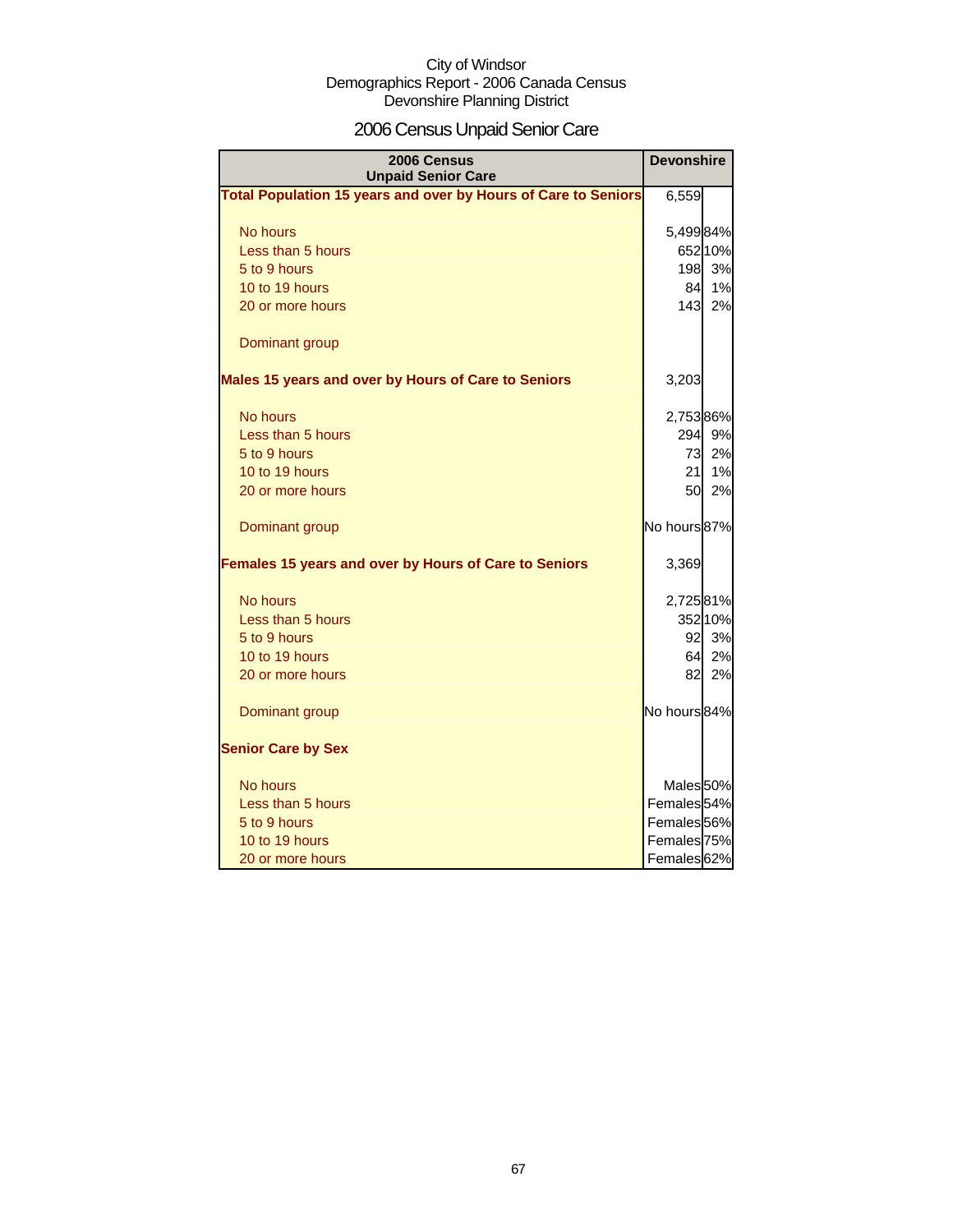# 2006 Census Place of Work by Sex Comparison

| 2006 Census<br><b>Place of Work by Sex Comparison</b>                                                 | <b>Devonshire</b>                       |         |                   |        |           |         |
|-------------------------------------------------------------------------------------------------------|-----------------------------------------|---------|-------------------|--------|-----------|---------|
|                                                                                                       | <b>Total</b><br>Labour<br><b>Forcel</b> |         | <b>Males</b>      |        | Females   |         |
| <b>Total Employed Labour Force 15 years and over by Place of Work Status</b>                          | 4,303                                   |         | 2,268             |        | 2,054     |         |
| Usual place of work                                                                                   |                                         |         | 3,68386% 1,85982% |        | 1,840 90% |         |
| In CSD <sup>*</sup> of residence                                                                      |                                         |         | 2,92268% 1,39261% |        | 1,55276%  |         |
| In different CSD                                                                                      |                                         | 74417%  |                   | 45420% |           | 284 14% |
| In same CD**                                                                                          |                                         | 689 16% |                   | 43119% |           | 26313%  |
| At home                                                                                               | 102                                     | 2%      | 24                | 1%     | 63        | 3%      |
| <b>Outside Canada</b>                                                                                 | 120                                     | 3%      | 65                | 3%     | 66        | 3%      |
| No fixed workplace                                                                                    | 400                                     | 9%      |                   | 32514% | 82        | 4%      |
| * CSD: Area that is a municipality or an area that is deemed to be equivalent to a<br>municipality.   |                                         |         |                   |        |           |         |
| ** CD: Group of neighbouring municipalities joined together for the purposes of regional<br>planning. |                                         |         |                   |        |           |         |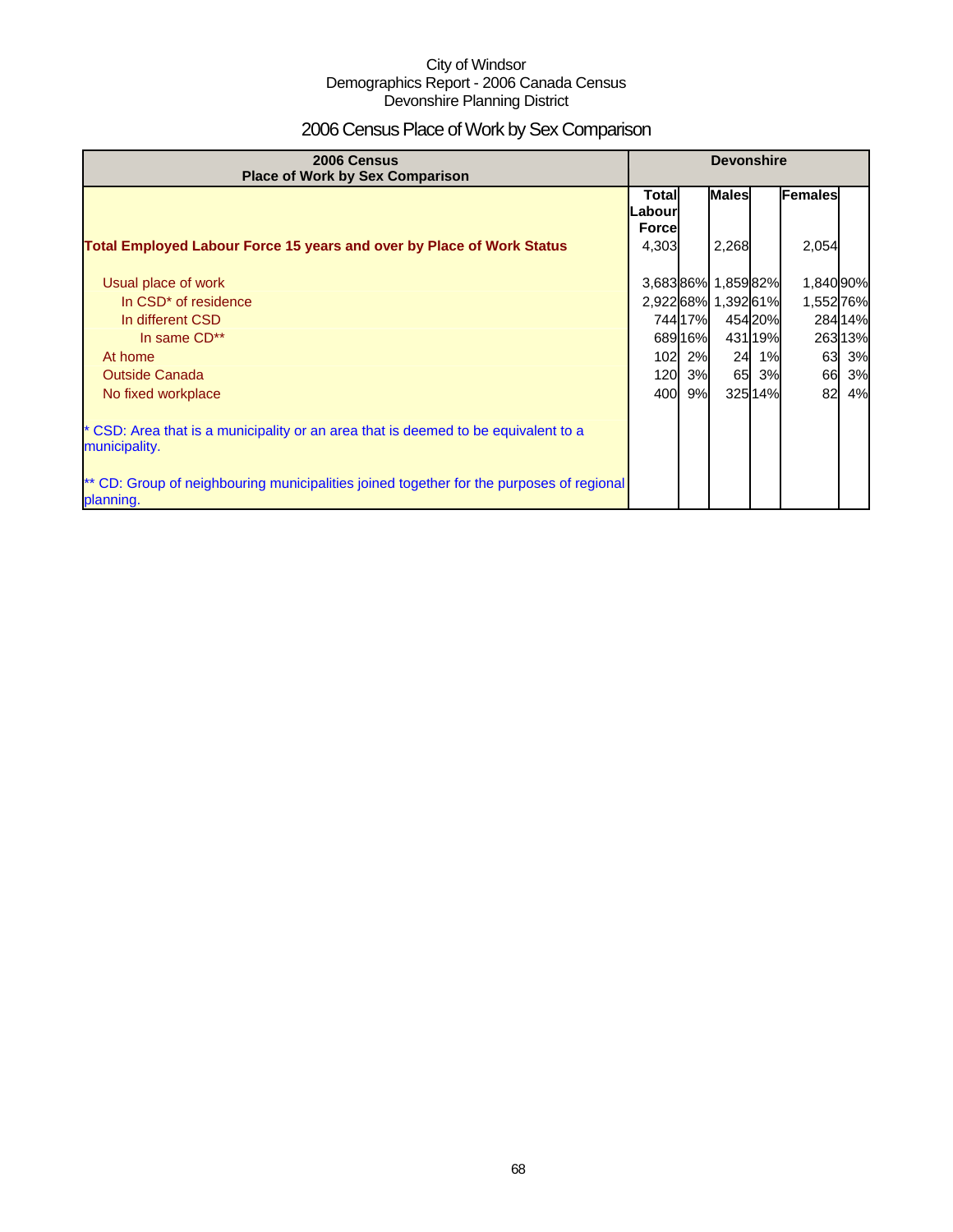# 2006 Census Place of Work by Sex

| 2006 Census<br><b>Place of Work by Sex</b>                                                         | <b>Devonshire</b> |               |
|----------------------------------------------------------------------------------------------------|-------------------|---------------|
| Total Employed Labour Force 15 years and over by Place of Work Status                              | 4,303             | $\frac{9}{6}$ |
| Usual place of work                                                                                | 3,683 86%         |               |
| In CSD* of residence                                                                               | 2,922 68%         |               |
| In different CSD                                                                                   |                   | 744 17%       |
| In same CD**                                                                                       |                   | 689 16%       |
| At home                                                                                            | 102               | 2%            |
| <b>Outside Canada</b>                                                                              | 120               | 3%            |
| No fixed workplace                                                                                 | 400               | 9%            |
| Males Employed Labour Force 15 yrs and over by Place of Work Status                                | 2,268             |               |
| Usual place of work                                                                                | 1,859 82%         |               |
| In CSD of residence                                                                                | 1,392 61%         |               |
| In different CSD                                                                                   |                   | 454 20%       |
| In same CD                                                                                         |                   | 431 19%       |
| At home                                                                                            | 24                | 1%            |
| <b>Outside Canada</b>                                                                              | 65                | 3%            |
| No fixed workplace                                                                                 |                   | 325 14%       |
| Females Employed Labour Force 15 yrs and over by Place of Work Status                              | 2,054             |               |
| Usual place of work                                                                                | 1,840 90%         |               |
| In CSD of residence                                                                                | 1,552 76%         |               |
| In different CSD                                                                                   |                   | 284 14%       |
| In same CD                                                                                         |                   | 263 13%       |
| At home                                                                                            | 63                | 3%            |
| <b>Outside Canada</b>                                                                              | 66                | 3%            |
| No fixed workplace                                                                                 | 82                | 4%            |
| * CSD: Area that is a municipality or an area that is deemed to be equivalent to a municipality.   |                   |               |
| ** CD: Group of neighbouring municipalities joined together for the purposes of regional planning. |                   |               |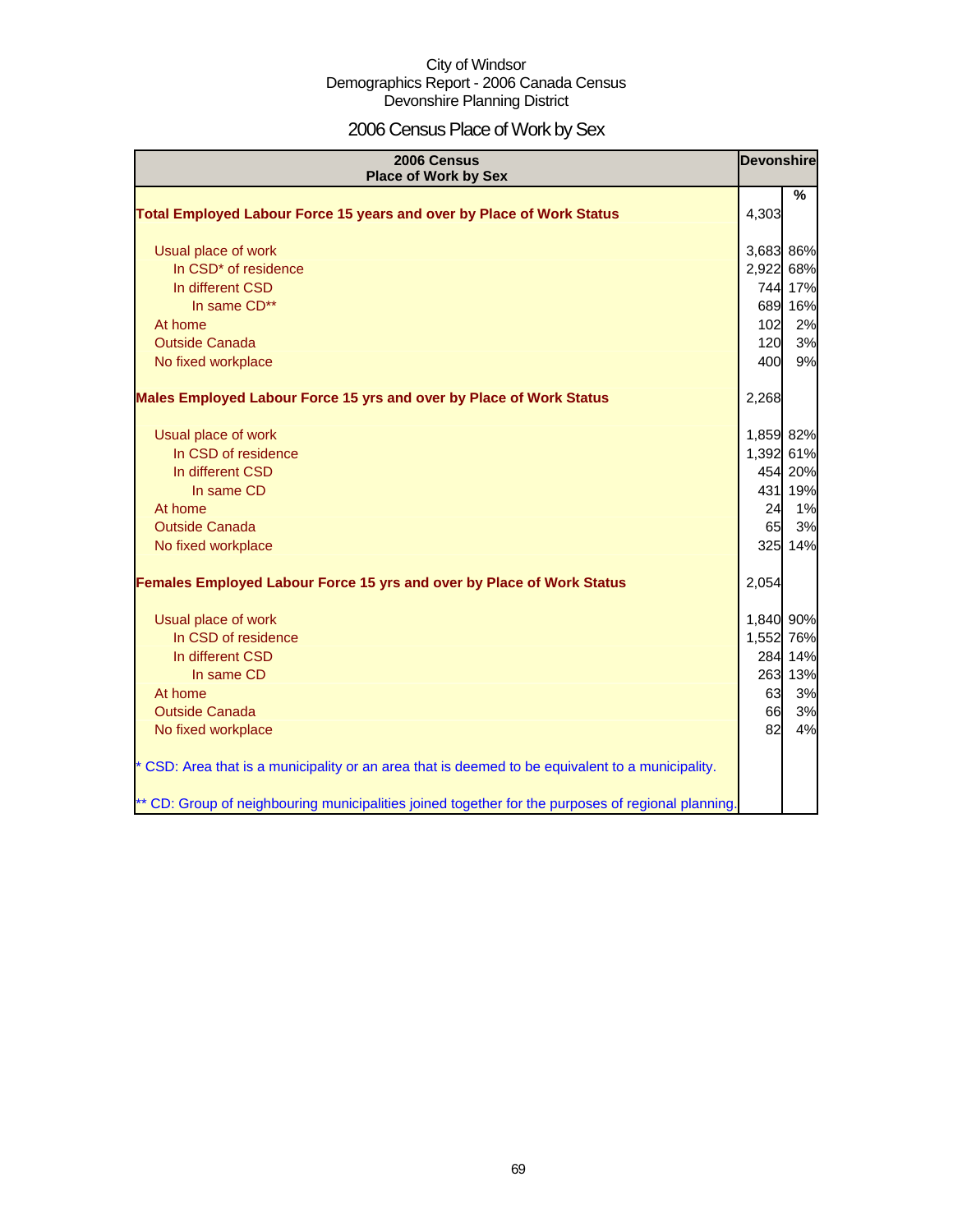# 2006 Census Mode of Transportation

| 2006 Census<br><b>Mode of Transportation</b>                                                                                      | <b>Devonshire</b>           |
|-----------------------------------------------------------------------------------------------------------------------------------|-----------------------------|
| Total Employed Labour Force 15 years and over with usual place of work or no fixed workplace<br>address by Mode of Transportation | 4,085                       |
| Dominant mode of transportation                                                                                                   | Car/truck/van-85%<br>driver |
| Car, truck, van as driver                                                                                                         | 3,484 85%                   |
| Car, truck, van as passenger                                                                                                      | 363 9%                      |
| <b>Public transit</b>                                                                                                             | 51<br>1%                    |
| Walked to work                                                                                                                    | 103 3%                      |
| <b>Bicycle</b>                                                                                                                    | 46<br>1%                    |
| Motorcycle                                                                                                                        | 0%<br>$\overline{0}$        |
| <b>Taxicab</b>                                                                                                                    | 0%<br>$\Omega$              |
| Other method                                                                                                                      | 20<br>0%                    |
| <b>Males with Usual Place of Work or No Fixed Workplace</b>                                                                       | 2,159                       |
| Car, truck, van as driver                                                                                                         | 1,884 87%                   |
| Car, truck, van as passenger                                                                                                      | 155 7%                      |
| <b>Public transit</b>                                                                                                             | 30 1%                       |
| Walked to work                                                                                                                    | 42<br>2%                    |
| <b>Bicycle</b>                                                                                                                    | 41<br>2%                    |
| Motorcycle                                                                                                                        | 0%<br>11                    |
| <b>Taxicab</b>                                                                                                                    | 0%<br>$\Omega$              |
| Other method                                                                                                                      | ΩI<br>0%                    |
| <b>Females with Usual Place of Work or No Fixed Workplace</b>                                                                     | 1,910                       |
| Car, truck, van as driver                                                                                                         | 1,57783%                    |
| Car, truck, van as passenger                                                                                                      | 208 11%                     |
| <b>Public transit</b>                                                                                                             | 46 2%                       |
| Walked to work                                                                                                                    | 54 3%                       |
| <b>Bicycle</b>                                                                                                                    | 10 1%                       |
| Motorcycle                                                                                                                        | $\overline{0}$<br>0%        |
| <b>Taxicab</b>                                                                                                                    | 0%<br>$\Omega$              |
| Other method                                                                                                                      | 10 1%                       |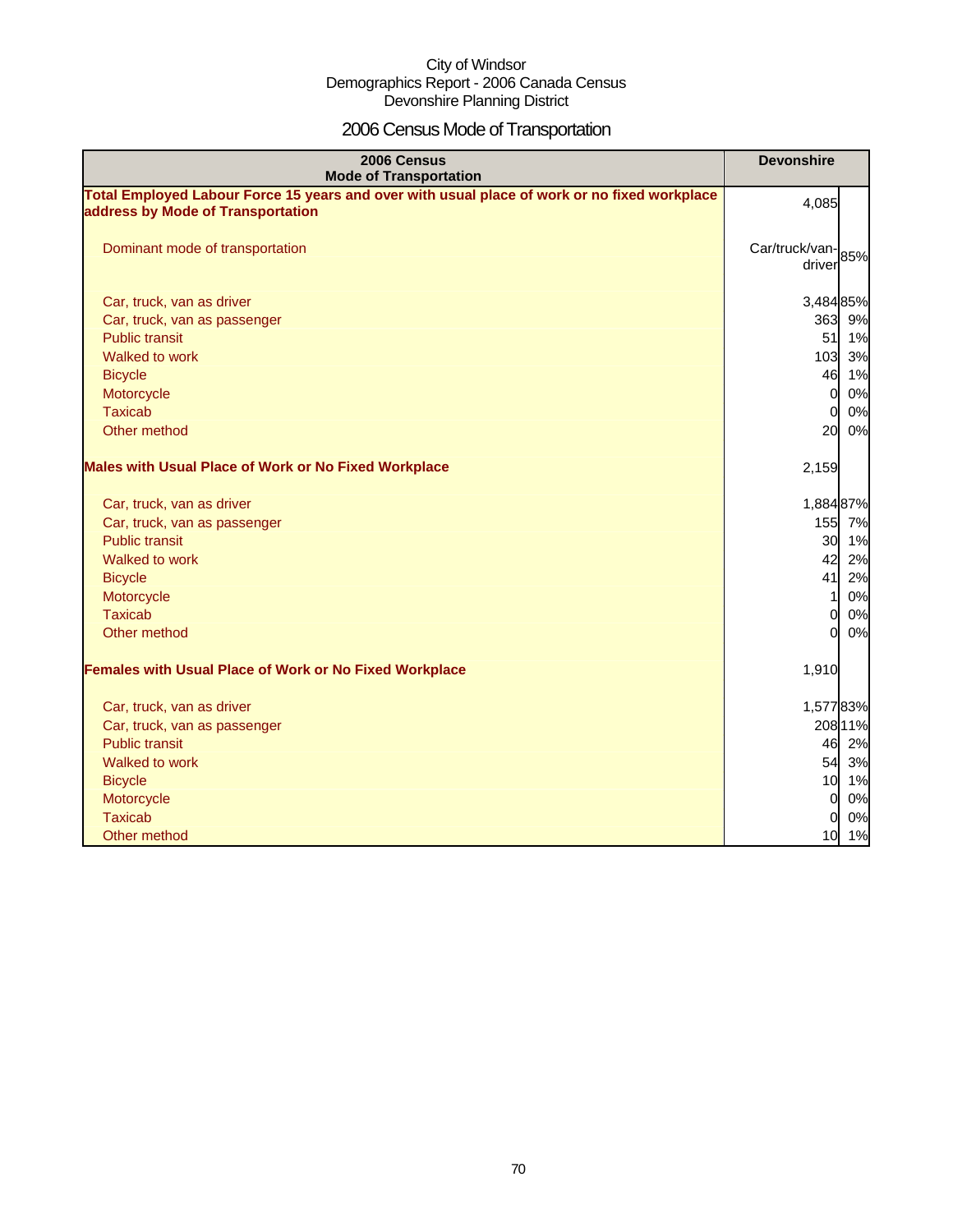# 2006 Census Educational Attainment Comparison

| 2006 Census<br><b>Educational Attainment</b><br>Comparison         | <b>Devonshire</b>                 |         |                        |               |                        |               |                            |               |
|--------------------------------------------------------------------|-----------------------------------|---------|------------------------|---------------|------------------------|---------------|----------------------------|---------------|
|                                                                    | <b>Total</b><br><b>Population</b> | $\%$    | $15$ to<br>24<br>vears | $\frac{9}{6}$ | $25$ to<br>64<br>years | $\frac{9}{6}$ | 65<br>vears<br>and<br>over | $\frac{9}{6}$ |
| <b>Population by Educational Attainment</b>                        | 6,561                             |         | 1,058                  |               | 4,859                  |               | 644                        |               |
| No certificate, diploma or degree                                  | 1,261 19%                         |         |                        | 35333%        |                        | 569 12%       |                            | 33953%        |
| Certificate, diploma or degree                                     | 5,28381%                          |         |                        | 709 67%       | 4,274 88%              |               |                            | 30047%        |
| High school certificate                                            | 2,200 34%                         |         |                        | 53651%        | 1,540 32%              |               |                            | 125 19%       |
| Apprenticeship or trades certificate or diploma                    |                                   | 604 9%  |                        | 10 1%         |                        | 52711%        |                            | 6710%         |
| College, CEGEP or other non-university<br>certificate/diploma      | 1,519 23%                         |         |                        | 105 10%       | 1,348 28%              |               |                            | 6710%         |
| University certificate, diploma or degree                          |                                   | 941 14% | 72                     | 7%            |                        | 850 17%       | 20                         | 3%            |
| University certificate or diploma below bachelor level             | $121$                             | 2%      | 20                     | 2%            | 101                    | 2%            | $\Omega$                   | 0%            |
| University certificate or degree                                   |                                   | 806 12% | 40                     | 4%            |                        | 745 15%       | 22                         | 3%            |
| Bachelor's degree                                                  | 573                               | 9%      | 40                     | 4%            |                        | 51311%        | 20                         | 3%            |
| University certificate or diploma above bachelor<br>level          | 108                               | 2%      | 10                     | 1%            | 97                     | 2%            |                            | 0%            |
| Degree in medicine, dentistry, veterinary medicine<br>or optometry | 12                                | 0%      | $\Omega$               | 0%            | 12                     | 0%            | $\overline{0}$             | 0%            |
| Master's degree                                                    | 124                               | 2%      | 0                      | 0%            | 124                    | 3%            | 0                          | 0%            |
| <b>Earned doctorate</b>                                            | 26                                | 0%      | 0                      | 0%            | 24                     | 0%            | $\overline{a}$             | 0%            |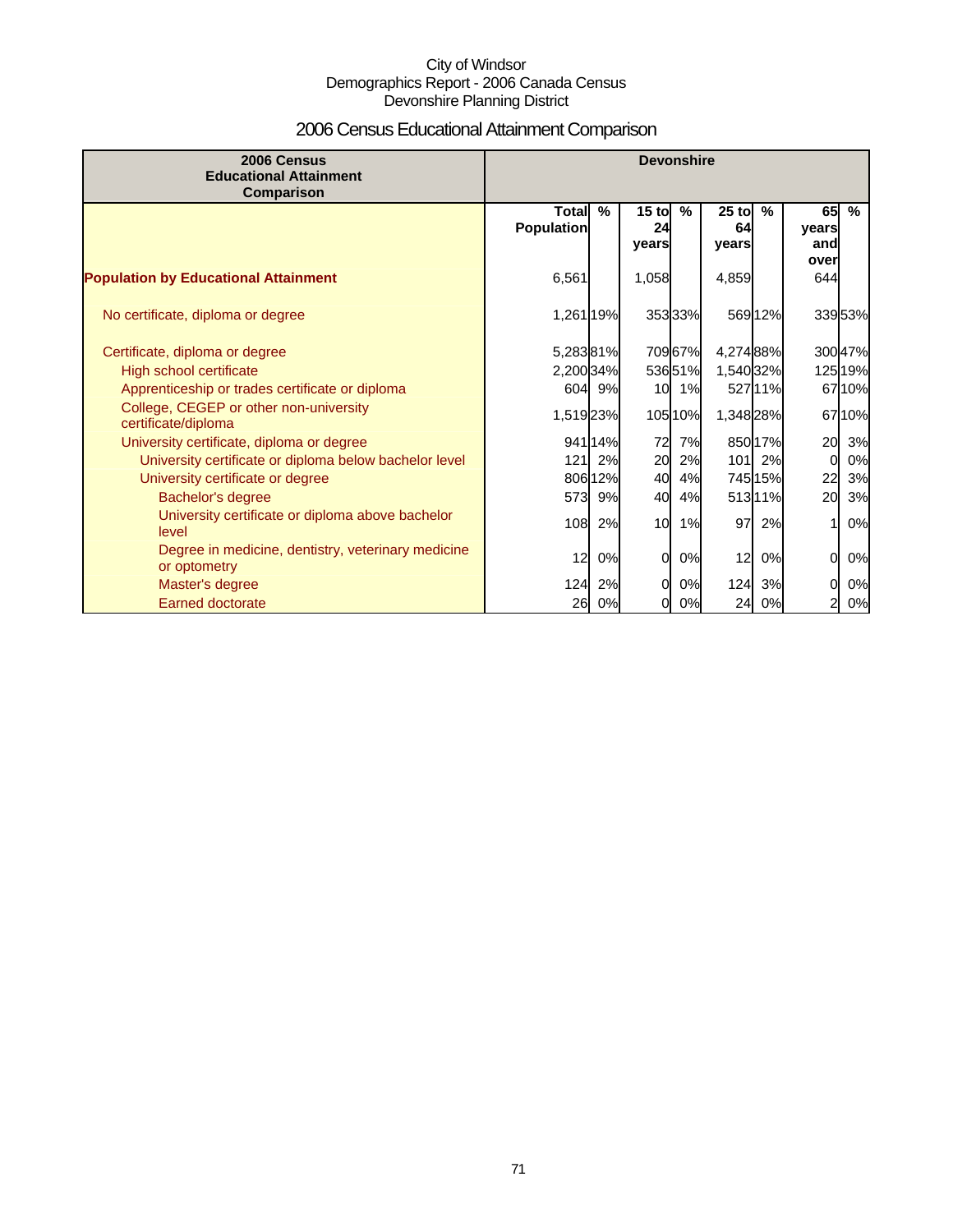### 2006 Census Educational Attainment

| 2006 Census<br><b>Educational Attainment</b>                        |                |         |  |
|---------------------------------------------------------------------|----------------|---------|--|
| <b>Total Population 15 years and over by Educational Attainment</b> | 6,561          |         |  |
| No certificate, diploma or degree                                   | 1,261 19%      |         |  |
| Certificate, diploma or degree                                      | 5,283 81%      |         |  |
| High school certificate                                             | 2,200 34%      |         |  |
| Apprenticeship or trades certificate or diploma                     | 604            | 9%      |  |
| College, CEGEP or other non-university certificate/diploma          | 1,519 23%      |         |  |
| University certificate, diploma or degree                           |                | 941 14% |  |
| University certificate or diploma below bachelor level              | 121            | 2%      |  |
| University certificate or degree                                    |                | 806 12% |  |
| Bachelor's degree                                                   | 573            | 9%      |  |
| University certificate or diploma above bachelor level              | 108            | 2%      |  |
| Degree in medicine, dentistry, veterinary medicine or optometry     | 12             | 0%      |  |
| Master's degree                                                     | 124            | 2%      |  |
| <b>Earned doctorate</b>                                             | 26             | 0%      |  |
| <b>Population 15 to 24 years by Educational Attainment</b>          | 1,058          |         |  |
| No certificate, diploma or degree                                   |                | 353 33% |  |
|                                                                     |                |         |  |
| Certificate, diploma or degree                                      |                | 709 67% |  |
| <b>High school certificate</b>                                      |                | 536 51% |  |
| Apprenticeship or trades certificate or diploma                     | 10             | 1%      |  |
| College, CEGEP or other non-university certificate/diploma          |                | 105 10% |  |
| University certificate, diploma or degree                           | 72             | 7%      |  |
| University certificate or diploma below bachelor level              | 20             | 2%      |  |
| University certificate or degree                                    | 40             | 4%      |  |
| Bachelor's degree                                                   | 40             | 4%      |  |
| University certificate or diploma above bachelor level              | 10             | 1%      |  |
| Degree in medicine, dentistry, veterinary medicine or optometry     | $\overline{0}$ | 0%      |  |
| Master's degree                                                     | $\overline{0}$ | 0%      |  |
| <b>Earned doctorate</b>                                             | $\overline{0}$ | 0%      |  |
| <b>Population 25 to 64 years by Educational Attainment</b>          | 4,859          |         |  |
| No certificate, diploma or degree                                   | 569            | 12%     |  |
| Certificate, diploma or degree                                      | 4,274 88%      |         |  |
| High school certificate or equivalent                               | 1,540 32%      |         |  |
| Apprenticeship or trades certificate or diploma                     |                | 527 11% |  |
| College, CEGEP or other non-university certificate/diploma          | 1,348 28%      |         |  |
| University certificate, diploma or degree                           |                | 850 17% |  |
| University certificate or diploma below bachelor level              | 101            | 2%      |  |
| University certificate or degree                                    |                | 745 15% |  |
| Bachelor's degree                                                   | 513            | 11%     |  |
| University certificate or diploma above bachelor level              | 97             | 2%      |  |
| Degree in medicine, dentistry, veterinary medicine or optometry     | 12             | 0%      |  |
| Master's degree                                                     | 124            | 3%      |  |
| <b>Earned doctorate</b>                                             | 24             | 0%      |  |
| <b>Population 65 years and over by Educational Attainment</b>       | 644            |         |  |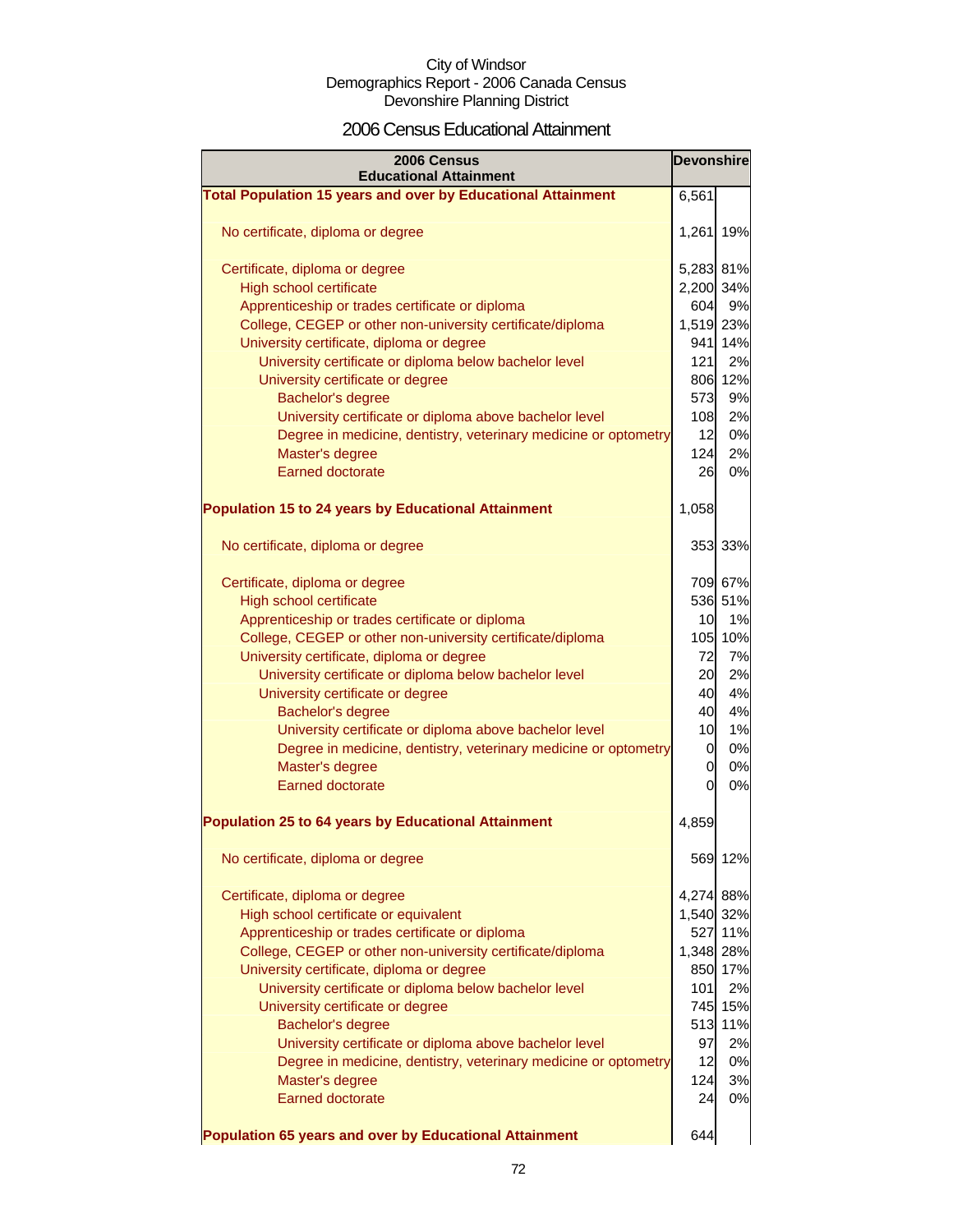| 2006 Census<br><b>Educational Attainment</b>                        |       | <b>Devonshire</b> |
|---------------------------------------------------------------------|-------|-------------------|
| <b>Total Population 15 years and over by Educational Attainment</b> | 6,561 |                   |
| No certificate, diploma or degree                                   |       | 339 53%           |
| Certificate, diploma or degree                                      | 300   | 47%               |
| High school certificate                                             | 125   | 19%               |
| Apprenticeship or trades certificate or diploma                     | 67    | 10%               |
| College, CEGEP or other non-university certificate/diploma          | 67    | 10%               |
| University certificate, diploma or degree                           | 20    | 3%                |
| University certificate or diploma below bachelor level              | 0     | 0%                |
| University certificate or degree                                    | 22    | 3%                |
| Bachelor's degree                                                   | 20    | 3%                |
| University certificate or diploma above bachelor level              |       | 0%                |
| Degree in medicine, dentistry, veterinary medicine or optometry     |       | 0%                |
| Master's degree                                                     |       | 0%                |
| <b>Earned doctorate</b>                                             |       | 0%                |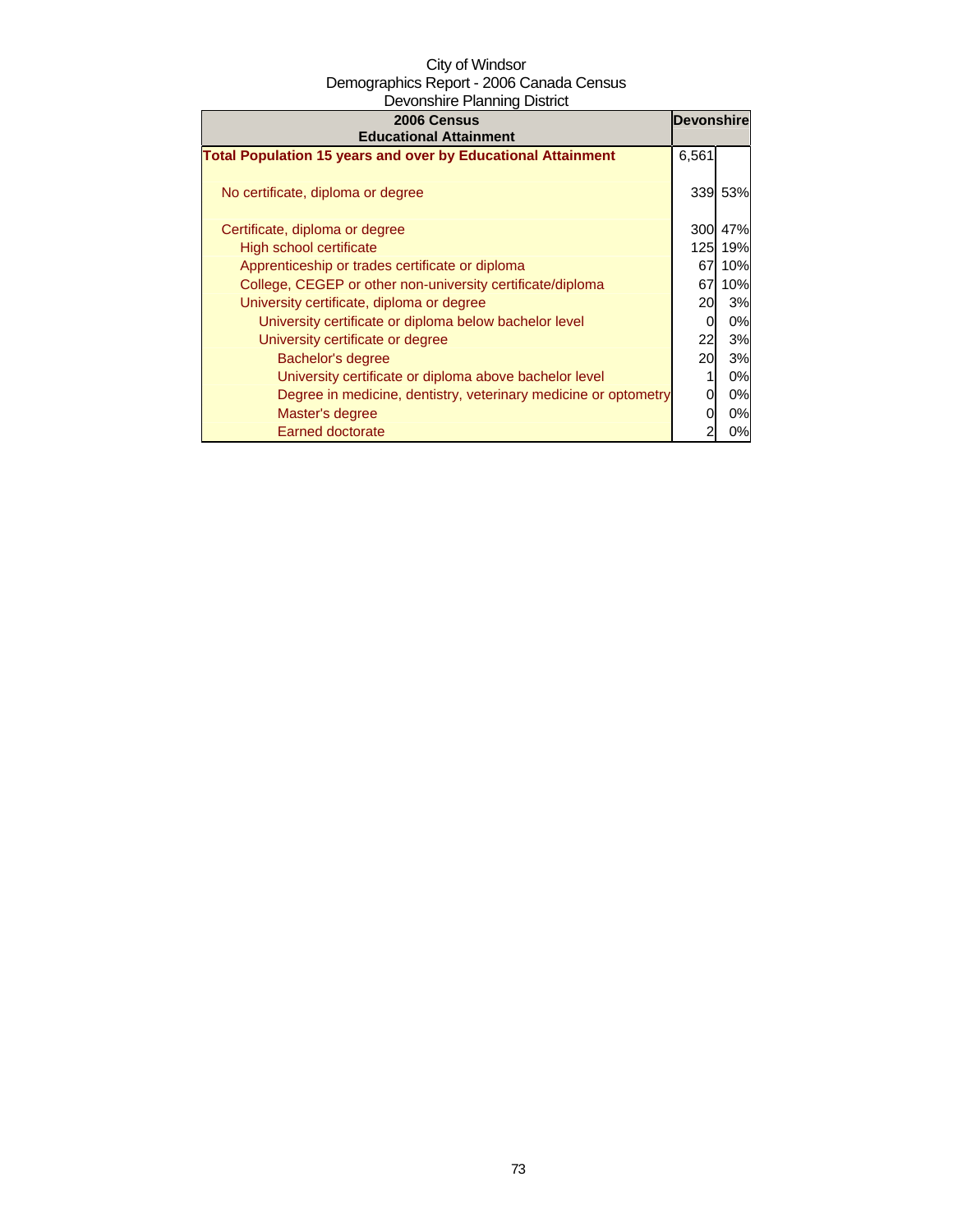# 2006 Census Location of Study

| 2006 Census<br><b>Location of Study</b>                                         | <b>Devonshire</b> |         |
|---------------------------------------------------------------------------------|-------------------|---------|
| Population 25 to 64 years with Postsecondary Qualification by Location of Study | 2,730             | $\%$    |
| Inside Canada                                                                   | 2,041             | 75%     |
| Newfoundland and Labrador                                                       | 0                 | 0%      |
| <b>Prince Edward Island</b>                                                     | 0                 | 0%      |
| Nova Scotia                                                                     | 0                 | 0%      |
| <b>New Brunswick</b>                                                            | 10                | 0%      |
| Quebec                                                                          | 10                | 0%      |
| Ontario                                                                         | 1,971             | 72%     |
| Manitoba                                                                        | 0                 | 0%      |
| Saskatchewan                                                                    | 10                | 0%      |
| Alberta                                                                         | 21                | 1%      |
| <b>British Columbia</b>                                                         | 10                | 0%      |
| <b>Yukon Territory</b>                                                          | 0                 | 0%      |
| <b>Northwest Territories</b>                                                    |                   | 0%      |
| <b>Nunavut</b>                                                                  |                   | 0%      |
| <b>Outside of Canada</b>                                                        |                   | 693 25% |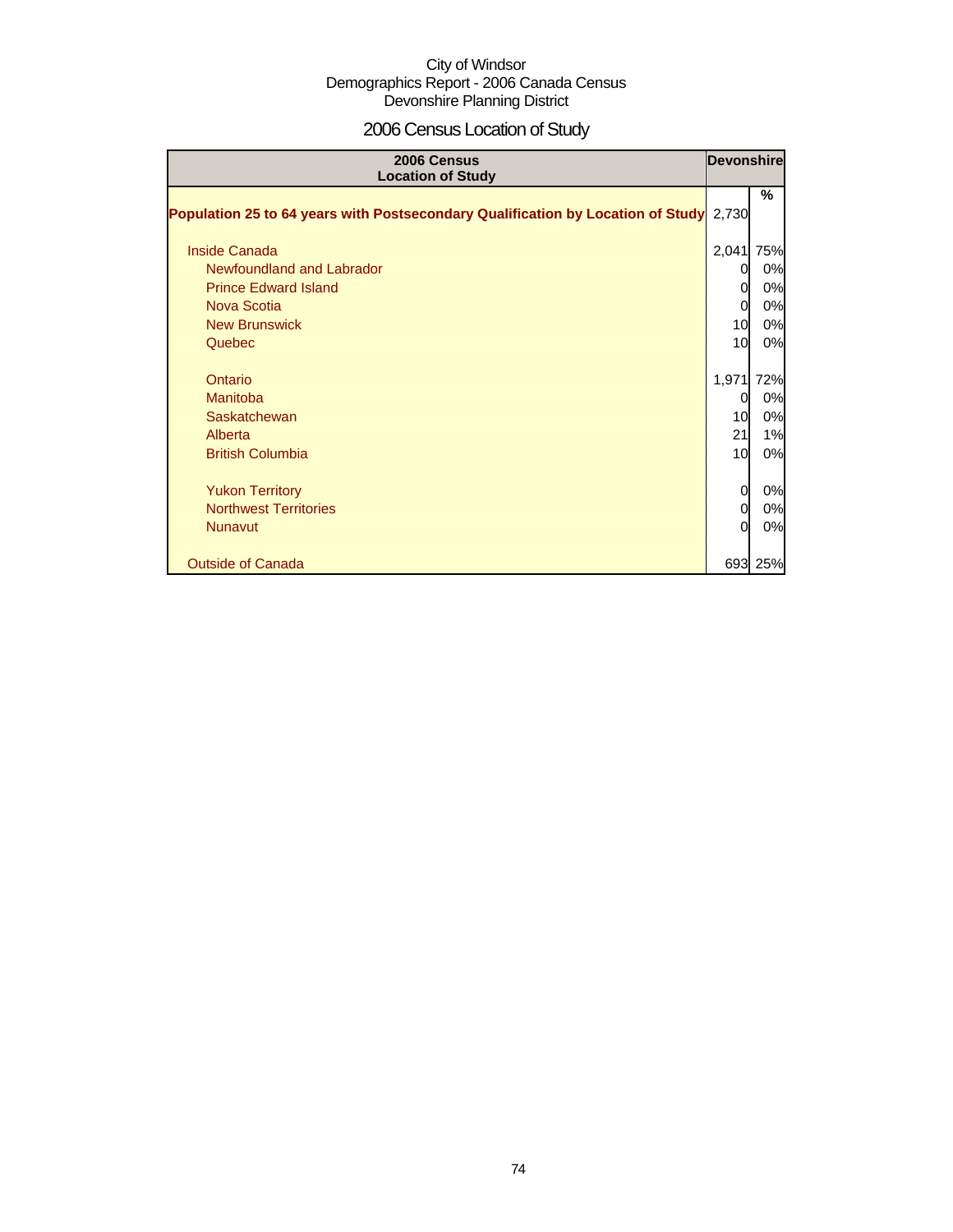# 2006 Census Post Secondary Education by Sex Comparison

| 2006 Census<br>Post Secondary Education by Sex<br>Comparison                                            |                                                                                                                                                               |         | <b>Devonshire</b>                                                                                                                                                        |         |                                                                                                                                                |         |
|---------------------------------------------------------------------------------------------------------|---------------------------------------------------------------------------------------------------------------------------------------------------------------|---------|--------------------------------------------------------------------------------------------------------------------------------------------------------------------------|---------|------------------------------------------------------------------------------------------------------------------------------------------------|---------|
|                                                                                                         | <b>Total</b><br><b>Population</b>                                                                                                                             |         | <b>Males</b>                                                                                                                                                             |         | <b>Females</b>                                                                                                                                 |         |
| Population 25 to 64 years with<br><b>Postsecondary Qualifications by</b><br><b>Major Field of Study</b> | 2,725                                                                                                                                                         |         | 1,401                                                                                                                                                                    |         | 1,324                                                                                                                                          |         |
| <b>Top 3 Fields</b>                                                                                     | Architecture.<br>engineering, and related<br>technologies<br>Business, management<br>and public<br>administration<br>Health, parks,<br>recreation and fitness |         | Architecture.<br>engineering, and related<br>technologies<br>Business, management<br>and public<br>administration<br>Personal, protective and<br>transportation services |         | Business, management<br>and public<br>administration<br>Health, parks,<br>recreation and fitness<br>Social and behavioural<br>sciences and law |         |
| <b>Education</b>                                                                                        | 111                                                                                                                                                           | 4%      | 30                                                                                                                                                                       | 2%      | 81                                                                                                                                             | 6%      |
| Visual and performing arts, and<br>communications technologies                                          | 62                                                                                                                                                            | 2%      | 12                                                                                                                                                                       | 1%      | 50                                                                                                                                             | 4%      |
| <b>Humanities</b>                                                                                       | 96                                                                                                                                                            | 4%      | 23                                                                                                                                                                       | 2%      | 73                                                                                                                                             | 6%      |
| Social and behavioural sciences<br>and law                                                              | 237                                                                                                                                                           | 9%      | 90                                                                                                                                                                       | 6%      |                                                                                                                                                | 14711%  |
| Business, management and<br>public administration                                                       |                                                                                                                                                               | 525 19% |                                                                                                                                                                          | 161 11% |                                                                                                                                                | 365 28% |
| Physical and life sciences and<br>technologies                                                          | 27                                                                                                                                                            | 1%      | 17                                                                                                                                                                       | 1%      | 10 <sub>l</sub>                                                                                                                                | 1%      |
| Mathematics, computer and<br>information sciences                                                       | 116                                                                                                                                                           | 4%      | 85                                                                                                                                                                       | 6%      | 32                                                                                                                                             | 2%      |
| Architecture, engineering, and<br>related technologies                                                  |                                                                                                                                                               | 81330%  |                                                                                                                                                                          | 76655%  | 47                                                                                                                                             | 4%      |
| Agriculture, natural resources and<br>conservation                                                      | 30                                                                                                                                                            | 1%      | 10                                                                                                                                                                       | 1%      | 20                                                                                                                                             | 2%      |
| Health, parks, recreation and<br>fitness                                                                |                                                                                                                                                               | 426 16% | 75                                                                                                                                                                       | 5%      |                                                                                                                                                | 351 27% |
| Personal, protective and<br>transportation services                                                     | 222                                                                                                                                                           | 8%      |                                                                                                                                                                          | 108 8%  |                                                                                                                                                | 113 9%  |
| Other fields of study                                                                                   | O                                                                                                                                                             | 0%      | $\overline{0}$                                                                                                                                                           | 0%      | 0                                                                                                                                              | 0%      |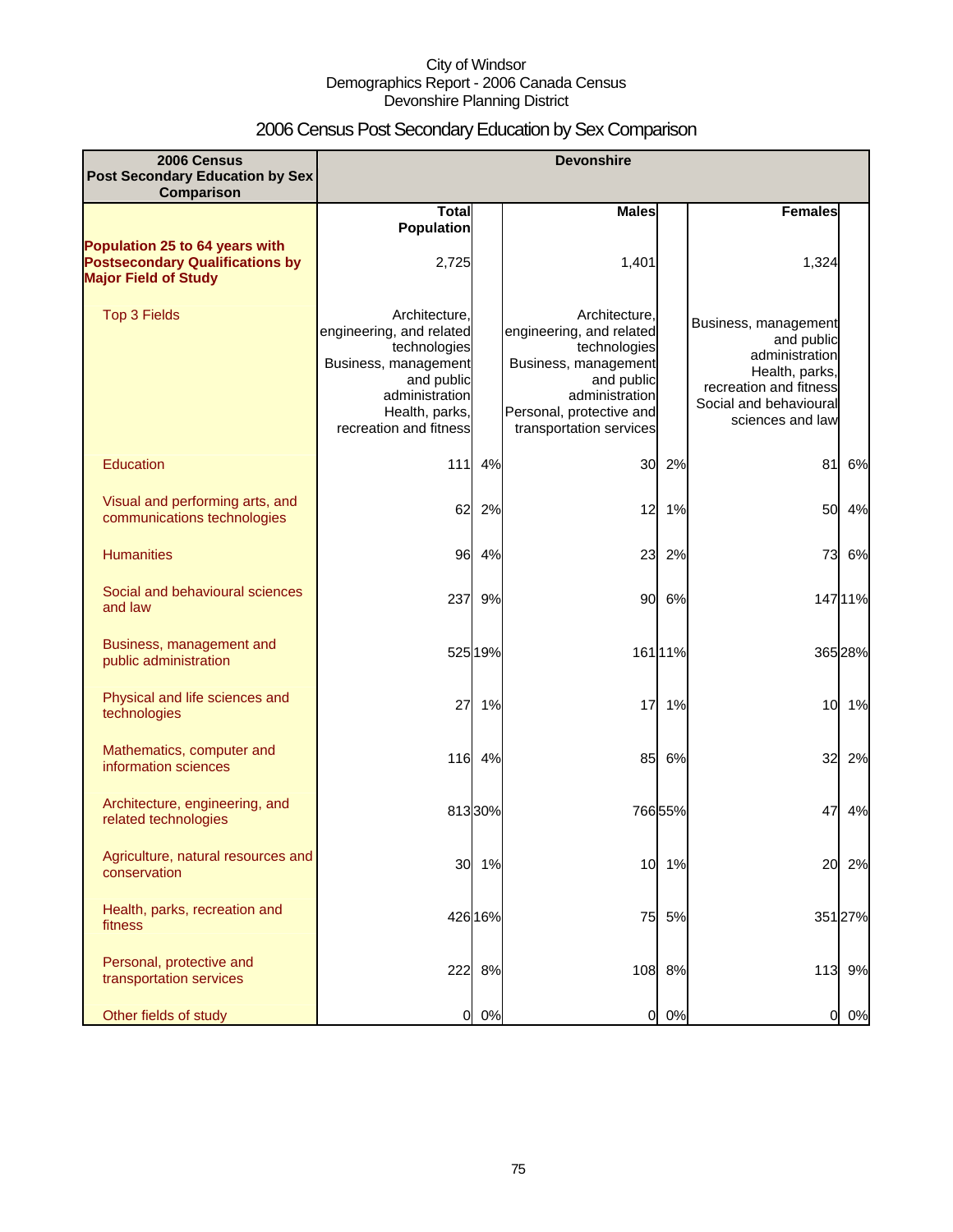# 2006 Census Post Secondary Education by Sex

| 2006 Census<br><b>Post Secondary Education by Sex</b>                                         | <b>Devonshire</b>                                                                                                                                                  |  |
|-----------------------------------------------------------------------------------------------|--------------------------------------------------------------------------------------------------------------------------------------------------------------------|--|
| Population 25 to 64 years with Postsecondary Qualifications by Major<br><b>Field of Study</b> | $\%$<br>2,725                                                                                                                                                      |  |
| <b>Top 3 Fields</b>                                                                           | Architecture, engineering, and related<br>technologies<br>Business, management and public<br>administration<br>Health, parks, recreation and fitness               |  |
| <b>Education</b>                                                                              | $111$<br>4%                                                                                                                                                        |  |
| Visual and performing arts, and communications technologies                                   | 62<br>2%                                                                                                                                                           |  |
| <b>Humanities</b>                                                                             | 96 4%                                                                                                                                                              |  |
| Social and behavioural sciences and law                                                       | 237<br>9%                                                                                                                                                          |  |
| Business, management and public administration                                                | 525 19%                                                                                                                                                            |  |
| Physical and life sciences and technologies                                                   | 27<br>1%                                                                                                                                                           |  |
| Mathematics, computer and information sciences                                                | 116 4%                                                                                                                                                             |  |
| Architecture, engineering, and related technologies                                           | 81330%                                                                                                                                                             |  |
| Agriculture, natural resources and conservation                                               | 30 1%                                                                                                                                                              |  |
| Health, parks, recreation and fitness                                                         | 42616%                                                                                                                                                             |  |
| Personal, protective and transportation services                                              | 222 8%                                                                                                                                                             |  |
| Other fields of study                                                                         | $\Omega$<br>0%                                                                                                                                                     |  |
| Males 25 to 64 Years with Postsecondary Qualifications by Major Field<br>of Study             | 1,401                                                                                                                                                              |  |
| <b>Top 3 Fields</b>                                                                           | Architecture, engineering, and related<br>technologies<br>Business, management and public<br>administration<br>Personal, protective and transportation<br>services |  |
| Education                                                                                     | 30<br>2%                                                                                                                                                           |  |
| Visual and performing arts, and communications technologies                                   | 12<br>1%                                                                                                                                                           |  |
| <b>Humanities</b>                                                                             | 23<br>2%                                                                                                                                                           |  |
| Social and behavioural sciences and law                                                       | 90<br>6%                                                                                                                                                           |  |
| Business, management and public administration                                                | 161 11%                                                                                                                                                            |  |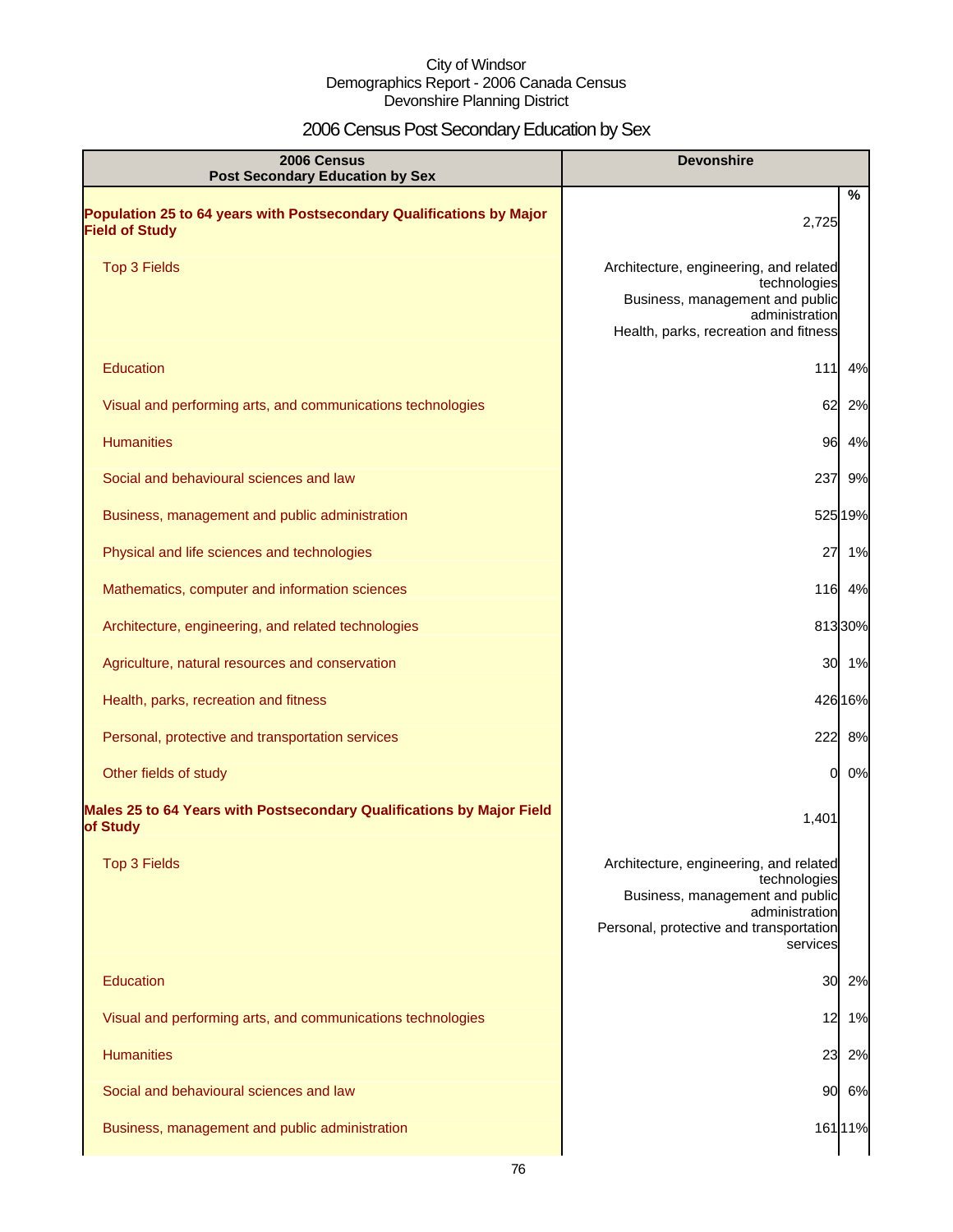| 2006 Census<br><b>Post Secondary Education by Sex</b>                                      | <b>Devonshire</b>                                                                                                                     |         |
|--------------------------------------------------------------------------------------------|---------------------------------------------------------------------------------------------------------------------------------------|---------|
| Physical and life sciences and technologies                                                | 17                                                                                                                                    | %<br>1% |
| Mathematics, computer and information sciences                                             | 85                                                                                                                                    | 6%      |
| Architecture, engineering, and related technologies                                        |                                                                                                                                       | 76655%  |
| Agriculture, natural resources and conservation                                            | 10                                                                                                                                    | 1%      |
| Health, parks, recreation and fitness                                                      | 75                                                                                                                                    | 5%      |
| Personal, protective and transportation services                                           | 108                                                                                                                                   | 8%      |
| Other fields of study                                                                      | 0                                                                                                                                     | 0%      |
| Females 25 to 64 years with Postsecondary Qualifications by Major<br><b>Field of Study</b> | 1,324                                                                                                                                 |         |
| <b>Top 3 Fields</b>                                                                        | Business, management and public<br>administration<br>Health, parks, recreation and fitness<br>Social and behavioural sciences and law |         |
| Education                                                                                  | 81                                                                                                                                    | 6%      |
| Visual and performing arts, and communications technologies                                | 50                                                                                                                                    | 4%      |
| <b>Humanities</b>                                                                          | 73                                                                                                                                    | 6%      |
| Social and behavioural sciences and law                                                    |                                                                                                                                       | 14711%  |
| Business, management and public administration                                             |                                                                                                                                       | 365 28% |
| Physical and life sciences and technologies                                                |                                                                                                                                       | 10 1%   |
| Mathematics, computer and information sciences                                             | 32                                                                                                                                    | 2%      |
| Architecture, engineering, and related technologies                                        | 47                                                                                                                                    | 4%      |
| Agriculture, natural resources and conservation                                            | 20                                                                                                                                    | 2%      |
| Health, parks, recreation and fitness                                                      |                                                                                                                                       | 35127%  |
| Personal, protective and transportation services                                           |                                                                                                                                       | 113 9%  |
| Other fields of study                                                                      | 01                                                                                                                                    | 0%      |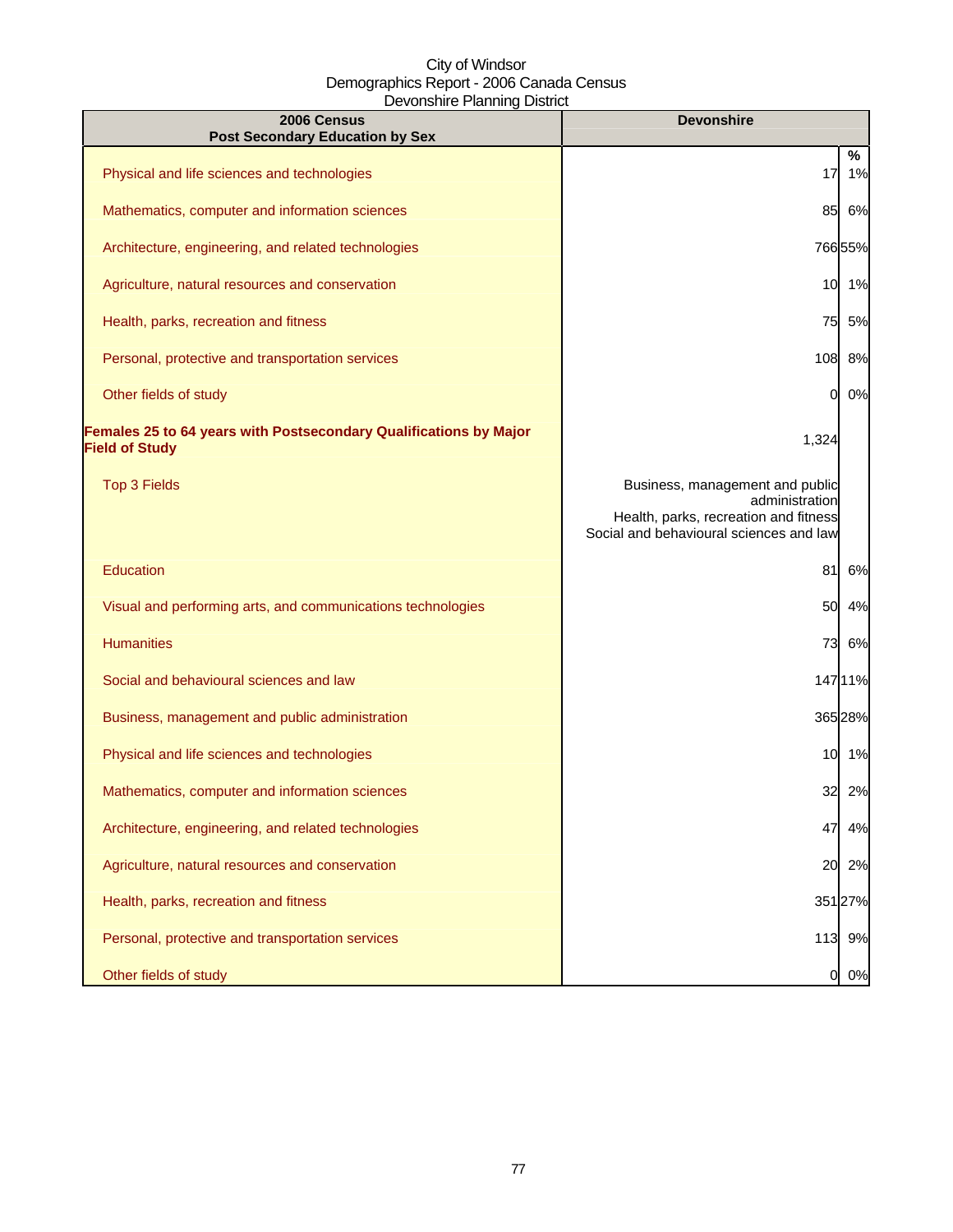# 2006 Census Ethnic Origin - Summary

| 2006 Census<br><b>Ethnic Origin - Summary</b>                                                                                                                                                                                                                                                                                                                                                                                                                                                                                                                                                                     | <b>Devonshire</b>                                                                                                                                                                                            |                                                                                                                                                                                                                                    |
|-------------------------------------------------------------------------------------------------------------------------------------------------------------------------------------------------------------------------------------------------------------------------------------------------------------------------------------------------------------------------------------------------------------------------------------------------------------------------------------------------------------------------------------------------------------------------------------------------------------------|--------------------------------------------------------------------------------------------------------------------------------------------------------------------------------------------------------------|------------------------------------------------------------------------------------------------------------------------------------------------------------------------------------------------------------------------------------|
| <b>Total Population by Ethnic Origin*</b>                                                                                                                                                                                                                                                                                                                                                                                                                                                                                                                                                                         | 8,665                                                                                                                                                                                                        | %                                                                                                                                                                                                                                  |
| <b>Top 5 Ethnic Origins</b>                                                                                                                                                                                                                                                                                                                                                                                                                                                                                                                                                                                       | French<br>English<br>Canadian<br>Scottish<br>Irish                                                                                                                                                           |                                                                                                                                                                                                                                    |
| European<br><b>British Isles</b><br>English<br><b>Irish</b><br><b>Scottish</b><br>Welsh<br><b>Other British Isles</b><br>French<br>Acadian<br>French<br><b>Western European</b><br>Austrian<br><b>Belgian</b><br>Dutch (Netherlands)<br>German<br><b>Swiss</b><br><b>Other Western European</b><br>Northern European<br><b>Finnish</b><br>Scandinavian<br>Eastern European<br><b>Baltic</b><br><b>Czech and Slovak</b><br><b>Other Eastern European</b><br>Southern European<br>Croatian<br>Greek<br>Italian<br>Portuguese<br>Spanish<br><b>Other Southern European</b><br><b>Other European</b><br><b>Jewish</b> | 1,928<br>1,130<br>1,143<br>57<br>36<br>2,072<br>10<br>2,073<br>1,174<br>66<br>107<br>185<br>913<br>10<br>0<br>37<br>35<br>22<br>1,310<br>0<br>164<br>1,652<br>68<br>37<br>874<br>66<br>120<br>520<br>5<br>16 | 8,712 101%<br>2,948 34%<br>22%<br>13%<br>13%<br>1%<br>0%<br>24%<br>0%<br>24%<br>14%<br>1%<br>1%<br>2%<br>11%<br>0%<br>0%<br>0%<br>0%<br>0%<br>15%<br>0%<br>2%<br>1,226 14%<br>19%<br>1%<br>0%<br>10%<br>1%<br>1%<br>6%<br>0%<br>0% |
| <b>Other European</b><br>Latin, Central and South American<br>Aboriginal from Central/South American<br>Argentinian<br><b>Brazilian</b><br>Chilean<br>Colombian<br>Ecuadorian<br>Guatemalan<br>Mexican                                                                                                                                                                                                                                                                                                                                                                                                            | 0<br>155<br>25<br>15<br>$\overline{a}$<br>30<br>$\overline{0}$<br>$\mathbf 0$<br>$\overline{a}$<br>25                                                                                                        | 0%<br>2%<br>0%<br>0%<br>0%<br>0%<br>0%<br>0%<br>0%<br>0%                                                                                                                                                                           |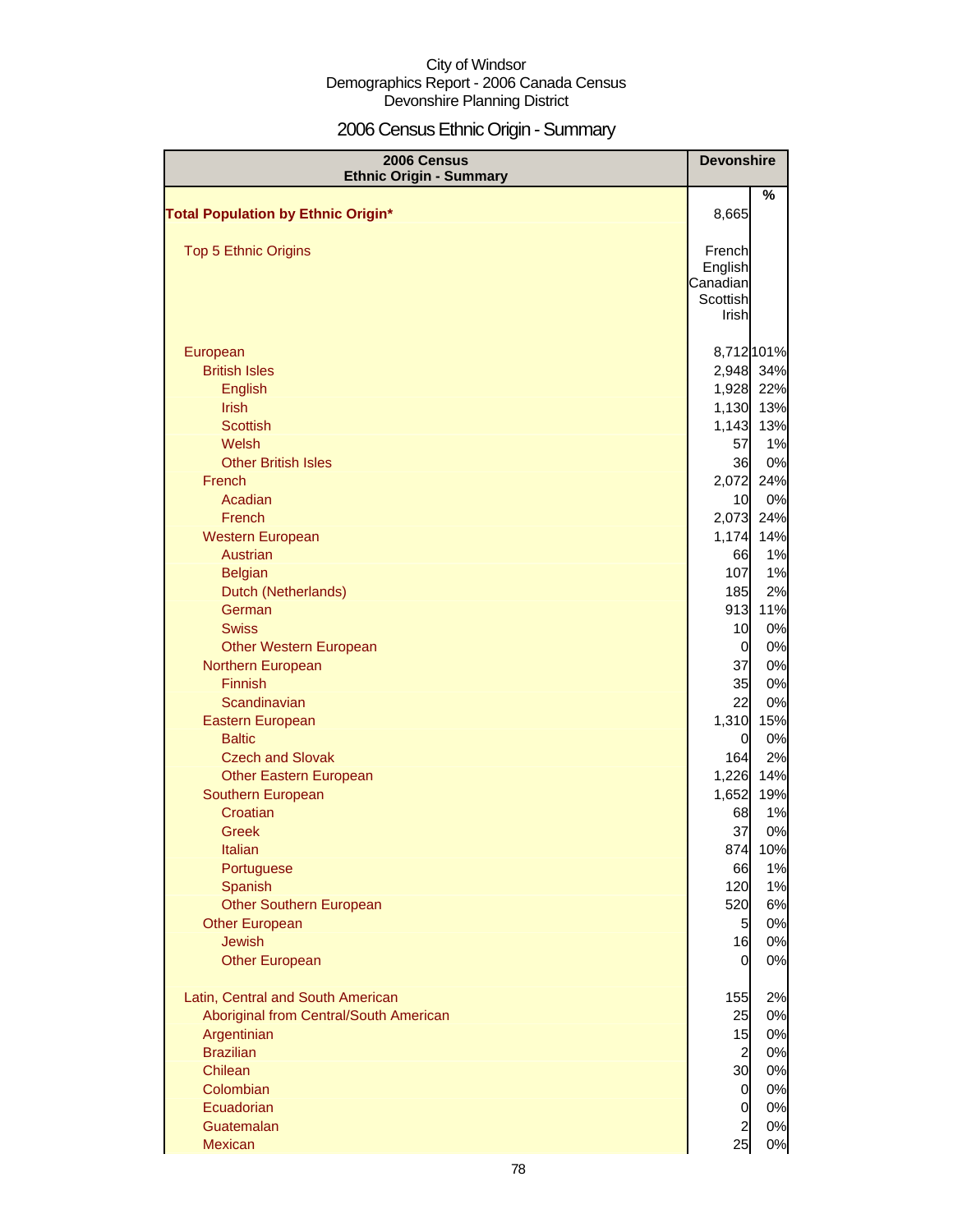| 2006 Census<br><b>Ethnic Origin - Summary</b> | <b>Devonshire</b>                |          |
|-----------------------------------------------|----------------------------------|----------|
| Peruvian                                      | $\overline{0}$                   | %<br>0%  |
| Salvadorean                                   | 42                               | 0%       |
| Other Latin, Central or South American        | 22                               | 0%       |
| Caribbean                                     | 30                               | 0%       |
| <b>Barbadian</b>                              | $\overline{0}$                   | 0%       |
| Guyanese                                      | $\overline{0}$                   | 0%       |
| <b>Haitian</b>                                | $\overline{0}$                   | 0%       |
| Jamaican                                      | $\overline{a}$                   | 0%       |
| Trinidadian/Tobagonian                        | 11                               | 0%       |
| <b>West Indian</b>                            | 20                               | 0%       |
| <b>Other Caribbean</b>                        | 12                               | 0%       |
| African                                       | 170                              | 2%       |
| <b>Black</b>                                  | 31                               | 0%       |
| Ethiopian                                     | 40                               | $0\%$    |
| Ghanaian                                      | $\overline{0}$                   | 0%       |
| Nigerian<br>Somali                            | $\overline{O}$<br>$\overline{O}$ | 0%<br>0% |
| South African                                 | 45                               | 1%       |
| <b>Other African</b>                          | 50                               | 1%       |
|                                               |                                  |          |
| Arab                                          | 551                              | 6%       |
| Egyptian                                      | 25                               | 0%       |
| Iraqi                                         | 93                               | 1%       |
| Lebanese                                      | 272                              | 3%       |
| Maghrebi                                      | 0                                | 0%       |
| Algerian                                      | $\overline{O}$                   | 0%       |
| Moroccan                                      | $\overline{O}$<br>$\mathbf 0$    | 0%<br>0% |
| <b>Other Maghrebi</b><br>Palestinian          | 8                                | 0%       |
| Syrian                                        | 6                                | 0%       |
| <b>Other Arab</b>                             | 152                              | 2%       |
|                                               |                                  |          |
| <b>West Asian</b>                             | 120                              | 1%       |
| Afghan                                        | 20                               | $0\%$    |
| Armenian                                      | 3                                | 0%       |
| <b>Iranian</b>                                | 6                                | 0%       |
| <b>Turk</b>                                   | 65                               | 1%       |
| <b>Other West Asian</b>                       | 67                               | 1%       |
| <b>South Asian</b>                            | 425                              | 5%       |
| East Indian                                   | 367                              | 4%       |
| Pakistani                                     | 6                                | 0%       |
| Punjabi<br>Sri Lankan                         | 50                               | 1%       |
| <b>Other South Asian</b>                      | $\overline{0}$<br>12             | 0%<br>0% |
|                                               |                                  |          |
| <b>East and Southeast Asian</b>               | 511                              | 6%       |
| <b>Chinese</b>                                | 225                              | 3%       |
| Filipino                                      | 94                               | 1%       |
| Japanese<br>Korean                            | $\overline{0}$<br>34             | 0%<br>0% |
| Vietnamese                                    | 122                              | 1%       |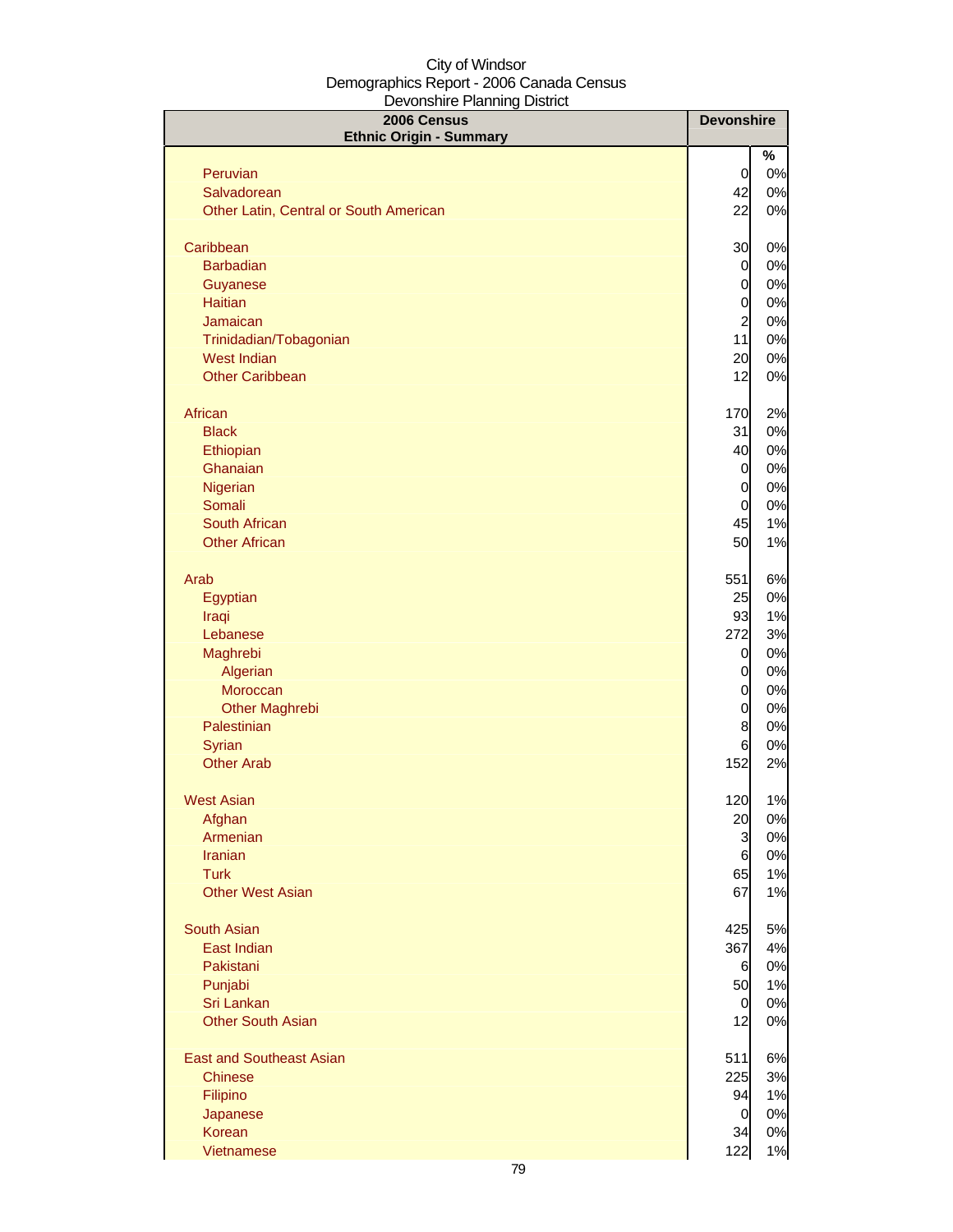| 2006 Census<br><b>Ethnic Origin - Summary</b>                                        |                                           | <b>Devonshire</b> |
|--------------------------------------------------------------------------------------|-------------------------------------------|-------------------|
| <b>Other East Asian</b>                                                              | 70                                        | %<br>1%           |
| Oceania                                                                              |                                           | 0%                |
| Australian                                                                           | $\overline{\mathbf{c}}$<br>$\overline{a}$ | 0%                |
| New Zealander                                                                        | 0                                         | 0%                |
| <b>Pacific Islands</b>                                                               |                                           | 0%                |
|                                                                                      | 0                                         | 0%                |
| Fijian<br>Hawaiian                                                                   | 0                                         | 0%                |
| <b>Other Pacific Islander</b>                                                        | 0<br>0                                    | 0%                |
|                                                                                      |                                           |                   |
| North American Aboriginal                                                            | 269                                       | 3%                |
| <b>Inuit</b>                                                                         | 10                                        | 0%                |
| <b>Métis</b>                                                                         | 85                                        | 1%                |
| North American Indian                                                                | 206                                       | 2%                |
| <b>North American</b>                                                                | 1,975                                     | 23%               |
| American                                                                             | 70                                        | 1%                |
| Canadian                                                                             | 1,910                                     | 22%               |
| <b>Other North American</b>                                                          | 0                                         | 0%                |
| *Total responses are the sum of single and multiple responses for each ethnic origin |                                           |                   |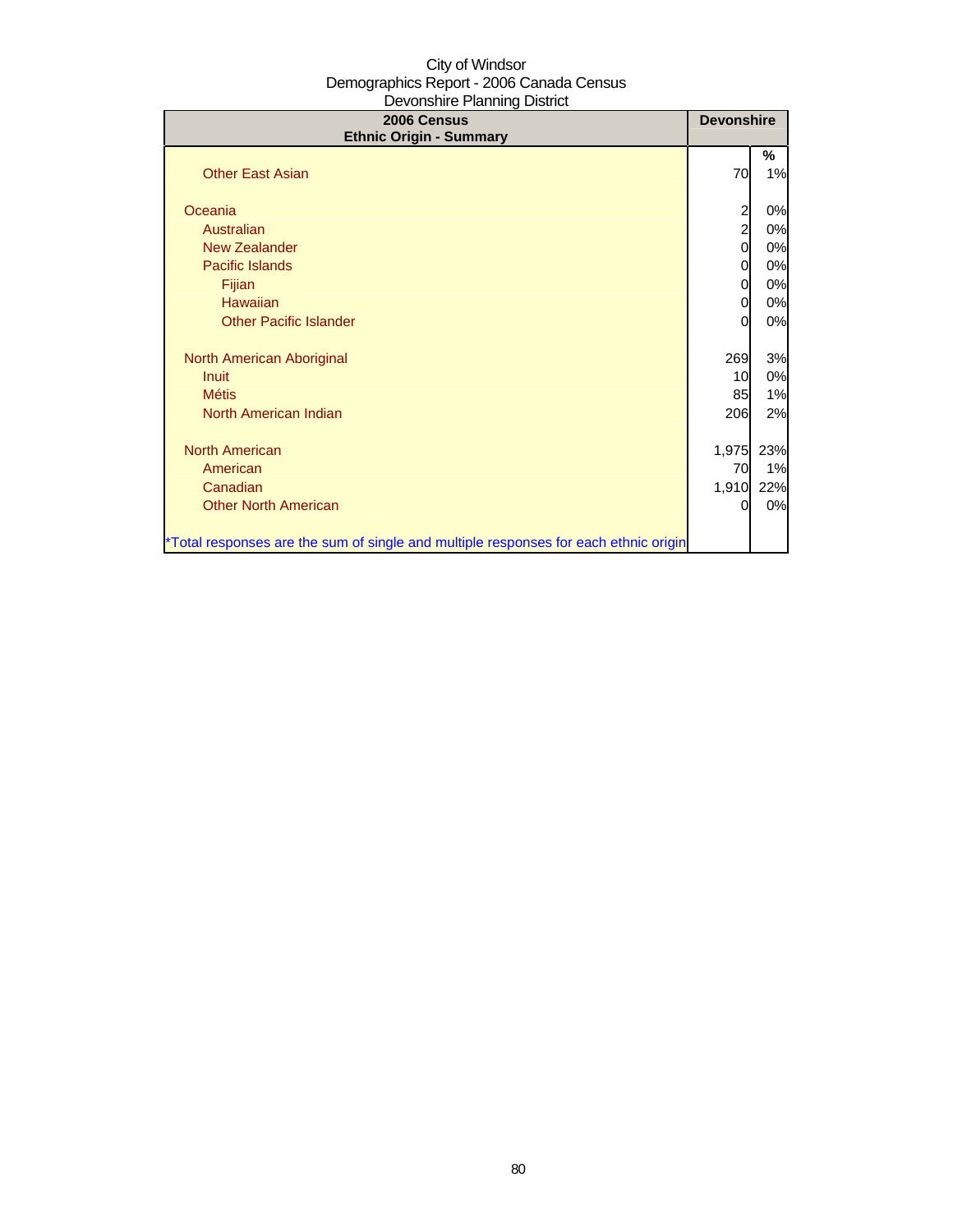# 2006 Census Ethnic Origin - European

| 2006 Census<br><b>Ethnic Origin - European</b> |                         | <b>Devonshire</b> |  |
|------------------------------------------------|-------------------------|-------------------|--|
| <b>Total Population by Ethnic Origin*</b>      | 8,665                   | $\frac{9}{6}$     |  |
|                                                |                         |                   |  |
| <b>British Isles</b>                           | 2,948                   |                   |  |
| Cornish                                        | $\mathbf 0$             | 0%                |  |
| English                                        | 1,928                   | 65%               |  |
| <b>Irish</b>                                   | 1,130                   | 38%               |  |
| <b>Manx</b>                                    | $\overline{0}$          | 0%                |  |
| <b>Scottish</b>                                | 1,143                   | 39%               |  |
| Welsh                                          | 57                      | 2%                |  |
| British Isles, n.i.e.                          | 36                      | 1%                |  |
| <b>French</b>                                  | 2,072                   |                   |  |
| Acadian                                        | 10                      | 0%                |  |
| French                                         |                         | 2,073 100%        |  |
| <b>Western European</b>                        | 1,174                   |                   |  |
| <b>Austrian</b>                                | 66                      | 6%                |  |
| <b>Belgian</b>                                 | 107                     | 9%                |  |
| Dutch (Netherlands)                            | 185                     | 16%               |  |
| Flemish                                        | $\overline{0}$          | 0%                |  |
| Frisian                                        | 0                       | 0%                |  |
| German                                         | 913                     | 78%               |  |
| Luxembourger                                   | 0                       | 0%                |  |
| <b>Swiss</b>                                   | 10                      | 1%                |  |
| <b>Northern European</b>                       | 37                      |                   |  |
| <b>Finnish</b>                                 | 35                      | 95%               |  |
| Scandinavian                                   | 22                      | 61%               |  |
| <b>Danish</b>                                  | $\overline{0}$          | 0%                |  |
| Icelandic                                      | $\overline{\mathbf{3}}$ | 9%                |  |
| Norwegian                                      | 20                      | 54%               |  |
| Swedish                                        | 12                      | 33%               |  |
| Scandinavian, n.i.e.                           | 10                      | 27%               |  |
| <b>Eastern European</b>                        | 1,310                   |                   |  |
| <b>Baltic</b>                                  | $\overline{0}$          | 0%                |  |
| Estonian                                       | 0                       | 0%                |  |
| Latvian                                        | $\overline{0}$          | 0%                |  |
| Lithuanian                                     | $\overline{0}$          | 0%                |  |
| <b>Byelorussian</b>                            | $\overline{0}$          | 0%                |  |
| <b>Czech and Slovak</b>                        | 164                     | 13%               |  |
| <b>Czech</b><br>Czechoslovakian                | 30<br>10                | 2%<br>1%          |  |
| <b>Slovak</b>                                  | 113                     | 9%                |  |
| Hungarian (Magyar)                             | 247                     | 19%               |  |
| Polish                                         | 533                     | 41%               |  |
| Romanian                                       | 184                     | 14%               |  |
| <b>Russian</b>                                 | 30                      | 2%                |  |
| <b>Ukrainian</b>                               | 233                     | 18%               |  |
|                                                |                         |                   |  |
| <b>Southern European</b>                       | 1,652                   |                   |  |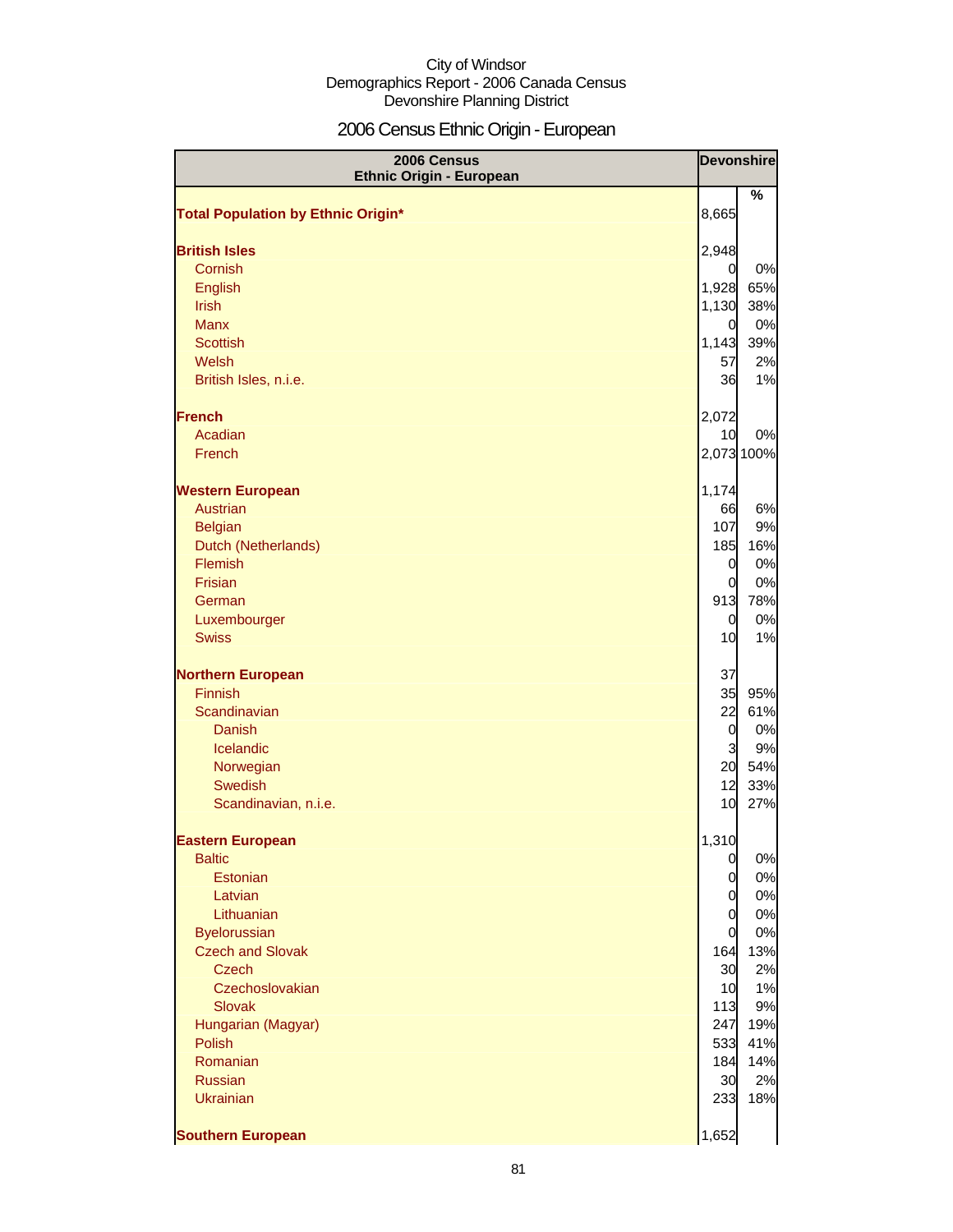| sovonomo manimig Bioarot<br>2006 Census<br><b>Ethnic Origin - European</b>                                             | <b>Devonshire</b> |         |
|------------------------------------------------------------------------------------------------------------------------|-------------------|---------|
|                                                                                                                        |                   | %       |
| Albanian                                                                                                               | 70                | 4%      |
| <b>Bosnian</b>                                                                                                         | 21                | 1%      |
| <b>Bulgarian</b>                                                                                                       | $\overline{0}$    | 0%      |
| Croatian                                                                                                               | 68                | 4%      |
| Cypriot                                                                                                                | $\mathbf 0$       | 0%      |
| <b>Greek</b>                                                                                                           | 37                | 2%      |
| Italian                                                                                                                | 874               | 53%     |
| Kosovar                                                                                                                | $\overline{0}$    | 0%      |
| Macedonian                                                                                                             | 46                | 3%      |
| <b>Maltese</b>                                                                                                         | 20                | 1%      |
| Montenegrin                                                                                                            | $\overline{0}$    | 0%      |
| Portuguese                                                                                                             | 66                | 4%      |
| <b>Serbian</b>                                                                                                         | 210               | 13%     |
| <b>Sicilian</b>                                                                                                        | $\overline{0}$    | 0%      |
| Slovenian                                                                                                              | 11                | 1%      |
| Spanish                                                                                                                | 120               | 7%      |
| Yugoslav, n.i.e.                                                                                                       | 142               | 9%      |
| <b>Other European</b>                                                                                                  | $\overline{5}$    |         |
| <b>Basque</b>                                                                                                          | $\overline{0}$    | 0%      |
| Gypsy (Roma)                                                                                                           | $\Omega$          | 0%      |
| <b>Jewish</b>                                                                                                          |                   | 16 322% |
| Slav (European)                                                                                                        | $\overline{0}$    | 0%      |
| European, n.i.e.                                                                                                       | $\Omega$          | 0%      |
| *Total responses are the sum of single and multiple responses for each ethnic origin<br>n.i.e.: not included elsewhere |                   |         |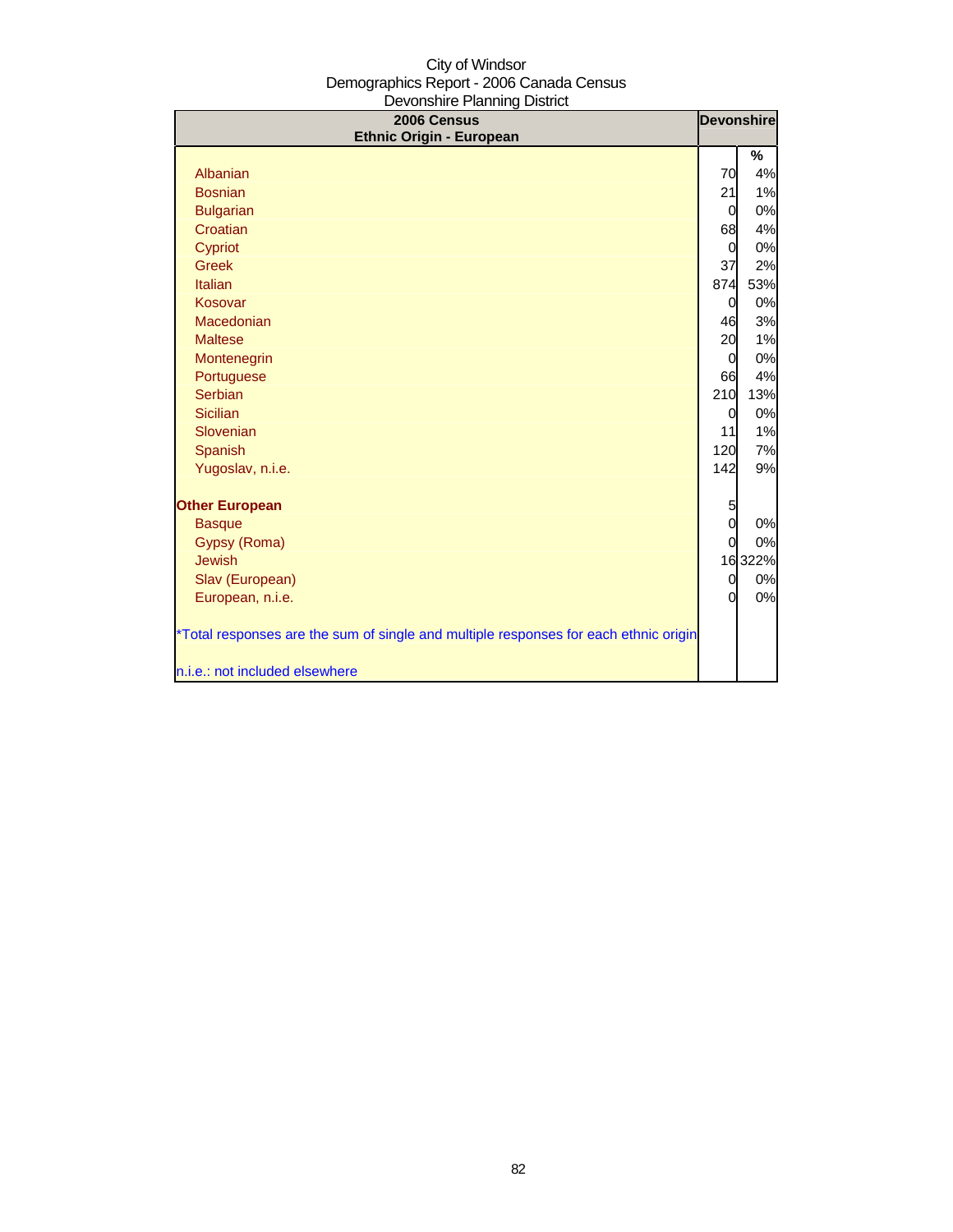# 2006 Census Ethnic Origin - Asian, Oceanic

| 2006 Census<br>Ethnic Origin - Asian, Oceanic |                | <b>Devonshire</b> |
|-----------------------------------------------|----------------|-------------------|
|                                               |                | %                 |
| <b>Total Population by Ethnic Origin*</b>     | 8,665          |                   |
| <b>West Asian</b>                             | 120            |                   |
| Afghan                                        | 20             | 17%               |
| Armenian                                      | 3              | 2%                |
| Assyrian                                      | 65             | 54%               |
| Azerbaijani                                   | $\overline{0}$ | 0%                |
| Georgian                                      | $\mathbf 0$    | 0%                |
| Iranian                                       | 6              | 5%                |
| <b>Israeli</b>                                | $\mathbf 0$    | 0%                |
| <b>Kurd</b>                                   | $\mathbf 0$    | 0%                |
| <b>Pashtun</b>                                | $\mathbf 0$    | 0%                |
| <b>Tatar</b>                                  | 0              | 0%                |
| <b>Turk</b>                                   | 65             | 54%               |
| West Asian, n.i.e.                            | $\overline{a}$ | 1%                |
| <b>South Asian</b>                            | 425            |                   |
| Bangladeshi                                   | $\mathbf 0$    | 0%                |
| <b>Bengali</b>                                | 0              | 0%                |
| East Indian                                   | 367            | 86%               |
| Goan                                          | 0              | 0%                |
| Gujarati                                      | $\mathbf 0$    | 0%                |
| Kashmiri                                      | $\mathbf 0$    | 0%                |
| <b>Nepali</b>                                 | $\overline{0}$ | 0%                |
| Pakistani                                     | 6              | 1%                |
| Punjabi                                       | 50             | 12%               |
| <b>Sinhalese</b>                              | $\mathbf 0$    | 0%                |
| Sri Lankan                                    | $\mathbf 0$    | 0%                |
| Tamil                                         | 0              | 0%                |
| South Asian, n.i.e.                           | 12             | 3%                |
| <b>East and Southeast Asian</b>               | 511            |                   |
| <b>Burmese</b>                                | 10             | 2%                |
| Cambodian                                     | 35             | 7%                |
| <b>Chinese</b>                                | 225            | 44%               |
| Filipino                                      | 94             | 18%               |
| <b>Hmong</b>                                  | $\overline{0}$ | 0%                |
| Indonesian                                    | $\mathbf 0$    | 0%                |
| Japanese                                      | $\mathbf 0$    | 0%                |
| <b>Khmer</b>                                  | $\overline{0}$ | 0%                |
| Korean                                        | 34             | 7%                |
| Laotian                                       | $\overline{0}$ | 0%                |
| <b>Malaysian</b>                              | $\mathbf 0$    | 0%                |
| Mongolian                                     | $\mathbf 0$    | 0%                |
| Singaporean                                   | $\mathbf 0$    | 0%                |
| <b>Taiwanese</b>                              | $\mathbf 0$    | 0%                |
| Thai                                          | $\overline{O}$ | 0%                |
| Tibetan                                       | $\overline{0}$ | 0%                |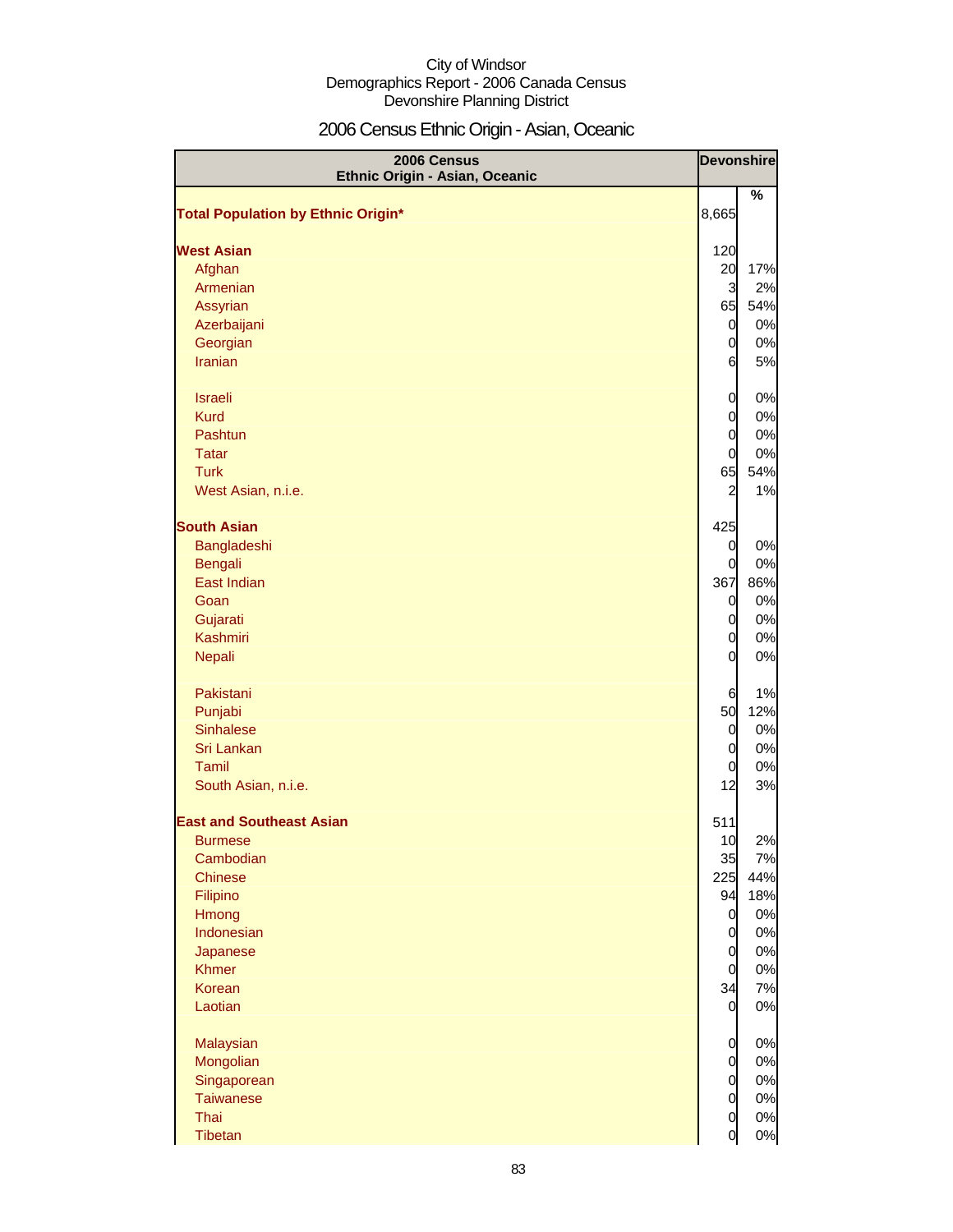| 2006 Census<br>Ethnic Origin - Asian, Oceanic                                                                                                                                                                                                                                                                                                    |                                                                                 | <b>Devonshire</b>                                                            |
|--------------------------------------------------------------------------------------------------------------------------------------------------------------------------------------------------------------------------------------------------------------------------------------------------------------------------------------------------|---------------------------------------------------------------------------------|------------------------------------------------------------------------------|
| <b>Vietnamese</b><br>East or Southeast Asian, n.i.e.<br>Asian, n.o.s.<br><b>Oceania</b><br>Australian<br><b>New Zealander</b><br><b>Pacific Islands</b><br>Fijian<br><b>Hawaiian</b><br><b>Maori</b><br>Polynesian<br>Samoan<br>Pacific Islander, n.i.e.<br>*Total responses are the sum of single and multiple responses for each ethnic origin | 122<br>25<br>$\Omega$<br>$\overline{2}$<br>0<br>0<br>0<br>0<br>0<br>0<br>0<br>ი | ℅<br>24%<br>5%<br>0%<br>125%<br>0%<br>0%<br>0%<br>0%<br>0%<br>0%<br>0%<br>0% |
| n.i.e.: not included elsewhere<br>n.o.s: not otherwise specfied                                                                                                                                                                                                                                                                                  |                                                                                 |                                                                              |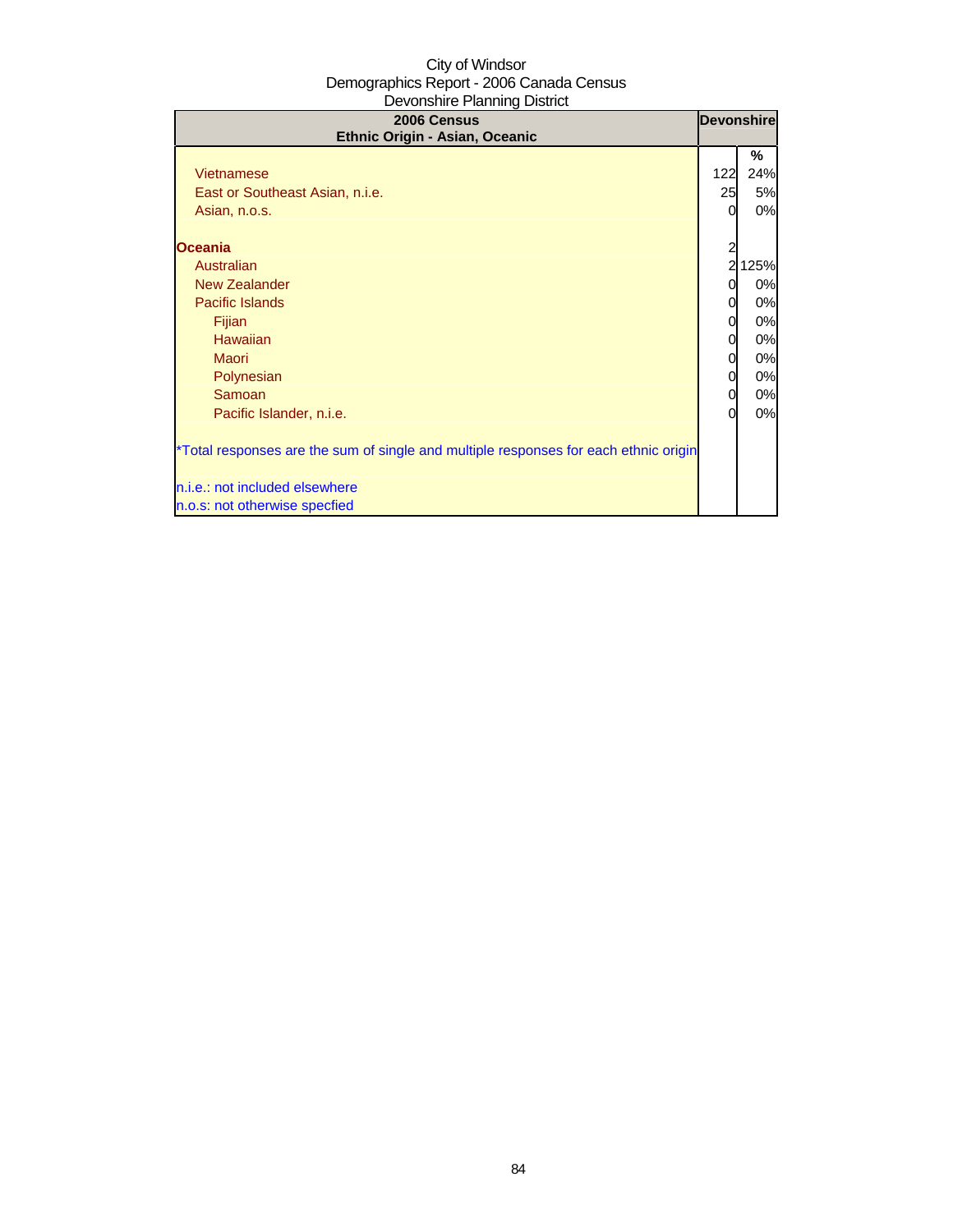# 2006 Census Ethnic Origin - Arab

| 2006 Census<br>Ethnic Origin - Arab                                                  | <b>Devonshire</b> |             |
|--------------------------------------------------------------------------------------|-------------------|-------------|
| <b>Total Population by Ethnic Origin*</b>                                            | 8,665             | %           |
|                                                                                      |                   |             |
| <b>Arab</b>                                                                          | 551               |             |
| Egyptian                                                                             | 25                | 5%          |
| Iraqi                                                                                | 93                | 17%         |
| Jordanian                                                                            | 50                | 9%          |
| <b>Kuwaiti</b>                                                                       | 0                 | 0%          |
| Lebanese                                                                             | 272               | 49%         |
| Libyan                                                                               | $\overline{O}$    | 0%          |
|                                                                                      |                   |             |
| Maghrebi                                                                             | $\overline{0}$    | 0%          |
| Algerian                                                                             | 0                 | 0%          |
| <b>Berber</b>                                                                        | 0                 | 0%          |
| <b>Moroccan</b>                                                                      | $\overline{0}$    | 0%          |
| Tunisian                                                                             | 0<br>0            | $0\%$<br>0% |
| Maghrebi, n.i.e.                                                                     |                   |             |
| Palestinian                                                                          | 8                 | 1%          |
| Saudi Arabian                                                                        | 25                | 5%          |
| <b>Syrian</b>                                                                        | 6                 | 1%          |
| Yemeni                                                                               | 0                 | 0%          |
| Arab, n.i.e.                                                                         | 77                | 14%         |
|                                                                                      |                   |             |
| *Total responses are the sum of single and multiple responses for each ethnic origin |                   |             |
|                                                                                      |                   |             |
| n.i.e.: not included elsewhere                                                       |                   |             |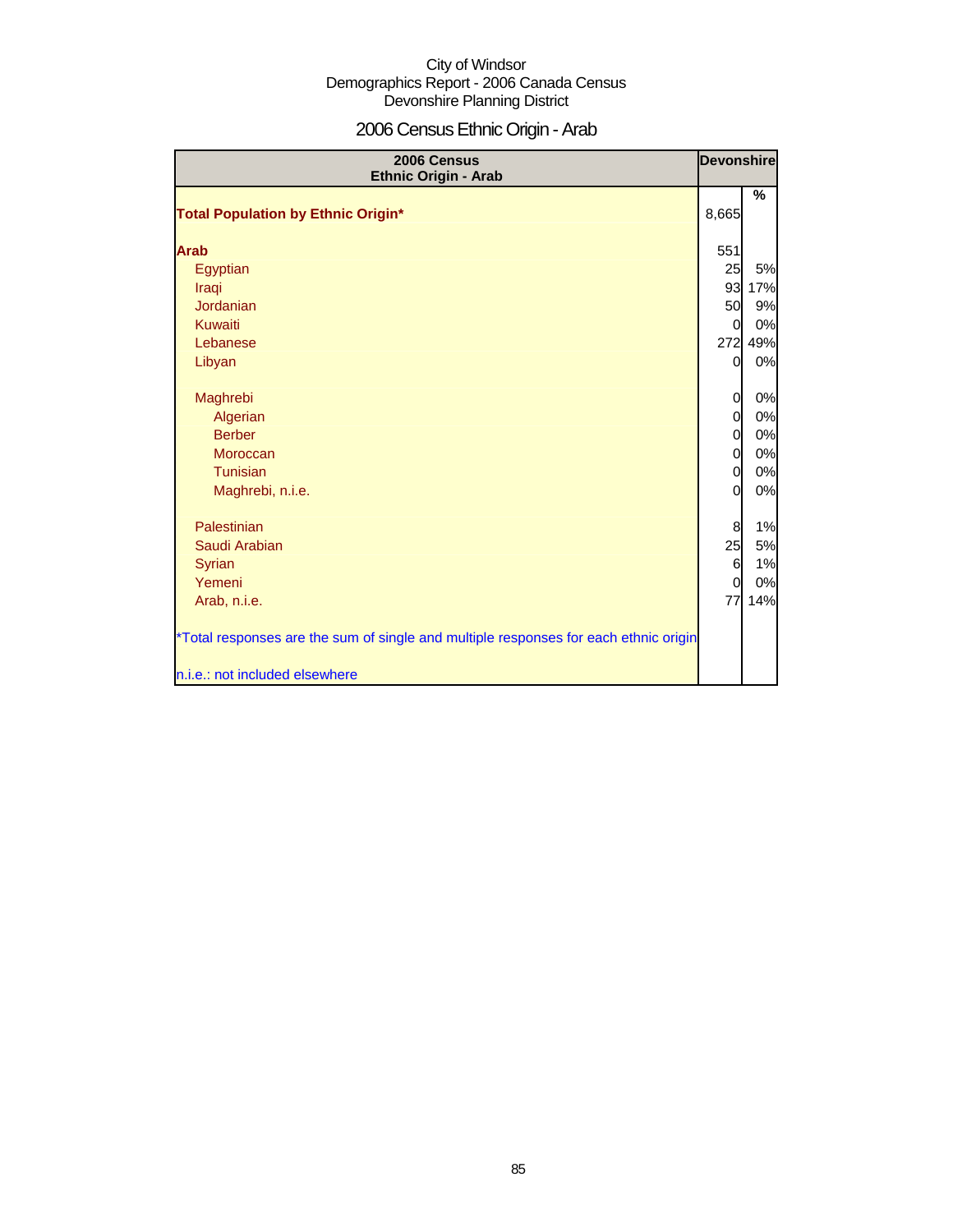# 2006 Census Ethnic Origin - African

| 2006 Census<br><b>Ethnic Origin - African</b> | <b>Devonshire</b>                |          |
|-----------------------------------------------|----------------------------------|----------|
|                                               |                                  | %        |
| <b>Total Population by Ethnic Origin*</b>     | 8,665                            |          |
|                                               |                                  |          |
| <b>African</b><br>Afrikaner                   | 170                              |          |
| Akan                                          | $\overline{0}$<br>$\overline{0}$ | 0%<br>0% |
| Amhara                                        | $\overline{O}$                   | 0%       |
| Angolan                                       | $\overline{O}$                   | 0%       |
| Ashanti                                       | $\overline{0}$                   | 0%       |
| <b>Bantu</b>                                  | $\overline{0}$                   | 0%       |
| <b>Black</b>                                  |                                  | 31 18%   |
| <b>Burundian</b>                              | $\overline{0}$                   | 0%       |
| Cameroonian                                   | $\overline{0}$                   | 0%       |
| Chadian                                       | 0                                | 0%       |
|                                               |                                  |          |
| Congolese (Zairian)                           | $\overline{0}$                   | 0%       |
| Congolese, n.o.s.                             | $\overline{O}$                   | 0%       |
| <b>Dinka</b>                                  | $\overline{O}$                   | 0%       |
| <b>East African</b>                           | $\overline{0}$                   | 0%       |
| Eritrean                                      | $\overline{0}$                   | 0%       |
| Ethiopian                                     |                                  | 40 24%   |
| Gabonese                                      | $\overline{0}$                   | 0%       |
| Gambian                                       | $\overline{O}$                   | 0%       |
| Ghanaian                                      | $\overline{0}$                   | 0%       |
| Guinean, n.o.s.                               | $\overline{0}$                   | 0%       |
|                                               |                                  |          |
| Harari                                        | 0                                | 0%       |
| Ibo                                           | $\overline{0}$                   | 0%       |
| <b>Ivorian</b>                                | $\overline{0}$                   | 0%       |
| Kenyan                                        | $\overline{O}$                   | 0%       |
| <b>Malagasy</b>                               | $\overline{O}$                   | 0%       |
| <b>Malian</b>                                 | $\overline{O}$                   | 0%       |
| <b>Mauritian</b>                              | $\overline{O}$                   | 0%       |
| Nigerian                                      | $\overline{0}$                   | 0%       |
| Oromo                                         | 0                                | 0%       |
| Peulh                                         | $\overline{0}$                   | 0%       |
|                                               |                                  |          |
| Rwandan                                       | $\overline{0}$                   | 0%       |
| Senegalese                                    | $\overline{0}$                   | 0%       |
| Seychellois                                   | $\overline{0}$                   | 0%       |
| Sierra Leonean                                | $\overline{0}$                   | 0%       |
| Somali                                        | $\overline{0}$                   | 0%       |
| South African                                 |                                  | 45 26%   |
| <b>Sudanese</b>                               | $\overline{0}$                   | 0%       |
| Tanzanian                                     | $\overline{0}$                   | 0%       |
| Tigrian                                       | $\overline{0}$                   | 0%       |
| <b>Togolese</b>                               | $\overline{0}$                   | 0%       |
| Ugandan                                       | $\overline{0}$                   | 0%       |
| Yoruba                                        | $\overline{0}$                   | 0%       |
| Zambian                                       | $\overline{0}$                   | 0%       |
| Zimbabwean                                    | 0                                | 0%       |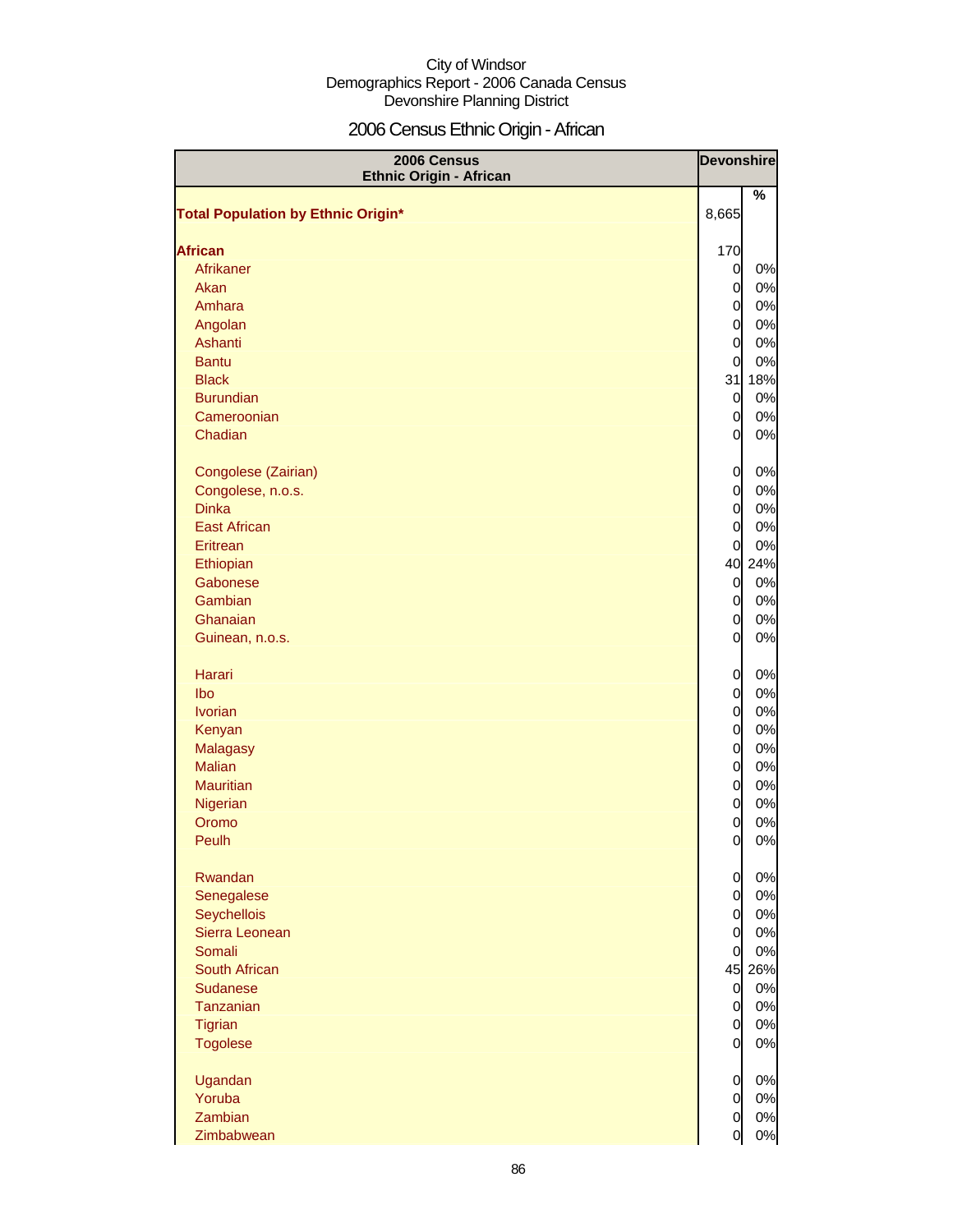| 2006 Census<br><b>Ethnic Origin - African</b>                                        | <b>Devonshire</b> |     |
|--------------------------------------------------------------------------------------|-------------------|-----|
|                                                                                      |                   | %   |
| Zulu                                                                                 |                   | 0%l |
| African, n.i.e.                                                                      |                   | 29% |
| *Total responses are the sum of single and multiple responses for each ethnic origin |                   |     |
| n.i.e.: not included elsewhere                                                       |                   |     |
| n.o.s: not otherwise specfied                                                        |                   |     |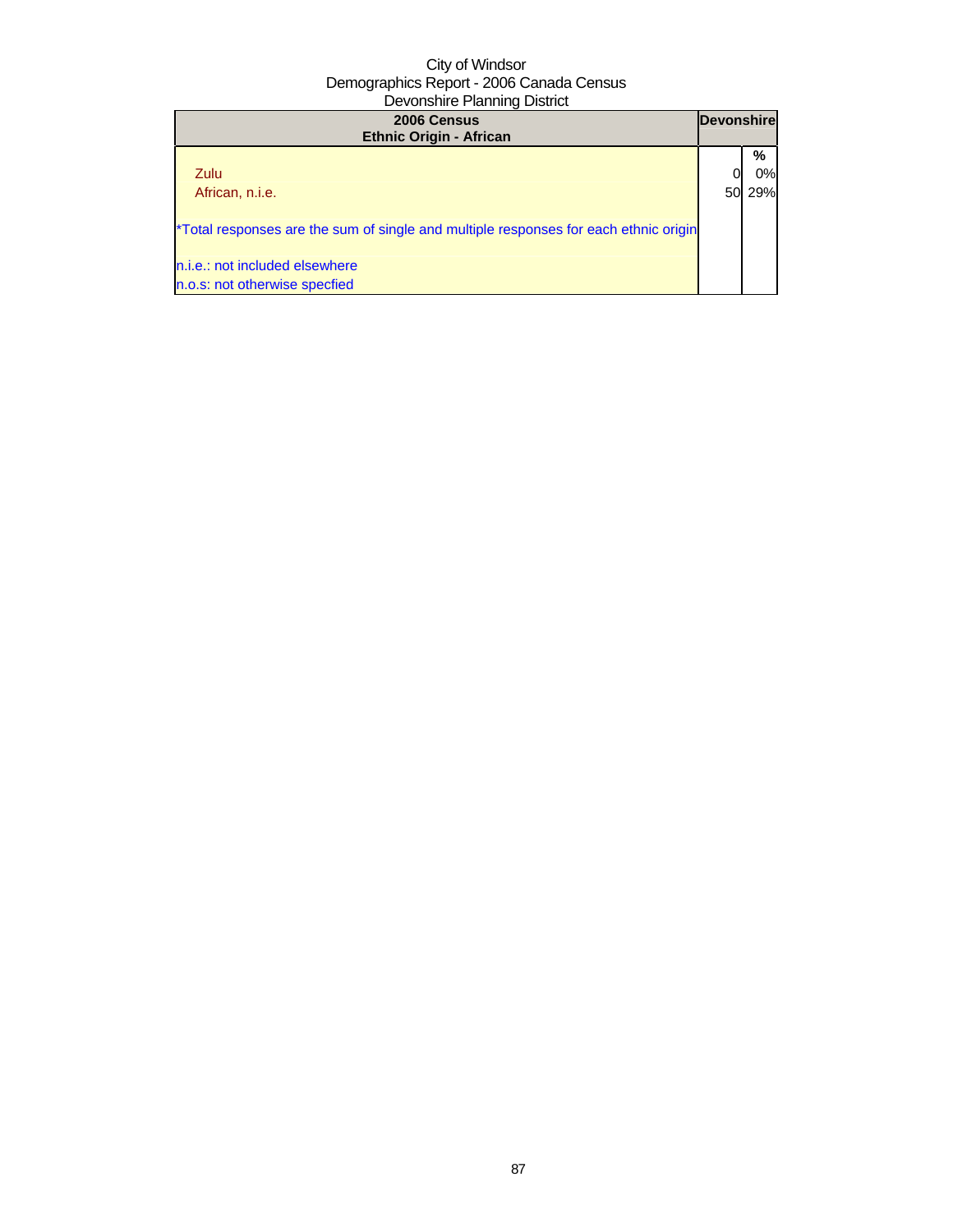# 2006 Census Ethnic Origin - Americas

| 2006 Census<br><b>Ethnic Origin - Americas</b> | <b>Devonshire</b>                         |              |
|------------------------------------------------|-------------------------------------------|--------------|
|                                                |                                           | %            |
| <b>Total Population by Ethnic Origin*</b>      | 8,665                                     |              |
|                                                |                                           |              |
| <b>Latin, Central and South American</b>       | 155                                       |              |
| Aboriginal from Central/South America          |                                           | 25 16%       |
| Argentinian                                    |                                           | 15 10%       |
| <b>Belizean</b>                                | 10                                        | 6%           |
| <b>Bolivian</b>                                | $\overline{0}$                            | 0%           |
| <b>Brazilian</b>                               | $\overline{a}$                            | 1%           |
| Chilean                                        |                                           | 30 19%       |
| Colombian                                      | $\overline{0}$                            | 0%           |
| <b>Costa Rican</b>                             | $\overline{0}$                            | 0%           |
| Ecuadorian                                     | 0                                         | 0%           |
| Guatemalan                                     | $\overline{a}$                            | 1%           |
|                                                |                                           |              |
| <b>Hispanic</b><br>Honduran                    | $\overline{\mathbf{c}}$<br>$\overline{0}$ | 1%           |
|                                                |                                           | 0%           |
| Maya<br><b>Mexican</b>                         | $\overline{0}$                            | 0%<br>25 16% |
| Nicaraguan                                     | $\overline{0}$                            | 0%           |
| Panamanian                                     | $\overline{0}$                            | 0%           |
| Paraguayan                                     | $\overline{0}$                            | 0%           |
| Peruvian                                       | 0                                         | 0%           |
| Salvadorean                                    | 42                                        | 27%          |
| Uruguayan                                      | 0                                         | 0%           |
|                                                |                                           |              |
| Venezuelan                                     | 0                                         | 0%           |
| Latin, Central or South American, n.i.e.       | 10                                        | 6%           |
|                                                |                                           |              |
| <b>Caribbean</b>                               | 30                                        |              |
| Antiguan                                       | $\overline{0}$                            | 0%           |
| <b>Bahamian</b>                                | $\overline{0}$                            | 0%           |
| <b>Barbadian</b>                               | 0                                         | 0%           |
| <b>Bermudan</b>                                | $\overline{0}$                            | 0%           |
| Carib                                          | 0                                         | 0%           |
| Cuban                                          | $\overline{0}$                            | 0%           |
| Dominican, n.o.s.<br>Grenadian                 | $\overline{O}$                            | 0%           |
| Guyanese                                       | $\overline{a}$<br>$\overline{0}$          | 5%<br>0%     |
| <b>Haitian</b>                                 | $\overline{0}$                            | 0%           |
|                                                |                                           |              |
| Jamaican                                       | $\overline{a}$                            | 5%           |
| Kittitian/Nevisian                             | $\overline{0}$                            | 0%           |
| <b>Martinican</b>                              | $\overline{0}$                            | 0%           |
| Montserratan                                   | $\overline{0}$                            | 0%           |
| <b>Puerto Rican</b>                            | $\overline{0}$                            | 0%           |
| St. Lucian                                     | $\overline{0}$                            | 0%           |
| Trinidadian/Tobagonian                         |                                           | 11 37%       |
| Vincentian/Grenadinian                         | $\overline{0}$                            | 0%           |
| <b>West Indian</b>                             |                                           | 20 66%       |
| Caribbean, n.i.e.                              |                                           | 10 33%       |
|                                                |                                           |              |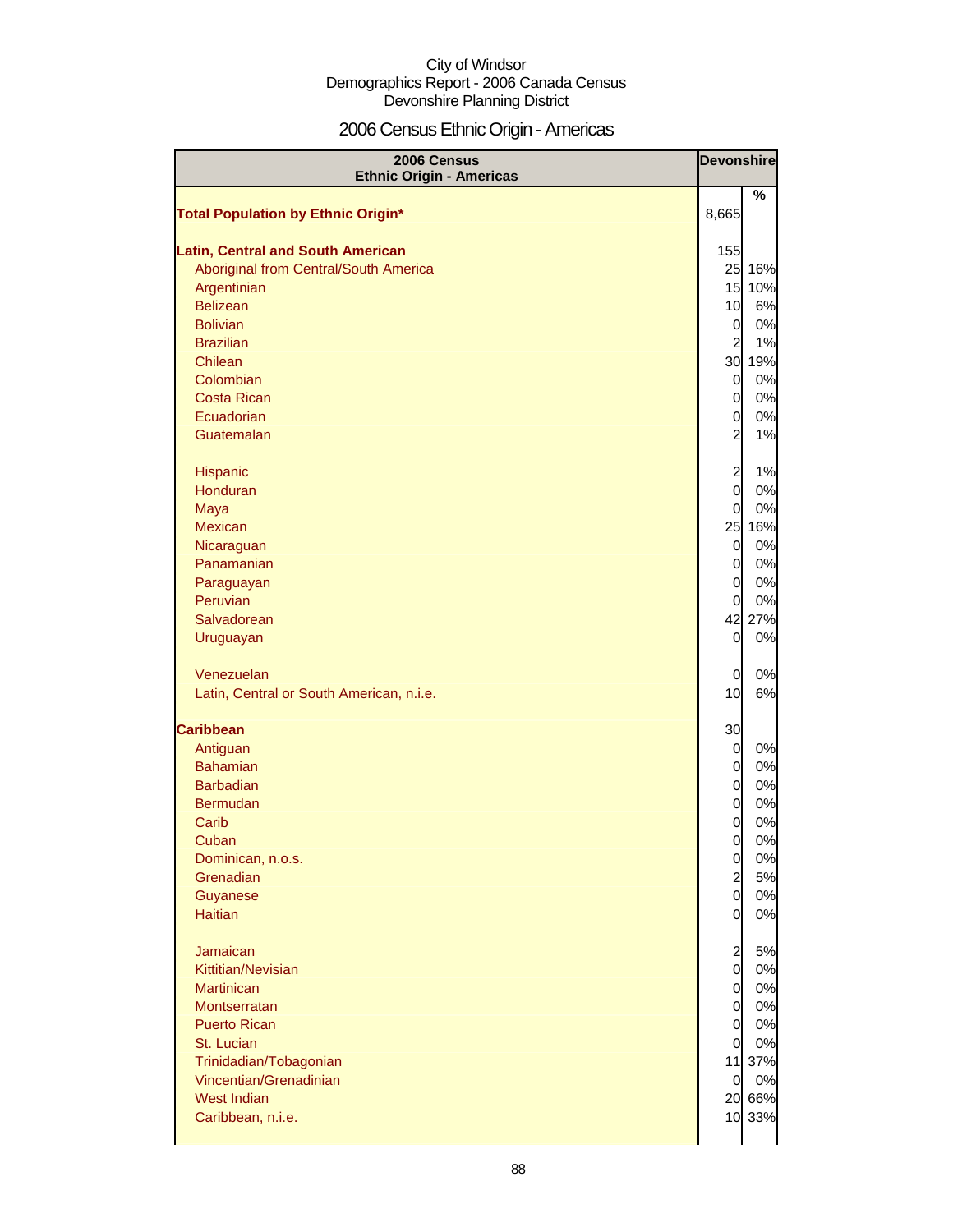| 2006 Census<br><b>Ethnic Origin - Americas</b>                                       | <b>Devonshire</b> |     |
|--------------------------------------------------------------------------------------|-------------------|-----|
|                                                                                      |                   | ℅   |
| <b>North American</b>                                                                | 1,975             |     |
| American                                                                             | 70                | 4%  |
| Canadian                                                                             | 1,910             | 97% |
| Newfoundlander                                                                       | 0                 | 0%  |
| Nova Scotian                                                                         |                   | 0%  |
| Ontarian                                                                             | 0                 | 0%  |
| Québécois                                                                            | 0                 | 0%  |
| Other provincial or regional groups                                                  | 0                 | 0%  |
| <b>North American Aboriginal</b>                                                     | 269               |     |
| <b>Inuit</b>                                                                         | 10                | 4%  |
| <b>Métis</b>                                                                         | 85                | 32% |
| North American Indian                                                                | 206               | 76% |
| *Total responses are the sum of single and multiple responses for each ethnic origin |                   |     |
| n.i.e.: not included elsewhere                                                       |                   |     |
| n.o.s: not otherwise specfied                                                        |                   |     |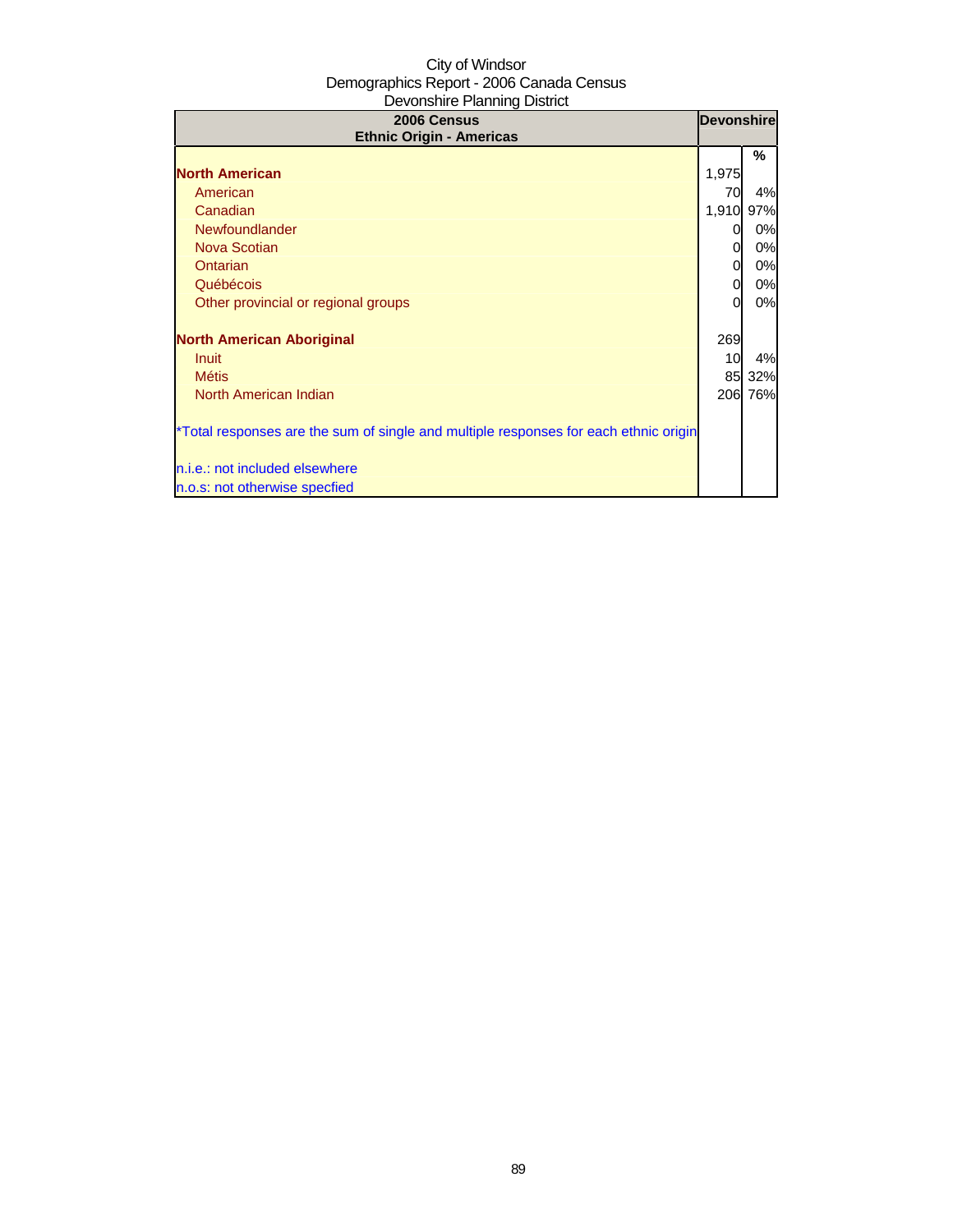### 2006 Census Visible Minorities

| 2006 Census<br><b>Visible Minorities</b>               | <b>Devonshire</b>      |                     |
|--------------------------------------------------------|------------------------|---------------------|
| <b>Total Population by Visible Minority Groups</b>     | 8,670                  | %                   |
|                                                        |                        |                     |
| <b>Visible minorities</b>                              | 1,702 20%              |                     |
| Top 3 visible minorities                               | South Asian 25%        |                     |
|                                                        | Chinese <sub>13%</sub> | Arab <sub>16%</sub> |
| <b>Chinese</b>                                         | 210                    | 2%                  |
| South Asian                                            | 410                    | 5%                  |
| <b>Black</b>                                           | 184                    | 2%                  |
|                                                        | 101                    |                     |
| Filipino<br><b>Latin American</b>                      | 137                    | 1%<br>2%            |
|                                                        |                        |                     |
| <b>Southeast Asian</b>                                 | 171                    | 2%                  |
| Arab                                                   | 264                    | 3%                  |
| <b>West Asian</b>                                      | 128                    | 1%                  |
| Korean                                                 | 29                     | 0%                  |
| Japanese                                               | 0                      | 0%                  |
| Visible minority, n.i.e.                               | 27                     | 0%                  |
| Multiple visible minority                              | 59                     | 1%                  |
| Not a visible minority (includes white and aboriginal) | 6,96080%               |                     |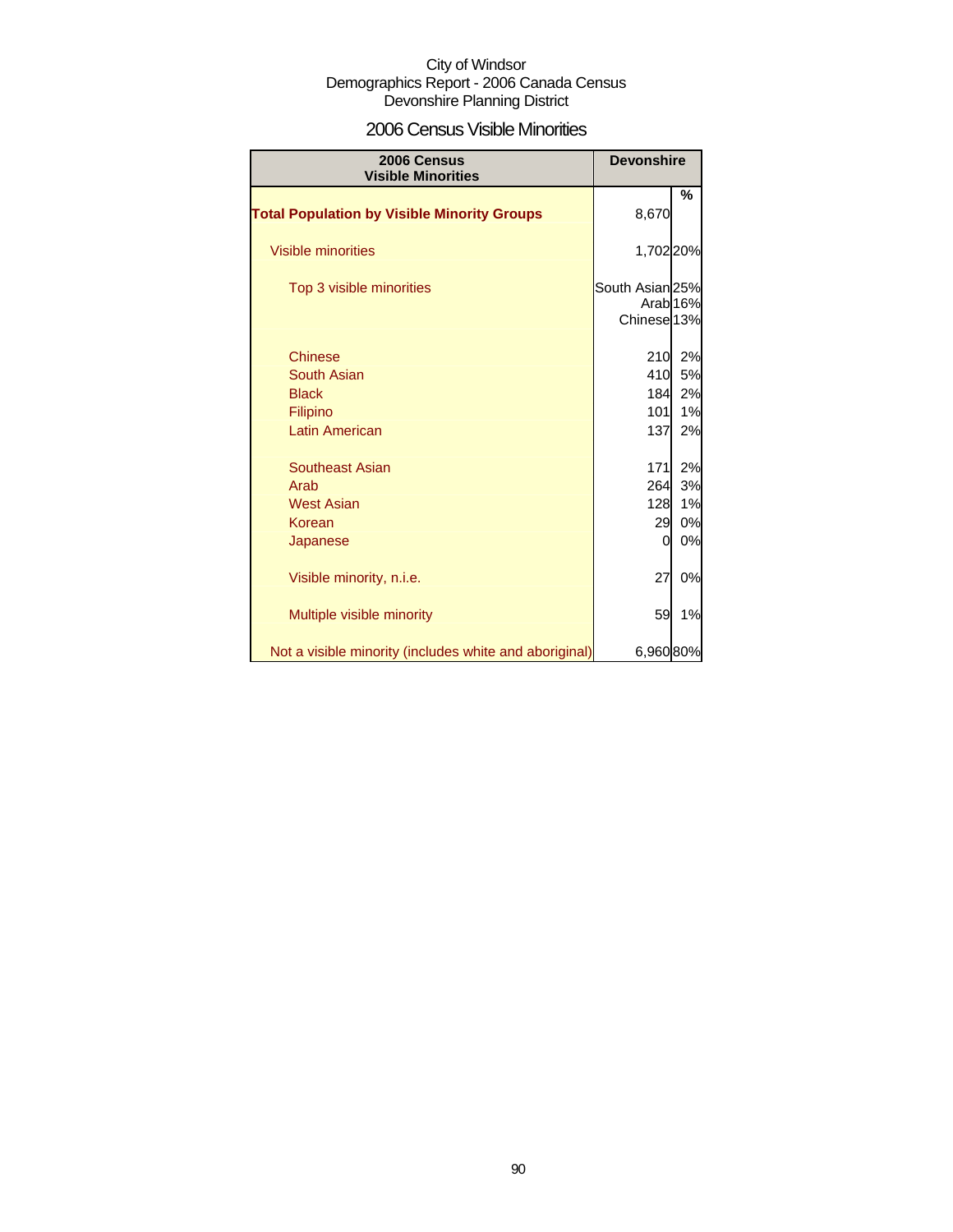# 2006 Census 2005 Employment Income by Sex and Work Activity

| 2006 Census<br>2005 Employment Income by Sex and Work Activity                                              | <b>Devonshire</b> |        |
|-------------------------------------------------------------------------------------------------------------|-------------------|--------|
| Total Population 15 years and over with employment income                                                   | 5,092             | %      |
|                                                                                                             |                   |        |
| Average employment income                                                                                   | \$36,093          |        |
| Worked full year, full time                                                                                 | 2,670 52%         |        |
| Average employment income                                                                                   | \$49,829          |        |
| Worked part year or part time                                                                               | 2,023 40%         |        |
| Average employment income                                                                                   | \$22,702          |        |
| Males 15 years and over with employment income                                                              | 2,656             |        |
| Average employment income                                                                                   | \$43,828          |        |
| Worked full year, full time                                                                                 | 1,558 59%         |        |
| Average employment income                                                                                   | \$56,089          |        |
| Worked part year or part time                                                                               |                   | 91234% |
| Average employment income                                                                                   | \$29,688          |        |
| Females 15 years and over with employment income                                                            | 2,427             |        |
| Average employment income                                                                                   | \$27,625          |        |
| Worked full year, full time                                                                                 | 1,114 46%         |        |
| Average employment income                                                                                   | \$41,103          |        |
| Worked part year or part time                                                                               | 1,10846%          |        |
| Average employment income                                                                                   | \$16,841          |        |
| Note that the sum of "worked full year, full time" and "worked part year or part time" counts may not equal |                   |        |
| "persons with employment income". This is due to persons reporting employment income from a previous year.  |                   |        |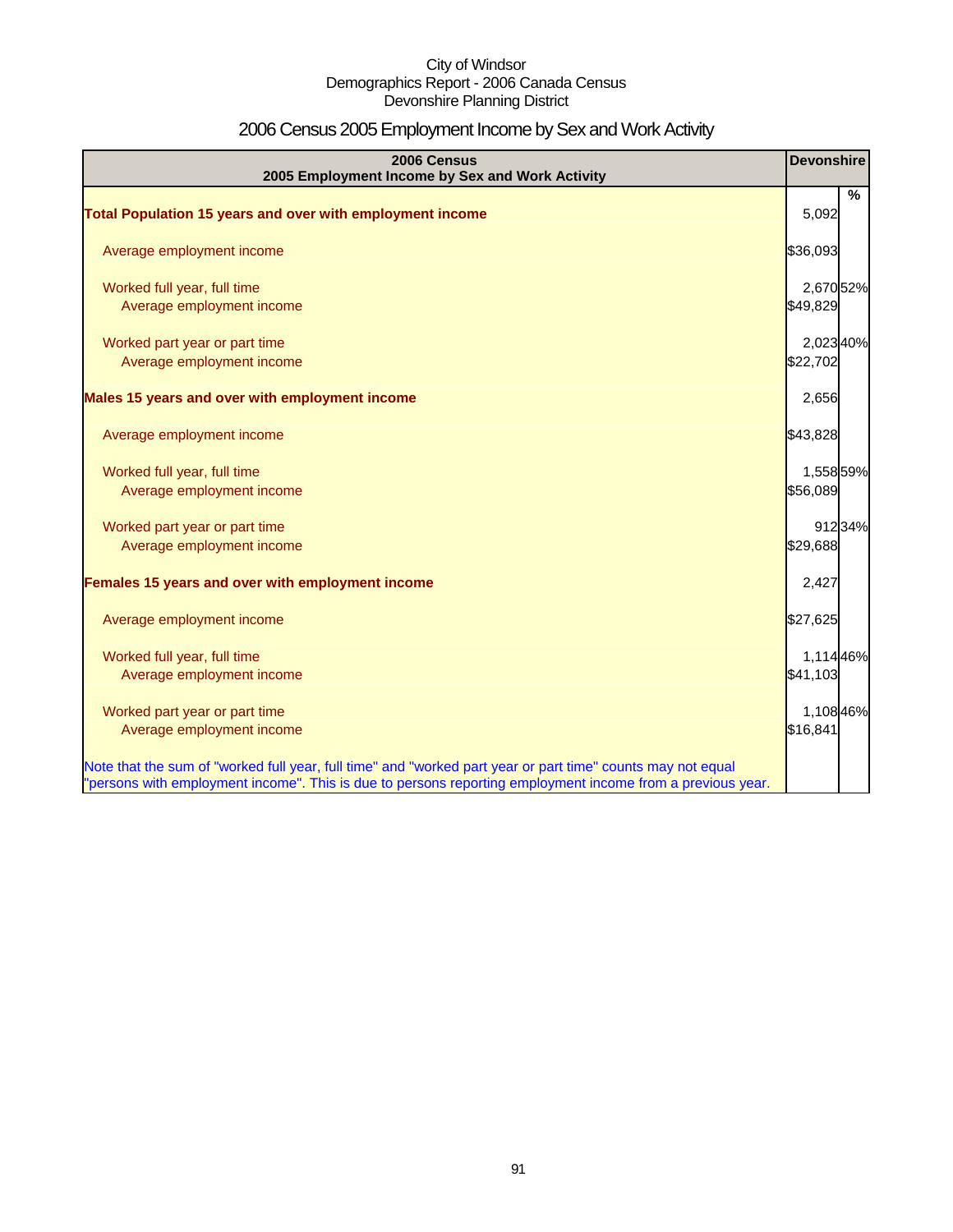| 2006 Census<br>2005 Individual Income by Sex Comparison |                            |               | <b>Devonshire</b> |               |                |         |
|---------------------------------------------------------|----------------------------|---------------|-------------------|---------------|----------------|---------|
|                                                         | <b>Total</b>               | $\frac{9}{6}$ | <b>Males</b>      | $\frac{9}{6}$ | <b>Females</b> | %       |
| <b>Population 15 years and over</b>                     | <b>Population</b><br>6,575 |               | 3,200             |               | 3,364          |         |
| Without income                                          | 293                        | 4%            | 125               | 4%            | 178            | 5%      |
| With income                                             | 6,28296%                   |               | 3,08596%          |               | 3,18895%       |         |
| Population 15 years and over by Income                  | 6,282                      |               | 3,085             |               | 3,188          |         |
| <b>Under \$1,000</b>                                    | 286                        | 5%            | 148               | 5%            | 155            | 5%      |
| $$1,000 - $2,999$                                       | 246                        | 4%            | 77                | 3%            | 177            | 6%      |
| $$3,000 - $4,999$                                       | 211                        | 3%            | 66                | 2%            | 149            | 5%      |
| $$5,000 - $6,999$                                       | 220                        | 3%            | 48                | 2%            | 171            | 5%      |
| $$7,000 - $9,999$                                       | 376                        | 6%            | 162               | 5%            | 201            | 6%      |
| \$10,000 - \$11,999                                     | 234                        | 4%            | 122               | 4%            | 143            | 5%      |
| \$12,000 - \$14,999                                     | 308                        | 5%            | 94                | 3%            | 214            | 7%      |
| \$15,000 - \$19,999                                     | 437                        | 7%            | 128               | 4%            |                | 304 10% |
| \$20,000 - \$24,999                                     | 407                        | 6%            | 159               | 5%            | 248            | 8%      |
| \$25,000 - \$29,999                                     | 341                        | 5%            | 144               | 5%            | 208            | 7%      |
| \$30,000 - \$34,999                                     | 437                        | 7%            | 200               | 6%            | 252            | 8%      |
| \$35,000 - \$39,999                                     | 358                        | 6%            | 148               | 5%            | 201            | 6%      |
| \$40,000 - \$44,999                                     | 402                        | 6%            | 179               | 6%            | 183            | 6%      |
| \$45,000 - \$49,999                                     | 326                        | 5%            | 184               | 6%            | 133            | 4%      |
| \$50,000 - \$59,999                                     | 519                        | 8%            |                   | 35311%        | 145            | 5%      |
| \$60,000 and over                                       | 1,120 18%                  |               |                   | 875 28%       | 254            | 8%      |
| Dominant Income Range                                   | Over \$60K                 |               | Over \$60K        |               | \$15K - \$20K  |         |
| <b>Median Income</b>                                    | \$30,552                   |               | \$41,311          |               | \$21,105       |         |
| Average Income                                          | \$34,969                   |               | \$43,755          |               | \$26,526       |         |

# 2006 Census 2005 Individual Income by Sex Comparison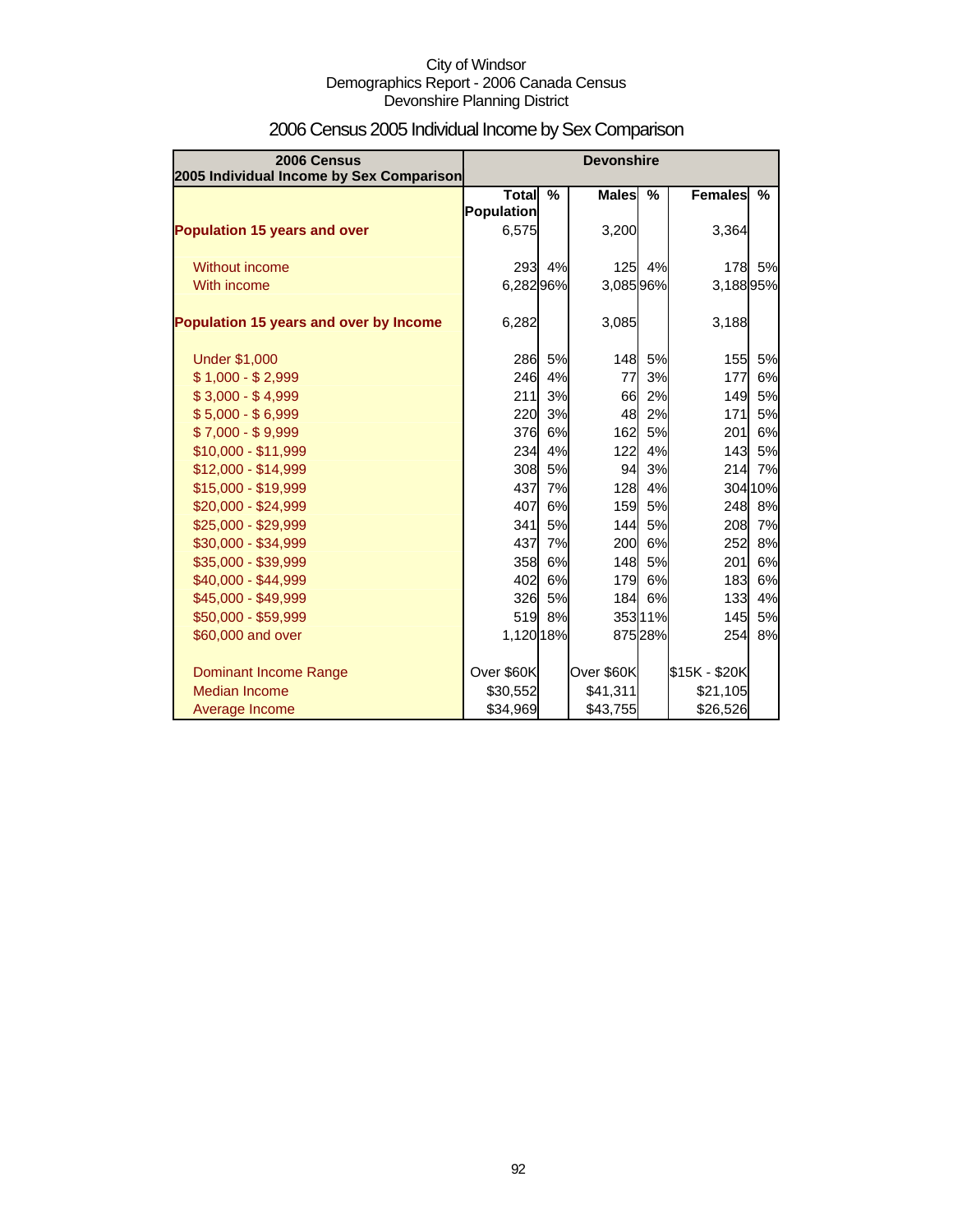# 2006 Census 2005 Individual Income by Sex

| 2006 Census<br>2005 Individual Income by Sex | <b>Devonshire</b> |         |
|----------------------------------------------|-------------------|---------|
| <b>Population 15 years and over</b>          | 6,575             | %       |
| <b>Without income</b>                        | 293               | 4%      |
| With income                                  | 6,28296%          |         |
|                                              |                   |         |
| Population 15 years and over by Income       | 6,282             |         |
| <b>Under \$1,000</b>                         | 286               | 5%      |
| $$1,000 - $2,999$                            | 246               | 4%      |
| $$3,000 - $4,999$                            | 211               | 3%      |
| $$5,000 - $6,999$                            | 220               | 3%      |
| $$7,000 - $9,999$                            | 376               | 6%      |
| \$10,000 - \$11,999                          | 234               | 4%      |
| \$12,000 - \$14,999                          | 308               | 5%      |
| \$15,000 - \$19,999                          | 437               | 7%      |
| \$20,000 - \$24,999                          | 407               | 6%      |
| \$25,000 - \$29,999                          | 341               | 5%      |
| \$30,000 - \$34,999                          | 437               | 7%      |
| \$35,000 - \$39,999                          | 358               | 6%      |
| \$40,000 - \$44,999                          | 402               | 6%      |
| \$45,000 - \$49,999                          | 326               | 5%      |
| \$50,000 - \$59,999                          | 519               | 8%      |
| \$60,000 and over                            | 1,120 18%         |         |
| Dominant income range                        | Over \$60K        |         |
| Average income                               | \$34,969          |         |
| <b>Median income</b>                         | \$30,552          |         |
| <b>Males 15 years and over</b>               | 3,200             |         |
| Without income                               | 125               | 4%      |
| With income                                  | 3,085 96%         |         |
| Males 15 years and over by Income            | 3,085             |         |
| <b>Under \$1,000</b>                         | 148               | 5%      |
| $$1,000 - $2,999$                            | 77                | 3%      |
| $$3,000 - $4,999$                            | 66                | 2%      |
| $$5,000 - $6,999$                            | 48                | 2%      |
| $$7,000 - $9,999$                            | 162               | 5%      |
| \$10,000 - \$11,999                          | 122               | 4%      |
| \$12,000 - \$14,999                          | 94                | 3%      |
| \$15,000 - \$19,999                          | 128               | 4%      |
| \$20,000 - \$24,999                          | 159               | 5%      |
| \$25,000 - \$29,999                          | 144               | 5%      |
| \$30,000 - \$34,999                          | 200               | 6%      |
| \$35,000 - \$39,999                          | 148               | 5%      |
| \$40,000 - \$44,999                          | 179               | 6%      |
| \$45,000 - \$49,999                          | 184               | 6%      |
| \$50,000 - \$59,999                          |                   | 353 11% |
| \$60,000 and over                            |                   | 875 28% |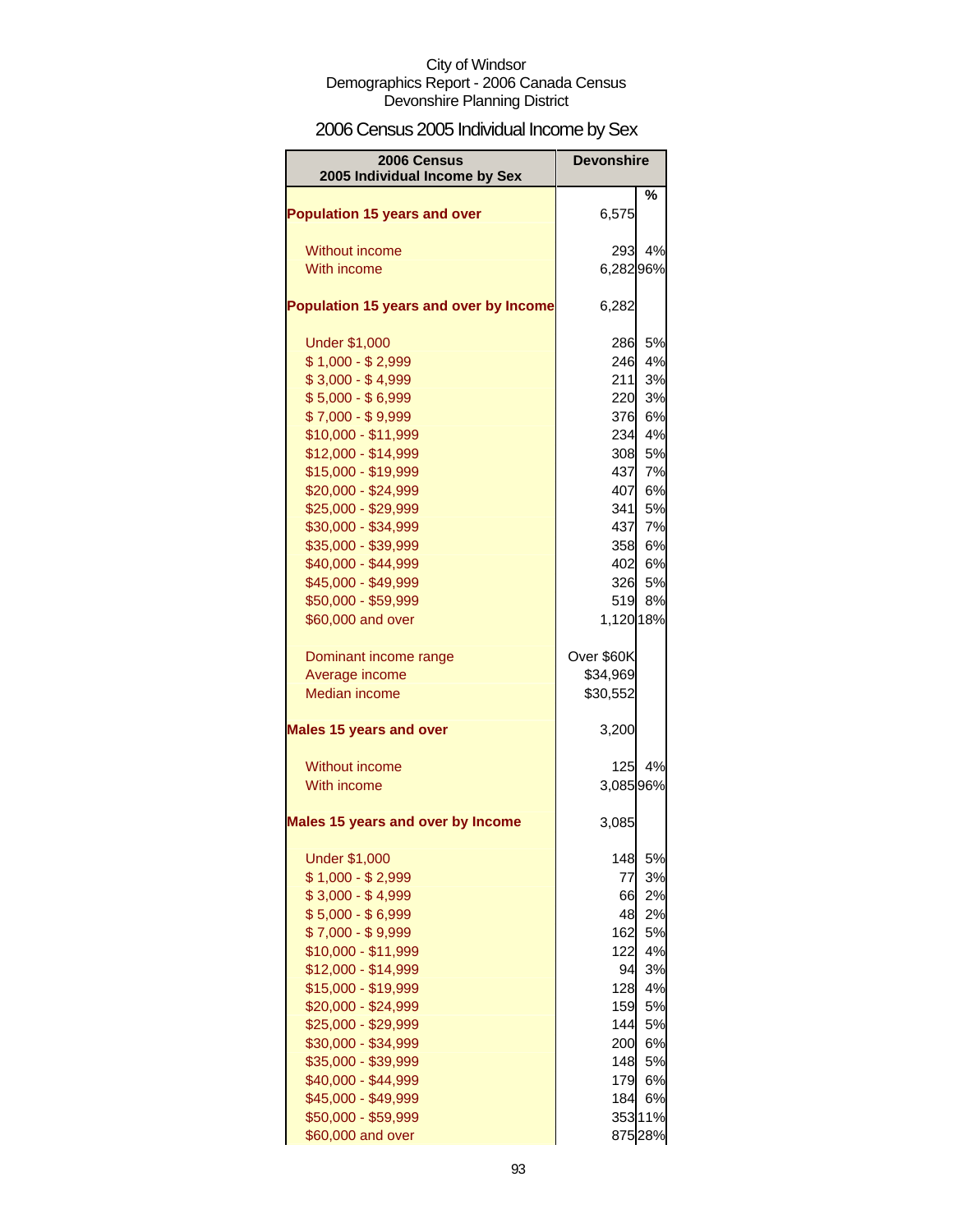| ovonomo i kummiy Dioulot<br>2006 Census<br>2005 Individual Income by Sex | <b>Devonshire</b> |         |  |
|--------------------------------------------------------------------------|-------------------|---------|--|
|                                                                          |                   | %       |  |
|                                                                          |                   |         |  |
| Dominant income range                                                    | Over \$60K        |         |  |
| <b>Median income</b>                                                     | \$41,311          |         |  |
| Average income                                                           | \$43,755          |         |  |
| <b>Females 15 years and over</b>                                         | 3,364             |         |  |
| <b>Without income</b>                                                    | 178               | 5%      |  |
| With income                                                              | 3,18895%          |         |  |
| Females 15 years and over by Income                                      | 3,188             |         |  |
| <b>Under \$1,000</b>                                                     | <b>155</b>        | 5%      |  |
| $$1,000 - $2,999$                                                        | 177               | 6%      |  |
| $$3,000 - $4,999$                                                        | 149               | 5%      |  |
| $$5,000 - $6,999$                                                        | 171               | 5%      |  |
| $$7,000 - $9,999$                                                        | 201               | 6%      |  |
| \$10,000 - \$11,999                                                      | 143               | 5%      |  |
| \$12,000 - \$14,999                                                      | 214               | 7%      |  |
| \$15,000 - \$19,999                                                      |                   | 304 10% |  |
| \$20,000 - \$24,999                                                      | 248               | 8%      |  |
| \$25,000 - \$29,999                                                      | 208               | 7%      |  |
| \$30,000 - \$34,999                                                      | 252               | 8%      |  |
| \$35,000 - \$39,999                                                      | 201               | 6%      |  |
| \$40,000 - \$44,999                                                      | 183               | 6%      |  |
| \$45,000 - \$49,999                                                      | 133               | 4%      |  |
| \$50,000 - \$59,999                                                      | 145               | 5%      |  |
| \$60,000 and over                                                        | 254               | 8%      |  |
| Dominant income range                                                    | \$15K - \$20K     |         |  |
| Median income                                                            | \$21,105          |         |  |
| Average income                                                           | \$26,526          |         |  |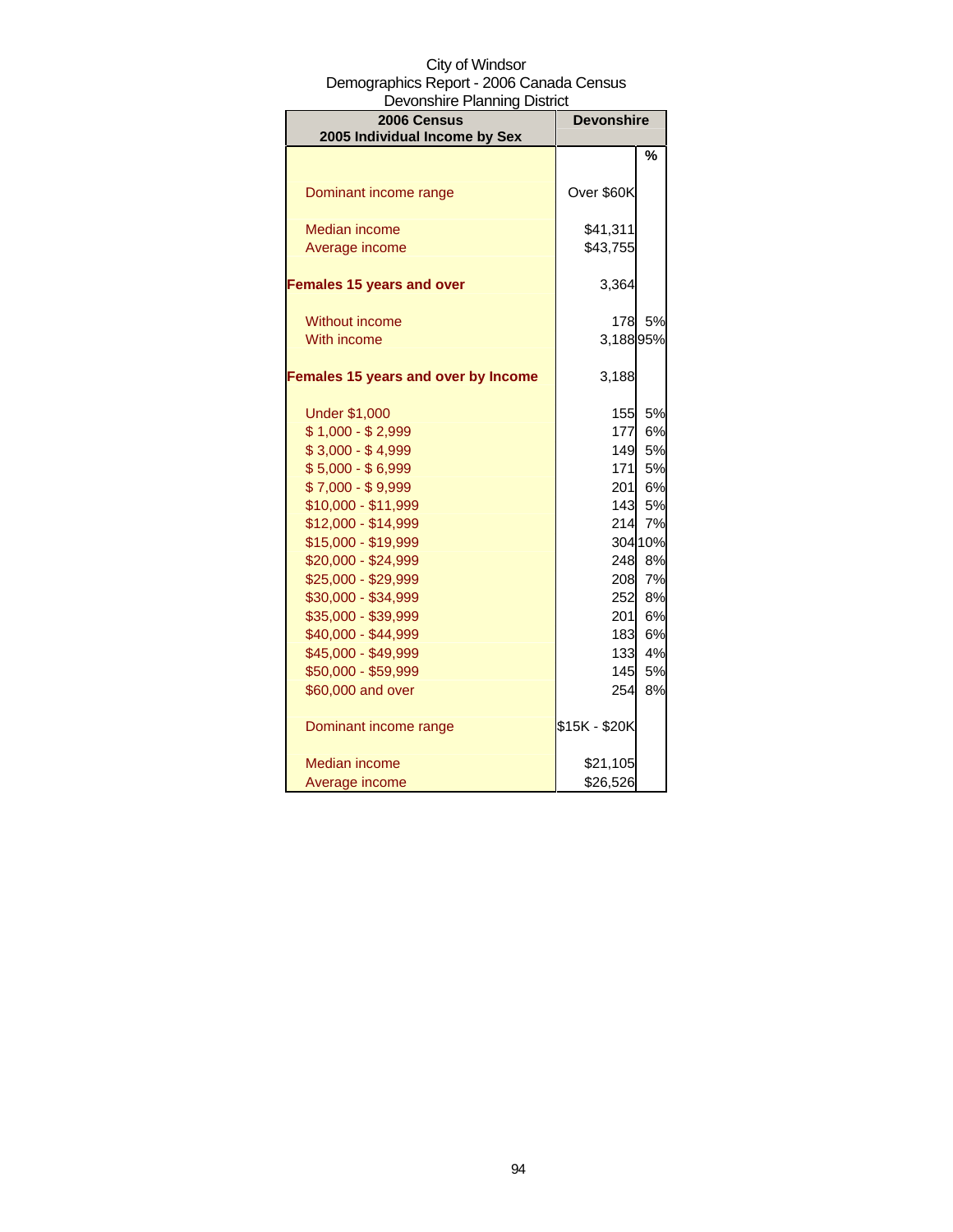# 2006 Census 2005 Individual After-Tax Income by Sex

| 2006 Census<br>2005 Individual After-Tax Income by Sex | <b>Devonshire</b> |              |
|--------------------------------------------------------|-------------------|--------------|
| <b>Population 15 years and over</b>                    | 6,570             | %            |
|                                                        |                   |              |
| Without income                                         | 293               | 4%           |
| With income                                            | 6,26795%          |              |
| Population 15 years and over by after-tax income       | 6,267             |              |
| <b>Under \$1,000</b>                                   | 270               | 4%           |
| \$1,000 to \$2,999                                     | 251               | 4%           |
| \$3,000 to \$4,999                                     | 223               | 4%           |
| \$5,000 to \$6,999                                     | 235               | 4%           |
| \$7,000 to \$9,999                                     | 381               | 6%           |
| \$10,000 to \$11,999                                   | 255               | 4%           |
| \$12,000 to \$14,999                                   | 330               | 5%           |
| \$15,000 to \$19,999                                   | 508               | 8%           |
| \$20,000 to \$24,999                                   | 448               | 7%           |
| \$25,000 to \$29,999                                   | 503               | 8%           |
| \$30,000 to \$34,999                                   | 589               | 9%           |
| \$35,000 to \$39,999                                   | 495               | 8%           |
| \$40,000 to \$44,999<br>\$45,000 to \$49,999           |                   | 385 6%<br>5% |
| \$50,000 and over                                      | 300<br>1,063 17%  |              |
|                                                        |                   |              |
| Dominant income range                                  | Over \$50K        |              |
| Median after-tax income                                | \$27,160          |              |
| Average after-tax income                               | \$29,396          |              |
| <b>Males 15 years and over</b>                         | 3,213             |              |
| Without income                                         | 130               | 4%           |
| With income                                            | 3,076 96%         |              |
| Males 15 years and over by after-tax income            | 3,076             |              |
| <b>Under \$1,000</b>                                   | 136               | 4%           |
| \$1,000 to \$2,999                                     | 67                | 2%           |
| \$3,000 to \$4,999                                     |                   | 66 2%        |
| \$5,000 to \$6,999                                     | 53                | 2%           |
| \$7,000 to \$9,999                                     |                   | 176 6%       |
| \$10,000 to \$11,999                                   | 130               | 4%           |
| \$12,000 to \$14,999                                   | 69                | 2%           |
| \$15,000 to \$19,999                                   | 155<br>187        | 5%           |
| \$20,000 to \$24,999<br>\$25,000 to \$29,999           | 221               | 6%           |
| \$30,000 to \$34,999                                   | 276               | 7%<br>9%     |
| \$35,000 to \$39,999                                   | 230               | 7%           |
| \$40,000 to \$44,999                                   | 252               | 8%           |
| \$45,000 to \$49,999                                   | 222               | 7%           |
| \$50,000 and over                                      |                   | 794 26%      |
| Dominant income range                                  | Over \$50K        |              |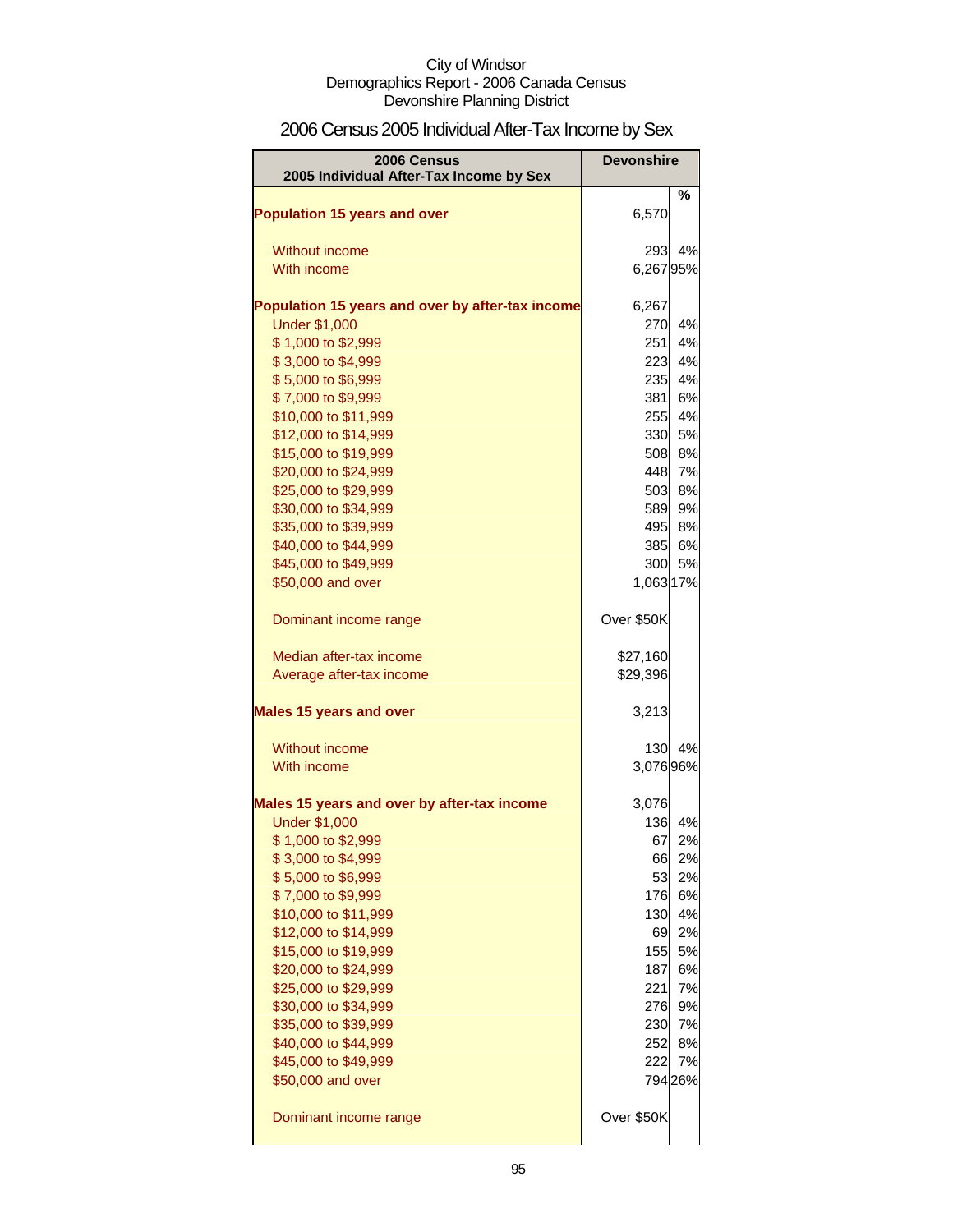| City of Windsor                          |
|------------------------------------------|
| Demographics Report - 2006 Canada Census |
| Devonshire Planning District             |

| 2006 Census<br>2005 Individual After-Tax Income by Sex | <b>Devonshire</b> |         |
|--------------------------------------------------------|-------------------|---------|
|                                                        |                   | %       |
| Median after-tax income                                | \$34,653          |         |
| Average after-tax income                               | \$35,794          |         |
| <b>Females 15 years and over</b>                       | 3,364             |         |
| Without income                                         | 173               | 5%      |
| With income                                            | 3,18895%          |         |
| Females 15 years and over by after-tax income          | 3,188             |         |
| <b>Under \$1,000</b>                                   | 130               | 4%      |
| \$1,000 to \$2,999                                     | 162               | 5%      |
| \$3,000 to \$4,999                                     | 164               | 5%      |
| \$5,000 to \$6,999                                     | 156               | 5%      |
| \$7,000 to \$9,999                                     | 191               | 6%      |
| \$10,000 to \$11,999                                   |                   | 145 5%  |
| \$12,000 to \$14,999                                   |                   | 231 7%  |
| \$15,000 to \$19,999                                   |                   | 344 11% |
| \$20,000 to \$24,999                                   | 276               | 9%      |
| \$25,000 to \$29,999                                   | 298               | 9%      |
| \$30,000 to \$34,999                                   |                   | 308 10% |
| \$35,000 to \$39,999                                   | 253               | 8%      |
| \$40,000 to \$44,999                                   | 137               | 4%      |
| \$45,000 to \$49,999                                   | 81                | 3%      |
| \$50,000 and over                                      | 249               | 8%      |
| Dominant income range                                  | \$15K to \$20K    |         |
| Median after-tax income                                | \$20,716          |         |
| Average after-tax income                               | \$23,257          |         |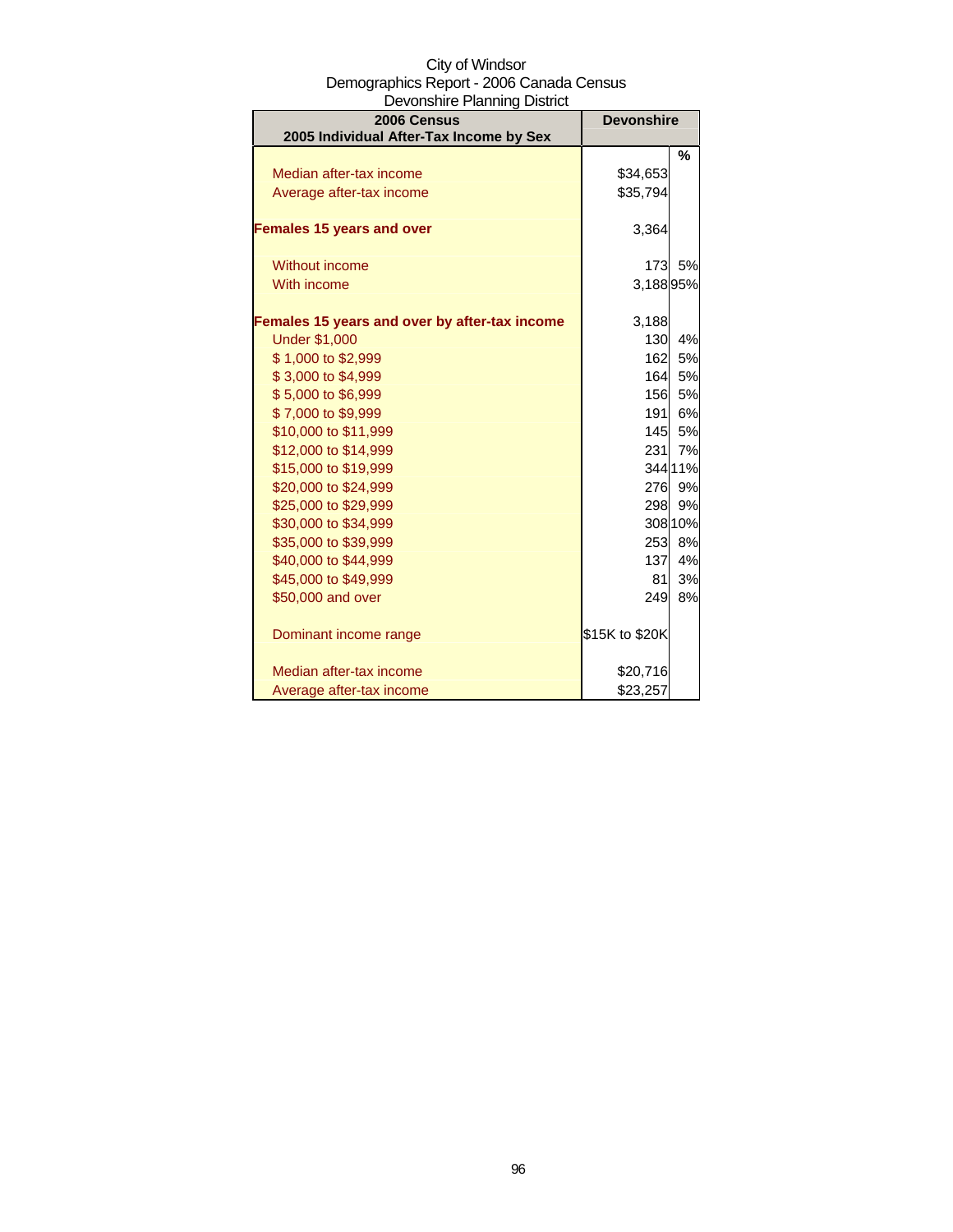# 2006 Census 2005 Family Income

| 2006 Census<br>2005 Family Income                | <b>Devonshire</b> |         |
|--------------------------------------------------|-------------------|---------|
| <b>Total Census Families by Income</b>           | 2,417             | %       |
| <b>Under \$10,000</b>                            | 61                | 3%      |
| \$10,000 - \$19,999                              | 44                | 2%      |
| \$20,000 - \$29,999                              | 79                | 3%      |
| \$30,000 - \$39,999                              |                   | 243 10% |
| \$40,000 - \$49,999                              |                   | 206 9%  |
| \$50,000 - \$59,999                              | 173               | 7%      |
| \$60,000 - \$69,999                              |                   | 186 8%  |
| \$70,000 - \$79,999                              |                   | 243 10% |
| \$80,000 - \$89,999                              |                   | 227 9%  |
| \$90,000 - \$99,999                              |                   | 239 10% |
| \$100,000 and over                               |                   | 690 29% |
| Dominant income range                            | Over \$100K       |         |
| <b>Median income</b>                             | \$78,382          |         |
| Average income                                   | \$80,007          |         |
| <b>Couple Families by Income</b>                 | 2,008             |         |
| <b>Under \$10,000</b>                            | 32                | 2%      |
| \$10,000 - \$19,999                              | 13I               | 1%      |
| \$20,000 - \$29,999                              | 67                | 3%      |
| \$30,000 - \$39,999                              | 160               | 8%      |
| \$40,000 - \$49,999                              | 135               | 7%      |
| \$50,000 - \$59,999                              | 160               | 8%      |
| \$60,000 - \$69,999                              |                   | 156 8%  |
| \$70,000 - \$79,999                              |                   | 213 11% |
| \$80,000 - \$89,999                              |                   | 202 10% |
| \$90,000 - \$99,999                              |                   | 228 11% |
| \$100,000 and over                               |                   | 640 32% |
| Dominant income range                            | Over \$100K       |         |
| <b>Median income</b>                             | \$83,315          |         |
| Average income                                   | \$84,612          |         |
| <b>Total Census Families by after-tax Income</b> | 2,423             |         |
| <b>Under \$10,000</b>                            | 61                | 3%      |
| \$10,000 to \$19,999                             | 24                | 1%      |
| \$20,000 to \$29,999                             | 136               | 6%      |
| \$30,000 to \$39,999                             |                   | 270 11% |
| \$40,000 to \$49,999                             |                   | 236 10% |
| \$50,000 to \$59,999                             |                   | 246 10% |
| \$60,000 to \$69,999                             |                   | 305 13% |
| \$70,000 to \$79,999                             |                   | 308 13% |
| \$80,000 and over                                |                   | 76432%  |
| Dominant income range                            | Over \$80K        |         |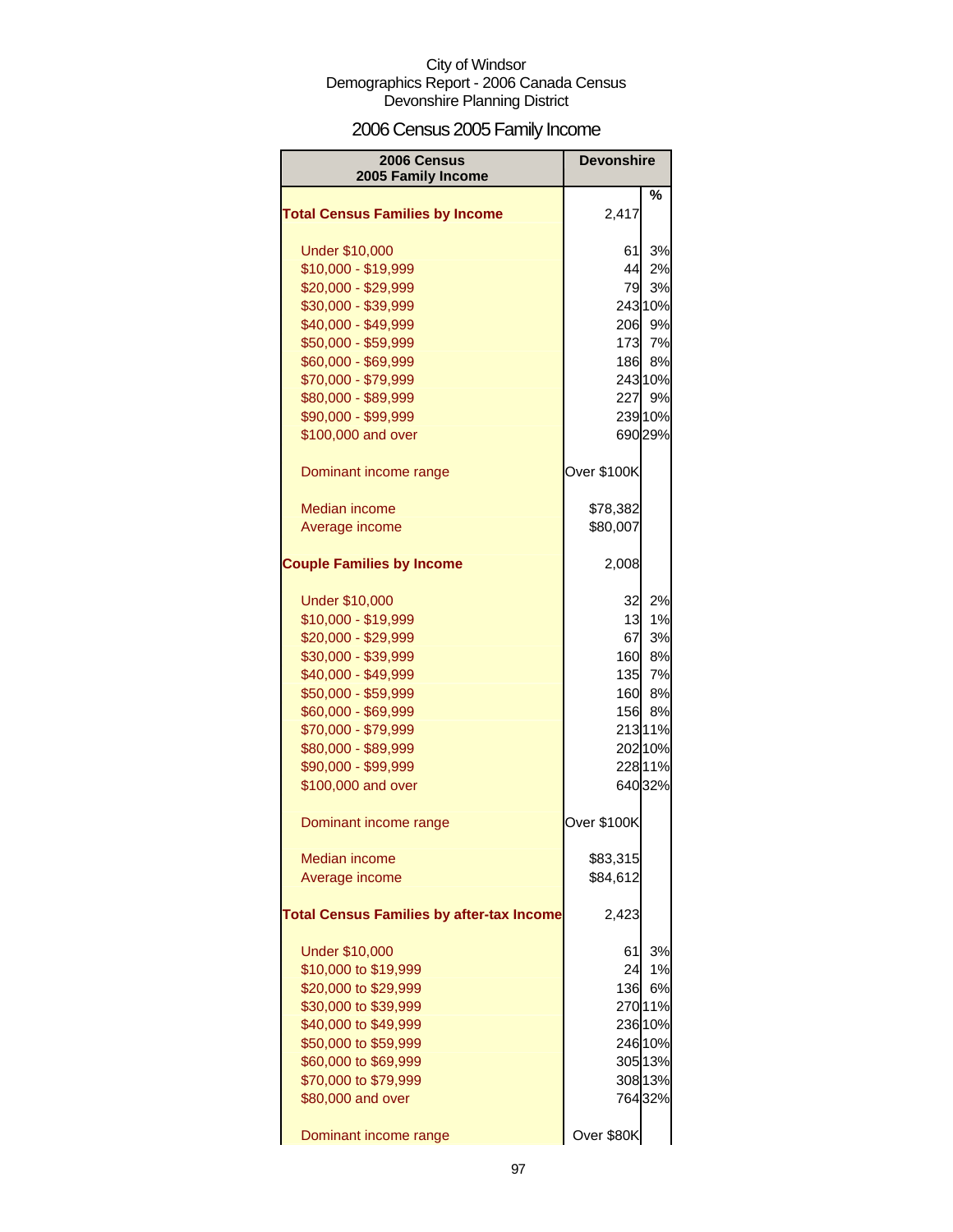| 2006 Census<br>2005 Family Income          | <b>Devonshire</b> |         |
|--------------------------------------------|-------------------|---------|
|                                            |                   | %       |
|                                            |                   |         |
| Median after-tax income                    | \$66,606          |         |
| Average after-tax income                   | \$67,417          |         |
| <b>Couple Families by after-tax Income</b> | 2,013             |         |
| <b>Under \$10,000</b>                      | 32                | 2%      |
| \$10,000 to \$19,999                       | 24                | 1%      |
| \$20,000 to \$29,999                       | <b>100</b>        | 5%      |
| \$30,000 to \$39,999                       | 177               | 9%      |
| \$40,000 to \$49,999                       |                   | 198 10% |
| \$50,000 to \$59,999                       |                   | 21411%  |
| \$60,000 to \$69,999                       |                   | 25513%  |
| \$70,000 to \$79,999                       |                   | 27714%  |
| \$80,000 and over                          |                   | 70935%  |
| Dominant income range                      | Over \$80K        |         |
| Median after-tax income                    | \$69,723          |         |
| Average after-tax income                   | \$70,902          |         |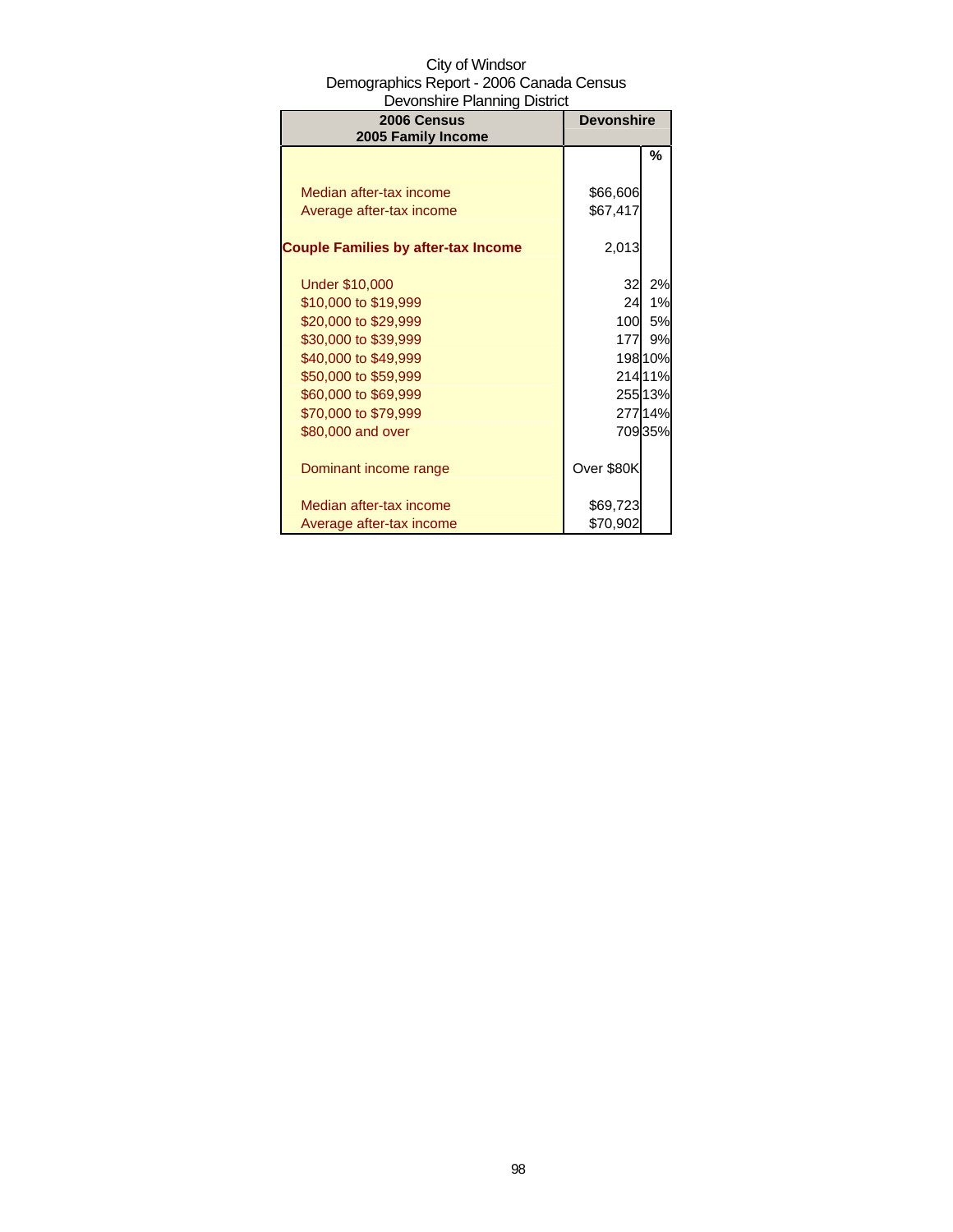# 2006 Census 2005 Income of Non-family Persons by Sex

| 2006 Census<br>2005 Income of Non-family Persons by Sex | <b>Devonshire</b>       |              |
|---------------------------------------------------------|-------------------------|--------------|
| Non-family persons 15 years and over by Income          | 621                     | %            |
| <b>Under \$1,000</b>                                    | $\overline{a}$          | 0%           |
| $$1,000 - $2,999$                                       | 10                      | 2%           |
| $$3,000 - $4,999$                                       |                         | 0 0%         |
| $$5,000 - $6,999$                                       |                         | 0 0%         |
| $$7,000 - $9,999$                                       |                         | 10 2%        |
| \$10,000 - \$11,999                                     |                         | 10 2%        |
| \$12,000 - \$14,999                                     |                         | 29 5%        |
| \$15,000 - \$19,999                                     |                         | 43 7%        |
| \$20,000 - \$24,999                                     | 53                      | 8%           |
| \$25,000 - \$29,999                                     |                         | 61 10%       |
| \$30,000 - \$34,999                                     | 21                      | 3%           |
| \$35,000 - \$39,999                                     |                         | 23 4%        |
| \$40,000 - \$44,999                                     | 22                      | 3%           |
| \$45,000 - \$49,999                                     | 52                      | 8%           |
| \$50,000 - \$59,999                                     |                         | 108 17%      |
| \$60,000 and over                                       |                         | 104 17%      |
| Dominant income range                                   | \$50K - \$60K           |              |
| Average income                                          | \$41,739                |              |
| <b>Median income</b>                                    | \$42,621                |              |
| Male non-family persons 15 years and over               | 330                     |              |
| <b>Under \$1,000</b>                                    | 12                      | 4%           |
| $$1,000 - $2,999$                                       | 0                       | $0\%$        |
| $$3,000 - $4,999$                                       | 0                       | 0%           |
| $$5,000 - $6,999$                                       | $\overline{0}$          | 0%           |
| $$7,000 - $9,999$                                       | $\overline{\mathbf{3}}$ | 1%           |
| \$10,000 - \$11,999                                     | 20                      | 6%           |
| \$12,000 - \$14,999                                     | 25                      | 8%           |
| \$15,000 - \$19,999                                     | 10                      | 3%           |
| \$20,000 - \$24,999                                     |                         | 32 10%       |
| \$25,000 - \$29,999                                     | 14                      | 4%           |
| \$30,000 - \$34,999                                     |                         | 10 3%        |
| \$35,000 - \$39,999                                     |                         | 10 3%        |
| \$40,000 - \$44,999<br>\$45,000 - \$49,999              | 27                      | 32 10%<br>8% |
| \$50,000 - \$59,999                                     |                         | 58 18%       |
| \$60,000 and over                                       |                         | 7523%        |
|                                                         |                         |              |
| Dominant income range                                   | Over \$60K              |              |
| Average income                                          | \$40,190                |              |
| <b>Median income</b>                                    | \$44,314                |              |
| Female non-family persons 15 years and over             | 281                     |              |
| <b>Under \$1,000</b>                                    | 10                      | 4%           |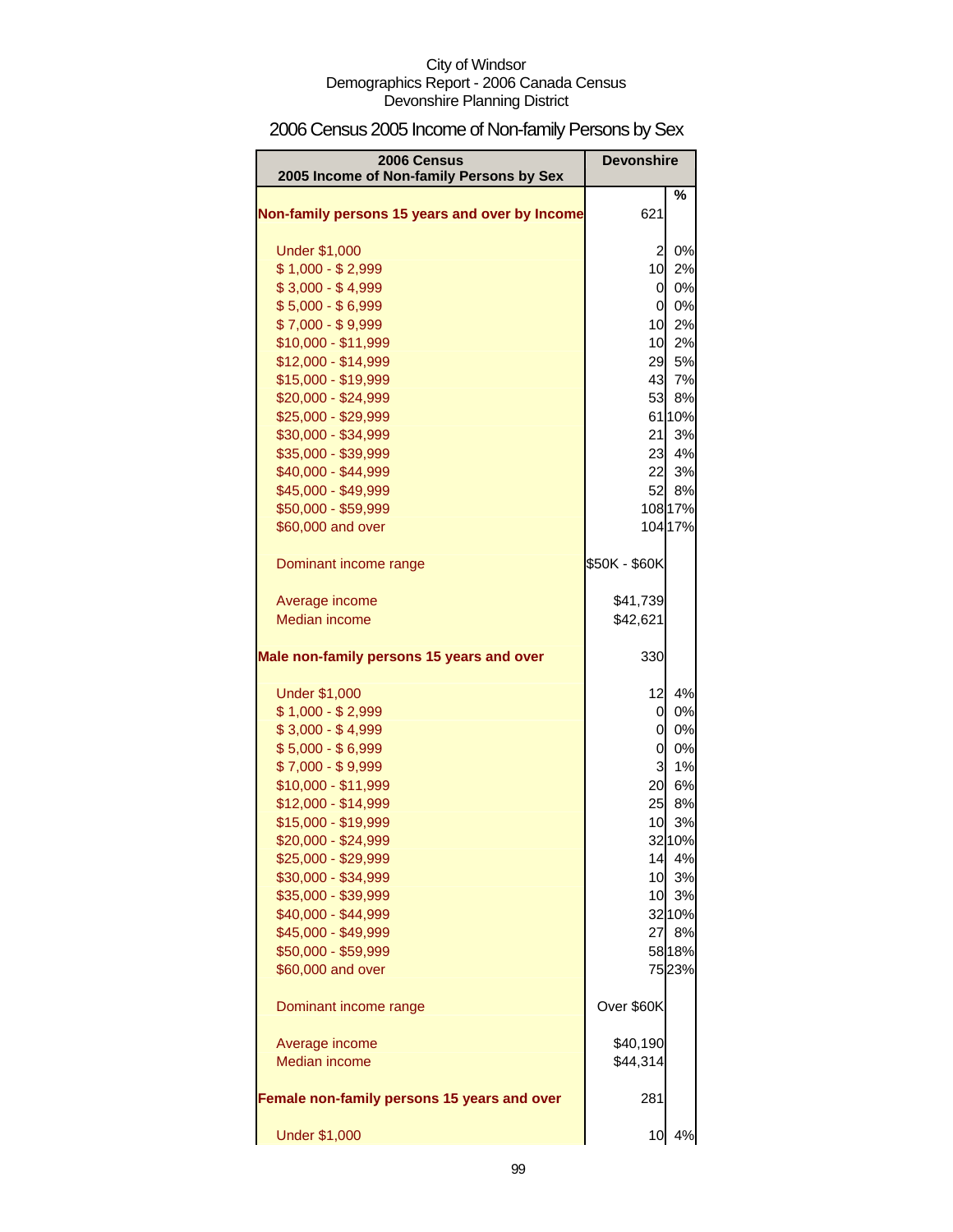| City of Windsor                          |
|------------------------------------------|
| Demographics Report - 2006 Canada Census |
| Devonshire Planning District             |

| 2006 Census                              | <b>Devonshire</b> |        |
|------------------------------------------|-------------------|--------|
| 2005 Income of Non-family Persons by Sex |                   |        |
|                                          |                   | %      |
| $$1,000 - $2,999$                        | 0                 | 0%     |
| $$3,000 - $4,999$                        | 0                 | 0%     |
| $$5,000 - $6,999$                        | 0                 | 0%     |
| $$7,000 - $9,999$                        | 11                | 4%     |
| \$10,000 - \$11,999                      | 10                | 4%     |
| $$12,000 - $14,999$                      | 7                 | 3%     |
| \$15,000 - \$19,999                      |                   | 3011%  |
| \$20,000 - \$24,999                      |                   | 3211%  |
| \$25,000 - \$29,999                      |                   | 38 13% |
| \$30,000 - \$34,999                      | 10                | 4%     |
| \$35,000 - \$39,999                      | 20                | 7%     |
| \$40,000 - \$44,999                      | 3                 | 1%     |
| \$45,000 - \$49,999                      | 20                | 7%     |
| \$50,000 - \$59,999                      |                   | 40 14% |
| \$60,000 and over                        | 12                | 4%     |
|                                          |                   |        |
| Dominant income range                    | \$50K - \$60K     |        |
|                                          |                   |        |
| Median income                            | \$27,901          |        |
| Average income                           | \$24,724          |        |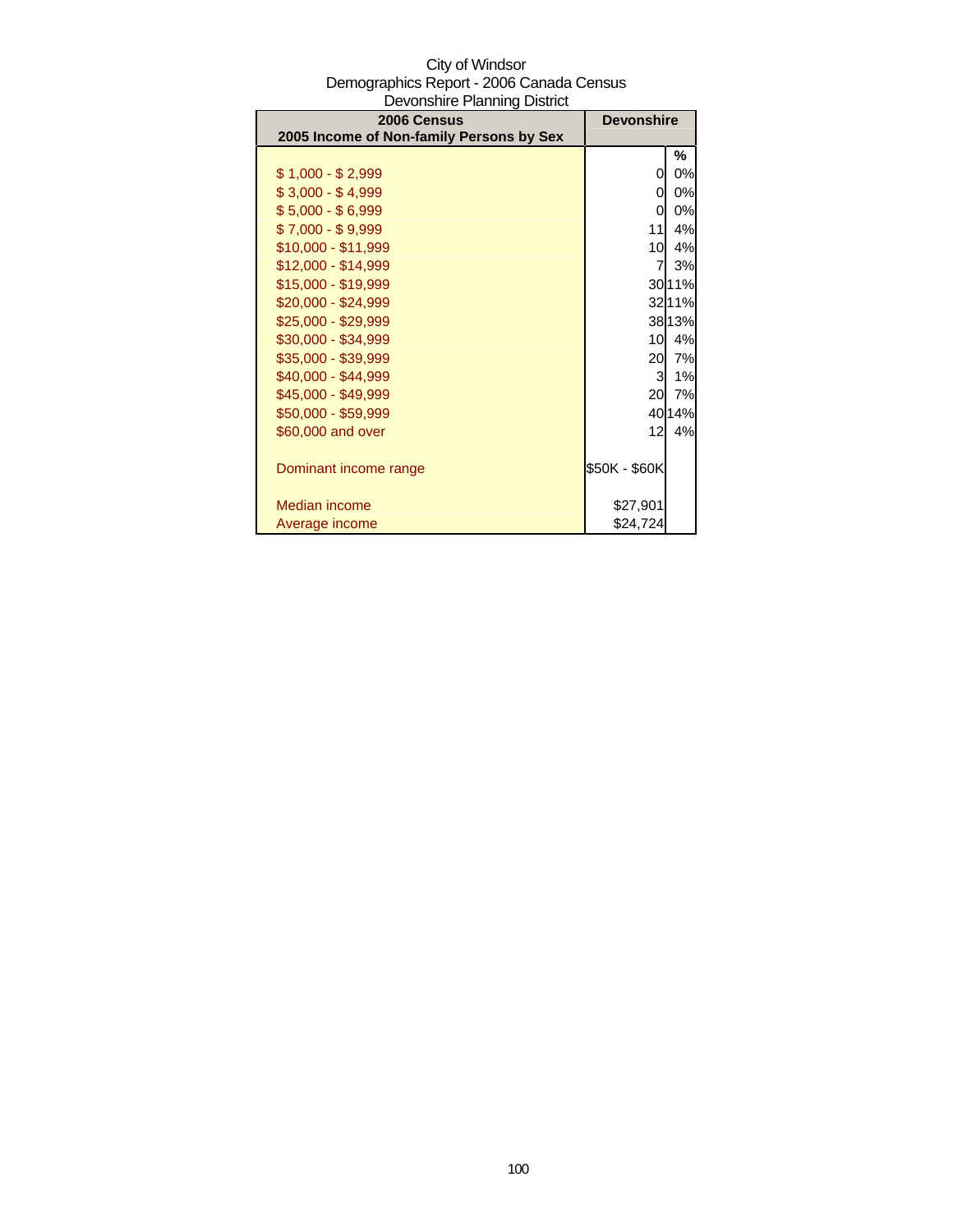| 2006 Census<br>2005 After-Tax Income of Non-family Persons by Sex | <b>Devonshire</b> |         |
|-------------------------------------------------------------------|-------------------|---------|
| Non-family persons 15 years and over by after-tax income          | 611               | %       |
| <b>Under \$1,000</b>                                              | 22                | 4%      |
| $$1,000 - $2,999$                                                 | 10                | 2%      |
| $$3,000 - $4,999$                                                 | $\overline{0}$    | 0%      |
| $$5,000 - $6,999$                                                 | $\overline{0}$    | 0%      |
| $$7,000 - $9,999$                                                 | 11                | 2%      |
| \$10,000 - \$11,999                                               | 30                | 5%      |
| \$12,000 - \$14,999                                               | 44                | 7%      |
| \$15,000 - \$19,999                                               | 42                | 7%      |
| \$20,000 - \$24,999                                               |                   | 8113%   |
| \$25,000 - \$29,999                                               | 35                | 6%      |
| \$30,000 - \$34,999                                               |                   | 6010%   |
| \$35,000 - \$39,999                                               |                   | 7011%   |
| \$40,000 - \$44,999                                               |                   | 6310%   |
| \$45,000 - \$49,999                                               | 50                | 8%      |
| \$50,000 and over                                                 |                   | 104 17% |
| Dominant income range                                             | Over \$50K        |         |
| Median income                                                     | \$33,006          |         |
| Average income                                                    | \$34,390          |         |
|                                                                   |                   |         |
| Male non-family persons 15 years and over by after-tax income     | 330               |         |
| <b>Under \$1,000</b>                                              | $\overline{a}$    | 1%      |
| $$1,000 - $2,999$                                                 | 10                | 3%      |
| $$3,000 - $4,999$                                                 | $\overline{0}$    | 0%      |
| $$5,000 - $6,999$                                                 | $\mathbf 0$       | 0%      |
| $$7,000 - $9,999$                                                 | 3                 | 1%      |
| \$10,000 - \$11,999                                               | 10                | 3%      |
| \$12,000 - \$14,999                                               | 25                | 8%      |
| \$15,000 - \$19,999                                               | 10                | 3%      |
| \$20,000 - \$24,999                                               | 24                | 7%      |
| \$25,000 - \$29,999                                               | $\mathbf 0$       | 0%      |
| \$30,000 - \$34,999                                               | 25                | 8%      |
| \$35,000 - \$39,999                                               |                   | 52 16%  |
| \$40,000 - \$44,999                                               | 23                | 7%      |
| \$45,000 - \$49,999                                               |                   | 50 15%  |
| \$50,000 and over                                                 |                   | 51 15%  |
| Dominant income range                                             | \$35K - \$40K     |         |
| Median income                                                     | \$38,152          |         |
| Average income                                                    | \$32,913          |         |
| Female non-family persons 15 years and over by after-tax income   | 276               |         |
|                                                                   |                   |         |
| <b>Under \$1,000</b>                                              | 10                | 3%      |
| $$1,000 - $2,999$                                                 | 0                 | 0%      |
| $$3,000 - $4,999$                                                 | 0                 | 0%      |

# 2006 Census 2005 After-Tax Income of Non-family Persons by Sex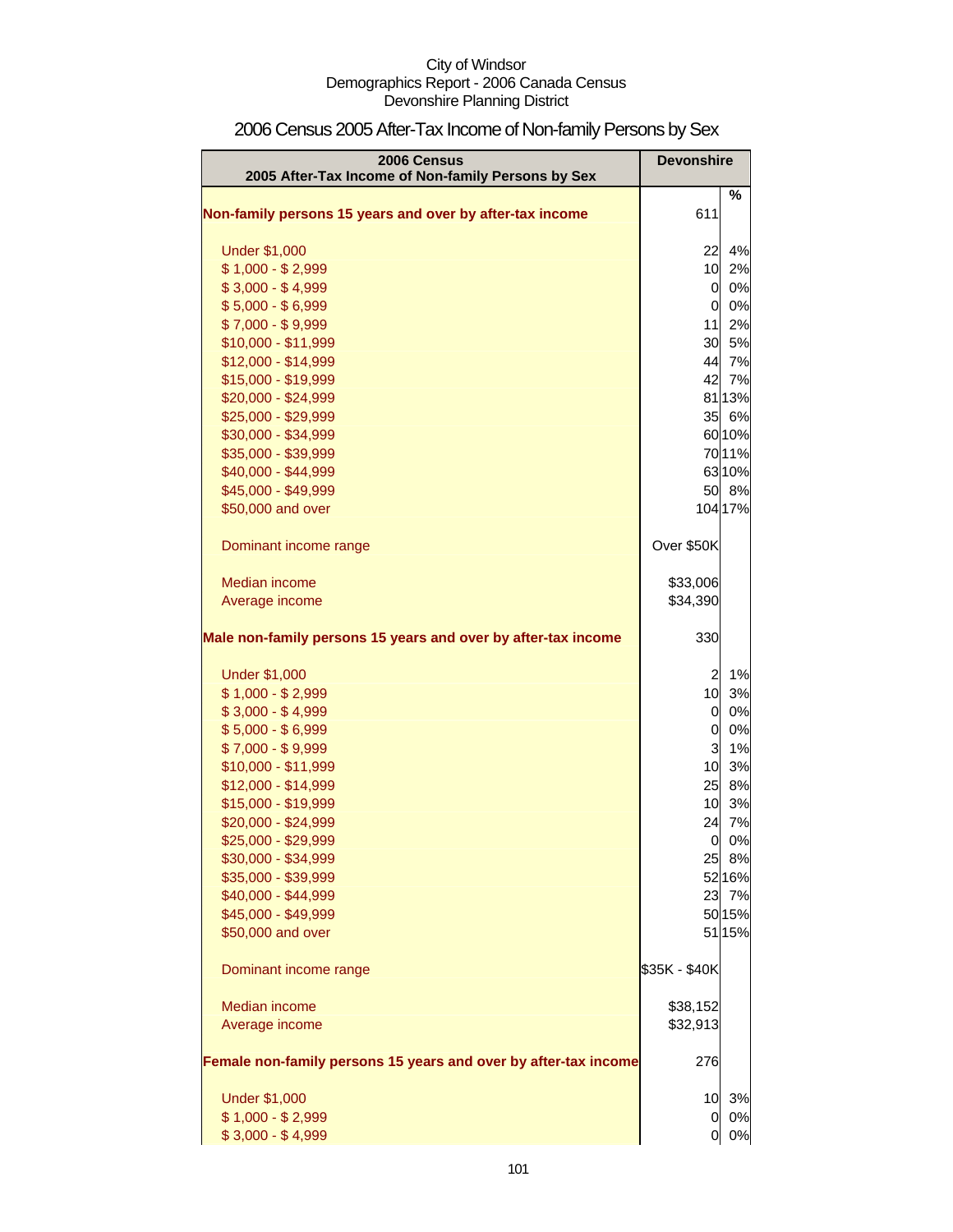| 2006 Census                                        | <b>Devonshire</b> |           |
|----------------------------------------------------|-------------------|-----------|
| 2005 After-Tax Income of Non-family Persons by Sex |                   |           |
|                                                    |                   | ℅         |
| $$5,000 - $6,999$                                  | 0                 | 0%        |
| $$7,000 - $9,999$                                  | 11                | 3%        |
| $$10,000 - $11,999$                                | 10                | 3%        |
| $$12,000 - $14,999$                                | 17                | <b>5%</b> |
| \$15,000 - \$19,999                                | 28                | 9%        |
| $$20,000 - $24,999$                                |                   | 45 14%    |
| \$25,000 - \$29,999                                | 1                 | 0%        |
| \$30,000 - \$34,999                                | 10                | 3%        |
| \$35,000 - \$39,999                                | 5                 | 1%        |
| \$40,000 - \$44,999                                |                   | 60 18%    |
| \$45,000 - \$49,999                                | 10                | 3%        |
| \$50,000 and over                                  | 22                | 7%        |
|                                                    |                   |           |
| Dominant income range                              | \$40K - \$45K     |           |
|                                                    |                   |           |
| Median income                                      | \$24,271          |           |
| Average income                                     | \$21,762          |           |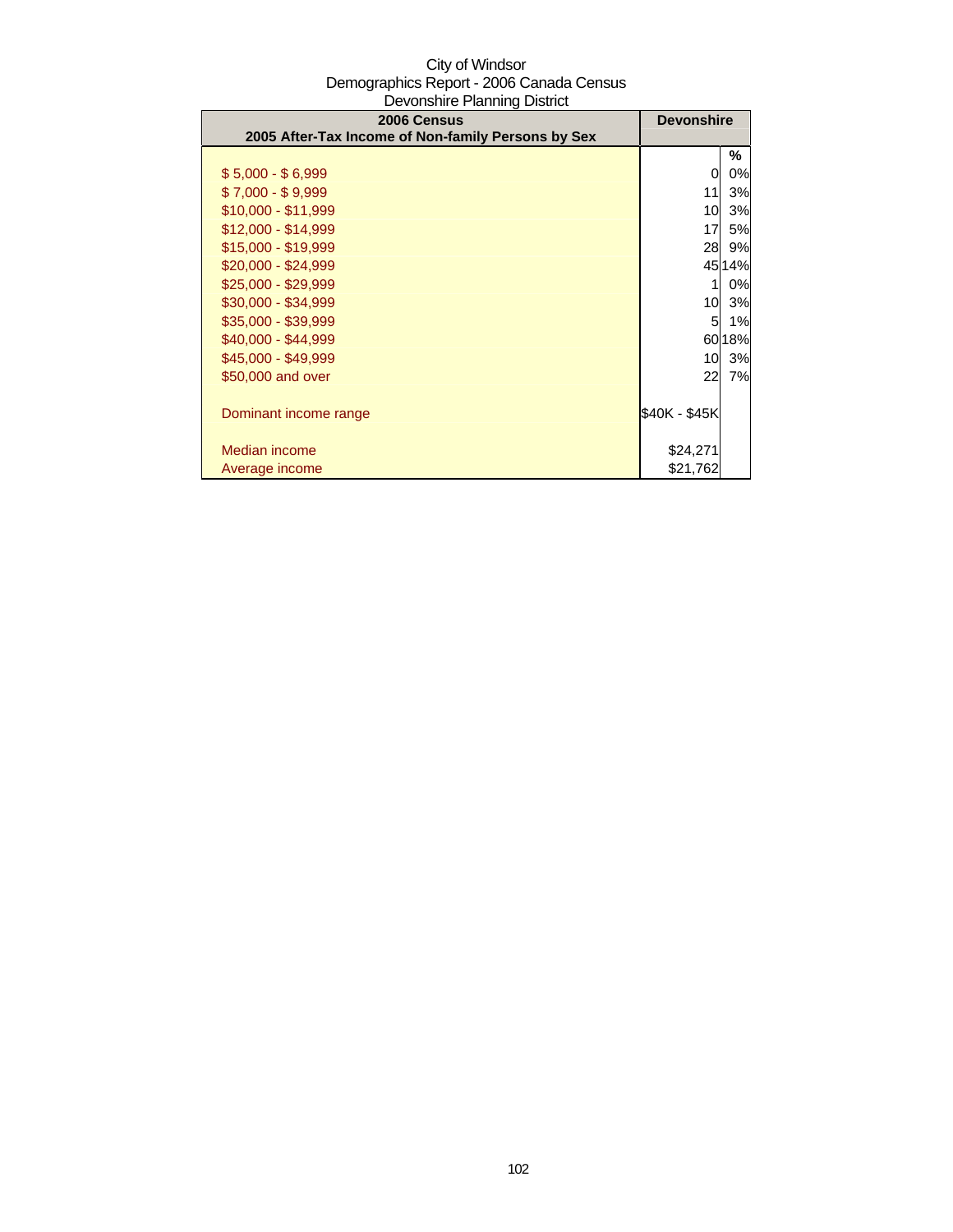### 2006 Census 2005 Income: Sources

| <b>Composition of family income for all families</b>                                            |       |
|-------------------------------------------------------------------------------------------------|-------|
| <b>Employment income</b>                                                                        | 84.7% |
| Government transfer payments                                                                    | 9.1%  |
| Other                                                                                           | 5.8%  |
| <b>Composition of family income for all couple families</b>                                     |       |
| <b>Employment income</b>                                                                        | 85.9% |
| Government transfer payments                                                                    | 8.3%  |
| Other                                                                                           | 5.4%  |
| <b>Composition of family income for male lone-parent families</b>                               |       |
| <b>Employment income</b>                                                                        | 1.9%  |
| Government transfer payments                                                                    | 0.7%  |
| Other                                                                                           | 0.0%  |
| <b>Composition of family income for all female lone-parent families</b>                         |       |
| <b>Employment income</b>                                                                        | 58.1% |
| Government transfer payments                                                                    | 13.7% |
| Other                                                                                           | 7.6%  |
| Composition of income for persons 15 years and over not in a family                             |       |
| <b>Employment income</b>                                                                        | 72.5% |
| Government transfer payments                                                                    | 14.2% |
| Other                                                                                           | 11.9% |
| Composition of income for males 15 years and over not in a family                               |       |
| <b>Employment income</b>                                                                        | 57.3% |
| Government transfer payments                                                                    | 10.8% |
| Other                                                                                           | 11.6% |
| Composition of income for females 15 years and over not in a family<br><b>Employment income</b> | 48.5% |
| Government transfer payments                                                                    | 16.5% |
| Other                                                                                           | 4.0%  |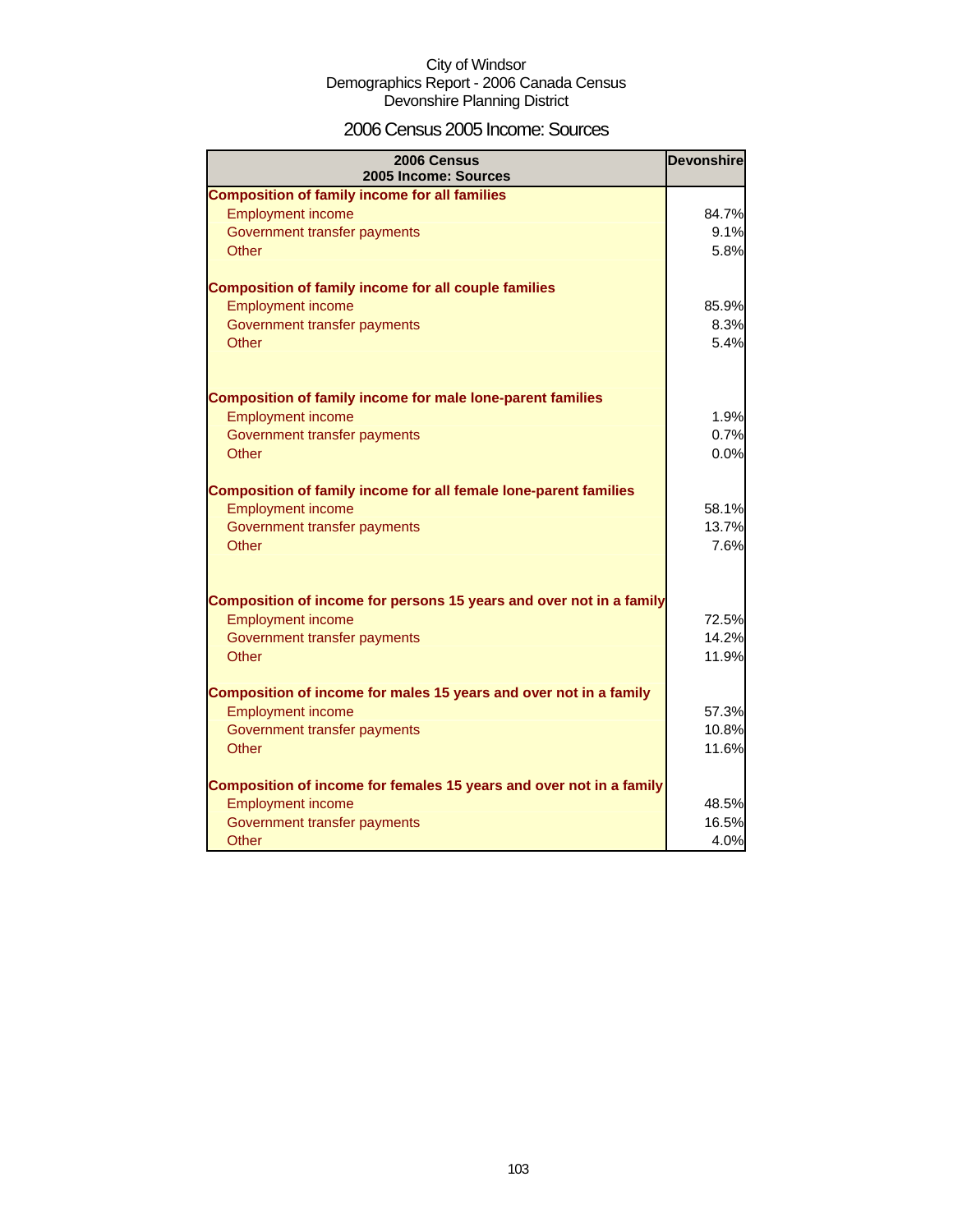# 2006 Census 2005 Income by Family Type

| 2006 Census<br>2005 Income by Family Type        | <b>Devonshire</b> |         |
|--------------------------------------------------|-------------------|---------|
| <b>Total Families with Income by Family Type</b> | 2,412             | $\%$    |
| <b>Couple families</b>                           | 2,01884%          |         |
| Male lone-parent families                        | $5 \,$            | 0%      |
| Female lone-parent families                      |                   | 282 12% |
| <b>Average Income by Family Type</b>             |                   |         |
| All census families                              | \$79,987          |         |
| Couple                                           | \$84,695          |         |
| Male lone-parent                                 | \$40,114          |         |
| Female lone-parent                               | \$50,101          |         |
| <b>Median Income by Family Type</b>              |                   |         |
| All census families                              | Non-Additive      |         |
| Couple                                           | Non-Additive      |         |
| Male lone-parent                                 | Non-Additive      |         |
| Female lone-parent                               | Non-Additive      |         |
| <b>After-tax Average Income by Family Type</b>   |                   |         |
| All census families                              | \$67,404          |         |
| Couple                                           | \$70,951          |         |
| Male lone-parent                                 | \$34,786          |         |
| Female lone-parent                               | \$44,985          |         |
| <b>After-tax Median Income by Family Type</b>    |                   |         |
| All census families                              | Non-Additive      |         |
| Couple                                           | Non-Additive      |         |
| Male lone-parent                                 | Non-Additive      |         |
| Female lone-parent                               | Non-Additive      |         |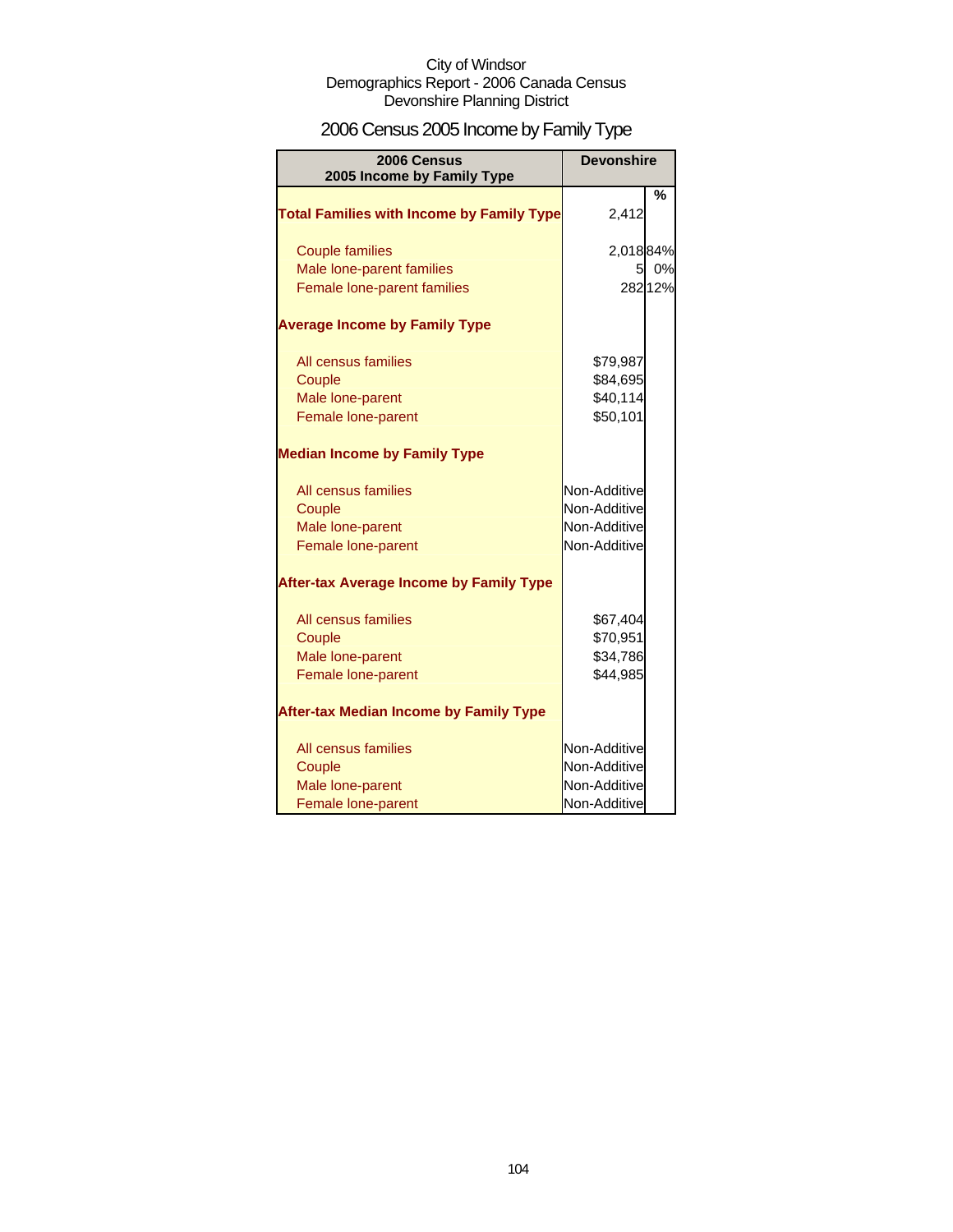### 2006 Census Prevalence of Low Income

| 2006 Census<br><b>Prevalence of Low Income</b>                   | <b>Devonshire</b> |            |
|------------------------------------------------------------------|-------------------|------------|
|                                                                  |                   | %          |
| Total families by prevalence of low income                       | 2,418             |            |
| Low income before tax                                            | Non-Additive      |            |
| Low income after tax                                             | Non-Additive      |            |
| <b>Couple families</b>                                           |                   | 2,00883.0% |
| Low income before tax                                            | Non-Additive      |            |
| Low income after tax                                             | Non-Additive      |            |
| Male lone-parent families                                        | 26                | 1.1%       |
| Low income before tax                                            | Non-Additive      |            |
| Low income after tax                                             | Non-Additive      |            |
| Female lone-parent families                                      |                   | 312 12.9%  |
| Low income before tax                                            | Non-Additive      |            |
| Low income after tax                                             | Non-Additive      |            |
| Non-family persons 15 years and over by prevalence of low income | 616               |            |
| Low income before tax                                            | Non-Additive      |            |
| Low income after tax                                             | Non-Additive      |            |
| Male non-family persons 15 years and over                        |                   | 33654.5%   |
| Low income before tax                                            | Non-Additive      |            |
| Low income after tax                                             | Non-Additive      |            |
| Female non-family persons 15 years and over                      |                   | 27144.0%   |
| Low income before tax                                            | Non-Additive      |            |
| Low income after tax                                             | Non-Additive      |            |
| Population in private households by prevalence of low income     | 8,661             |            |
| Low income before tax                                            | Non-Additive      |            |
| Low income after tax                                             | Non-Additive      |            |
| Children under 6 years of age                                    | 816               | 9.4%       |
| Low income before tax                                            | Non-Additive      |            |
| Low income after tax                                             | Non-Additive      |            |
| Persons 65 years of age and over                                 | 640               | 7.4%       |
| Low income before tax                                            | Non-Additive      |            |
| Low income after tax                                             | Non-Additive      |            |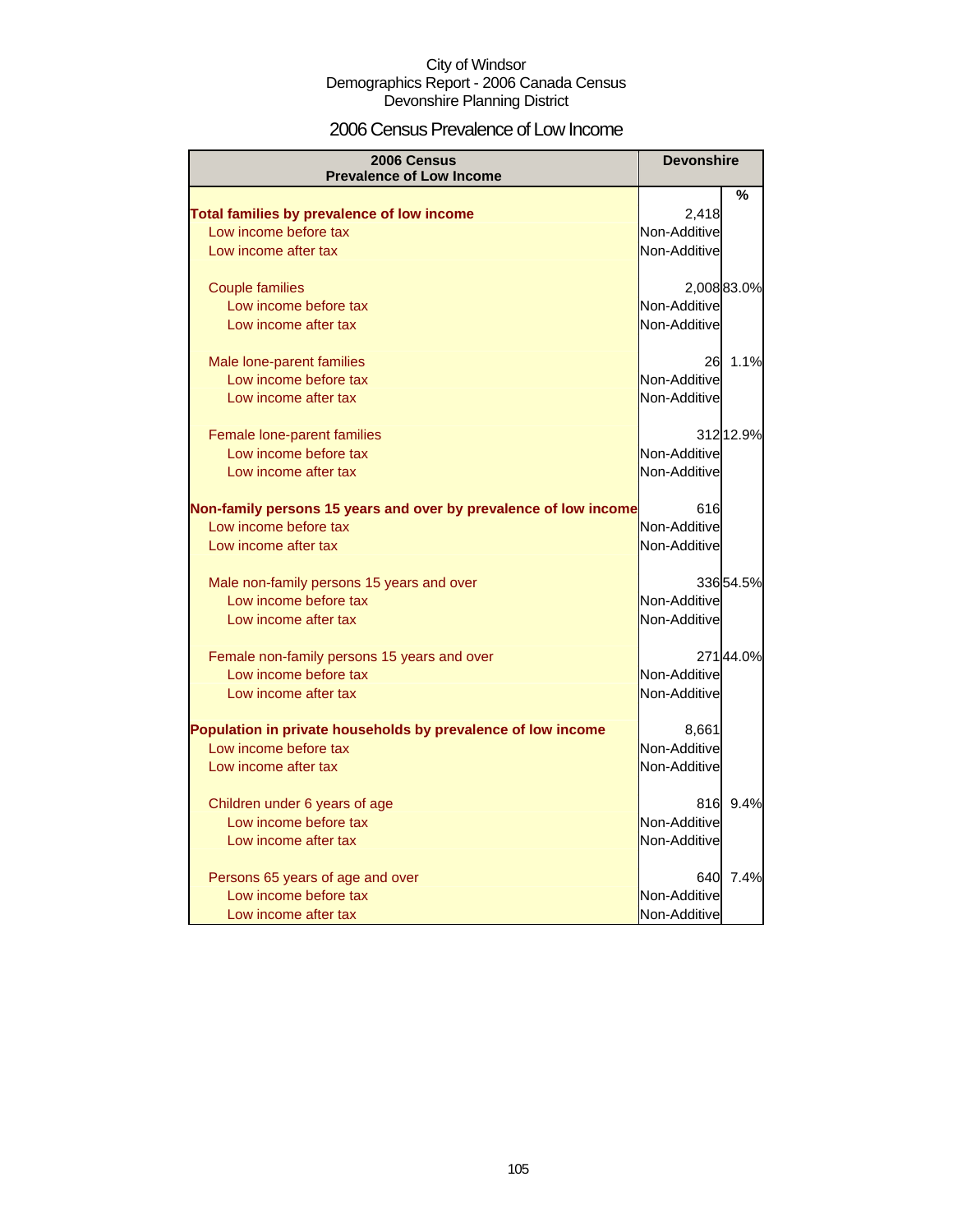### 2006 Census 2005 Household Income

| <b>2006 Census</b><br>2005 Household Income | Devonshire    |         |
|---------------------------------------------|---------------|---------|
|                                             |               | %       |
| <b>Private households by income</b>         | 2,944         |         |
| <b>Under \$10,000</b>                       | 71            | 2%      |
| \$10,000 - \$19,999                         | 108           | 4%      |
| \$20,000 - \$29,999                         | 174           | 6%      |
| \$30,000 - \$39,999                         | 279           | 9%      |
| \$40,000 - \$49,999                         |               | 297 10% |
| \$50,000 - \$59,999                         | 258           | 9%      |
| \$60,000 - \$69,999                         |               | 228 8%  |
| \$70,000 - \$79,999                         | 261           | 9%      |
| \$80,000 - \$89,999                         | 267           | 9%      |
| \$90,000 - \$99,999                         | 249           | 8%      |
| \$100,000 and over                          |               | 71724%  |
| Dominant income range                       | Over \$100K   |         |
| Median household income                     | \$71,523      |         |
| Average household income                    | \$74,210      |         |
| One person households by income             | 496           |         |
| <b>Under \$10,000</b>                       | 35            | 7%      |
| \$10,000 - \$19,999                         |               | 75 15%  |
| \$20,000 - \$29,999                         |               | 91 18%  |
| \$30,000 - \$39,999                         |               | 24 5%   |
| \$40,000 - \$49,999                         |               | 7716%   |
| \$50,000 - \$59,999                         |               | 96 19%  |
| \$60,000 - \$69,999                         | 41            | 8%      |
| \$70,000 - \$79,999                         | 13            | 3%      |
| \$80,000 - \$89,999                         | 25            | 5%      |
| \$90,000 - \$99,999                         | 10            | 2%      |
| \$100,000 and over                          | 20            | 4%      |
| Dominant income range                       | \$50K - \$60K |         |
| Median household income                     | \$43,764      |         |
| Average household income                    | \$40,889      |         |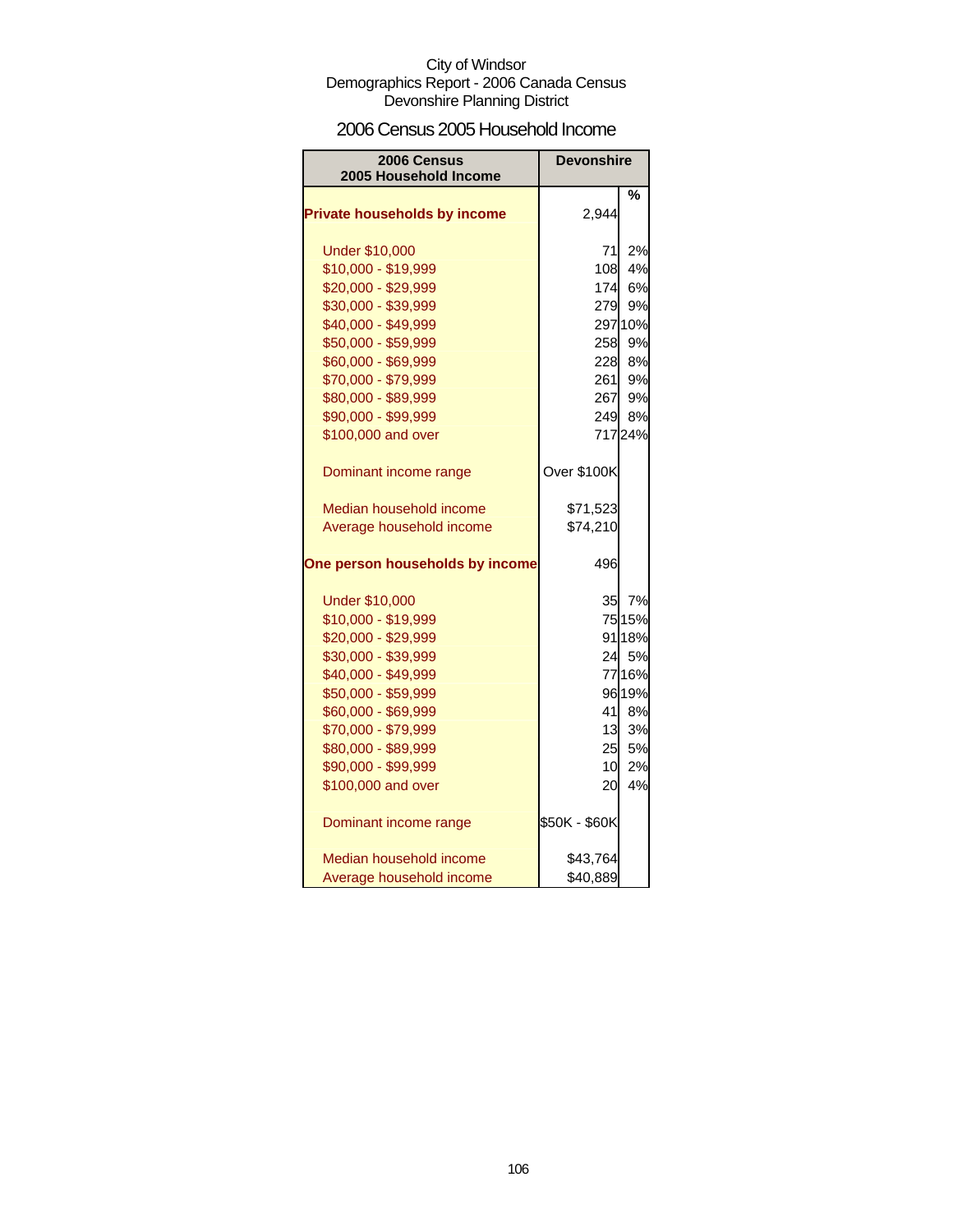### 2006 Census 2005 After-Tax Household Income

| 2006 Census<br>2005 After-Tax Household Income | <b>Devonshire</b> |         |
|------------------------------------------------|-------------------|---------|
|                                                |                   | %       |
| Private households by after-tax income         | 2,929             |         |
| <b>Under \$10,000</b>                          | 77                | 3%      |
| \$10,000 - \$19,999                            | 113               | 4%      |
| \$20,000 - \$29,999                            | 222               | 8%      |
| \$30,000 - \$39,999                            |                   | 379 13% |
| \$40,000 - \$49,999                            |                   | 382 13% |
| \$50,000 - \$59,999                            |                   | 286 10% |
| \$60,000 - \$69,999                            |                   | 340 12% |
| \$70,000 - \$79,999                            |                   | 324 11% |
| \$80,000 - \$89,999                            |                   | 310 11% |
| \$90,000 - \$99,999                            |                   | 78 3%   |
| \$100,000 and over                             |                   | 392 13% |
| Dominant income range                          | Over \$100K       |         |
| Median household income                        | \$59,715          |         |
| Average household income                       | \$62,361          |         |
| One person households by after-tax income      | 501               |         |
| <b>Under \$10,000</b>                          | 13                | 3%      |
| \$10,000 - \$19,999                            |                   | 80 16%  |
| \$20,000 - \$29,999                            |                   | 88 18%  |
| \$30,000 - \$39,999                            |                   | 10621%  |
| \$40,000 - \$49,999                            |                   | 140 28% |
| \$50,000 - \$59,999                            | 33                | 7%      |
| \$60,000 - \$69,999                            | 25                | 5%      |
| \$70,000 - \$79,999                            | 10 <sup>1</sup>   | 2%      |
| \$80,000 - \$89,999                            | 10                | 2%      |
| \$90,000 - \$99,999                            | 10                | 2%      |
| \$100,000 and over                             | <sup>O</sup>      | 0%      |
| Dominant income range                          | \$40K - \$50K     |         |
| Median household income                        | \$37,243          |         |
| Average household income                       | \$33,650          |         |